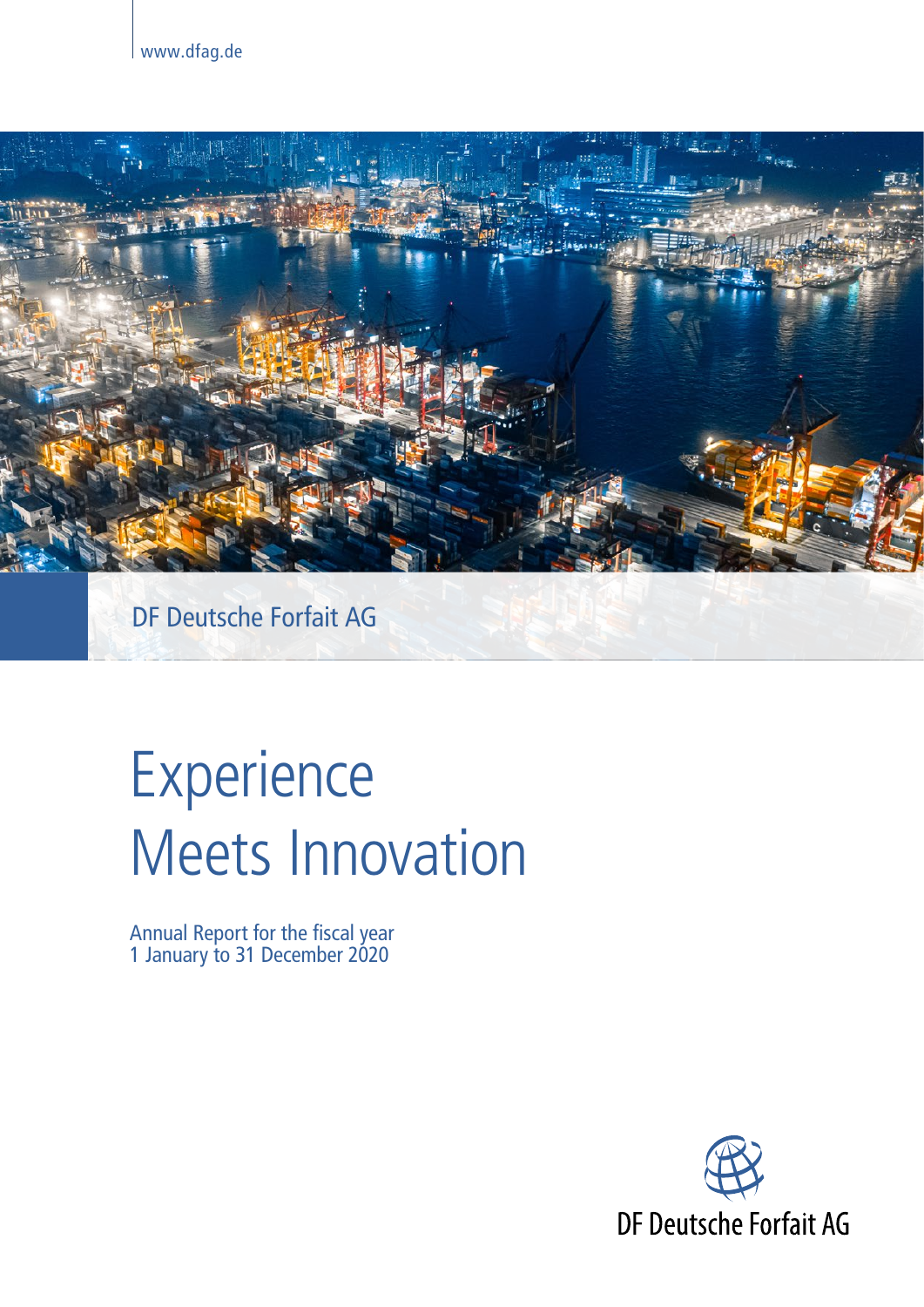## CONTENT

| <b>FOREWORD BY THE MANAGEMENT BOARD.</b> |  |
|------------------------------------------|--|
|                                          |  |

## **COMBINED MANAGEMENT REPORT AND GROUP MANAGEMENT REPORT**

| 1. Fundamentals of the Group                                  |    |
|---------------------------------------------------------------|----|
| 2. Economic report                                            | 8  |
| 3. Report of the Management Board on the disclosures pursuant |    |
| to Section 289a of the German Commercial Code (HGB) and       |    |
| Section 315a of the German Commercial Code (HGB)              | 16 |
| 4. Corporate governance statement pursuant to Section 289f    |    |
| and Section 315d of the German Commercial Code (HGB)          | 21 |
| 5. Opportunity and risk report                                | 21 |
| 6. Forecast                                                   | 30 |
| 7. Additional disclosures for DF Deutsche Forfait AG          | 32 |

### **CONSOLIDATED FINANCIAL STATEMENTS**

| Consolidated Balance Sheet - Assets                                           | 36 |
|-------------------------------------------------------------------------------|----|
| Consolidated Balance Sheet - Equity and Liabilities                           | 37 |
| Consolidated Income Statement                                                 | 38 |
| Consolidated Statement of Comprehensive Income                                | 39 |
| <b>Consolidated Cash Flow Statement</b>                                       | 40 |
| Consolidated Statement of Equity Changes                                      | 41 |
| Notes to the consolidated financial statements                                | 42 |
| <b>INDEPENDENT AUDITOR'S REPORT</b><br><b>RESPONSIBILITY STATEMENT BY THE</b> | 82 |
| <b>BOARD OF MANAGEMENT</b>                                                    | 91 |
| <b>SUPERVISORY BOARD REPORT</b>                                               | 92 |
| <b>CORPORATE GOVERNANCE REPORT</b>                                            | 95 |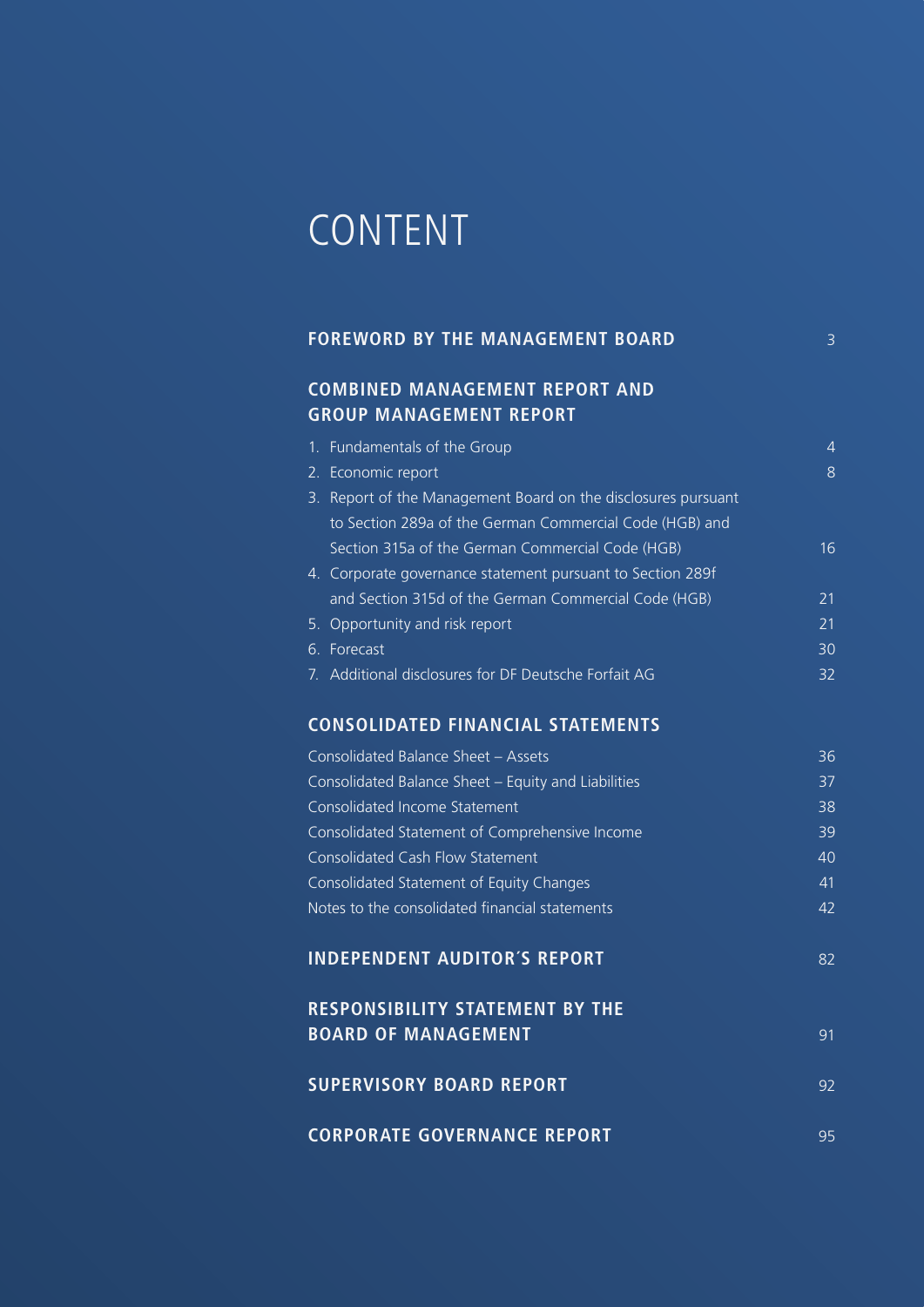## FOREWORD BY THE MANAGEMENT BOARD

## DEAR SHAREHOLDERS, DEAR READERS,

2020 was an extraordinary financial year for all of us. The ongoing COVID-19 pandemic has changed many things around the globe and has hit the population in crisis and developing countries particularly hard. Especially in a situation like this, it is important to ensure the basic supply of food and medicine for all. As a foreign trade finance specialist, DF Deutsche Forfait AG has made a valuable contribution in this respect.

DF Group has shown a strong performance over the past three years. Together with our strategic partners, we have succeeded in making the company profitable again with new financing products. In this process, the experience of 20 years of foreign trade financing goes hand in hand with new, future-oriented structures – both organizationally and in terms of human resources.

We have clearly defined our goals, namely to intensify the existing relationships with our strategic partners, to expand the product portfolio and to extend our geographic focus in the Near and Middle East as well as to Eastern Europe. All our activities are closely monitored and supported by our experienced and trained Compliance Team. The financial year 2020 saw us lay the foundation for the Project Finance Activities segment. Moreover, we launched our Factoring product, which will initially be offered by our Prague Branch. During the reporting period, we also established the Business Development segment, which, together with our sales experts, will develop optimum product solutions for our customers and partners in existing and new target markets. An insight into DF Group and its players, the current product portfolio, new ways as well as relevant information is provided by our website, which was relaunched at the beginning of the year.

In spite of the continued uncertainty posed by COVID-19, we are optimistic about the new financial year. Assuming that the economic and political conditions in our target markets remain stable, we expect the Group to generate good results again in the financial year 2021.

Kind regards,

The Management Board of DF Deutsche Forfait Aktiengesellschaft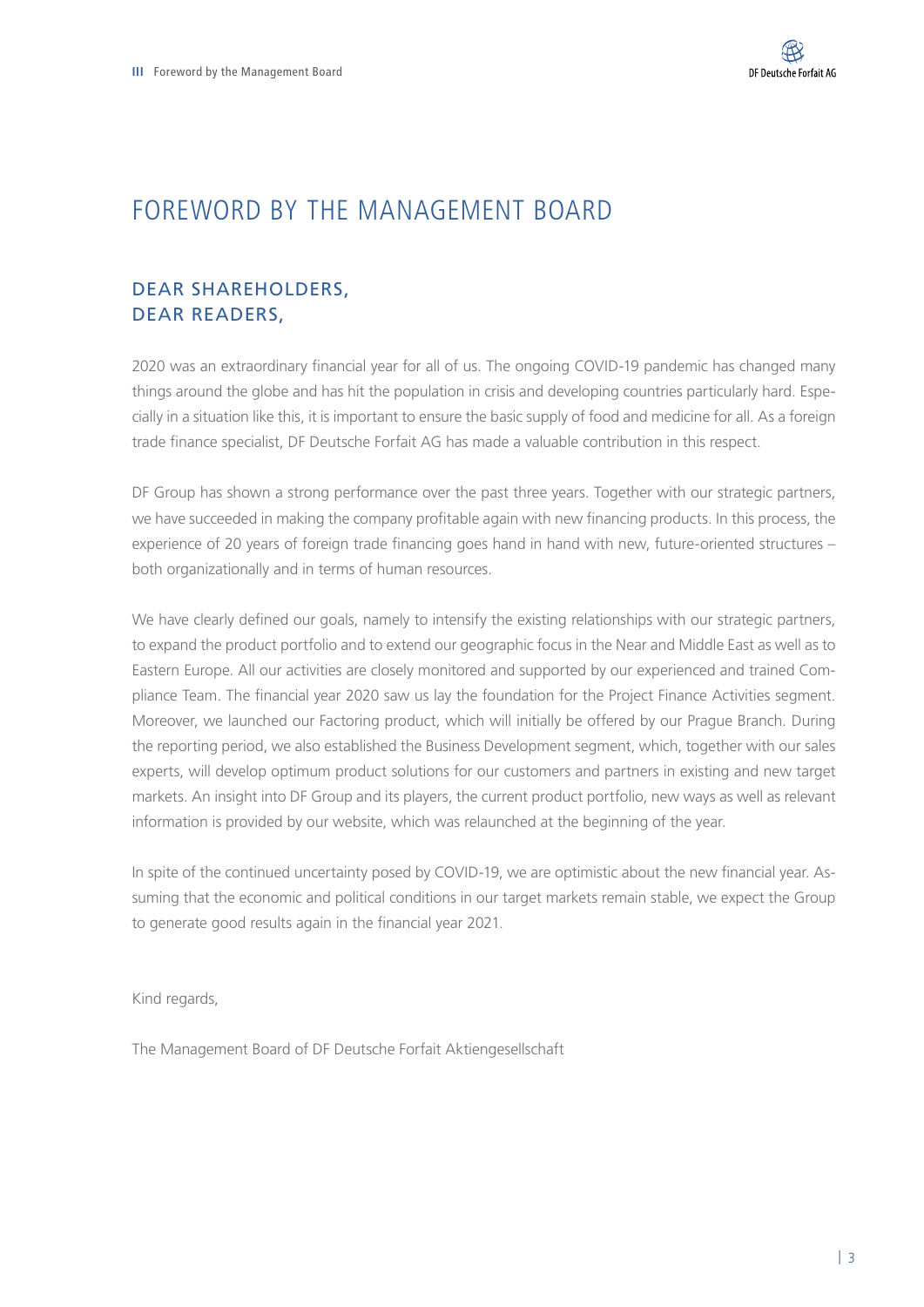## 1. FUNDAMENTALS OF THE GROUP

#### a) Business model of the Group

DF Group is a specialist for foreign trade finance and related services. Its customers include exporters, importers and other financial companies. DF Group currently specializes in the countries of the Near and Middle East, with the main focus on Iran. Where trade with Iran is concerned, it has focused its activities exclusively on humanitarian goods since the summer of 2018 for business policy reasons.

DF Group's product portfolio is tailored to the geographic focus and specific customer needs. Besides the collection of foreign trade receivables and the processing of payment transactions, which is done via its Czech subsidiary DF Deutsche Forfait Middle East s.r.o. for the Near and Middle East region, DF Group also offers marketing services. In this context, the company – after having carried out its own compliance check – brokers transactions relating to the food, pharmaceuticals and healthcare sectors to its strategic partners for further processing. DF Deutsche Forfait s.r.o. covers the remaining geographies with a focus on emerging markets. DF Group generally originates business through its own sales force or through agents or strategic partners in the country of the importer. DF Group moreover markets its country-specific know-how, its network as well as its compliance expertise by providing compliance consulting services. Forfaiting and purchase commitments are also part of the product portfolio, but currently also play only a minor role. Preparations for the expansion of the product portfolio to include factoring transactions were completed in the reporting period, which means that the new business segment, which is operated by DF Deutsche Forfait s.r.o., has contributed to the company's revenues since the end of 2020.



The chart below shows the structure of the product solutions offered by DF Group in the reporting year.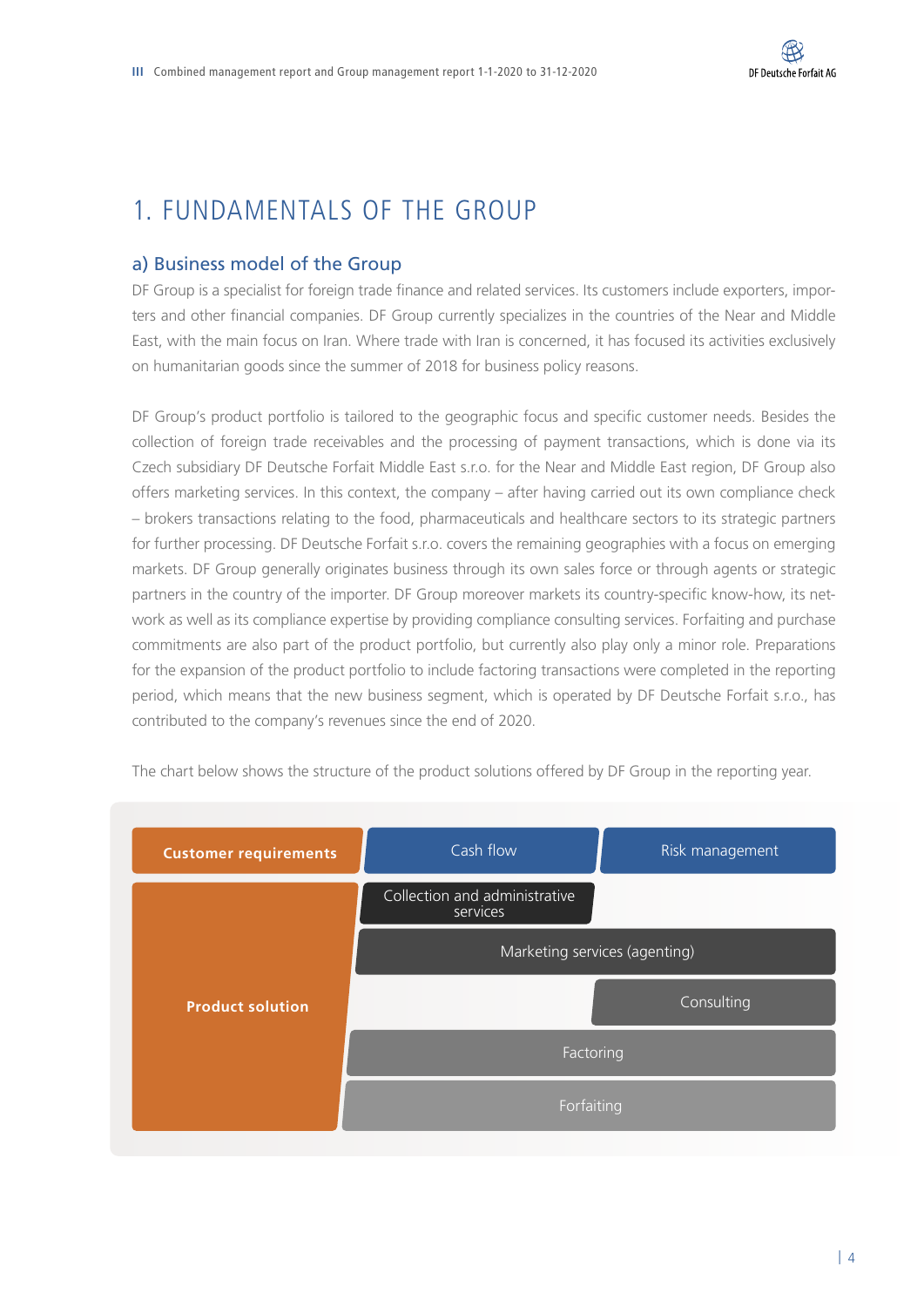For further diversification, DF Group will add project finance activities to its product portfolio going forward. In this segment, DF Group intends to (1) structure and coordinate project finance, (2) facilitate the placement of project finance bonds, (3) invest in project finance bonds and (4) monitor projects. The purpose is also to increase the geographical diversification of its business activities. Due to the COVID-19 pandemic and the related travel restrictions, the establishment of the project finance activities segment has been delayed and no business has been initiated in this context to date.

DF Group's business model is subject to legal, political and economic factors, especially with regard to sanctions and trade restrictions. The company's internal and experienced Compliance Team primarily monitors compliance with restrictions.

#### **Structure of DF Group**

DF Deutsche Forfait AG ("**DF AG**" or "**company**") headquartered in Grünwald near Munich is the holding company and ultimate parent of DF Group. DF AG has three operating subsidiaries, namely DF Deutsche Forfait GmbH in Cologne, Germany ("DF GmbH"), DF Deutsche Forfait s.r.o. ("DF s.r.o.") as well as DF Deutsche Forfait Middle East s.r.o. ("DF ME s.r.o.") in Prague, Czech Republic. Deutsche Kapital Ltd. in Dubai ("DKL") is currently being liquidated.



DF GmbH focuses its products, which mainly consist of marketing services and the collection of foreign trade receivables as well as consulting services, on the Near and Middle East. In addition, the company provides services to other DF Group entities. These include, among other things, accounting, contract management, compliance, sales and risk management.

The Prague subsidiaries are responsible for the services related to payment processing, the factoring business and the handling of individual transactions such as the granting of loans, the purchase and sale of promissory notes and debt collection activities. DF ME s.r.o. focuses on transactions in the Near and Middle East, especially Iran, while DF s.r.o. covers the remaining geographies with a focus on emerging markets as well as the newly introduced factoring business. All subsidiaries are legally independent entities.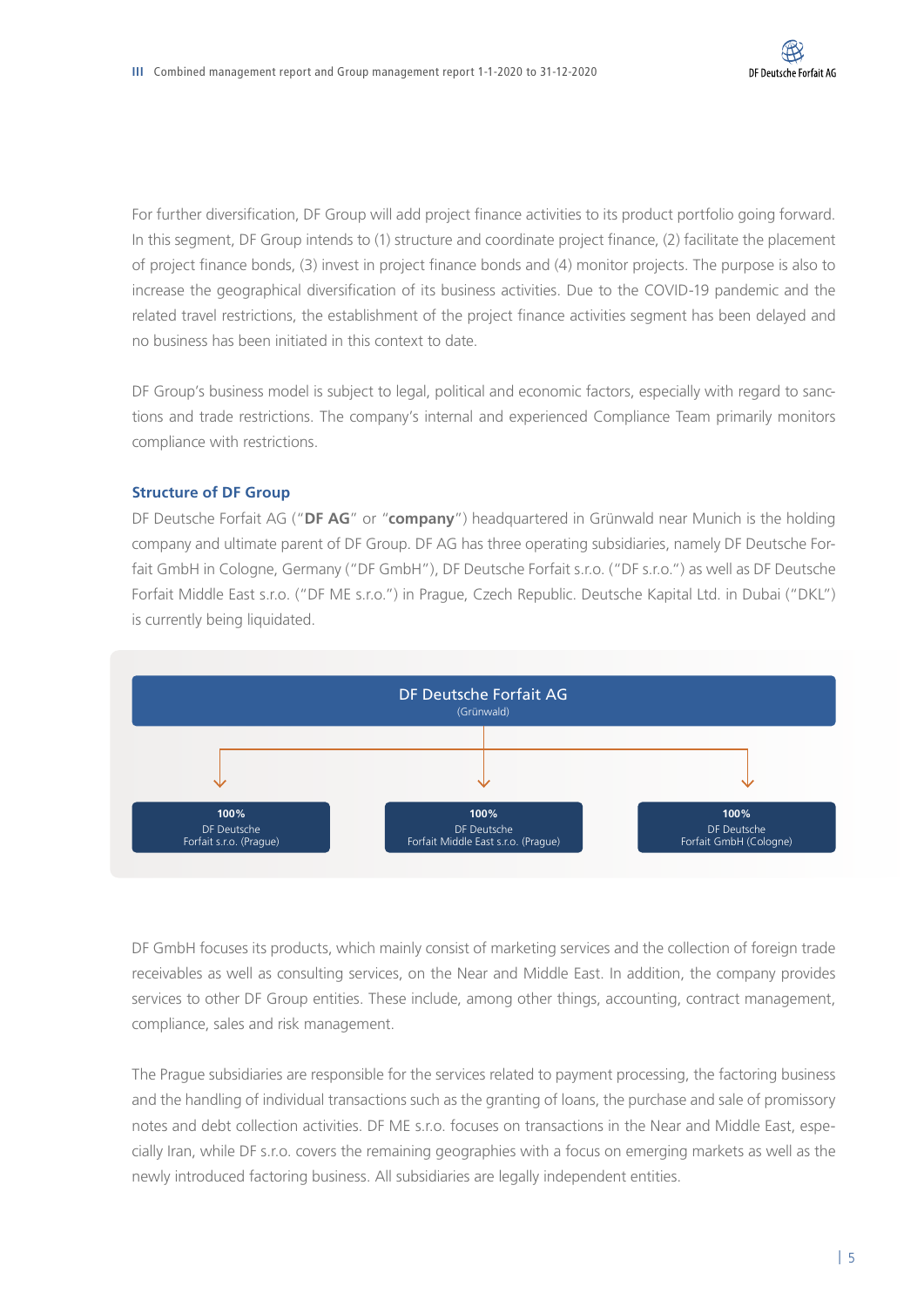#### **Employees: Slightly higher headcount**

In the financial year 2020, DF Group employed an average of 28 people, including the Management Board (previous year: 27 people).

#### b) Objectives and strategies

#### **Strategic corporate objectives**

With DF Group returning to profitability in the financial year 2019 and remaining profitable in the reporting period, the aim now is to achieve sustainable profitability and to continue pursuing the defined strategy. This way, DF Group wants to become an attractive partner to providers of equity and debt capital. Consistent profitability is to be achieved through the successful marketing of DF Group's know-how and network in the market for foreign trade finance and related services, especially in the geographic target region of the Near and Middle East as well as Eastern Europe.

DF Group's strategy rests on three pillars:

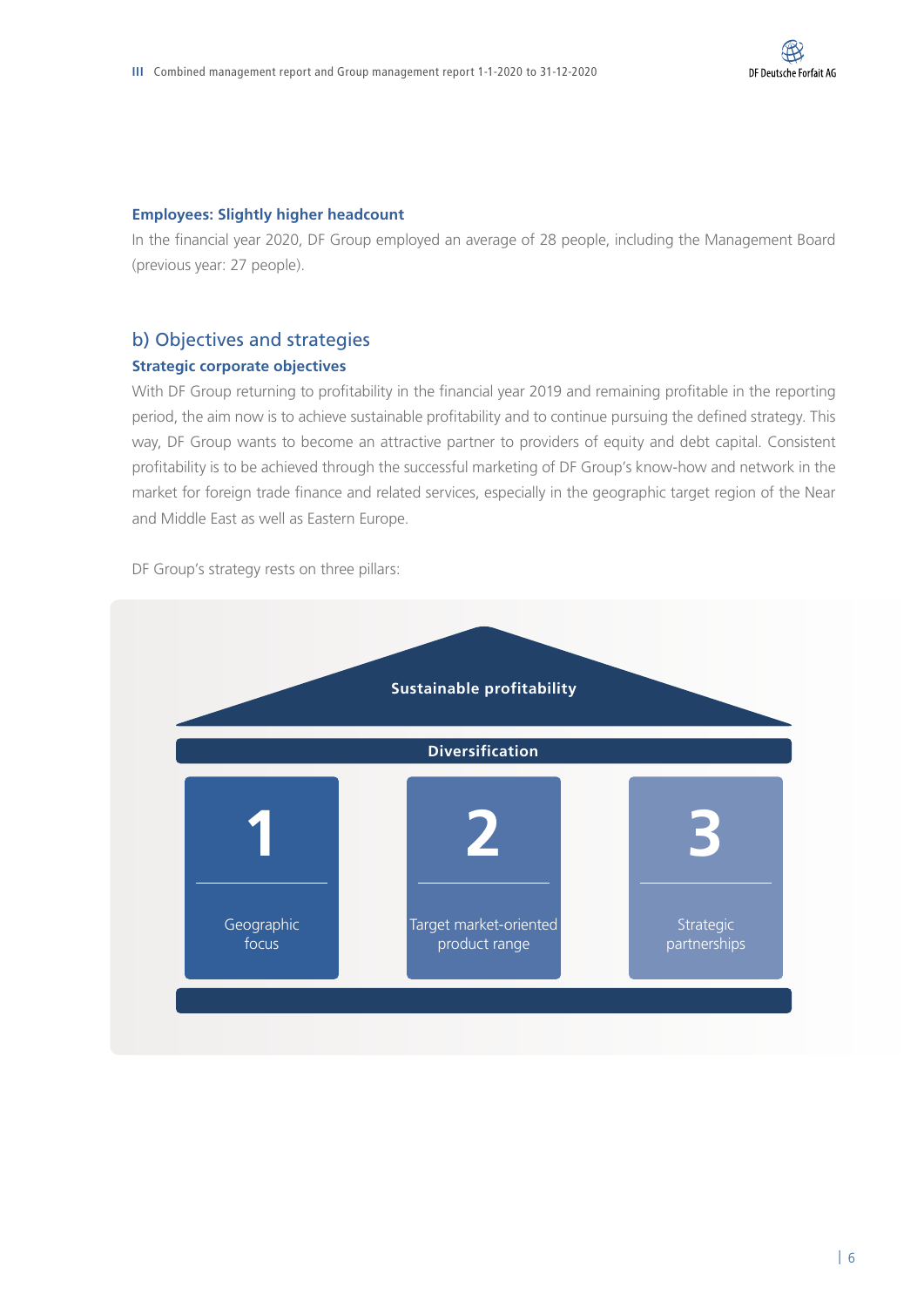The main focus of the activities is on the food sector as well as on medical and pharmaceutical products. In these humanitarian sectors, demand for DF Group's services remains high. To reduce the dependence on a single market, DF Group plans to use the funds generated for geographical diversification and for expanding the product portfolio. The company also intends to serve the CIS countries going forward. This means that part of the existing expertise and network can be used when entering a new market, which improves the chances of success. By concentrating on selected regions, DF Group expects to benefit from economies of scale. This applies in particular regarding the country-specific expertise required to meet the increasingly complex compliance requirements.

The product portfolio continues to be geared to customer and market requirements. The already established administrative and collection services as well as the marketing services offer desired solutions for foreign trade finance. The planned launch of project finance activities will add a further service to DF Group's portfolio. The company also plans to resume the forfaiting business in the medium term. At present, however, the achievable margins are usually insufficient. The preparations for the factoring business were completed at the end of 2020 and the first transactions were started. DF Group's product portfolio has thus been expanded, especially in Eastern Europe. Finally, DF Group has invested many resources in setting up and expanding a compliance system over the past years. DF Group markets the acquired compliance know-how by offering corresponding consulting services.

Strategic partnerships represent the third pillar of DF Group's strategy. In Iran, DF Group benefits from the cooperation with Saman Bank and its local network and know-how, especially with regard to the development of the local market and the settlement of transactions. DF Group strives for long-term partnerships also with other banking partners whose respective strengths ideally complement the strengths of the Group. Wellestablished processes are a great advantage, especially with regard to the speed of transaction processing.

DF Group will not continue to pursue the certificates structure initiated to finance the intended medium-term revival of the forfaiting business.

#### c) Controlling system

DF Group controls its business via the acquired business volume. The latter is defined as the sum total of the nominal values of all transactions closed by the collection, administrative and marketing services segments in a reporting period as well as the nominal values of all factoring and forfaiting transactions as well as purchase commitments closed in a reporting period. In addition to the business volume, the gross result is an important performance indicator for DF Group. The gross result is derived, inter alia, from the business volume and the average margin, which is defined by the commission income from the business types mentioned above and the expenses attributable to them as well as current interest income, where applicable. In its internal reporting system, DF Group uses earnings before taxes as a performance indicator. The above performance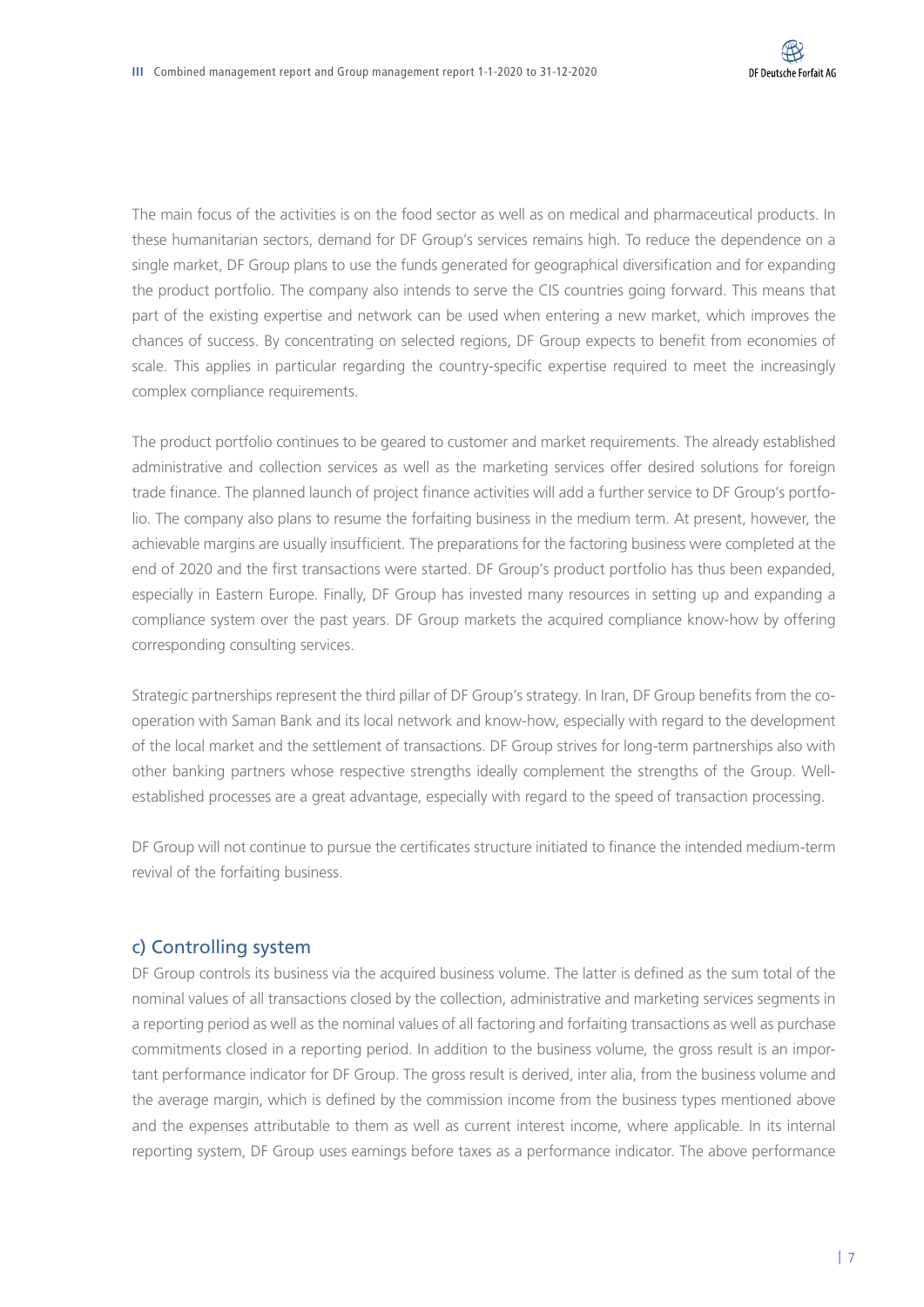indicators are monitored through monthly standardized reports, which are submitted to the Supervisory Board. In addition, a weekly report on the transactions concluded and the income generated is submitted to the Management Board.

Moreover, DF Group bases its external reporting on the equity capital as well as the consolidated net income.

## 2. ECONOMIC REPORT

#### a) Macroeconomic and industry-related environment

The ongoing COVID-19 pandemic was the main factor influencing the global economic situation in 2020. Strict restrictions imposed on business and private life as well as uncertainty about the further course of the pandemic led to a massive slump in the world economy. While the latest estimates of the International Monetary Fund (IMF) dating from January 2021 assume that global economic output declined by -3.5% in the year 2020 as a whole, the current general outlook is somewhat more optimistic than in the fall of 2020. According to the IMF, economic output in the industrialized countries fell by -4.9% in the reporting period, with gross domestic product in the USA assumed to have declined by -3.4%. The euro-zone as a whole recorded a decline by -7.2%, mainly driven by France (-9.0%), Italy (-9.2%) and Spain (-11.1%). German economic output fell by -5.4%; as recently as October, the IMF projected an even sharper decline of -6.1%. Eastern Europe, which is an important region for DF Group, also showed a recessionary trend, with Czechia's gross domestic product declining by -6.5%.

In line with the decline in the overall economy, the global trade volume dropped by -9.6% in 2020, according to the IMF. In the previous year, world trade still grew by a moderate 1.0%.

The IMF assumes a downward trend also for the emerging countries. The GDP forecast for the Middle East including Central Asia was -2.4% in the reporting period. Iran, which is an important target market for DF Group, was also severely affected by the effects of the COVID-19 pandemic as well as by new sanctions imposed by the US government last year and recorded an estimated decline of -5.0% compared to the previous year.

As a service provider in the field of foreign trade finance, DF Group is directly affected by the global impact of the COVID-19 pandemic. The implementation of the regional diversification strategy was delayed during the reporting period due to travel restrictions and general spending restraint. Especially in the project finance activities segment, only preparatory measures were possible due to the COVID-19 restrictions.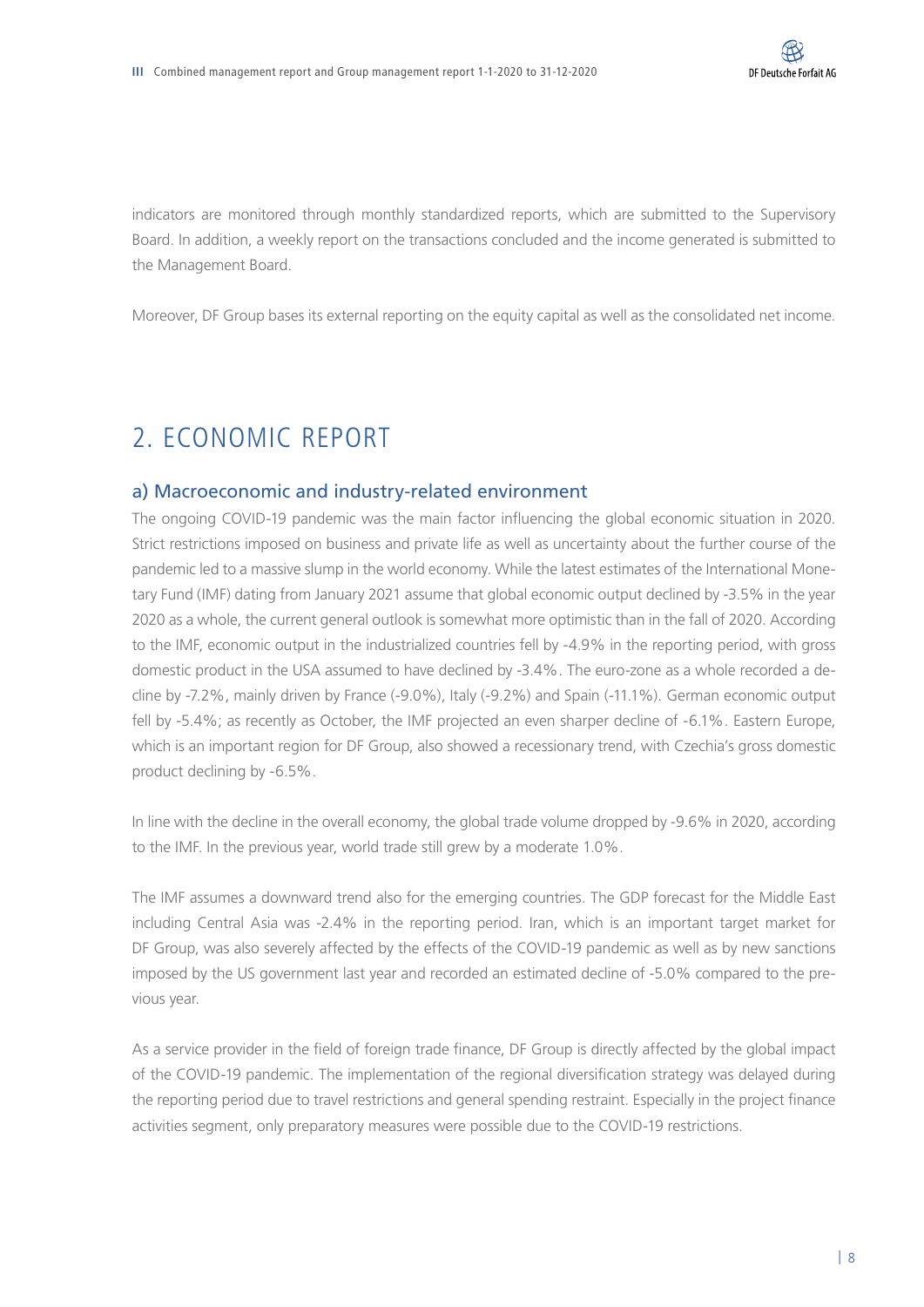In the food, pharmaceuticals and healthcare as well as medical products sectors, which are most relevant for DF Group, business volumes in the region were at a lower level in the period under review compared to the financial year 2019, not least due to the COVID-19 pandemic.

## b) Business performance

#### **i. Results of operation**

In the financial year 2020, DF Group generated a positive consolidated net income of EUR 6.8 million (previous year: EUR 3.2 million).

The increase in earnings is due to a one-time effect resulting from the capitalization of deferred tax assets for the carryforward of unused tax losses in the amount of EUR 3.3 million. The business volume declined to EUR 135.5 million in 2020 (previous year: EUR 187.2 million). The decline in business volume compared to the previous year is primarily due to the fact that the unchanged demand for humanitarian goods in the Iranian target market could not be satisfied in full, not least due to limited resources on the import side as well as tighter US sanctions. Especially the marketing services segment, whose commission income was the main revenue driver already in the previous year, generated earnings from a volume of EUR 100.0 million (previous year: EUR 160.8 million). The gross result amounted to EUR 8.4 million, compared to EUR 11.1 million in the previous year. This is mainly attributable to lower commission income in the amount of EUR 8.2 million (previous year: EUR 12.0 million). The latter mainly included income from consulting and other services in the area of payment transactions, which comprises marketing income (kEUR 7,642), income from compliance consulting (kEUR 106), and income from services in connection with the processing of payment transactions with customers in the Middle East region (kEUR 363). Contributions to commission income in the reporting period were also made by debt collection activities (kEUR 51) and, for the first time, by the factoring business (kEUR 4).

Interest income from services in the amount of EUR 0.5 million results from the short-term financing of export transactions.

Other operating income dropped from EUR 0.9 million in the previous year to EUR 0.4 million. This includes, among other things, income from the allocation of charges to the trustee, in particular legal expenses, in the amount of EUR 0.3 million.

Administrative expenses consisting of personnel expenses, depreciation and other operating expenses totaled EUR 5.1 million in the financial year 2020 (previous year: EUR 6.1 million). Personnel expenses of EUR 2.6 million changed only marginally compared to the previous year. At EUR 0.2 million, amortization of intangible assets and depreciation of property, plant and equipment also remained almost unchanged. Other operating expenses amounted to EUR 2.3 million and were thus down by EUR 1.0 million on the previous year, mainly due to lower consulting costs and employee severance payments.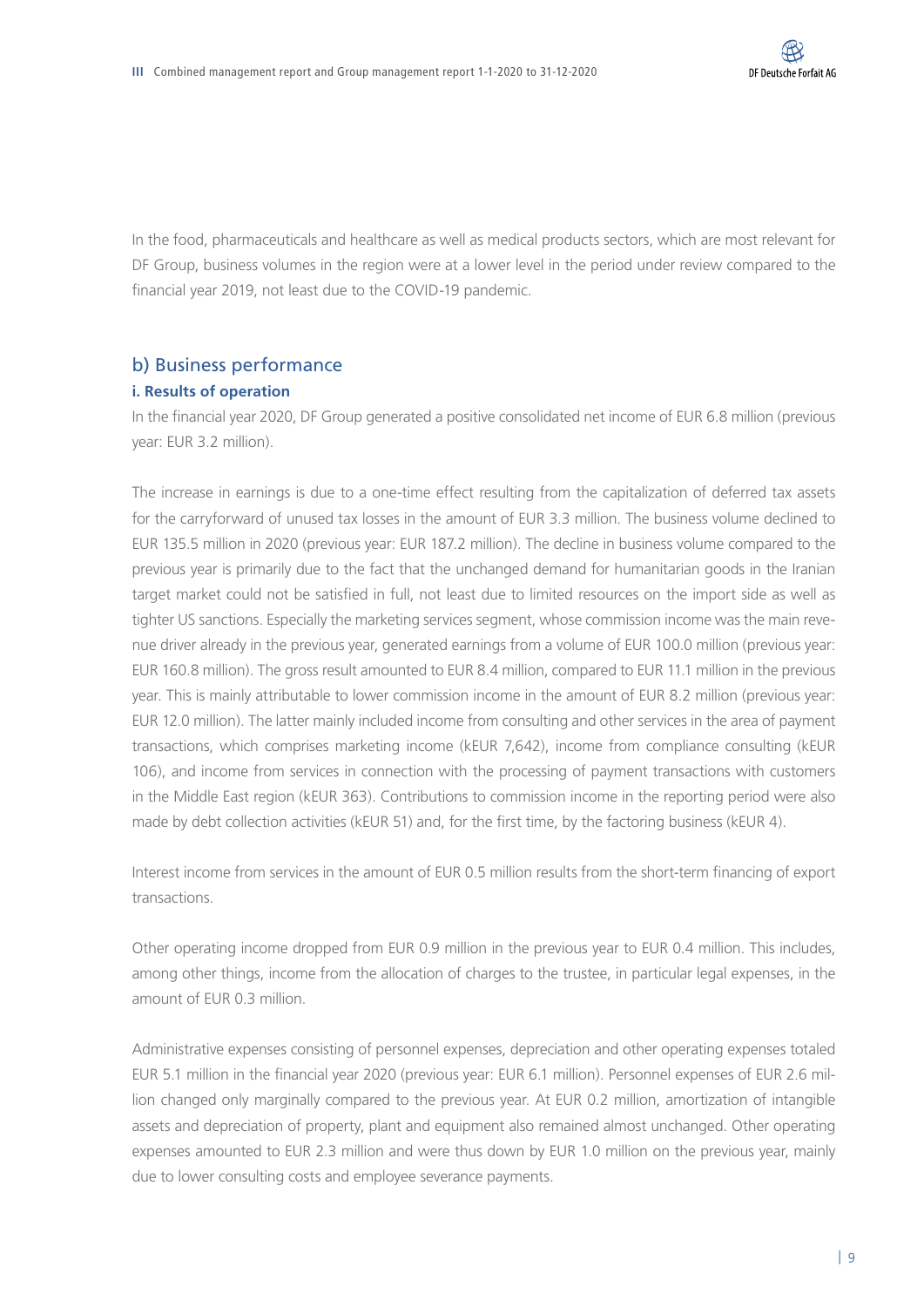The financial result, which only resulted from interest expenses in the reporting period, amounted to kEUR -91 in the financial year 2020 (previous year: kEUR -98) and mainly included negative interest on bank balances held.

On balance, consolidated net income exceeded the company's expectations against the background of the one-time effect. Consolidated net income before taxes is in line with the company's expectations at the beginning of the financial year 2020.

#### **ii. Financial position**

DF Group's operating cash flow in the financial year 2020 totaled EUR 2.8 million (previous year: EUR 6.6 million). The main reason for this is the year-on-year decline in earnings before income taxes, due in particular to lower commission income. The reduction in operating cash flow is also attributable to the increase in other assets of EUR -0.8 million (previous year: decline by EUR 1.8 million) as well as the change in other liabilities by EUR -0.3 million (previous year: EUR 1.5 million). Cash flow from investing activities stood at EUR -0.2 million (previous year: EUR -0.3 million). Cash flow from financing activities amounted to EUR -0.1 million in the financial year 2020 (previous year: EUR 14.9 million) and mainly includes repayments of lease liabilities. The decrease is mainly due to the loan in the amount of EUR 15.0 million granted by the majority shareholder in the previous year. In the past financial year, DF Group met all its payment obligations on time and on target. The increase in DF Group's equity to EUR 15.4 million as of 31 December 2020 (previous year: EUR 8.6 million) is attributable to the consolidated net income generated in the year under review. The equity ratio stood at 46.3% (previous year: 31.1%). As at the balance sheet date, creditor liabilities declined to EUR 0.2 million (previous year: EUR 1.0 million). This is mainly attributable to distributions to the trustee as well as fair value adjustments.

As at the balance sheet date of 31 December 2020, DF Group had no liabilities to banks or credit lines with banks or other persons apart from the loan granted by the majority shareholder of DF AG.

#### **iii. Net assets position**

As at the balance sheet date of 31 December 2020, DF Group's assets totaled EUR 33.2 million (previous year: EUR 27.6 million). The increase in total assets is primarily attributable to the capitalization of deferred tax assets in the amount of EUR 3.3 million. Total assets were additionally influenced by the increase in cash and cash equivalents to EUR 27.1 million (previous year: EUR 24.7 million) as well as to the rise in other assets to EUR 1.0 million (previous year: EUR 0.7 million). Creditor assets moved in the opposite direction and declined from EUR 1.0 million in the previous year to EUR 0.2 million as at the balance sheet date of 31 December 2020.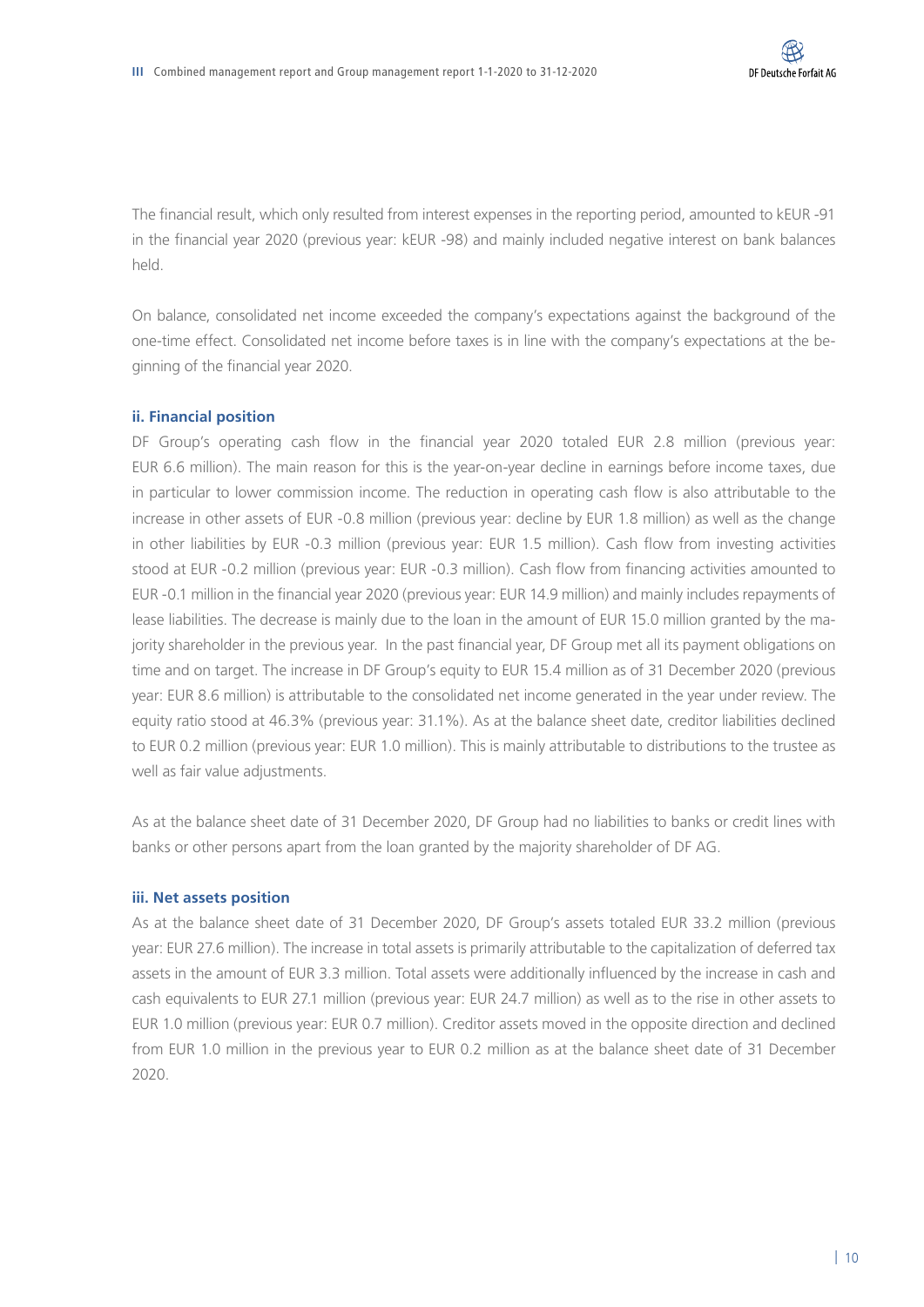#### **iv. Effects of the pandemic**

The key financial performance indicators for DF Group – business volume, gross result and consolidated net income before taxes – declined noticeably but not unexpectedly in the financial year 2020 against the backdrop of the emerging COVID-19 pandemic and the restraint shown by market participants. Especially the profitable marketing services segment has proven to be a stable element of the services offered by the Group, though. However, the COVID-19-related travel restrictions somewhat delayed the development of new markets, the establishment of further products and, hence, the planned further diversification. Similarly, the launch of the project finance activities segment was held up by the effects of the pandemic.

#### c) Financial performance indicators

The financial performance indicators of DF Group are:

- » business volume
- » gross result
- » consolidated net income

The business volume is the nominal value of the transactions closed in a period as described in chapter 1. c. The company expects to again generate a business volume in the amount of EUR 200 million p.a. in the medium term once the measures described in chapter 1. b. "Objectives and strategies" have been implemented.

Another financial performance indicator is the gross result, as described in chapter 1. c. Income (gross result and other operating result) in excess of EUR 4.5 million is required to break even.

Consolidated net income before taxes is another important financial performance indicator; at EUR 3.6 million, it was positive and in line with the company's targets and expectations.

#### d) Compensation report

#### Compensation of the Management Board

#### Basic structure of the compensation system

The compensation of the Management Board consists of fixed compensation plus customary fringe benefits, one-year variable compensation (performance bonus), and a pension plan.

The fixed compensation consists of an annual salary paid in twelve equal monthly amounts. In addition, the members of the Management Board receive certain fringe benefits, which are listed in the tables showing the individual compensation.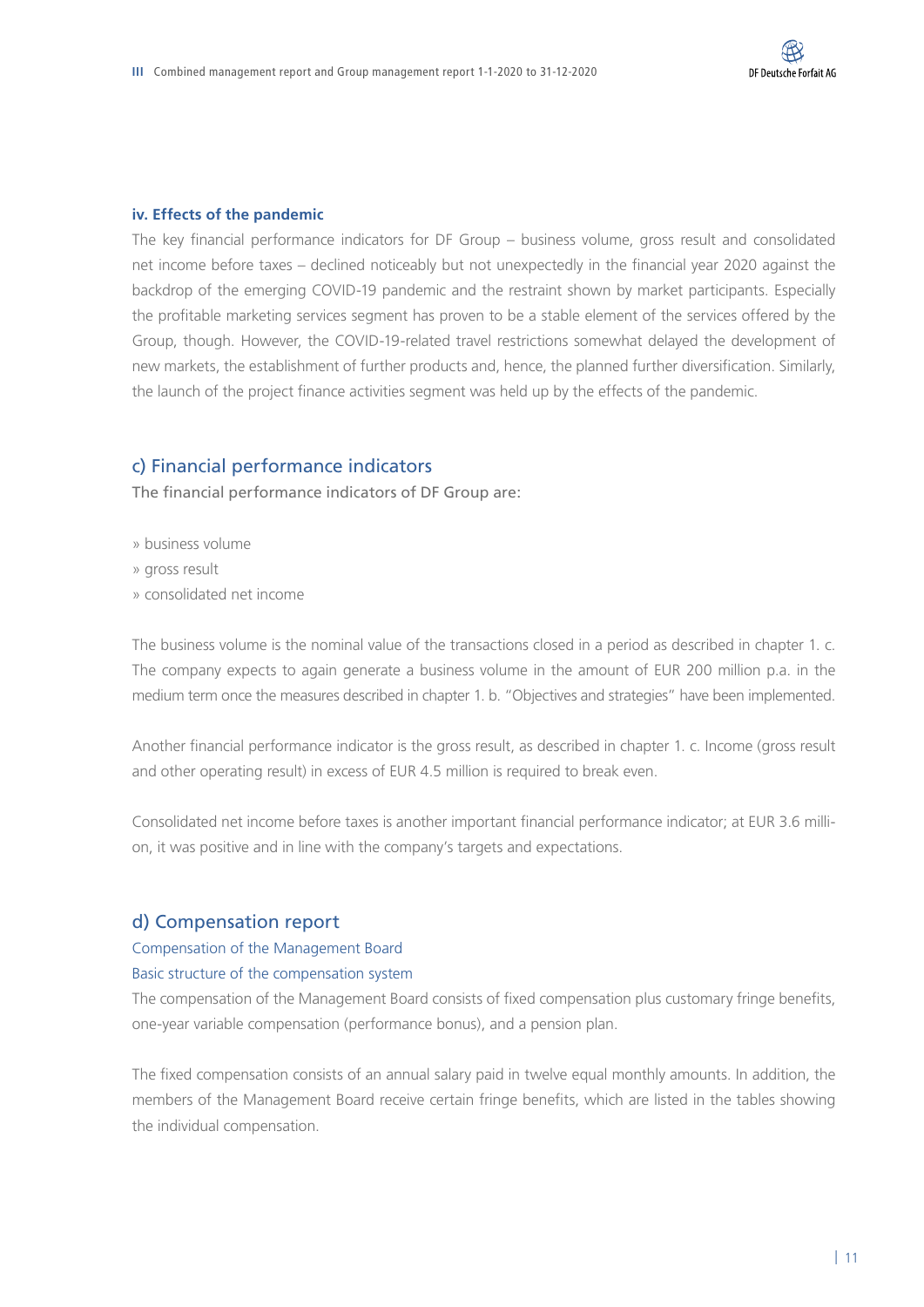In addition to the fixed salary, the members of the Management Board receive a performance bonus of 4.5% of the net income after taxes if consolidated net income reaches at least EUR 500,000.00. The performancelinked compensation is capped at 150% of the fixed salary that is relevant at the end of the financial year.

#### Individual compensation

The following tables show the benefits, the allocation of compensation and the service cost for pension provisions granted to each member of the Management Board:

| Dr. Behrooz Abdolvand  <br>Board of Management since November 2017 |                         |            |            |            |            |            |  |  |
|--------------------------------------------------------------------|-------------------------|------------|------------|------------|------------|------------|--|--|
|                                                                    | <b>Benefits granted</b> |            |            |            |            |            |  |  |
| in EUR                                                             | 2019                    | 2019 (Min) | 2019 (Max) | 2020       | 2020 (Min) | 2020 (Max) |  |  |
| Fixed compensation                                                 | 213,333.32              | 213,333.32 | 213,333.32 | 221,666.64 | 221,666.64 | 221,666.64 |  |  |
| Fringe benefits                                                    | 5,819.11                | 5,819.11   | 5.819.11   | 6.050.14   | 6.050.14   | 6,050.14   |  |  |
| Total                                                              | 219,152.43              | 219,152.43 | 219,152.43 | 227,716.78 | 227,716.78 | 227,716.78 |  |  |
| One-year variable<br>compensation                                  | 153,721.00              | 0.00       | 270,000.00 | 306,250.00 | 0.00       | 345,000.00 |  |  |
| Multi-year variable<br>compensation                                | 0.00                    | 0.00       | 0.00       | 0.00       | 0.00       | 0.00       |  |  |
| Total                                                              | 372,873.43              | 219,152.43 | 489,152.43 | 533,966.78 | 227,716.78 | 572,716.78 |  |  |
| Pension-related<br>payments                                        | 20,154.24               | 20,154.24  | 20,154.24  | 20,154,24  | 20,154.24  | 20,154.24  |  |  |
| <b>Total compensation</b>                                          | 393,027.67              | 239,306.67 | 509,306.67 | 554,121.02 | 247,871.02 | 592,871.02 |  |  |

#### **Hans-Joachim von Wartenberg |** Board of Management since December 2019

|                                     | <b>Benefits granted</b> |            |            |            |            |            |
|-------------------------------------|-------------------------|------------|------------|------------|------------|------------|
| in EUR                              | 2019                    | 2019 (Min) | 2019 (Max) | 2020       | 2020 (Min) | 2020 (Max) |
| Fixed compensation                  | 15,416.67               | 15,416.67  | 15,416.67  | 186,666.70 | 186,666.70 | 186,666.70 |
| Fringe benefits                     | 353.93                  | 353.93     | 353.93     | 5.604.39   | 5.604.39   | 5,604.39   |
| Total                               | 15,770.60               | 15,770.60  | 15,770.60  | 192,271.09 | 192,271.09 | 192,271.09 |
| One-year variable<br>compensation   | 12,810.00               | 0.00       | 36.645.64  | 306.250.00 | 0.00       | 307.500.00 |
| Multi-year variable<br>compensation | 0.00                    | 0.00       | 0.00       | 0.00       | 0.00       | 0.00       |
| Total                               | 28,580.60               | 15,770.60  | 52,416.24  | 498,521.09 | 192,271.09 | 499,771.09 |
| Pension-related<br>payments         | 179.52                  | 179.52     | 179.52     | 21,654.24  | 21,654.24  | 21,654.24  |
| <b>Total compensation</b>           | 28,760.12               | 15,950.12  | 52,595.76  | 520.175.33 | 213,925.33 | 521,425.33 |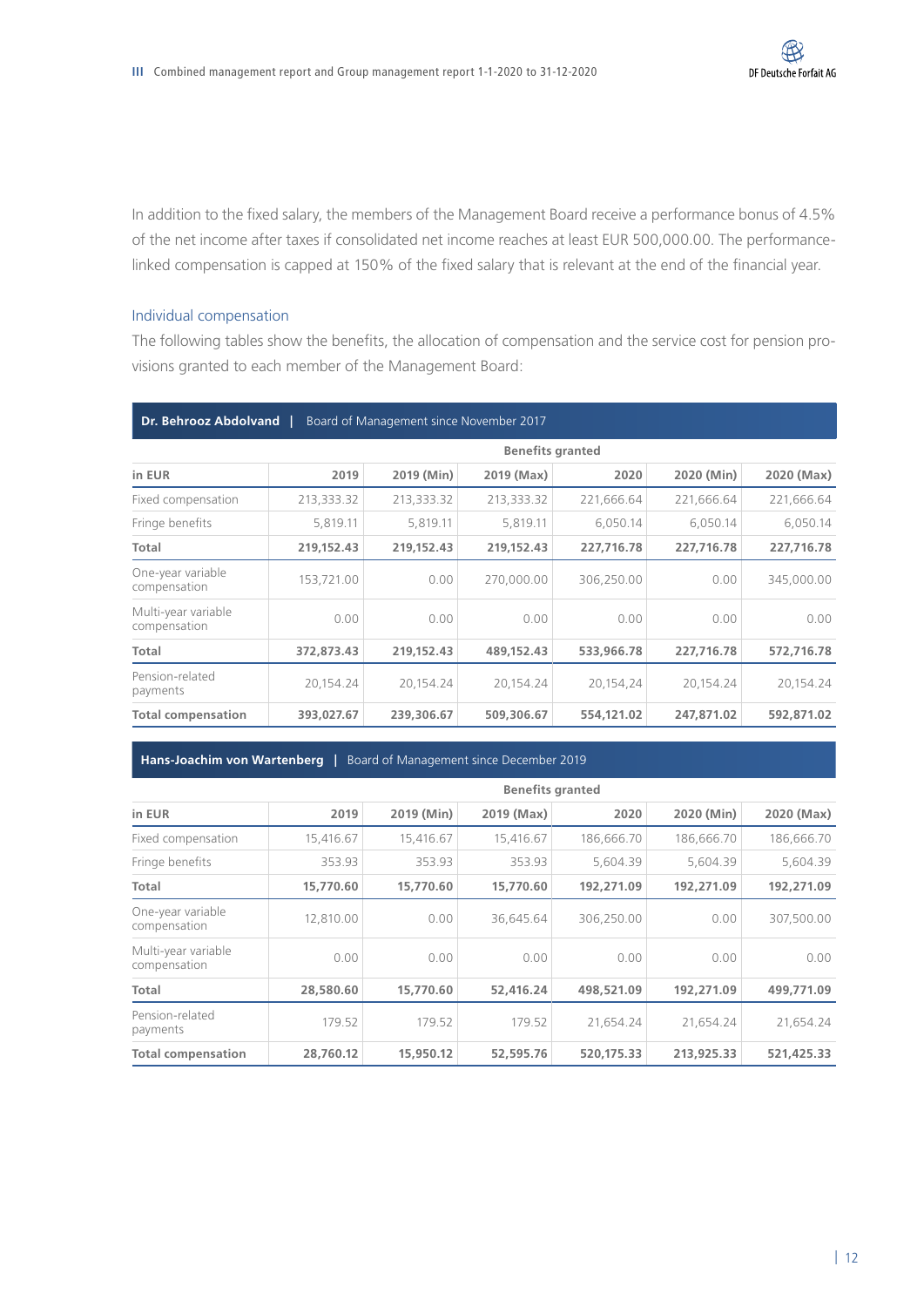#### **Christoph Charpentier |** Board of Management since October 2016 until November 2019

| <b>Benefits granted</b> |            |            |      |            |            |
|-------------------------|------------|------------|------|------------|------------|
| 2019                    | 2019 (Min) | 2019 (Max) | 2020 | 2020 (Min) | 2020 (Max) |
| 165,000.00              | 165,000.00 | 165,000.00 |      |            |            |
| 5,177.74                | 5,177.74   | 5,177.74   |      |            |            |
| 170,177.74              | 170,177.74 | 170,177.74 |      |            |            |
| 190,000.00              | 0.00       | 270,000.00 |      |            |            |
| 0.00                    | 0.00       | 0.00       |      |            |            |
| 360,177.74              | 170.177.74 | 440.177.74 |      |            |            |
| 18,474.72               | 18,474.72  | 18,474.72  |      |            |            |
| 378,652.46              | 188,652.46 | 458,652.46 |      |            |            |
|                         |            |            |      |            |            |

\* Severance payment

#### **Gabriele Krämer |** Board of Management since October 2016 until November 2019

| <b>Benefits granted</b>             |            |            |            |      |            |            |
|-------------------------------------|------------|------------|------------|------|------------|------------|
| in EUR                              | 2019       | 2019 (Min) | 2019 (Max) | 2020 | 2020 (Min) | 2020 (Max) |
| Fixed compensation                  | 165,000.00 | 165,000.00 | 165,000.00 |      |            |            |
| Fringe benefits                     | 4,747.68   | 4,747.68   | 4,747.68   |      |            |            |
| Total                               | 169,747.68 | 169,747.68 | 169,747.68 |      |            |            |
| One-year variable<br>compensation   | 230,000.00 | 0.00       | 270,000.00 |      |            |            |
| Multi-year variable<br>compensation | 0.00       | 0.00       | 0.00       |      |            |            |
| Total                               | 399,747.68 | 169,747.68 | 439,747.68 |      |            |            |
| Pension-related<br>payments         | 18,474.72  | 18,474.72  | 18,474.72  |      |            |            |
| <b>Total compensation</b>           | 418,222.40 | 188,222.40 | 458,222.40 |      |            |            |

\* Severance payment

Fringe benefits: "job ticket", parking space, accident insurance, capital-forming payments, partial payment of health insurance

Pension commitments in the form of defined benefit plans exist for three former members of the Management Board (Ms Attawar, resigned with effect from 31 December 2015, Mr Franke, resigned with effect from 30 September 2013, and Mr Wippermann, resigned with effect from 24 February 2014). According to the benefit plans, benefits are payable when a member of the Management Board passes away or retires due to age. Mr Franke will receive a capital payment in this case. In contrast, Ms Attawar and Mr Wippermann have the right to choose an annuity or a capital payment. No more premiums have been paid since November 2012 due to the contractually agreed expiry of the contribution periods.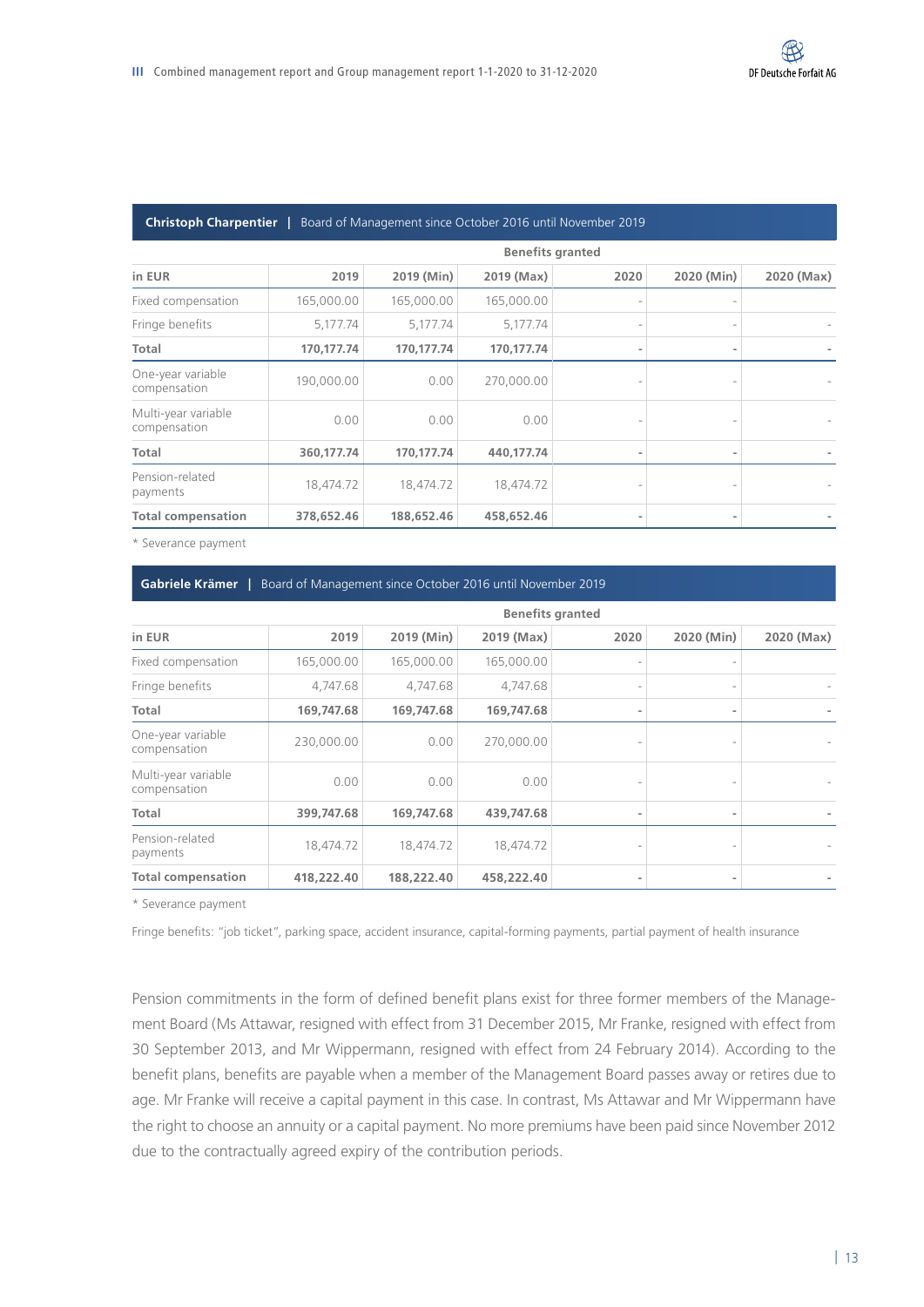According to these pension benefit plans, the above members of the Management Board receive a guaranteed old age pension from DF AG. The amounts are as follows:

- » Ms Marina Attawar: Annuity of EUR 11,022.60 or a one-time capital payment of EUR 202,518.00
- » Mr Ulrich Wippermann: Annuity of EUR 20,964.48 or a one-time capital payment of EUR 338,278.00
- » Mr Jochen Franke: One-time capital payment of EUR 147,244.00

In addition, Ms Marina Attawar receives the following payments from a reinsured benevolent fund: » Insured annuity in the amount of EUR 15,247.40 or a one-time capital payment of EUR 273,572.00

DF AG has not granted loans to members of the Management Board nor provided guarantees on their behalf. During the current and preceding financial years, the members of the Management Board were not involved in transactions outside the normal course of business of DF Group or other transactions of unusual form or content. They were also not involved in any such unusual transactions in earlier preceding financial years that have not yet been finalized.

Members of the Management Board did not receive compensation based on shares.

#### Supervisory Board compensation for the financial year 2020

Compensation for the Supervisory Board is governed by Section 12 of the DF AG Memorandum of Association.

Prior to the amendment of Section 12 of the Memorandum of Association resolved by the Annual General Meeting of 30 June 2020, the members of the Supervisory Board received fixed annual compensation of EUR 13,000.00 in addition to the reimbursement of expenses incurred while meeting their responsibilities. The chairperson and deputy chairperson received twice this amount. In addition, the members of the Supervisory Board received an attendance fee of EUR 500.00 for every Supervisory Board meeting they attended.

By resolution of the Annual General Meeting dated 30 June 2020, the compensation of the members of the Supervisory Board was increased and Section 12 of the Memorandum of Association was amended. Consequently, since 1 July 2020, the fixed annual compensation for the Supervisory Board Chairman and the Deputy Chairman has been EUR 46,000.00 and 31,000.00, respectively, while each other member receives EUR 21,000.00. In addition, the Annual General Meeting decided on an attendance fee of EUR 1,000.00 for each member of the Supervisory Board attending a Supervisory Board meeting. These compensation regulations have been in force since the end of the Annual General Meeting or since the amendment of the Memorandum of Association became effective by entry in the Commercial Register on 30 July 2020.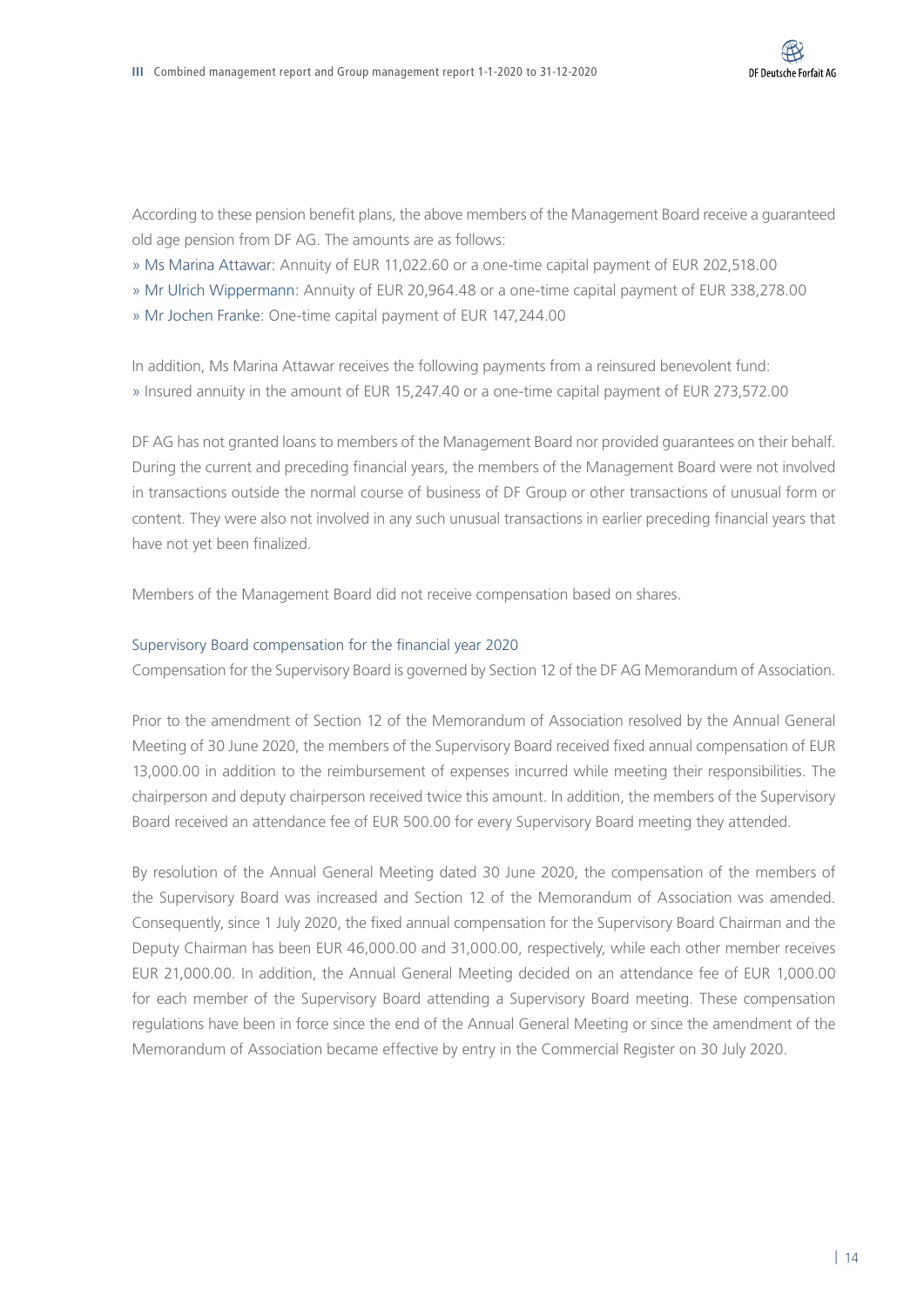In the financial year 2020, compensation for the activities of the members of the Supervisory Board of DF AG totaled EUR 90,262.04. Individual compensation for members of the Supervisory Board for the financial year 2020 is listed in the table below (in EUR):

| <b>Name</b>               | <b>Fixed</b><br>compensation | <b>Attendance</b><br>remuneration | <b>VAT 19%</b> | <b>Total</b> |
|---------------------------|------------------------------|-----------------------------------|----------------|--------------|
| Dr. Ludolf von Wartenberg | 36,054.60                    | 2,500.00                          | 0.00           | 38,554.60    |
| Prof. Dr. Wulf-W. Lapins  | 25.920.54                    | 2,500.00                          | 0.00           | 28,420.54    |
| Dr. Gerd-Rudolf Wehling   | 17,021.84                    | 2,000.00                          | 0.00           | 19,021.84    |
| Bianca Engel              | 3,765.06                     | 500.00                            | 0.00           | 4,265.06     |
| <b>Total</b>              | 82,762.04                    | 7,500.00                          | 0.00           | 90,262.04    |

There are no service agreements between the members of the Supervisory Board and DF AG that provide for perks at the end of the term of service.

DF AG has not granted loans to members of the Supervisory Board nor provided guarantees or warranties on their behalf.

#### e) DF share and bond

#### **Performance of the DF share in the financial year 2020**

The share of DF Deutsche Forfait AG showed a downward trend in the reporting period. In the first quarter, the share price initially declined sharply, which was attributable to the general uncertainty in the capital markets caused by the onset of the COVID-19 pandemic. The share price hit a low for the year of EUR 0.60 in March and a high of EUR 1.76 in May, when the 2019 financials were published. The DF share closed the year 2020 at EUR 1.18, which represents a loss of 27%.

Benchmark indices such as the SDAX and the DAXsector Financial Services performed positively despite the slowdown in economic growth. The SDAX gained 53% in the reporting period, while the DAXsector Financial Services picked up by 9%.

As of the reporting date of 31 December 2020, DF Deutsche Forfait AG had a market capitalization of EUR 14.0 million (previous year: EUR 19.4 million). During the reporting period, a total of 2,338,363 shares were traded on the Frankfurt Stock Exchange and XETRA, corresponding to an average daily turnover of 9,243 shares.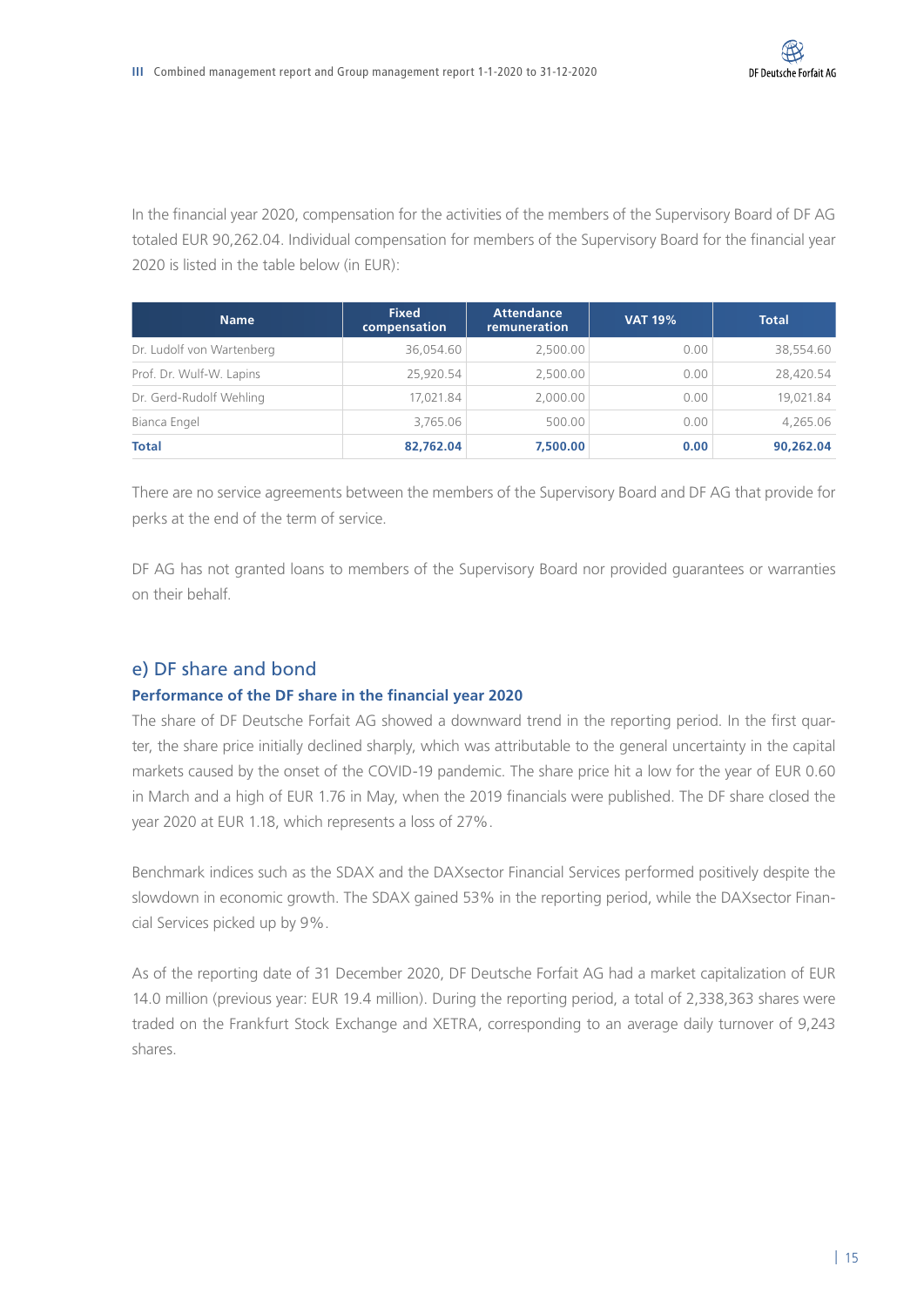#### **Performance of the DF bond in the financial year 2020**

The price of the DF bond stood at 1.2% at the beginning of the year, reaching a low of 0.7% on the bond's last trading day on Deutsche Börse in May 2020. According to the insolvency plan of DF AG, the bond is repaid exclusively through the disbursement of the proceeds generated by DF AG from the sale of the assets attributable to the creditors ("creditor assets"), also after the end of the trading period. Two payments were made in the reporting period, amounting to a ratio under insolvency law of 2.2919%. To date, a total insolvency law quota of 19.6515% on the nominal amount of the bond as well as on the registered interest claims of the creditors of DF Deutsche Forfait AG has been paid out to the creditors.

## 3. REPORT OF THE MANAGEMENT BOARD ON THE DISCLOSURES PURSUANT TO SECTION 289A OF THE GERMAN COMMERCIAL CODE (HGB) AND SECTION 315A OF THE GERMAN COMMERCIAL CODE (HGB)

(1) Composition of the subscribed capital

On 31 December 2020, the company's subscribed capital amounted to EUR 11,887,483.00 and was divided into 11,887,483 no-par registered shares. There are no other share classes. Each share has one vote.

(2) Restrictions regarding voting rights or transfer of shares

The Management Board is not aware of any restrictions related to exercising voting rights or the transfer of shares, including restrictions as a result of agreements between shareholders.

(3) Shares in the capital exceeding 10% of voting rights

The direct and indirect shares in the subscribed capital (shareholder structure) exceeding 10% of the voting rights are listed in the notes to the separate financial statements and the notes to the consolidated financial statements of the company for the financial year from 1 January 2020 to 31 December 2020. Dr. Shahab Manzouri, London, held 79.14% of the company's shares as at the reporting date of 31 December 2020.

(4) Shares with special rights that confer control

There are no shares with special rights that confer control.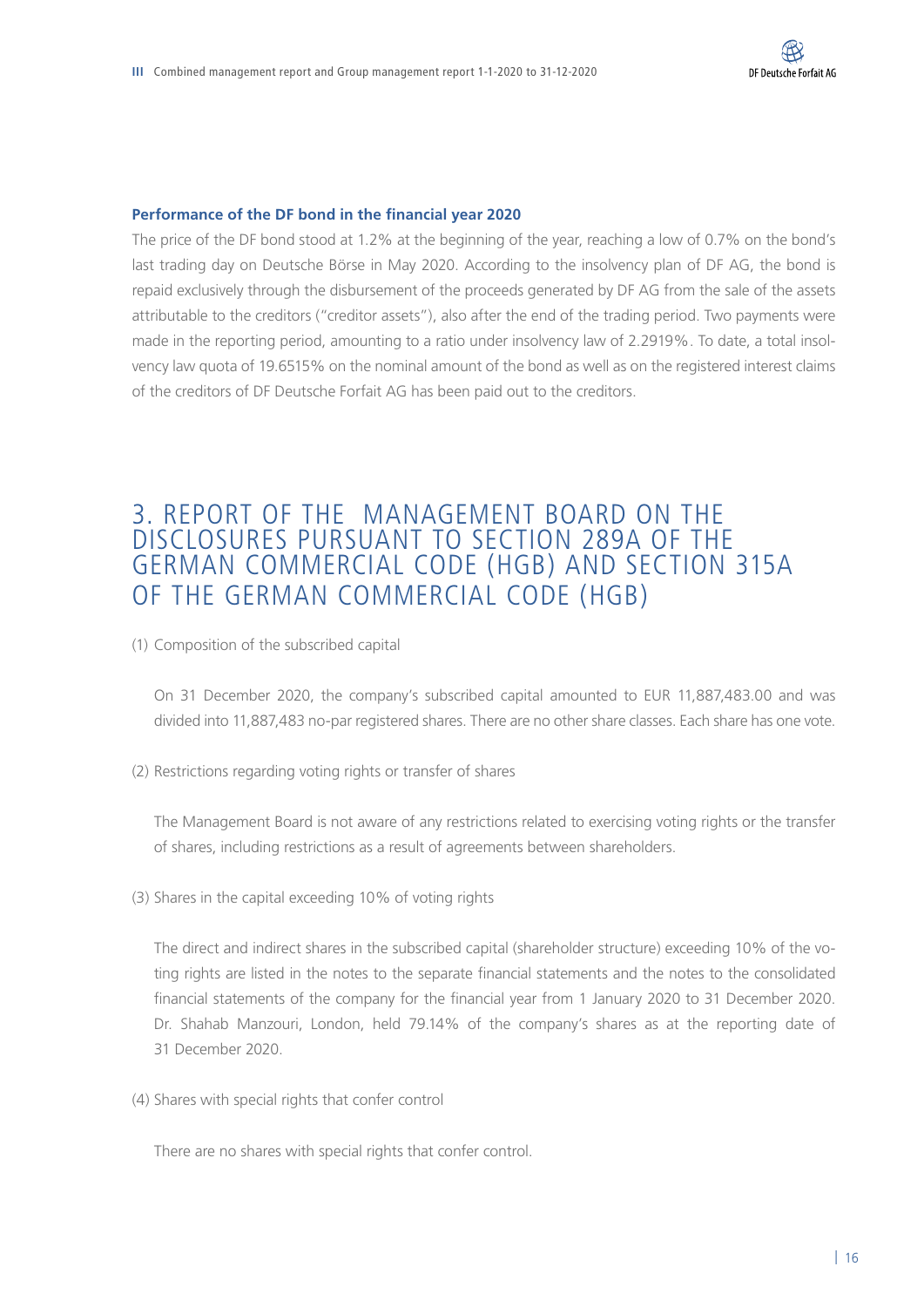(5) Type of the verification of voting rights of employees that hold shares in a company and do not exercise their right of verification directly

There is no verification of the voting rights of employees that hold shares in the company and do not exercise their right of verification directly.

(6) Statutory regulations and provisions in the Memorandum of Association about the appointment and dismissal of members of the Management Board and the amendment of the Memorandum of Association

According to Section 6 (1) of the Memorandum of Association, the Management Board consists of at least two persons; the Supervisory Board may establish a higher number and appoint deputy members of the Management Board. According to Section 84 (2) of the Stock Corporation Act (AktG) and according to Section 6 (2) of the Memorandum of Association, the Supervisory Board can appoint a member of the Management Board as chairperson or speaker of the Management Board and another member as deputy chairperson or speaker. According to Section 84 of the Stock Corporation Act (AktG), members of the Management Board are appointed and retired by the Supervisory Board. According to Section 11 (4) of the Memorandum of Association, the Supervisory Board passes resolutions with a simple majority of votes. In case of a tie, the chairperson casts the deciding vote.

According to Section 179 (1) of the Stock Corporation Act (AktG), changes to the Memorandum of Association may be made via a resolution passed by the Annual General Meeting which, unless the Memorandum of Association specifies another capital majority, requires a majority of at least three-quarters of the share capital represented during the vote in accordance with Section 179 (2) of the Stock Corporation Act (AktG). If changes to the purpose of the company are involved, the Memorandum of Association may only specify a larger majority of the share capital. In Section 18 (1), the Memorandum of Association of the company takes advantage of the option specified by Section 179 (2) of the Stock Corporation Act (AktG) and states that, unless made impossible by applicable legal provisions, resolutions may be passed with a simple majority of votes and, in cases where the law requires a capital majority in addition to the majority of votes, with a simple capital majority. According to Section 13 (3) of the Memorandum of Association, the Supervisory Board is authorized to decide amendments to the Memorandum of Association which affect only its wording.

(7) Powers of the Management Board to issue or repurchase shares

#### Purchase and use of own shares

The Annual General Meeting of 30 June 2020 decided the following authorization to buy and sell treasury shares:

a) The company shall be authorized to buy up to 1,180,000 treasury shares by 30 July 2025. The shares must be purchased on the stock market. The purchase price (excluding incidental purchase costs) paid by the company must not exceed or fall short of the price of the company share in XETRA trading (or a similar successor system) determined at the first auction of the trading day at the Frankfurt Stock Exchange by more than 10%.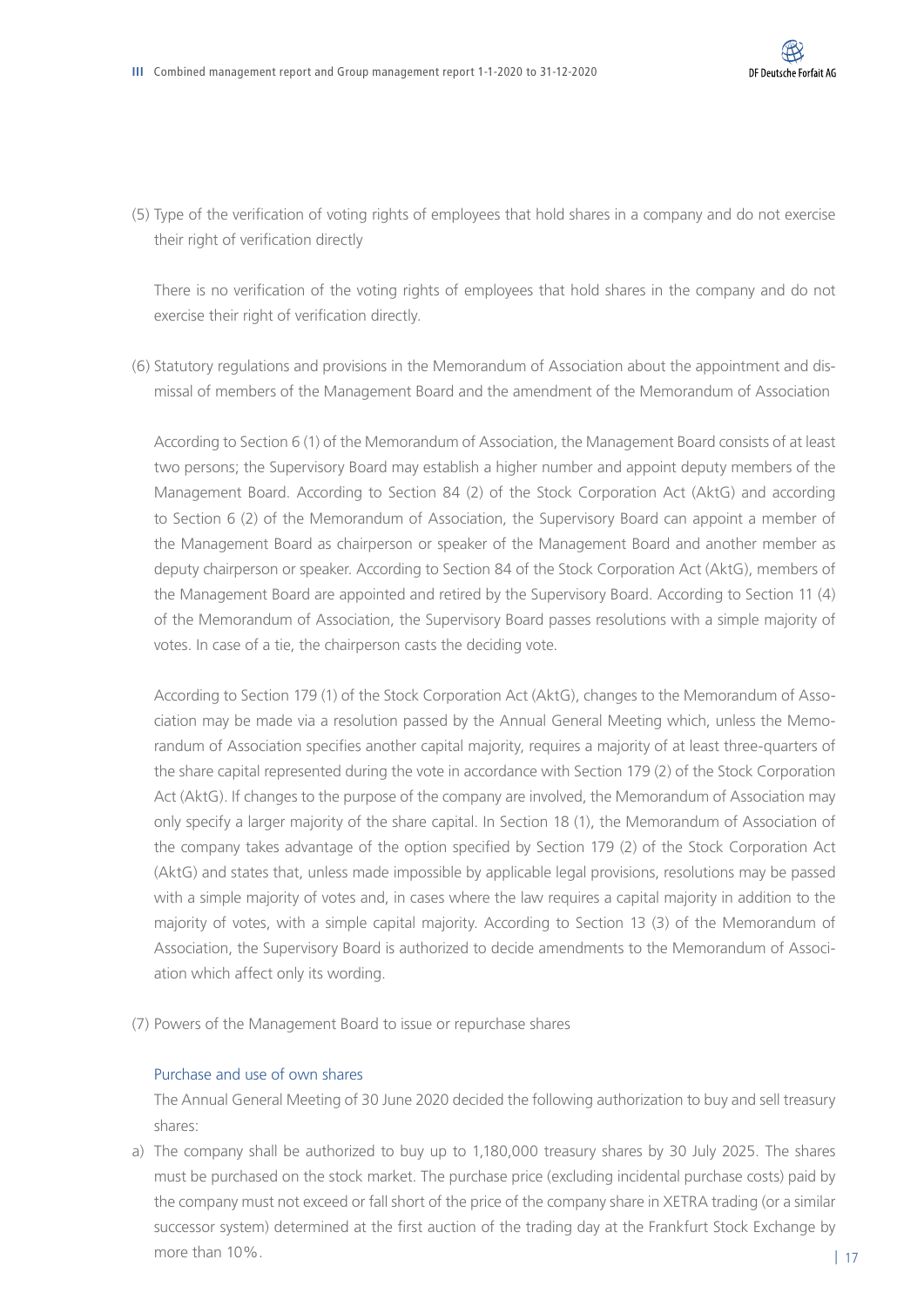- b) The shares can be acquired directly by the company or by third parties authorized by the company in one or several stages within the limits of the above-mentioned restrictions. The shares can be acquired for any legally permissible reason, especially for one of the purposes mentioned under letters c), d), e), f) and g) below. If they are used for one or several of the purposes mentioned under letters c), d), e) or f), shareholders' subscription right shall be excluded.
- c) The Management Board shall be authorized to sell the treasury shares acquired as a result of the abovementioned authorization outside the stock exchange or by offering them to all shareholders on the condition that they are sold in exchange for cash and at a price which does not fall significantly below the company's share price at the time of sale.

This authorization is restricted to shares with a notional interest in the share capital, which must not exceed a total of 10% of the share capital, on the effective date of this authorization nor – if lower – on the date this authorization is executed. The maximum threshold of 10% of the share capital is reduced by the amount of subscribed capital which applies to shares that are issued as part of a capital increase during the term of this authorization, under exclusion of the purchase right pursuant to Section 186 (3) sentence 4 of the Stock Corporation Act (AktG). The maximum threshold of 10% of the share capital is also reduced by the amount of share capital relating to shares that will be issued for serving warrant bonds and/or convertible bonds, if these bonds are issued during the term of this authorization under exclusion of the purchase right and in accordance with Section 186 (3) sentence 4 of the Stock Corporation Act (AktG).

- d) The Management Board shall be authorized to transfer the treasury shares acquired as a result of the above-mentioned authorization to third parties if this serves the purpose of acquiring companies, parts of companies, investments in companies or other assets, or carrying out company mergers.
- e) The Management Board shall be authorized to use the treasury shares acquired on the basis of the above authorization to fulfil the company's obligations arising from convertible bonds or warrant bonds issued by the company up to 6 July 2021 on the basis of the authorization of the Management Board granted by the 2016 Annual General Meeting.
- f) The Management Board shall be authorized to recall the treasury shares acquired as a result of the abovementioned authorization without requiring any further resolution by the Annual General Meeting. The shares can be recalled without reducing capital by adjusting the notional interest of the remaining no-par value shares in the parent company's share capital.
- g) The Management Board shall be entitled to exercise the authorizations under letters c), d), e) and f) only with the consent of the Supervisory Board. In the event of letter f), the Supervisory Board shall be authorized to adjust the number of shares in the Memorandum of Association. The Supervisory Board is also authorized to stipulate that the Management Board is only authorized to act with the Supervisory Board's approval in line with the resolution of the Annual General Meeting.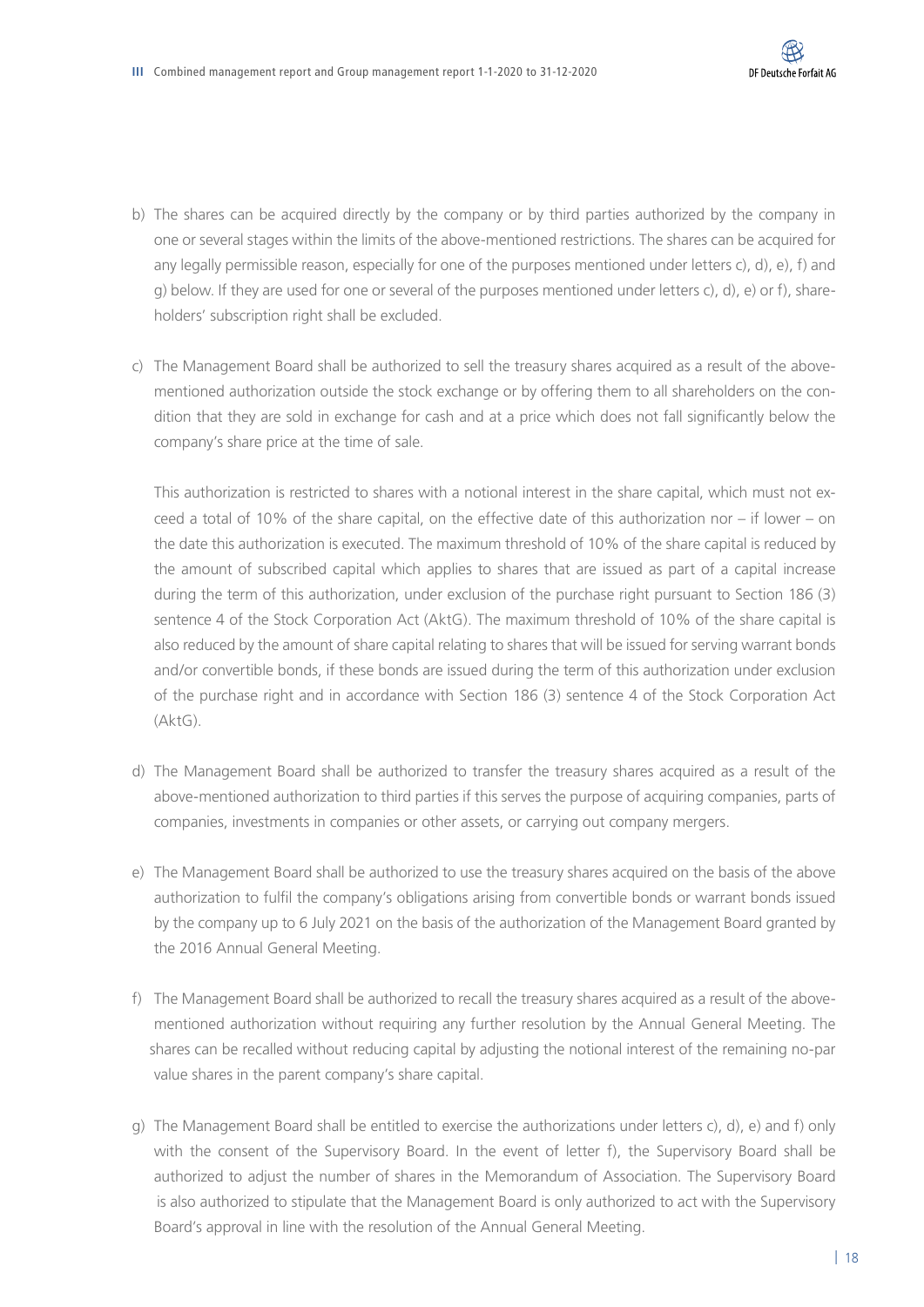h) The authorization to purchase and use own shares granted by the Annual General Meeting on 6 July 2016 shall be revoked.

#### Authorized capital

By resolution of the Annual General Meeting on 6 July 2016, the Management Board is authorized, subject to approval by the Supervisory Board, to increase the share capital by 6 July 2021 once or several times by a total of up to EUR 5,900,000.00 against cash contributions and/or contributions in kind (including mixed contributions in kind) by issuing up to 5,900,000 new registered shares (authorized capital 2016); in this context, the Management Board is also authorized to schedule the commencement of the profit participation at a date other than the date provided for by law. As a general rule, the share holders must be granted a subscription right. The new shares may also be taken over by one or several banks selected by the Management Board with the obligation to offer them to the shareholders (indirect subscription right). However, the Management Board is authorized, subject to approval by the Supervisory Board, to exclude shareholders' subscription rights in the following cases: (1) to avoid fractional amounts; (2) in a capital increase against cash contributions if the issue price of the new shares issued in an ex-rights issue pursuant to Section 186 (3) sentence 4 of the Stock Corporation Act (AktG) is not materially lower than the stock market price and the new shares issued in an ex-rights issue pursuant to Section 186 (3) sentence 4 of the Stock Corporation Act (AktG) do not exceed 10% of the share capital neither at the time the authorization becomes effective nor at the time it is exercised; this 10% limit also covers shares that were or are to be issued during the period of this authorization in an ex-rights issue due to other authorizations in direct or corresponding application of Section 186 (3) sentence 4 of the Stock Corporation Act (AktG); (3) in a capital increase against contributions in kind, especially for the purpose of the acquisition of a company, parts of a company, an equity investment in a company or other material assets; (4) to grant the holders of warrants and/or con-vertible bonds or bonds with option rights a subscription right to the extent that they would be entitled to such right after exercising a conversion or option right or meeting a conversion obligation as a shareholder; (5) to issue employee shares to employees of the company and of its affiliated companies; and (6) to serve option rights that grant the right to subscribe a total of no more than 100,000 shares in the company and that are issued by the Management Board to distribution partners of the company with the consent of the Supervisory Board.

#### Convertible and warrant bonds

By resolution of the Annual General Meeting on 6 July 2016, the Management Board was authorized, subject to approval by the Supervisory Board, to issue bearer warrant and/or convertible bonds with a total nominal value of up to EUR 50,000,000.00 in one or several tranches until 6 July 2021 and to grant holders or creditors of warrant bonds option rights and holders or creditors of convertible bonds conversion rights on new registered shares of no par value of the company up to a pro-rata share in share capital totaling up to EUR 4,720,000.00.

The warrant and/or convertible bonds (collectively referred to as "bonds" and individually referred to as "notes") may be issued in euros as well as in the legal currency of an OECD country, limited to the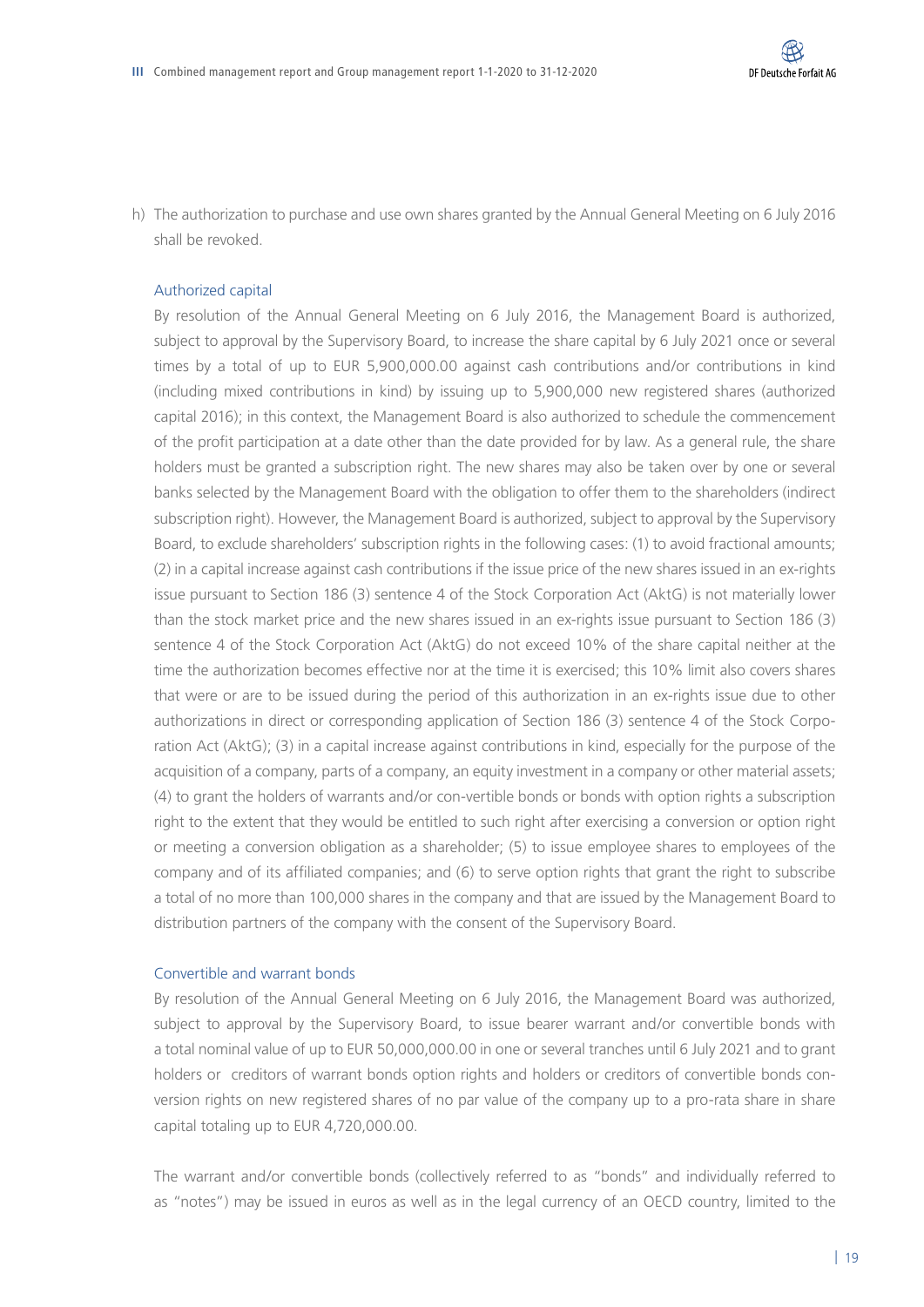corresponding value in euros. They may also be issued by direct or indirect majority shareholdings of DF Deutsche Forfait AG. In this case, the Management Board will be authorized, subject to approval by the Supervisory Board, to issue a guarantee on behalf of the company for the bonds and to issue the holders of such bonds with option/conversion rights on new shares of DF Deutsche Forfait AG.

For this purpose, the company's share capital has been conditionally increased by up to EUR 4,720,000.00 through the issue of up to 4,720,000 new registered shares (conditional capital 2016/I).

#### Granting of subscription rights (stock options) to employees and members of the management of the company or an affiliated company

The Annual General Meeting of 6 July 2016 has authorized the Management Board and the Supervisory Board to issue subscription rights to shares in the company (option rights), once or several times, by 6 July 2021, in order to allow the persons defined in Section 192 (2) No. 3 of the Stock Corporation Act (AktG) to acquire an interest in the company. The Management Board will be authorized, with the consent of the Supervisory Board, to stipulate the details of the type and issue of the option rights in a stock option plan ("2016 stock option plan"). If option rights are to be issued to the Management Board of the company, the decision on the issue and the stipulation of further details are at the sole discretion of the Supervisory Board.

The company's share capital will be conditionally increased by up to EUR 1,180,000.00 through the issue of up to 1,180,000 new registered shares (conditional capital 2016/II). The conditional capital increase shall be executed only to the extent that the holders of option rights from the 2016 stock option plan, which may be granted by the company by 6 July 2021 on the basis of the authorization granted by the Annual General Meeting of 6 July 2016, exercise their rights to subscribe shares in the company and the company does not serve the subscription rights by delivering treasury shares. The new shares shall be entitled to profit as of the beginning of the financial year in which they are created through the exercise of option rights. The Management Board shall be authorized, with the consent of the Supervisory Board, to stipulate the further details of the execution of the conditional capital increase, unless option rights are to be issued to members of the Management Board; in this case, the Supervisory Board shall stipulate the further details of the execution of the conditional capital increase.

- (8) Material agreements subject to a change of control resulting from a takeover bid There are no material agreements subject to a change of control.
- (9) Compensation agreements concluded by the company with members of the Management Board or employees in the case of a takeover offer

The company has not entered into any compensation agreements with members of the Management Board or employees in the case of a takeover offer.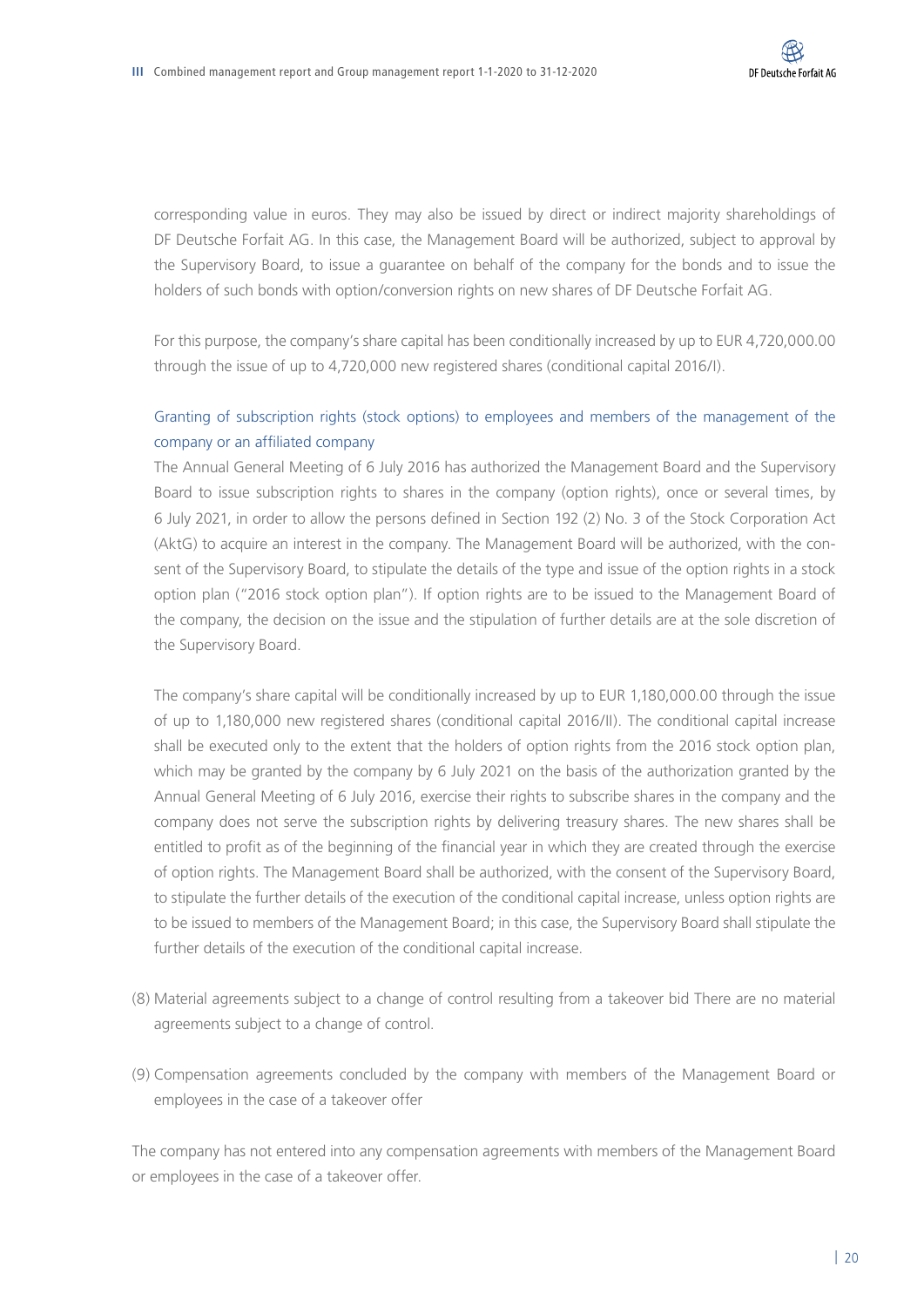## 4. CORPORATE GOVERNANCE STATEMENT PURSUANT TO SECTION 289F AND SECTION 315D OF THE GERMAN COMMERCIAL CODE (HGB)

The corporate governance statement required for listed stock corporations pursuant to Section 289f and Section 315d of the German Commercial Code (HGB) was issued in March 2021 and posted on the company's website in the Investor Relations section under "Corporate Governance" ([https://dfag.de/en/investor](https://dfag.de/en/investor-relations/corporate-governance/)[relations/corporate-governance/](https://dfag.de/en/investor-relations/corporate-governance/)).

## 5. OPPORTUNITY AND RISK REPORT

#### a) Internal accounting-related control and risk management system

DF AG is the holding company and ultimate parent company of DF Group. For the corporate structure and its tasks within DF Group, please refer to the information provided in chapter 1. a.

Cash planning for DF Group, DF AG, DF GmbH, DF s.r.o. and DF ME s.r.o. takes place daily on the basis of current account statements. It comprises the expected incoming and outgoing payments from the operating activities. Cash planning takes place on a daily basis for the next one to two weeks, on a weekly basis for the next two months and on a monthly basis thereafter.

Risk management and monitoring take place on the basis of a detailed written risk management system. The country limits are decided by the Supervisory Board once a year. Within the country limits, the Management Board may autonomously assume counterparty risks in accordance with a competence rule agreed with the Supervisory Board.

The accounting department is responsible for the accounts structure, accounts allocation policies as well as all accounting policies and processes at DF Group, taking into account country-specific requirements and laws. In addition to DF AG, the basis of consolidation currently comprises the subsidiaries DF GmbH, DF s.r.o. as well as DF ME s.r.o. The accounts of DF AG and DF GmbH are kept by the accounting department in Cologne. The accounts of DF s.r.o. and DF ME s.r.o. are kept by a local external service provider. The central accounting department closely supervises in particular the preparation of the financial statements.

The company uses standard software for the financial accounting process that is certified by an auditing firm. The software is installed on a central server in Cologne and DF s.r.o. and DF ME s.r.o. are granted online access. The central accounting department in Cologne has full and continuous access to the accounts of the companies in Prague. Software authorizations ensure, however, that DF s.r.o. and DF ME s.r.o. can access only their own accounts. Current accounts are saved on a daily basis in accordance with DF Group's data storage policy. Backup systems are in place to manage the IT continuity risk.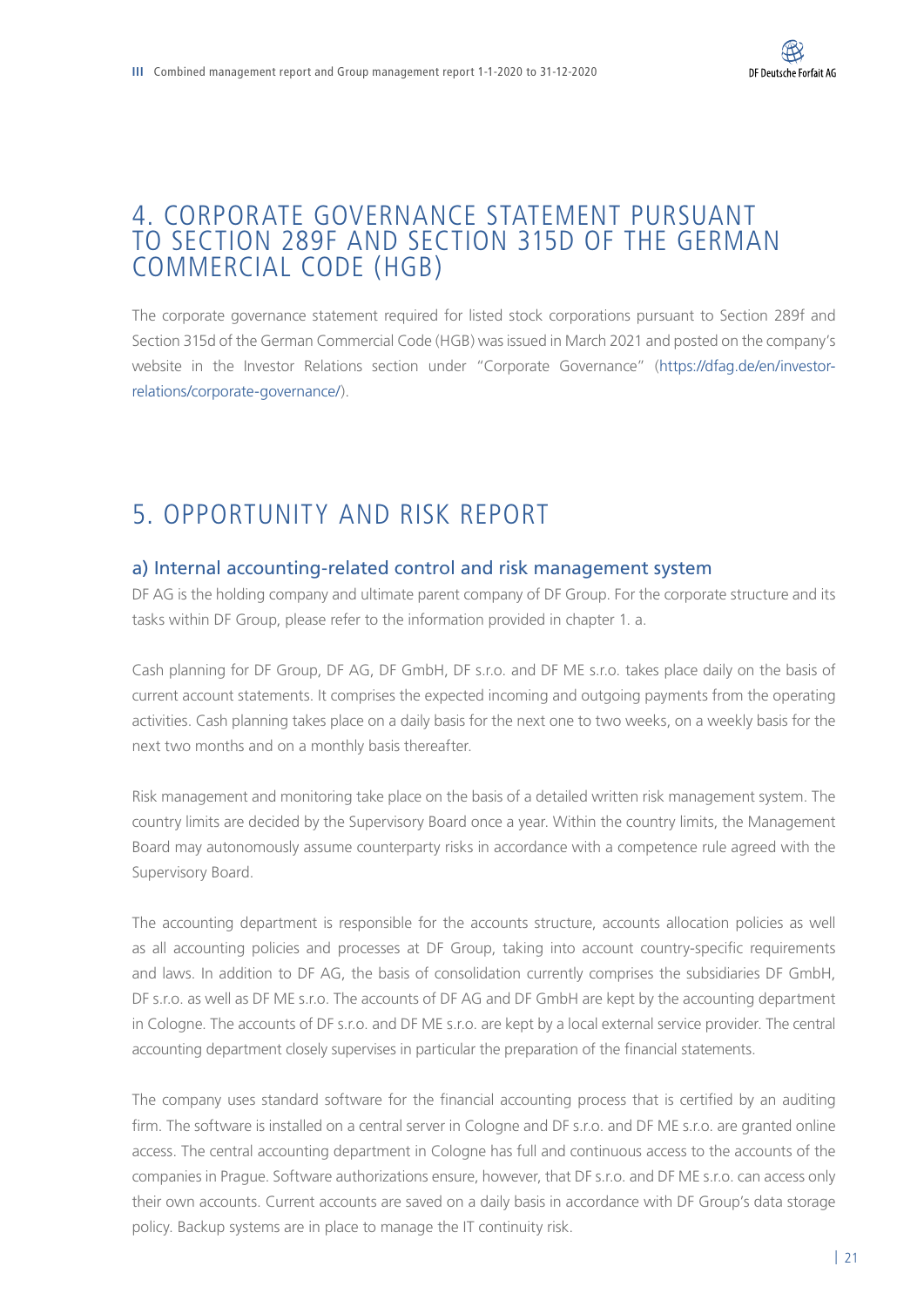The preparation of the consolidated financial statements including the consolidation measures are performed by the central accounting department based on IFRS packages of the consolidated entities audited by local auditors. The requirements regarding the contents and scope of the IFRS packages are agreed with the Group's auditor at the beginning of the audit of the consolidated financial statements.

The internal control system takes into account the special features of DF Group's business. The effectiveness of the system is regularly reviewed and reconciled by the Accounting and Compliance Departments. No risks became known in the financial year 2020.

#### b) Risk management system relating to money laundering and terrorist financing

Due to their project-related business model, DF AG, DF GmbH, DF s.r.o. and DF ME s.r.o. engage in business with a large number of counterparties in different countries (sellers and buyers of export receiva-bles, insurers such as banks and/or credit insurers, external agents, service providers for tax and legal review, implementation and processing of the different transactions in the areas of forfaiting, factoring, purchase commitments, agenting business, debt collection). DF Group is therefore exposed to compliance risks that result from its business model.

Violations of the money-laundering law, EU/US sanctions laws or against other laws aimed at preventing economic crime may have an extremely adverse impact on the operations as well as the net assets, financial position and results of operation of individual companies of DF Group and/or DF Group as a whole. In particular, there is a risk (i) that contractual partners/service providers who are essential for the operations of the individual companies of DF Group and/or of DF Group as a whole are not allowed or unable to do (any more) business with individual companies of DF Group and/or DF Group as a whole (for a limited time) due to their own internal and/or statutory regulations – this comprises the purchase and sale of receivables, the collectability of receivables and the provision of services for individual companies of DF Group. In addition, there is (ii) a risk that penalties and fines are imposed and (iii) a risk that culpable violations or breaches of these regulations result in a loss of reputation.

To prevent or minimize the aforementioned compliance-related risks, DF Group has implemented internal safeguards and controls.

The group-wide compliance system is regularly updated in cooperation and consultation with external consultants in order to fulfil DF Group's responsibility and ensure its business success. The compliance system comprises in particular (i) processes to identify the company's business partners; (ii) awareness creation and regular target-oriented training of all employees and of sales-related external advisors of DF Group with regard to the company's Code of Conduct and the importance of compliance, transparency and integrity for the business activity of DF Group; (iii) a well-trained Compliance Department as well as a Compliance Committee and the appointment of a Money Laundering Officer; and (iv) additionally the REFINITIV World Check One software for a more in-depth examination of new and potential business partners or parties involved in the potential transaction before closing a transaction.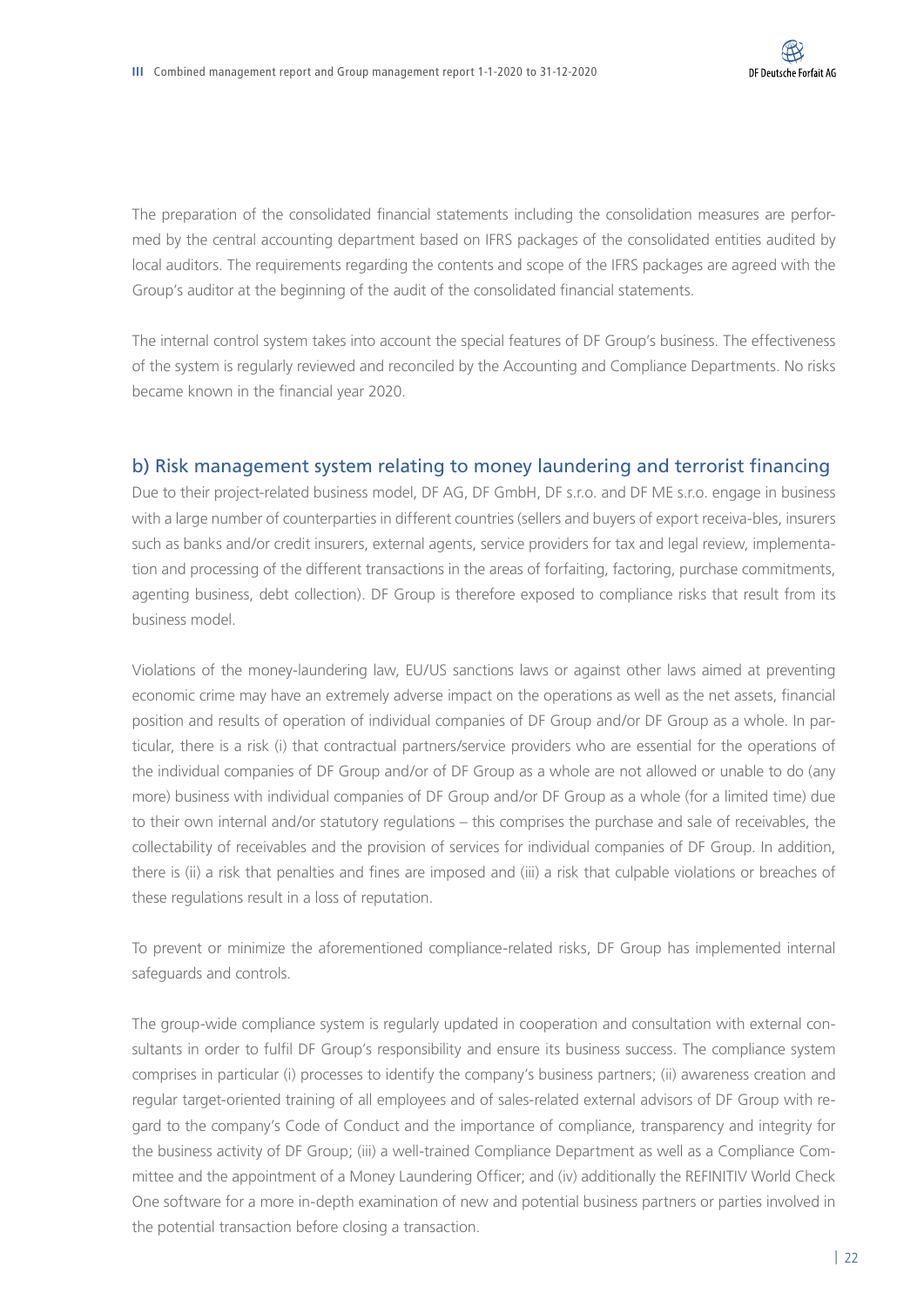Based on protocols of the results of the above checks, individual parties are checked manually in case of doubt. Regular updates of the database ensure that the (new) listing of a party involved in the underlying transaction on a sanctions list will be detected also during the holding period of a receivable.

The relevant audits required under the German Money Laundering Act (GwG) are another integral element of DF Group's compliance system. DF AG and its subsidiaries conduct their business operations in accordance with applicable prevention of money laundering rules. DF Group attaches great importance to complying with these rules. Management and all employees of DF Group are obliged to comply with these standards. Besides the Anti-Corruption Policy, the Anti-Money-Laundering Directive forms part of DF Group's general Compliance Program and is applied together with DF Group's other obligations in the solicitation and execution of contracts (especially under the existing "Economic Sanctions Compliance Policy"). Responsibility for the identification of customers to prevent money laundering and terrorism financing as well as for economic sanctions compliance rests with the Compliance Department and the Compliance Committee, both of which act strictly separately from the front office and the back office and both report directly to the full Management Board.

At the start of a business relationship, the business partner and its ultimate beneficial owner ("Know Your Customer" principle) is identified, information on the purpose of the transaction is obtained, a potential PEP (politically exposed person) status is checked and further checks relevant to money laundering are performed in connection with the due diligence process.

Depending on the risk profile of the business partner, DF Group may request additional checks. DF Group will not make a commitment to underwrite a risk in the context of a certain transaction before the identity of the business partner has been established without any doubt whatsoever, all questions required by the German Money Laundering Act (GwG) have been answered satisfactorily and no relevant sanctions have been imposed on the business partner as well as its ultimate beneficial owner. No transaction will be paid out before the transaction-related documents and the parties involved have been satisfactorily checked for compliance-related circumstances. The ongoing business relationship is then monitored.

#### c) Opportunities

DF Group sees its main opportunities in the current financial year in the continued marketing of its marketing services and administrative services products.

DF Group therefore focuses on trade of humanitarian goods such as food, pharmaceuticals and healthcare products. Demand for these goods and DF Group's specially developed product services is high among importers and exporters. In 2020, DF Group generated most of its revenues with marketing services and administrative services and assumes that this will also be the case in the current financial year. The flexibility in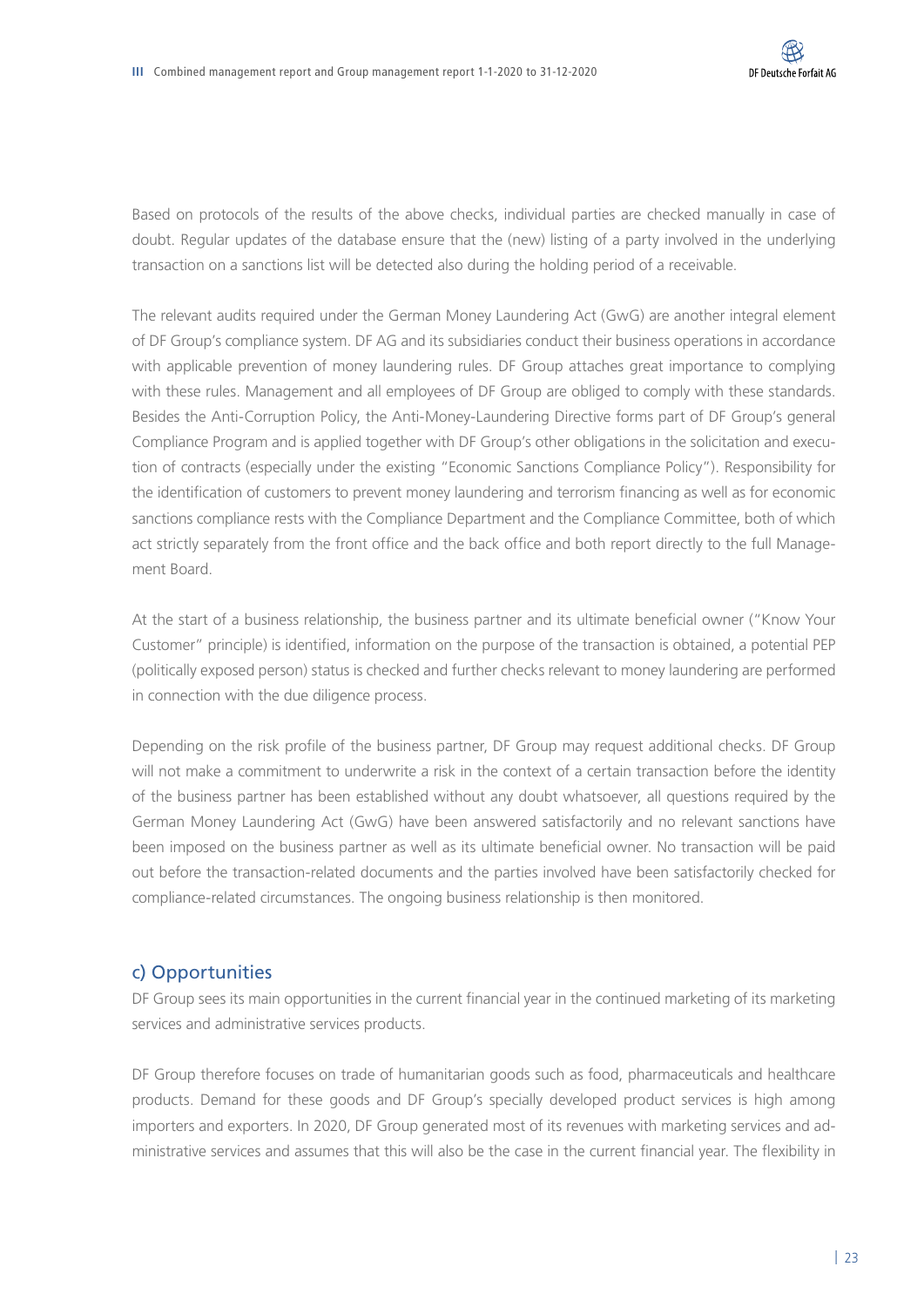developing new products and the timely identification of market opportunities again were among the main strengths of DF Group in the financial year 2020. Together with its long-standing know-how in trade finance and its regularly reviewed compliance system, this provides good opportunities for DF Group to increase its business volume. By launching the project finance activities, DF Group opens up another business segment that will benefit from the know-how of the new Business Development unit in combination with DF Group's existing expertise. The focus will be on projects in the energy, agricultural and industrial sectors. Due to the ongoing COVID-19 pandemic and the current political and economic situation, however, the realization of business opportunities in this area has been delayed.

#### d. Risks

When outlining the risks, a distinction needs to be made between old and new business. The "old business" relates to the receivables of the restructuring and trading portfolio that form part of the creditor assets. According to the provisions of the insolvency plan, the opportunities and risks arising from the liquidation of these receivables rest exclusively with the insolvency creditors. While the risks described below apply to both the old business and the new business, the consequences for DF Group differ, as DF Group bears the risk only for the new business. Revenues are generated mainly with products from administrative and marketing services, collection services, compliance consulting and now also factoring. In the current financial year, this will result primarily in earnings risks, followed by compliance risks and operational risks, which are classified in DF Group's risk map by potential damage and probability of occurrence.

#### **i. Earnings risks**

Given that DF Group has no investment portfolio that generates recurring income from year to year, it has to acquire most of its business transactions anew each financial year in order to be successful.

In addition to offering market-oriented products at competitive prices, a good network on the supply and demand side is decisive for the successful acquisition of new business. If important business partners such as agents or banks on the supply and/or demand side disappear entirely or partly there is a risk of a sharp drop in the business volume and, consequently, of a slump in profits. Due to its focus on a limited target region with a small number of important business partners, this risk is comparatively high for DF Group.

In the financial year 2020, political tensions between the USA and Iran continued and, together with the effects of the COVID-19 pandemic, led to a changed market situation in Iran. For DF Group, this has resulted in a shift in certain trading partners and distribution channels as well as to decline in volume, while margins were higher than in the previous year 2019. In trade with Iran, DF Group continues to focus on humanitarian goods (food and medicine). Due to the products offered and the complexity of the business, DF Group is dependent on cooperation with a few selected, specialist partners. In this context, the cooperation with Saman Bank should be mentioned, in particular. The specialization of DF Group's business model and the close cooperation with specialized and well-established partners also represent a concentration risk.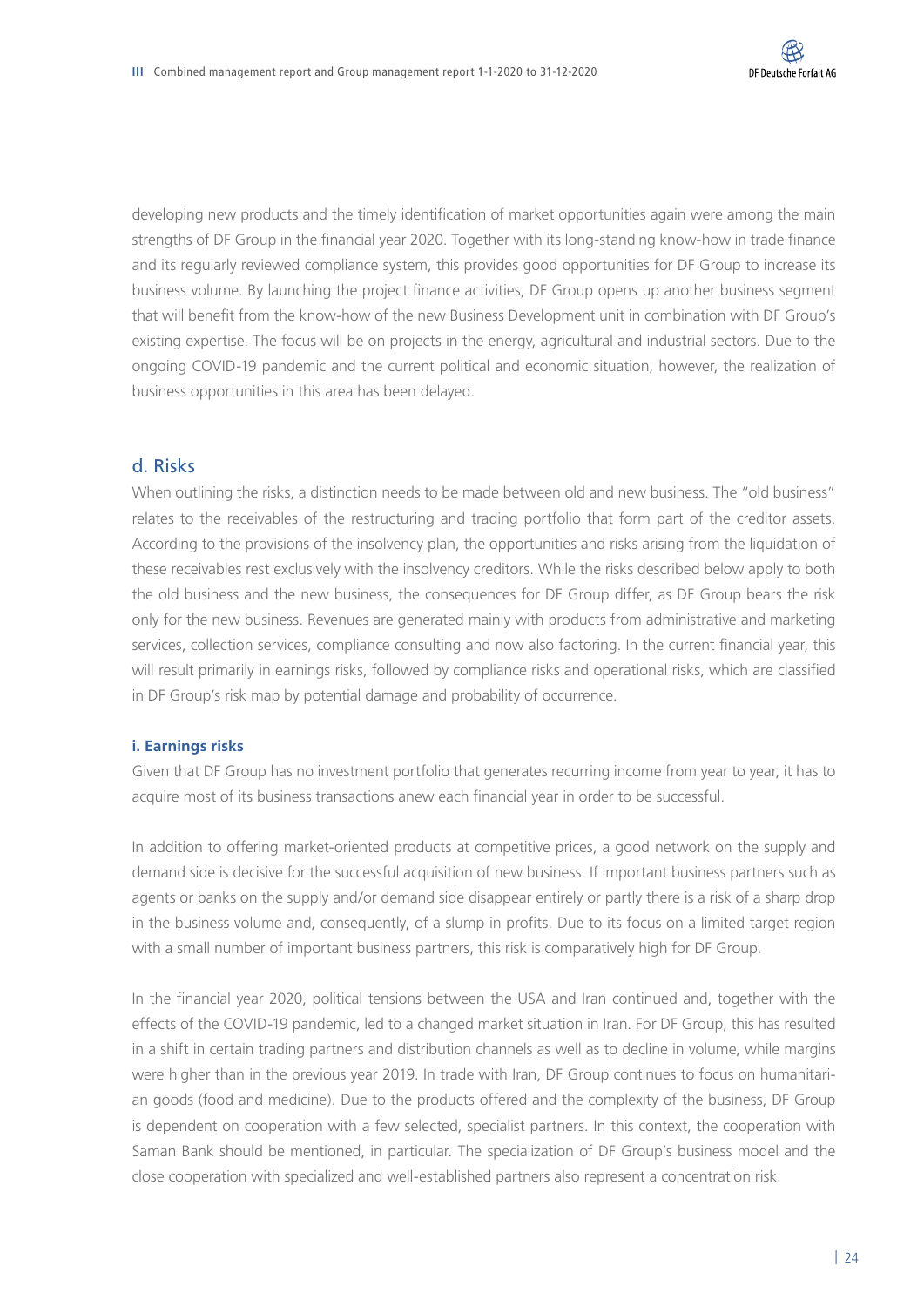Apart from the default of major business partners, the default of an important country or region for economic or political reasons may also lead to a slump in profits. Moratoriums imposed on a country or the listing of a country on the EU sanctions list and/or the sanctions list of the United States of America may temporarily lead to a sharp drop in, or a complete suspension of, the business volume with this country. Due to its geographic focus, DF Group is much more exposed to this risk than a geographically broadly diversified company, but, on the other hand, benefits from the opportunities arising from its specialization as described under 5. c.

Should a further political or military escalation or other events result in the loss or non-availability of an important partner of DF Group or an important country or a region, this may adversely affect the business performance of DF Group. This risk is largely dependent on the partner and the duration of the loss or nonavailability.

With regard to diversification, DF Group plans to expand its geographical focus to additional countries in the Near and Middle East as well as Eastern Europe. Even if entering a new market always involves a risk, DF Group is convinced that this will increase its earnings base.

Should the nuclear deal (JCPOA) with Iran be cancelled entirely, i.e. not only by the USA, but also by the other partners and/or Iran, or should a military dispute arise between the USA and Iran, this would probably have massive consequences for DF Group's business with Iran and for DF Group as a whole. DF Group assumes, however, that there will be no military confrontation and that the nuclear deal will not be cancelled by the remaining parties to the JCPOA. Especially against the background of the newly elected US administration, there is rather a chance for a rapprochement between the USA and Iran again.

As outlined under "ii. Country and counterparty risk", DF Group also has overdue receivables on its books, which, however, exclusively form part of the creditor assets. According to the provisions of the insolvency plan, the opportunities and the risks arising from the liquidation of the assets including all overdue receivables that exist at the time of the approval of the insolvency plan pass to the creditors of DF AG. The same applies to the risk relating to the legal and consulting expenses associated with the collection of the overdue receivables. The assets remaining in the restructuring portfolio for liquidation reverted to DF AG as of 1 January 2021 and will be liquidated by DF AG to the benefit of the creditors as far as possible. An earnings risk resulting from legal and consulting fees still to be incurred is extremely unlikely, as DF AG received EUR 0.12 million from the trustee as a one-time advance on administrative expenses. This amount is considered fully adequate.

#### **ii. Country and counterparty risk**

In line with its business model and strategy, DF Group focuses on the Near and Middle East as well as emerging and developing countries. Political, financial, economic and social conditions in these regions are less stable compared to industrialized nations. In the event of an economic and/or political crisis or due to decisions taken by the respective rulers/governments, this may substantially affect the ability or willingness of the respective country to transfer payments – especially in foreign currencies. In extreme cases, foreign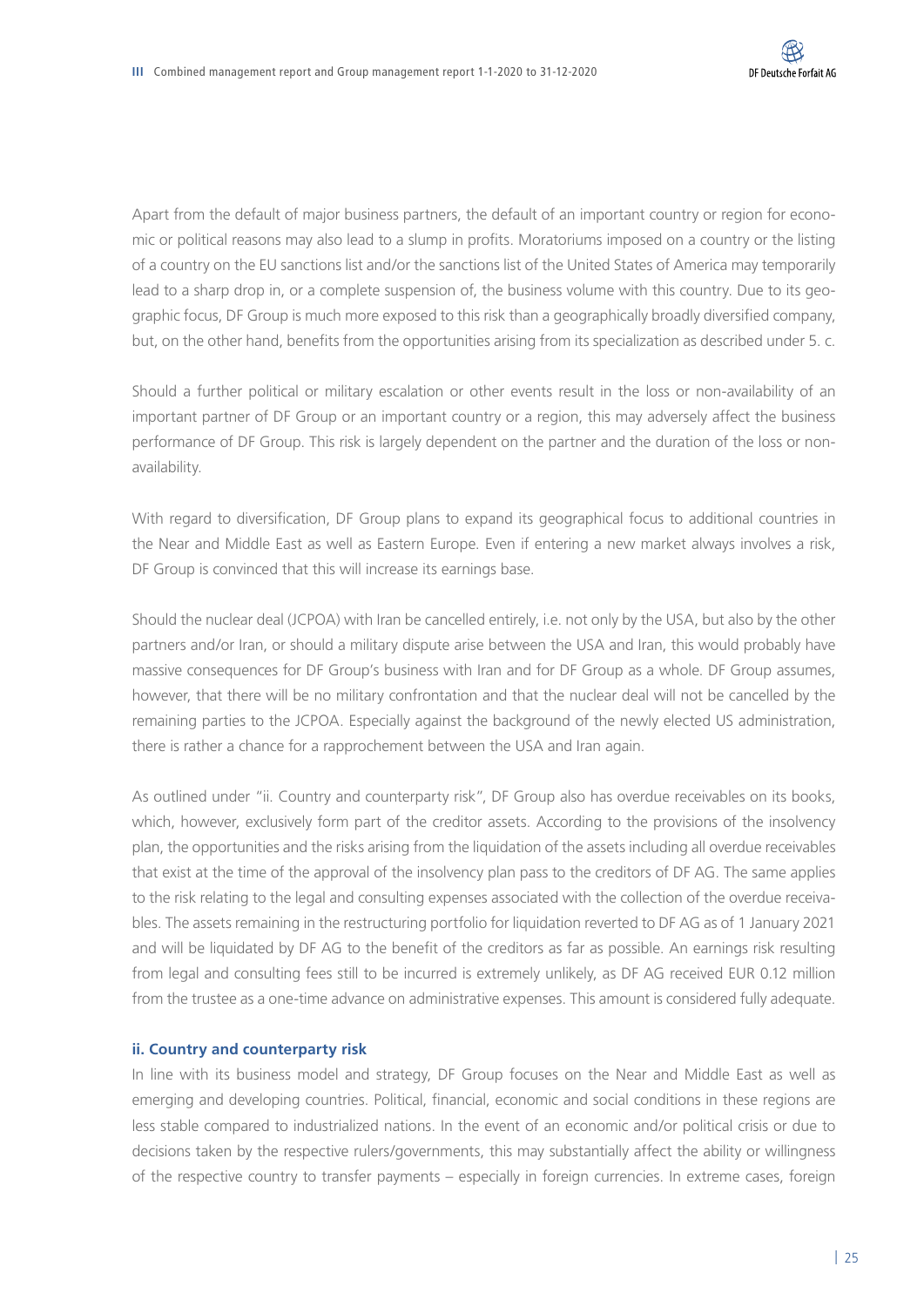currency payments may no longer be possible at all or only with prior state approval (e.g. by the national central bank) due to the introduction of corresponding legal provisions (foreign exchange control). As a result, a debtor who is otherwise willing and able to pay may be unable to pay on time, in full or at all.

The country risk comprises the three individual risks outlined below:

- » funds cannot be transferred freely due to government restrictions (transfer risk) and/or
- » local currencies may be exchanged for the foreign currency in which the receivable is denominated and, hence, payable only after prior approval or not at all (convertibility risk) and/or
- » a government imposes a temporary moratorium due to economic or political difficulties (moratorium risk).

In the financial year 2020, the country risks in the Near and Middle East markets, in which DF Group is primarily active, increased further. Especially the adherence to the USA's withdrawal from the nuclear deal (JCPOA) with Iran has resulted in increased country risks. Iran's economic situation continued to deteriorate as a result of the US sanctions. If the foreign trade restrictions on Iran increase further, this might have a negative impact on DF Group's business in the short to medium term. Should DF Group resume the forfaiting business, it will assume not only the country risk but also the debtor's credit risk for the acquired receivable (counterparty risk). The debtor may become insolvent or unable to pay for other company-specific reasons. However, the counterparty risk is not limited to the (primary) debtor for a receivable. It also applies to the seller of the receivable (as in the case of factoring) or to providers of security such as banks or credit insurance companies (secondary debtors), for which DF Group may secure individual transactions.

A counterparty risk may also arise when granting a loan or pre-financing a transaction. This risk may increase in the current financial year 2021 when it comes to securing business transactions, especially with regard to business partners in the Near and Middle East.

As of 31 December 2020, DF Group had receivables from the new factoring business in its own portfolio, the amount of which does not represent a relevant risk according to DF Group's risk map (see 5. d. vii.). There were no contingent liabilities, e.g. from purchase commitments, as at the balance sheet date of 31 December 2020.

According to the insolvency plan, the opportunities and risks arising from the current overdue receivables included in the creditor assets pass to the insolvency creditors.

Even now that the trustee is no longer active, the creditor assets continue to be managed by DF Group and are collected in its own name for the account of the insolvency creditors in accordance with the conditions of the insolvency plan. As workflows were streamlined, it was possible to significantly reduce the use of human resources in the Finance & Controlling unit. The Intensive Care & Restructuring unit has received a one-time advance payment from the trustee to cover the expected costs of legal proceedings to be initiated or of restructuring solutions until the end of the financial year 2022.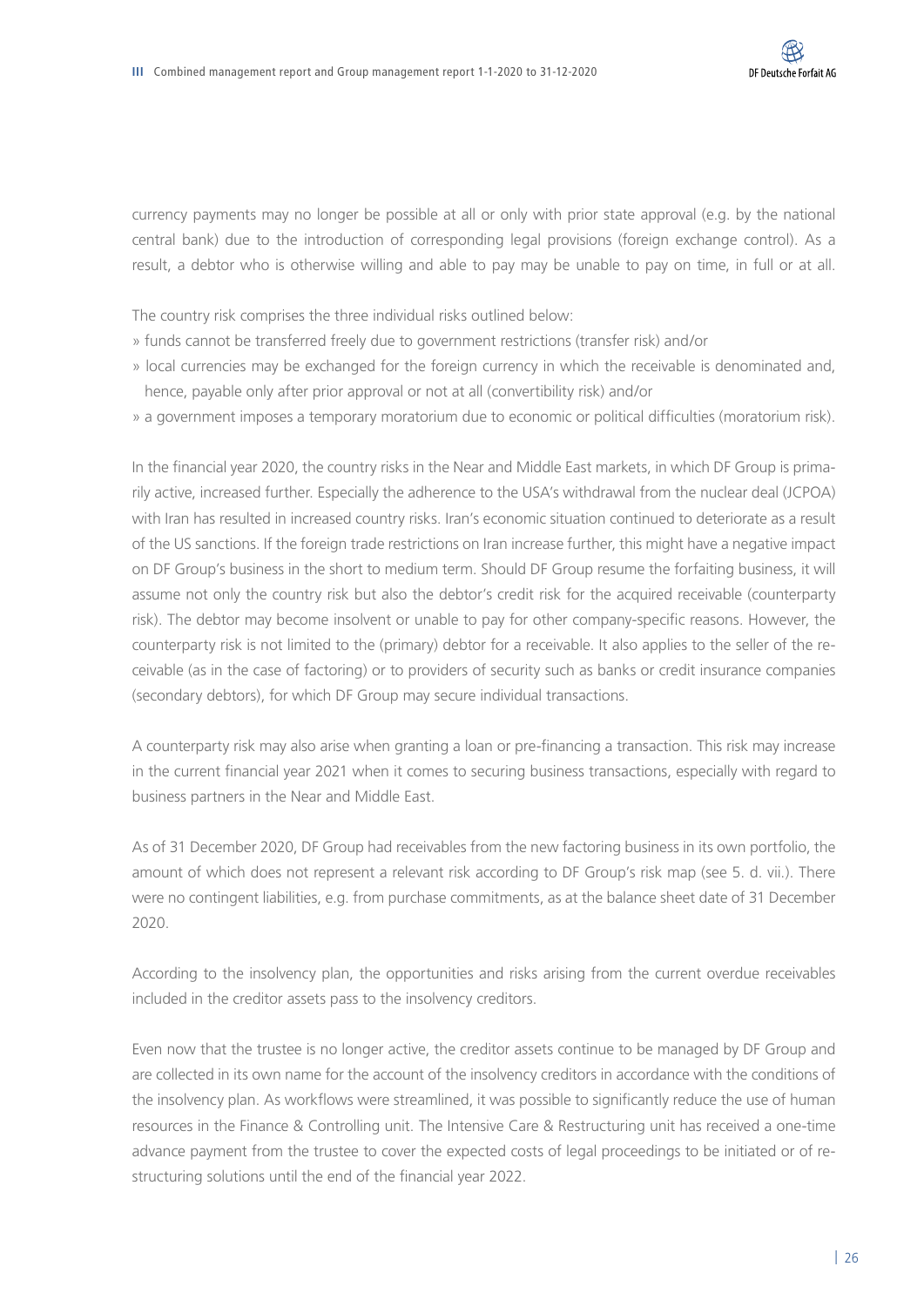#### **iii. Risks resulting from non-compliance as well as violations of money laundering and/or sanctions regulations**

The individual entities of DF Group are subject to the applicable national laws, regulatory requirements and duties. In addition, DF Group's international business model exposes the company and its transactions to many different jurisdictions.

As a listed joint stock company, DF AG must additionally fulfil specific capital market obligations. A violation of statutory, regulatory or voting rights regulations can have far-reaching consequences and may entail high penalties or even the withdrawal of licenses and the closure of operations.

Since the entry into force of the EU General Data Protection Regulation (GDPR) in May 2018, violations of the Federal Data Protection Act and/or non-implementation of the GDPR may result in sharply increased fines of up to EUR 20 million or 4% of annual global sales (whichever is higher). In order to ensure compliance with the legal requirements and implementation of the GDPR, DF AG has implemented a data protection project. Since mid-2020, the IT Division of TÜV Süd in Munich has served as the company's external data protection officer and monitored the implementation of the project as well as compliance with data protection regulations for the companies in Germany. In Czechia, Novalia Prague supports the Prague entities of DF Group in data protection issues.

Against the background of the existing statutory provisions, DF AG and its subsidiaries are obliged (to the extent that they buy and sell receivables and source or provide services from/to third parties) to carry out transaction-related money laundering checks, including customer identification, as well as economic sanctions compliance checks. This risk is mitigated by an effective compliance system (as described in chapter 5. b. "Risk management system with regard to compliance and money laundering").

Any violations of statutory, regulatory or voting rights regulations, including especially the statutory regulations regarding data protection, money laundering prevention and customer identification that are applicable because of the business model, of economic sanctions regulations or of other laws aimed at preventing economic crime may have an extremely adverse impact on the operations as well as the net assets, financial position and results of operation of individual companies of DF Group and/or DF Group as a whole.

#### **iv. Operational risks**

In the context of its administrative or collection services, DF Group sometimes transfers large amounts of money. A transfer to the wrong account could cause considerable damage. The risk is minimized by a multilevel authorization system for payments. Several employees would have to cooperate to intentionally make a false transfer.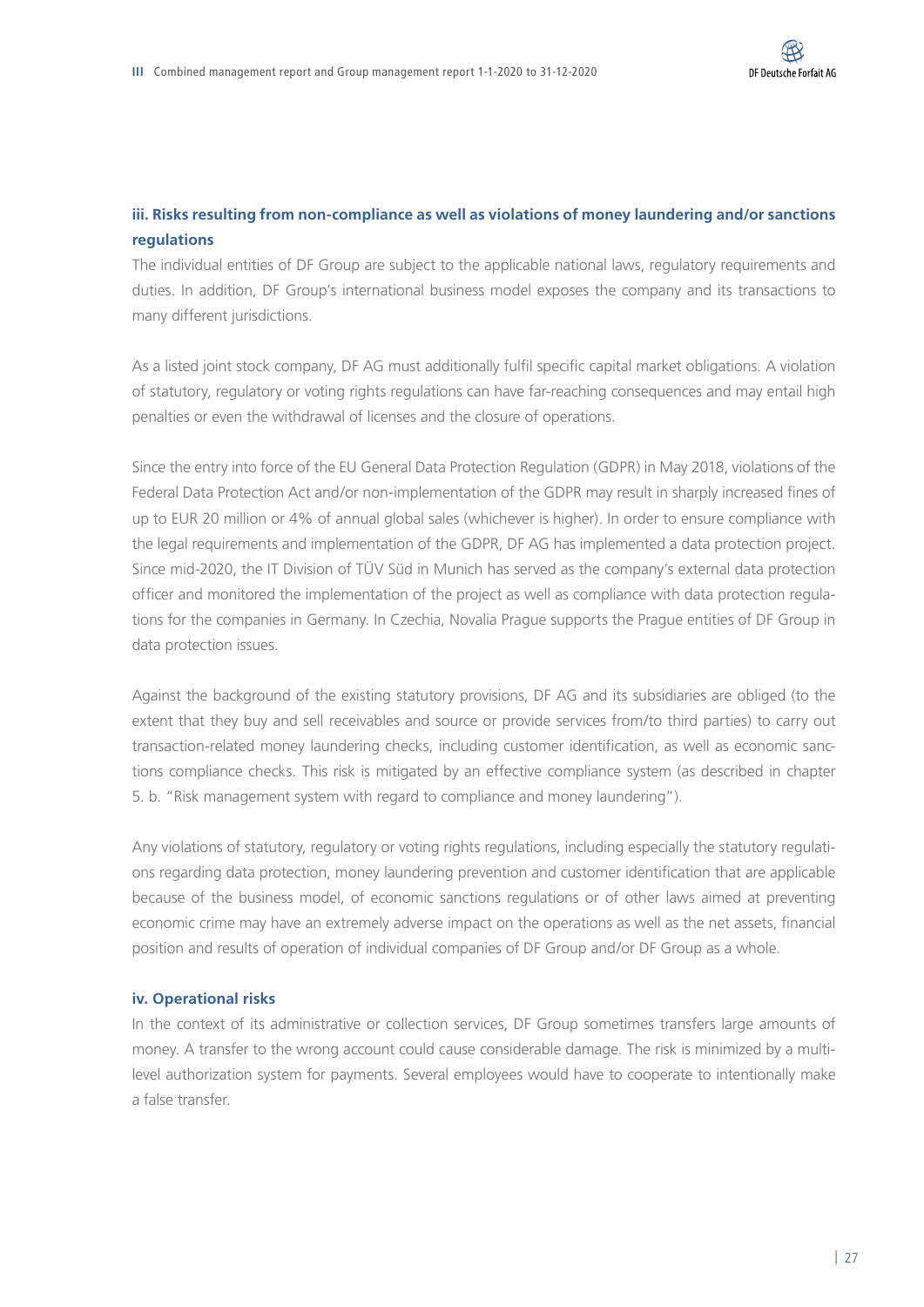Another major operational risk is that unauthorized transactions are concluded to the detriment of DF Group. This risk is mitigated by the fact that no employee of DF Group has sole power of representation, except for the Chairman of the Management Board and the two Managing Directors of the Czech sub-sidiaries.

#### **v. Legal risk**

In the past, DF Group used to buy receivables (on a non-recourse basis) with the aim of reselling or outplacing them. Individual receivables remained in DF Group's books until their contractually agreed maturity only in exceptional cases. No receivables were purchased in the financial year 2020. DF Group plans, however, to resume receivables purchases in the future. In the context of its trading business, DF Group usually guarantees to the buyer that the receivable exists (liability for legal validity), that the receivable has the warranted properties, that DF Group is the owner of the receivable (ownership) and that the receivable can be collected from the debtor, e.g. that there are no exceptions or objections.

#### **vi. Refinancing risk**

If and when DF Group purchases receivables, it needs refinancing resources for its trading activity and for the related short-term bridge financing periods of the receivables acquired for resale. The refinancing period corresponds to the period between the payment of the purchase price of a receivable and the receipt of the sales price when the receivable is sold or the nominal value at maturity. As at the balance sheet date of 31 December 2020, DF AG had no current credit lines from banks. In addition to its own liquidity, however, DF Group benefits from a EUR 15 million loan granted by the majority shareholder of DF Deutsche Forfait AG.As long as DF Group has no own credit lines for bridge financing, the business volume in the forfaiting segment can be expanded significantly only if there are sufficient placement possibilities for the receivables purchased and if the periods between purchase and sale are reduced to such an extent that no or only very short-term refinancing is required. The same restriction with regard to refinancing as for the purchase of receivables applies to the planned launch of the project finance activities segment. The success of this business segment also hinges on sufficient resources for refinancing.

If there are no sufficient refinancing resources and/or placement possibilities, this would very much constrain the growth opportunities in the forfaiting and project finance activities segments.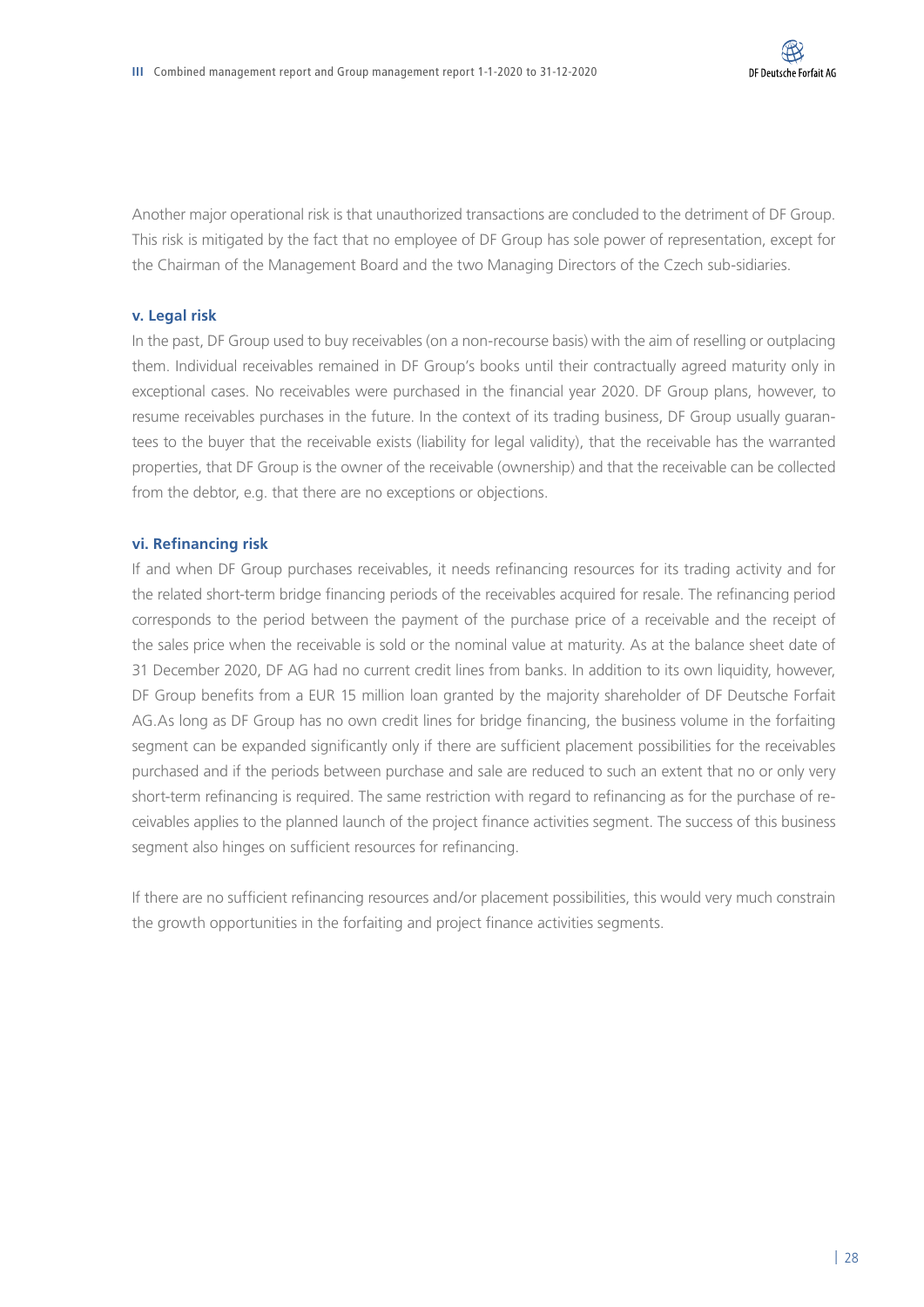#### **vii. Summary risk assessment**

The assessment of individual operational risks within DF Group is based on two criteria, i.e. the potential amount of damage and the probability of occurrence of a risk. The potential amount of damage weighted by its probability of occurrence is set in relation to DF Group's equity capital in order to assess the consequences of a potential damage. This way, potential going concern risks are identified. At the same time, the probability of occurrence of a potential damage is determined/estimated. The purpose of risk assessment and risk management is to take adequate measures in order to (i) limit the absolute amount of each individual potential going concern risk; (ii) reduce the probability of occurrence of the individual potential going concern risk and the probability of several potential going concern risks occurring at the same time; and (iii) reduce the total number of potential going concern risks.



#### Risk map of DF Deutsche Forfait-Group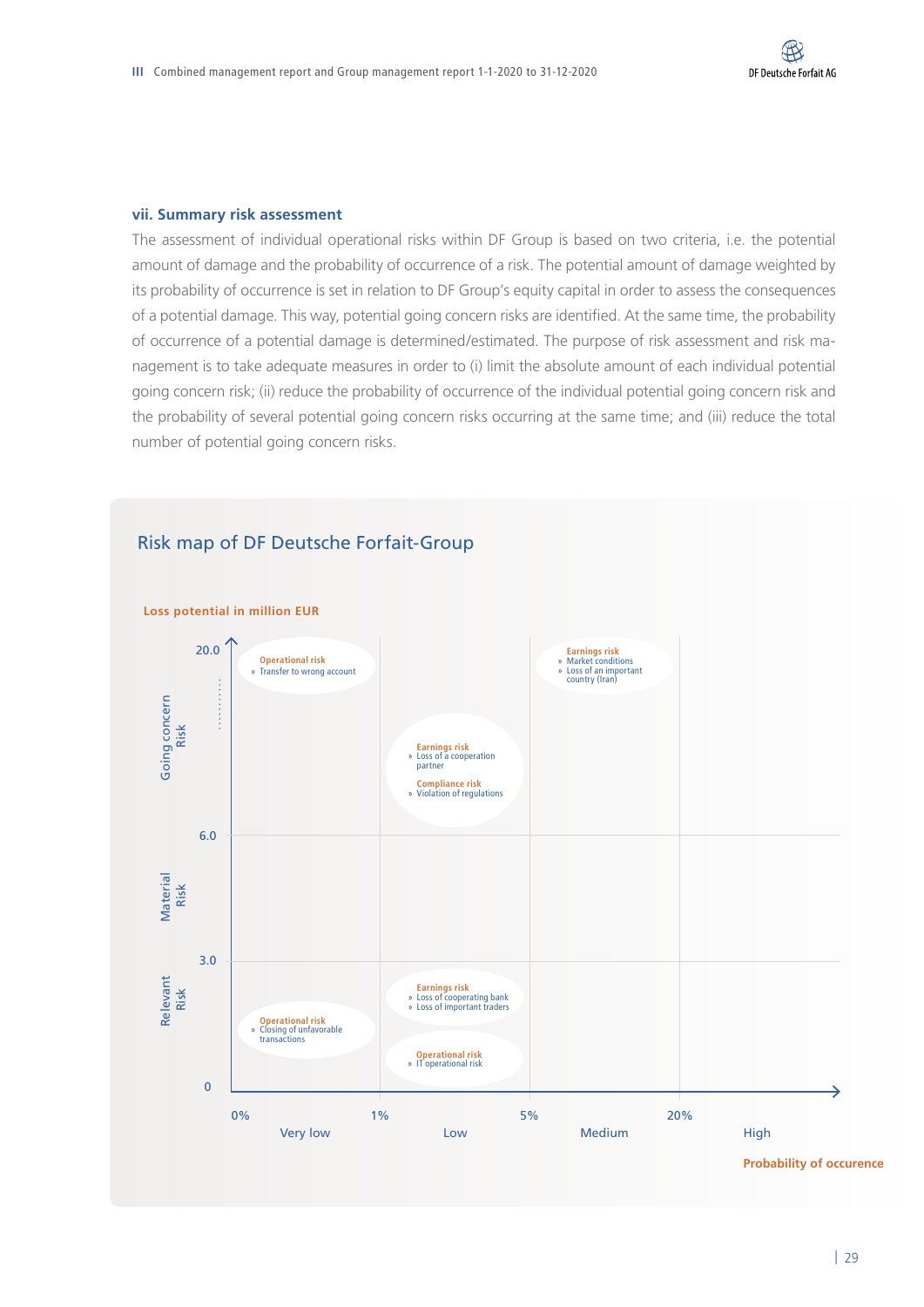While the risks themselves have remained unchanged from the previous year, the assessment of the amount has changed materially. The main risks for DF Group continue to exist on the earnings side. Due to DF Group's geographic specialization, there is a high dependence on the future political and economic developments in the Near and Middle East as well as the cooperation with its strategic partners.

Thanks to its specialization and unique positioning in the market, DF Group is able to generate high income. At the same time, however, the specialization of DF Group's business model and the close cooperation with very few specialized and well-established partners also represent a considerable risk. Should a further political or military escalation or other events result in the loss or non-availability of an important partner of DF Group, this could have an adverse effect on DF Group's business performance. This applies in particular to the cooperation with Saman Bank.

Besides the business risks described above, the COVID-19 pandemic is another exceptional risk factor. The COVID-19 pandemic continues to have a very negative influence on the world economy and, hence, on world trade. However, as humanitarian goods such as food, pharmaceuticals and healthcare products, on which DF Group focuses, were significantly less affected compared to other sectors, which is also expected for the current financial year 2021, DF Group assumes a comparable risk situation as in the previous year. There is still a risk in the current financial year that only limited funds will be available for the import of medical goods and food in the Near and Middle East, which may also have the effect of reducing DF Group's business volume.

## 6. FORECAST

The global economy is materially influenced by the effects of the COVID-19 pandemic. Experts' forecasts are subject to considerable uncertainty regarding the duration and course of the pandemic.

Although recent vaccine approvals have raised the prospect of a positive turnaround in the fight against the pandemic later this year, renewed infection waves as well as mutations of the coronavirus are slowing down such hopes. In view of these circumstances, the world economy is expected to grow by 5.5% in 2021 according to the latest estimates of the International Monetary Fund (IMF). The 2021 forecast has been raised by 0.3 percentage points compared to the previous projections, reflecting expectations that activities will be strengthened as vaccinations increase in the course of the year.

The projected recovery in growth this year follows a severe collapse of the world economy in 2020. Economic output in the euro-zone is expected to increase by 4.2% this year, with the German economy forecast to grow by 3.5%. According to the IMF, gross domestic product in the emerging and developing countries will grow by as much as 6.3% in 2021 compared to the previous year.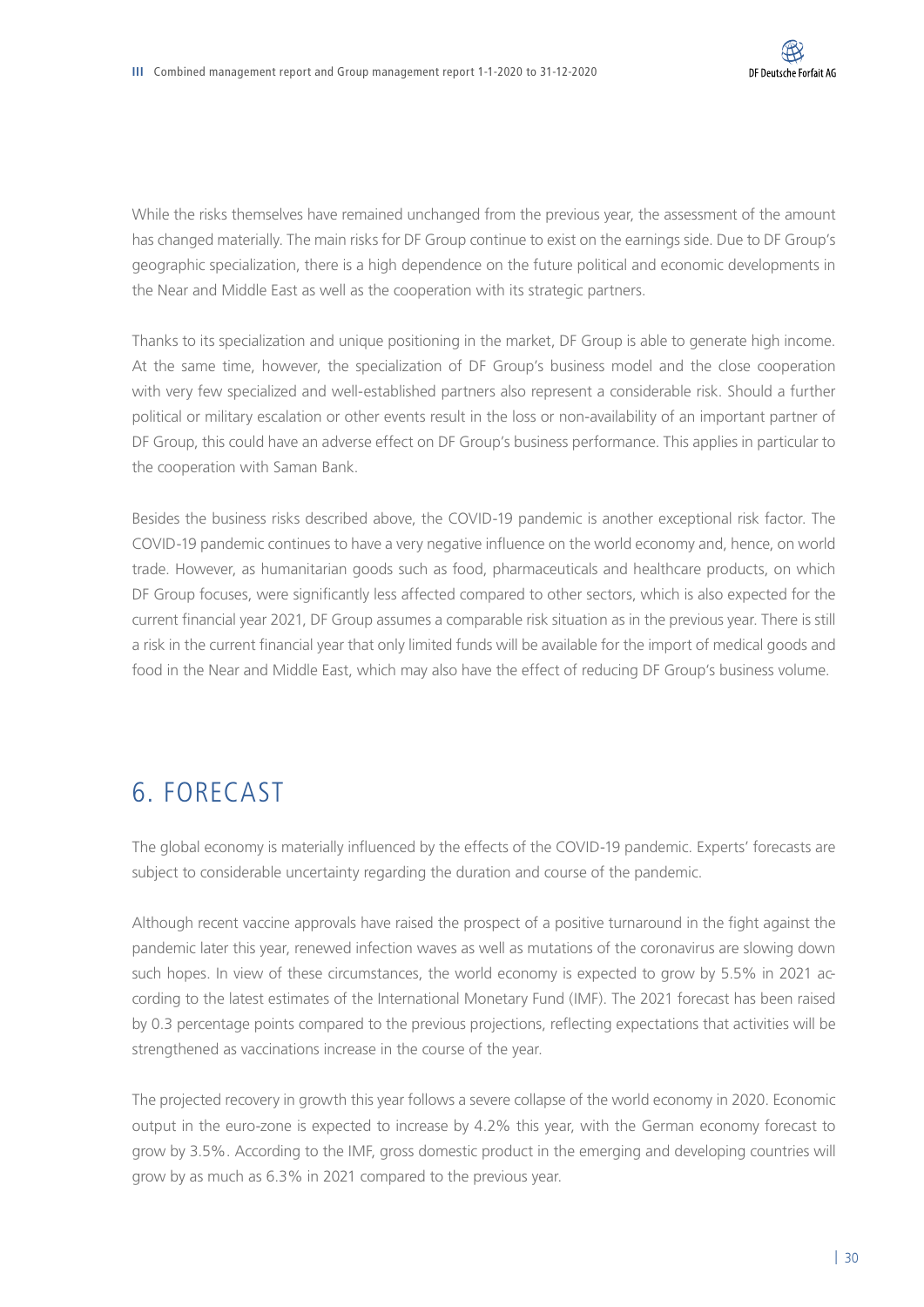The IMF estimates that the extent of the recovery is likely to vary considerably across countries, depending on access to healthcare, the effectiveness of political support, and the pandemic containment measures enforced in each country.

In line with the recovery in global economic output, global trade volumes are also projected to grow by 8.1%. Here, growth is expected primarily for the trade in goods, whereas the volume of trade in services is expected to improve more slowly, mainly due to the fact that the tourism industry is being constrained by the COVID-19 pandemic.

Following last year's serious decline in economic output, the latest estimate by the IMF experts projects an increase by 3.0% and 4.0%, respectively, for the Middle East and Eastern Europe, which are the focus of DF Group's activities; for Czechia, the IMF even projects a GDP growth rate of 5.1%. After the 2020 recession (-5.0%), the Iranian economy, which has been severely affected by the pandemic, is expected to grow by 3.2%, provided there are no further significant declines in the economy caused by the COVID-19 pandemic. While the IMF expects the oil price to pick up, the conflict with the USA and the related sanctions will continue to have a major impact on Iran's economic development.

As the focus of DF Group's business activities in the target region of Iran is on the food, pharmaceuticals and healthcare sectors, which are essential for the basic supply of the population, the company expects demand to remain consistently good in 2021. DF Group is expected to achieve a similarly high business volume in the current financial year as in the previous year. Although the existing US sanctions continue to restrict the use of existing financial resources in Iran and are also keeping transaction costs at a high level, economic relations between Iran and China have begun to improve and talks under the JCPOA deal have resumed for the first time, which in turn might have a positive impact on DF Group's business volume.

The company will continue to advance its geographical diversification in 2021. The COVID-19-related travel restrictions may delay the development of new markets, though. This also applies to the planned launch of the project finance activities segment, as the willingness to invest as well as economic activity are restrained by the prevailing uncertainty in the markets. Therefore, a material contribution to earnings is not yet expected for the current financial year. However, the Czech subsidiaries will continue to push ahead product diversification and development. The factoring business, which is handled by the Czech subsidiary, is expected to make higher contributions to DF Group's revenues in 2021.

The Group expects the total volume to grow moderately in the current financial year compared to the previous year. Expenses, including those for the geographical diversification and the expansion of the product portfolio, are also expected to be of a similar magnitude. Overall, the positive gross result and consolidated net income before taxes are also expected to improve moderately in the financial year 2021. However, this assessment presupposes that the economic and political conditions will increasingly stabilize in the coming months and, in particular, that the tensions between the USA and Iran will not increase, that the economic cooperation between Iran and China will have positive effects and that the adverse impact of the COVID-19 pandemic on the world economy will decline.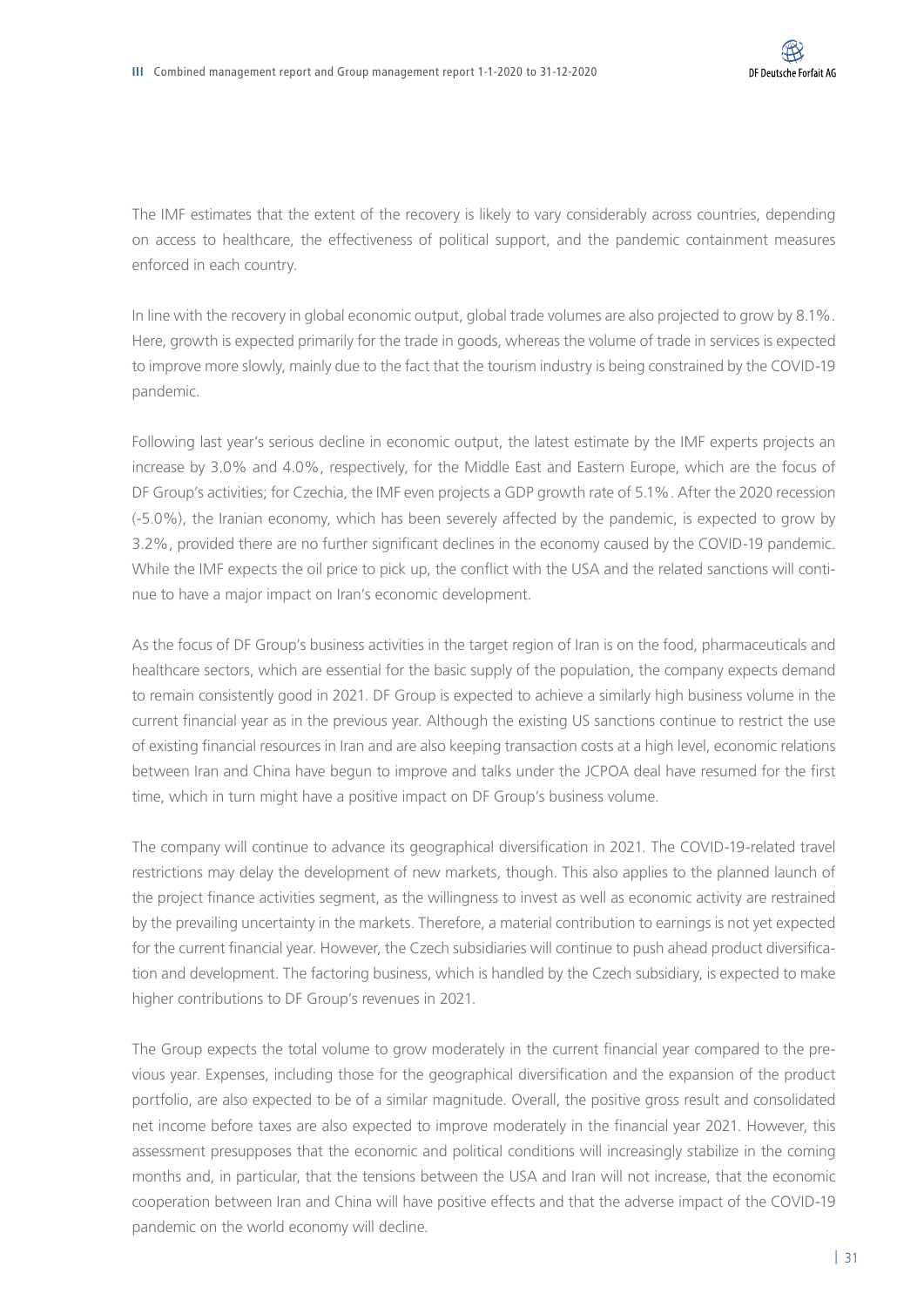## 7. ADDITIONAL DISCLOSURES FOR DE DEUTSCHE FORFAIT AG

The financial statements of DF Deutsche Forfait AG ("DF AG") were prepared in accordance with the provisions of Sections 264 et seq. of the German Commercial Code (HGB) and paying regard to the German Stock Corporation Act (AktG). DF AG is the parent company of DF Group. Apart from the holding company function, DF AG is responsible for debt collection of the assets defined in the insolvency plan. As DF AG has no business operations of its own, it is dependent on a profit transfer agreement and the prorated cost contributions as well as dividend payments of the DF Group member companies, with these profit transfers, contributions and payments being a function of their business performance. The business performance of DF AG is thus subject to the same risks and opportunities as that of DF Group. Due to the interdependencies and business relationships within DF Group, the business outlook for DF Group also reflects the expectations of DF AG. Consequently, the statements made for DF Group also apply to DF AG.

| In EUR millions (HGB)                                     | $1-1 - 31-12-20$ | $1 - 1 - 31 - 12 - 19$ | <b>Difference</b> |
|-----------------------------------------------------------|------------------|------------------------|-------------------|
| Sales revenues                                            | 0.47             | 0.58                   | $-0.11$           |
| Other operating income                                    | 0.85             | 1.51                   | $-0,66$           |
| Cost of purchased services                                | 0.45             | 0.39                   | $+0.06$           |
| Personnel expenses                                        | 1.14             | 1.04                   | $+0.10$           |
| Other operating expenses                                  | 1.56             | 2.91                   | $-1.35$           |
| Interest and similar income                               | 0.00             | 0.02                   | $-0.02$           |
| Income from investments and profit transfer<br>agreements | 5.72             | 2.87                   | $+2.85$           |
| Interest and similar expenses                             | 0.01             | 0.00                   | 0.01              |
| Net income for the year                                   | 3.84             | 0.63                   | $+3.21$           |

#### **i. Results of operation**

In the financial year 2020, DF AG generated net income of EUR 3.84 million (previous year: EUR 0.63 million). This mainly results from the profit transfer of the wholly owned subsidiary DF GmbH in the amount of EUR 5.72 million. In the previous year, DF AG generated investment income of EUR 2.87 million. Sales revenues amounted to EUR 0.47 million in the financial year 2020 (previous year: EUR 0.58 million). Besides commissions for the liquidation of the designated assets, sales revenues mainly relate to services provided to other Group companies. Other operating income totaled EUR 0.85 million (previous year: EUR 1.51 million) and consisted primarily of exchange rate gains (EUR 0.37 million), income from the reversal of provisions (EUR 0.27 million) as well as the allocation of legal expenses to the trustee (EUR 0.20 million).

Expenses changed as follows: At EUR 0.45 million, the cost of purchased services is higher than the previous year's EUR 0.39 million and relates to services provided by other Group companies. Personnel expenses were on a par with the previous year, at EUR 1.14 million. Other operating expenses of EUR 1.56 million decreased by EUR 1.35 million due to the non-recurrence of the one-time effects taken into account in the previous year and mainly include administrative expenses such as expenses for the stock exchange listing, expenses for the audit of the financial statements as well as expenses for legal advice. They also include exchange rate losses of EUR 0.44 million.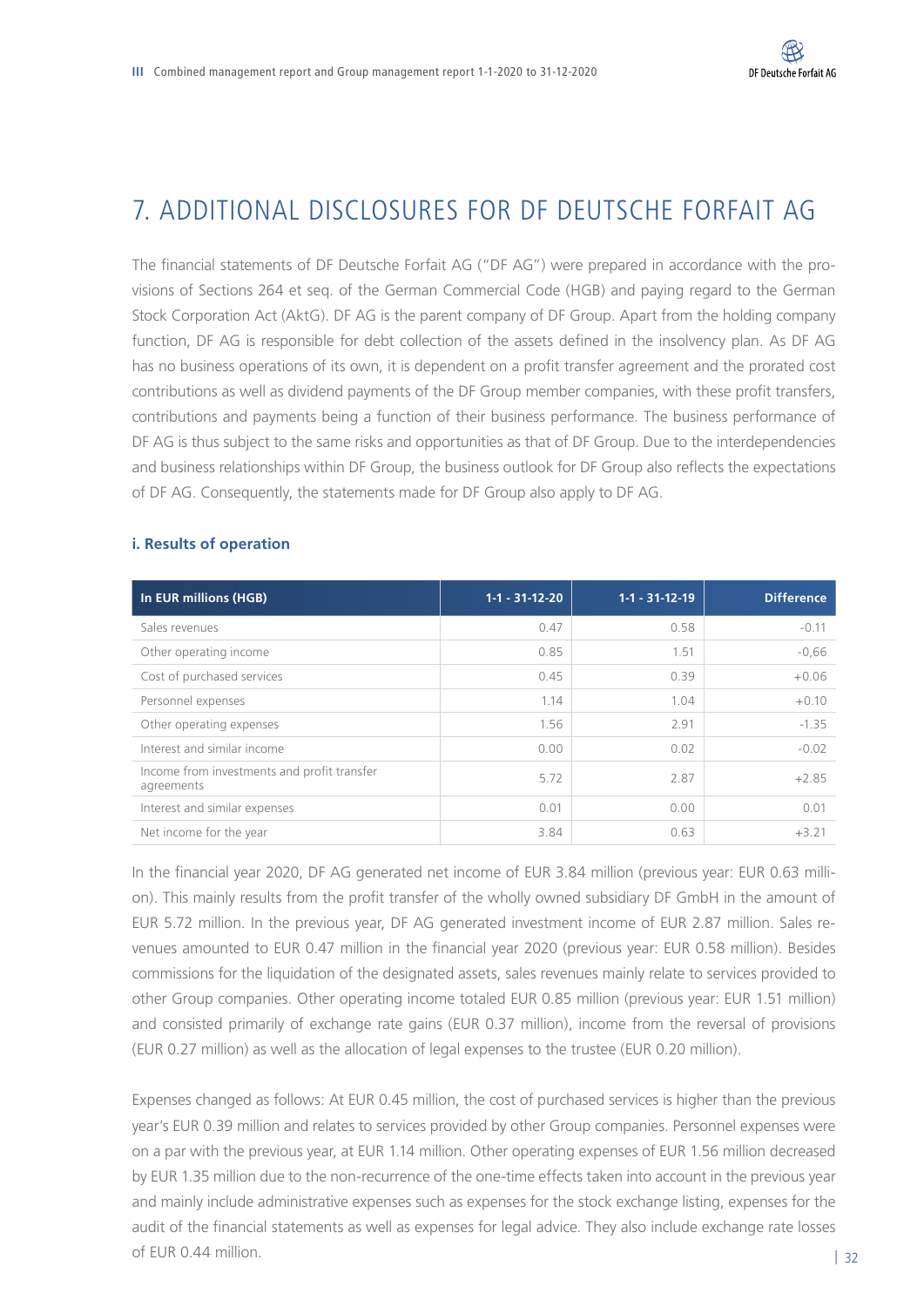#### **ii. Net assets position**

| In EUR millions (HGB)                          | 31-12-2020 | 31-12-2019 | <b>Difference</b> |
|------------------------------------------------|------------|------------|-------------------|
| Fixed assets                                   | 2.17       | 2.17       | 0.00              |
| Current assets                                 | 8.95       | 5.64       | $+3.31$           |
| Thereof: assets defined in the insolvency plan | 0.30       | 0.49       | $-0.19$           |
| Thereof: cash and bank deposits                | 0.80       | 1.02       | $-0.22$           |
| Total assets                                   | 11.22      | 7.92       | $+3.30$           |
| Equity                                         | 8.99       | 5.15       | $+3.84$           |
| Provisions                                     | 1.97       | 2.11       | $-0.14$           |
| Thereof: provisions for insolvency liabilities | 1.00       | 1.42       | $-0.42$           |
| Liabilities                                    | 0.26       | 0.65       | $-0.39$           |
| <b>Total liabilities</b>                       | 11.22      | 7.92       | $+3.30$           |

As at the balance sheet date of 31 December 2020, DF AG's assets amounted to EUR 11.22 million (previous year: EUR 7.92 million). At EUR 6.92 million, receivables from affiliated companies represented the largest asset item and mainly result from the profit transfer agreement between DF AG and DF GmbH. The assets designated under the insolvency plan amounted to EUR 0.30 million, compared to EUR 0.49 million on the balance sheet date of the previous year. This item includes all special-purpose assets, which exclusively serve to satisfy the filed insolvency liabilities and essentially comprise the receivables in the so-called restructuring portfolio. The decline against the previous year is mainly attributable to payments to the trustee and value adjustments. Fixed assets remained almost unchanged compared to the prior year reporting date, at EUR 2.17 million.

Cash and cash equivalents amounted to EUR 0.80 million as at the balance sheet date, down from the previous year's EUR 1.02 million.

#### **iii. Financial position**

DF AG's equity capital amounted to EUR 8.99 million as at the balance sheet date of 31 December 2020 (31 December 2019: EUR 5.15 million). The equity ratio thus stood at 80.1% (previous year: 65.1%).

The liabilities to insolvency creditors are comprised in the provisions for insolvency liabilities and totaled EUR 1.00 million on 31 December 2020 (previous year: EUR 1.42 million). The reclassification of the liabilities from the insolvency plan to the provisions for insolvency liabilities is due to the fact that the insolvency plan provides for the creditors' claims to be satisfied exclusively from the sale of the assets defined in the insolvency plan. Due to the uncertainties regarding the value of the assets and the resulting cash flows, the creditors irrevocably waived that part of their claims that is not covered by the sale of the assets in the context of the insolvency plan. As a result of this irrevocable waiver, the exact amount of these obligations of DF AG towards the insolvency creditors will only be revealed over time, which means that they are contingent liabilities. According to the provisions of the German Commercial Code (HGB), DF AG's obligations under the insolvency plan towards the old creditors must be classified as provisions in DF AG's financial statements.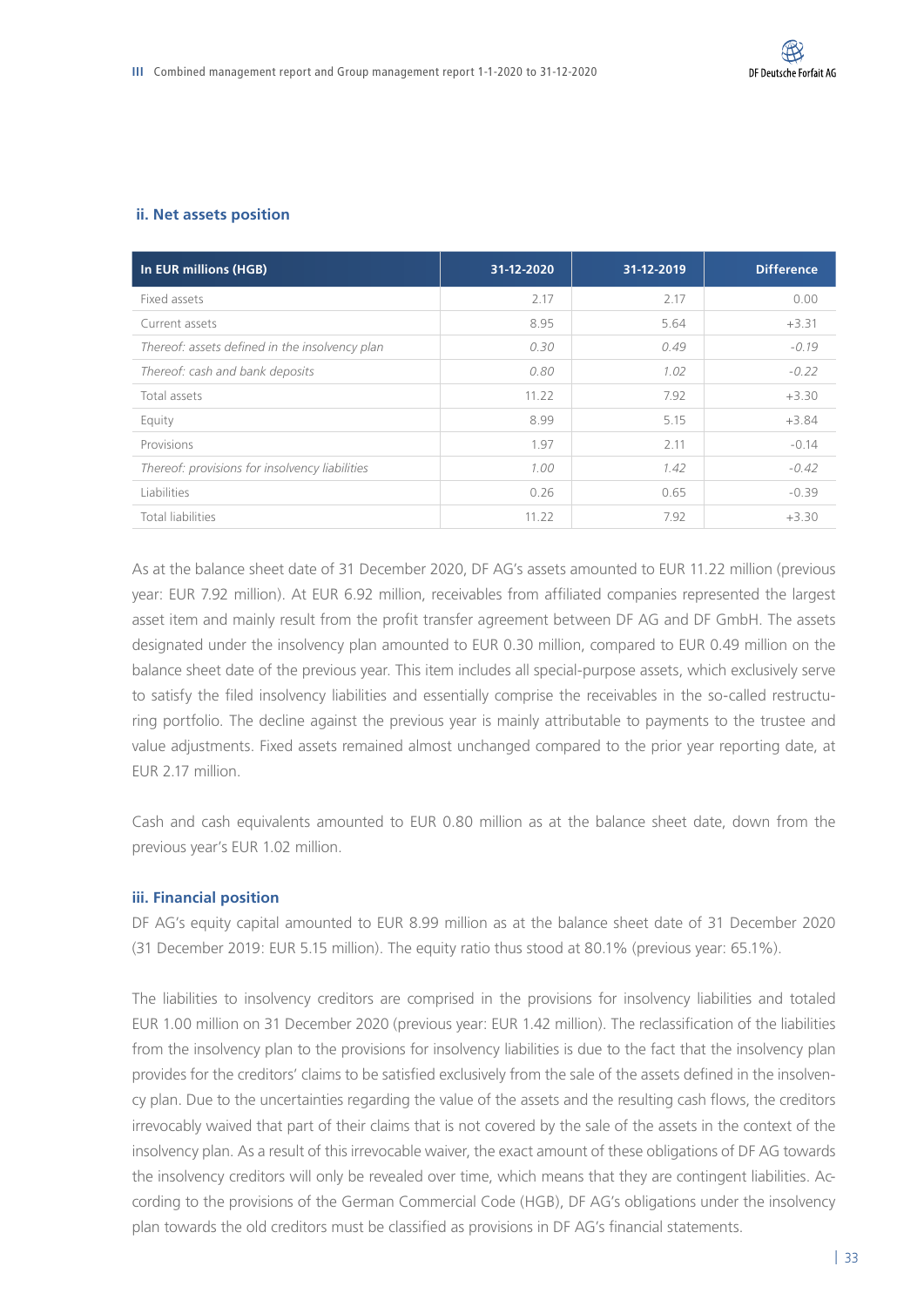DF AG's result for the financial year 2020 met the company's expectations, as the expected positive contribution was made to the consolidated net income.

For the financial year 2021, DF AG expects net income to be slightly lower than in 2020, but still positive. Due to the dependence on the performance of the subsidiaries, a prerequisite for this – just as at Group level – is that the political and economic conditions in the geographical target region of the Near and Middle East and Eastern Europe as well as the cooperation with the strategic partners with a focus on Iran do not deteriorate significantly as a result of the current COVID-19 crisis.

#### **iv. Related party disclosures (dependency report)**

As regards our relations with our majority shareholder, DF Deutsche Forfait AG, Grünwald, is deemed a dependent entity within the meaning of Section 17 of the German Stock Corporation Act (AktG).

The Management Board's related party disclosures for the financial year 2020, which were established in accordance with Section 312 of the German Stock Corporation Act (AktG), end as follows: "We declare that DF Deutsche Forfait AG received appropriate consideration for all legal transactions listed in the related party disclosures in the financial year 2020 according to the circumstances known to us at the time when the legal transactions were carried out. No other measures were taken or omitted in the financial year."

Gruenwald, 27 April 2021

The Management Board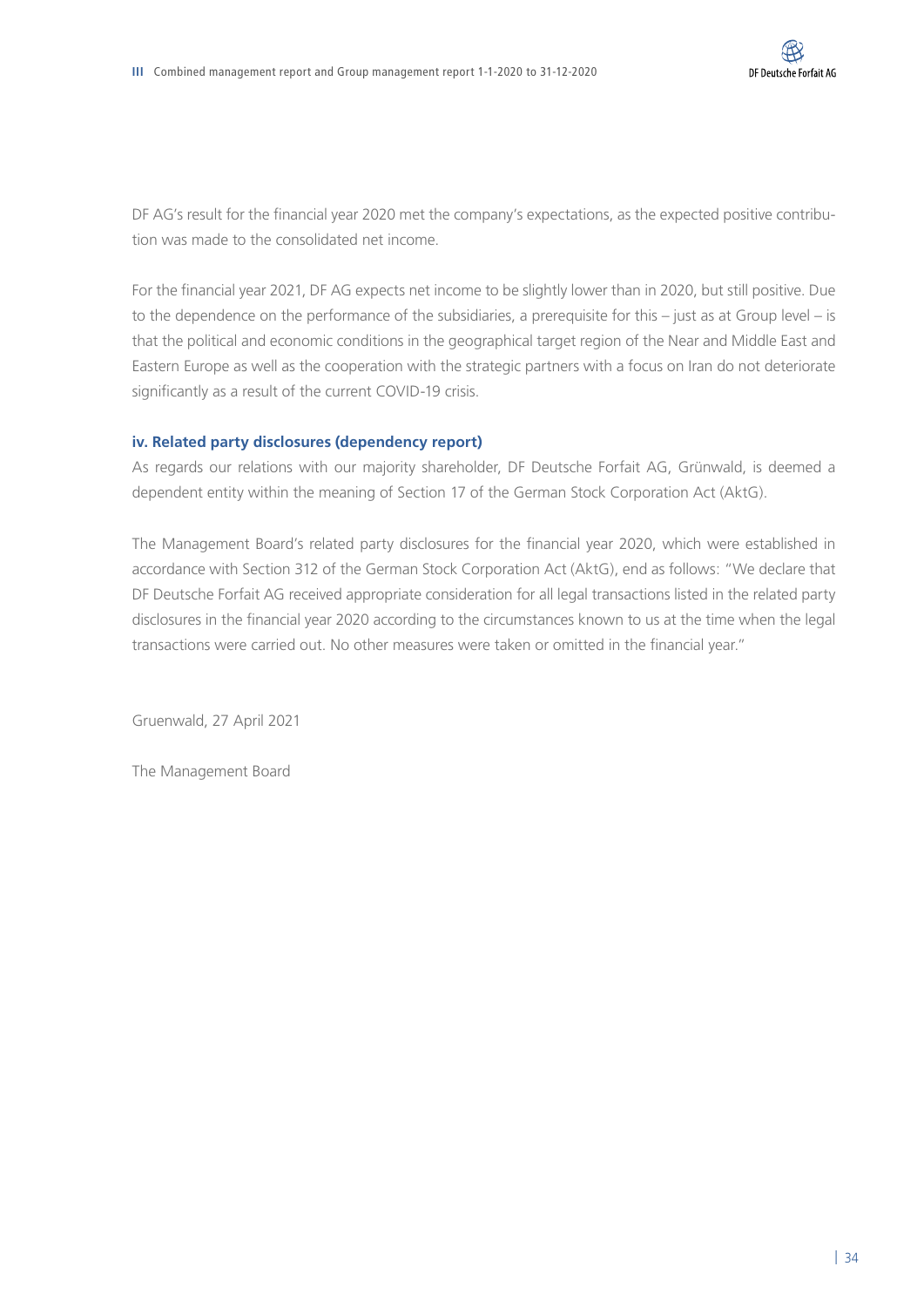## CONSOLIDATED FINANCIAL STATEMENTS FOR THE PERIOD OF 1 JANUARY - 31 DECEMBER 2020

Consolidated Balance Sheet – Assets Consolidated Balance Sheet – Equity and Liabilities Consolidated Income Statement Consolidated Statement of Comprehensive Income Consolidated Cash Flow Statement Consolidated Statement of Equity Changes Notes to the consolidated financial statements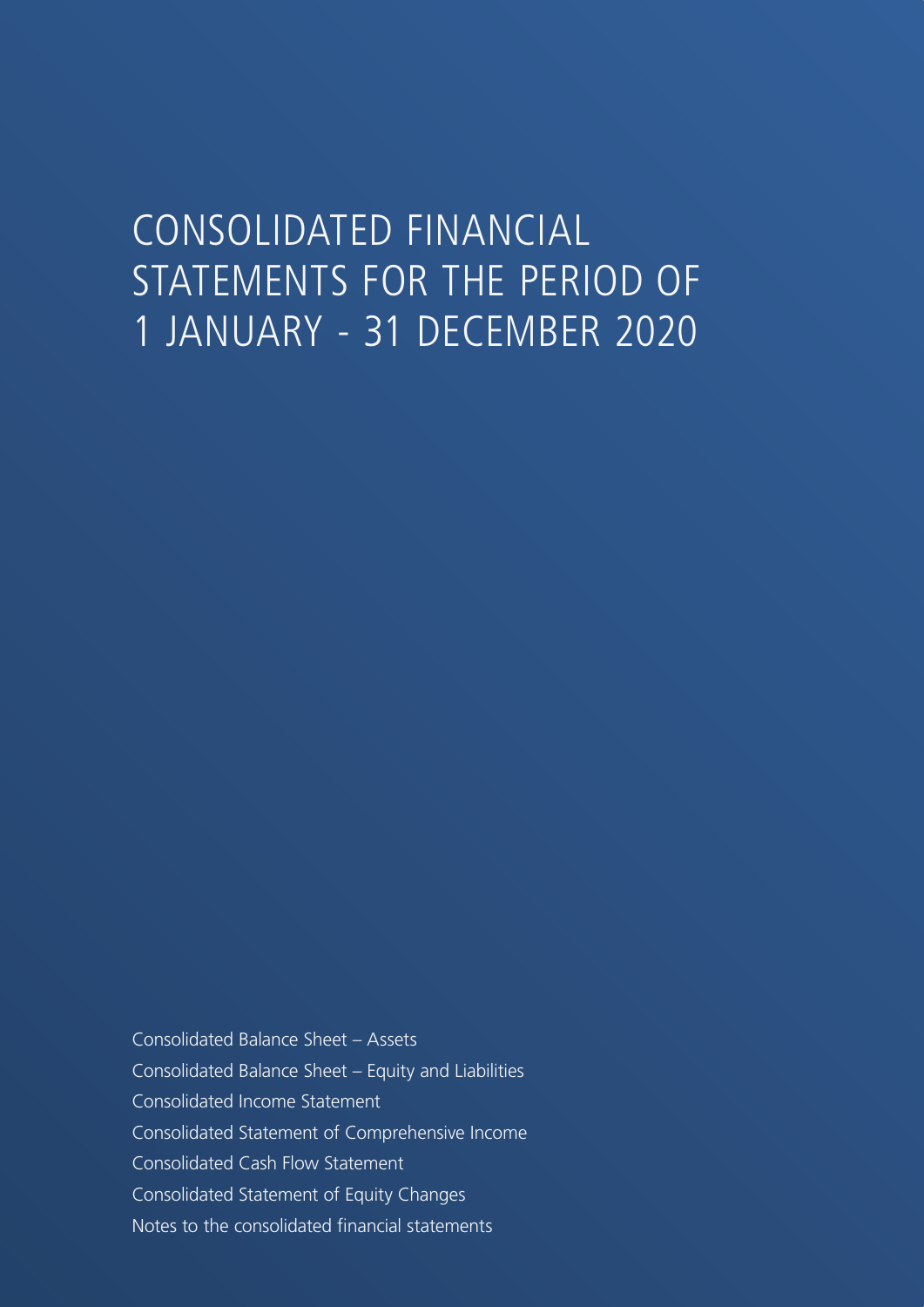| Assets (in EUR)                 | <b>Note</b> | 31-12-2020    | 31-12-2019    |
|---------------------------------|-------------|---------------|---------------|
| Long-term assets                |             |               |               |
| Intangible assets               | (16)        | 60,017.31     | 82,178.01     |
| Tangible assets                 | (16)        | 358,753.49    | 375,025.08    |
| Long-term financial assets      | (17)        | 42,373.93     | 42,544.19     |
| Deferred taxes                  | (15)        | 3,277,886.60  | 0.00          |
|                                 |             | 3,739,031.33  | 499,747.28    |
|                                 |             |               |               |
| <b>Short-term assets</b>        |             |               |               |
| Creditor assets                 | (26)        | 172,502.08    | 996,148.34    |
| Trade accounts receivables      | (18)        | 744,657.77    | 741,671.57    |
| Tax receivables                 | (15)        | 487,888.93    | 0.00          |
| Other short-term assets         | (19)        | 1,031,891.36  | 722,066.82    |
| Cash and cash equivalents funds | (20)        | 27,070,259.66 | 24,669,036.14 |
|                                 |             | 29,507,199.80 | 27,128,922.87 |
| <b>Total assets</b>             |             | 33,246,231.13 | 27,628,670.15 |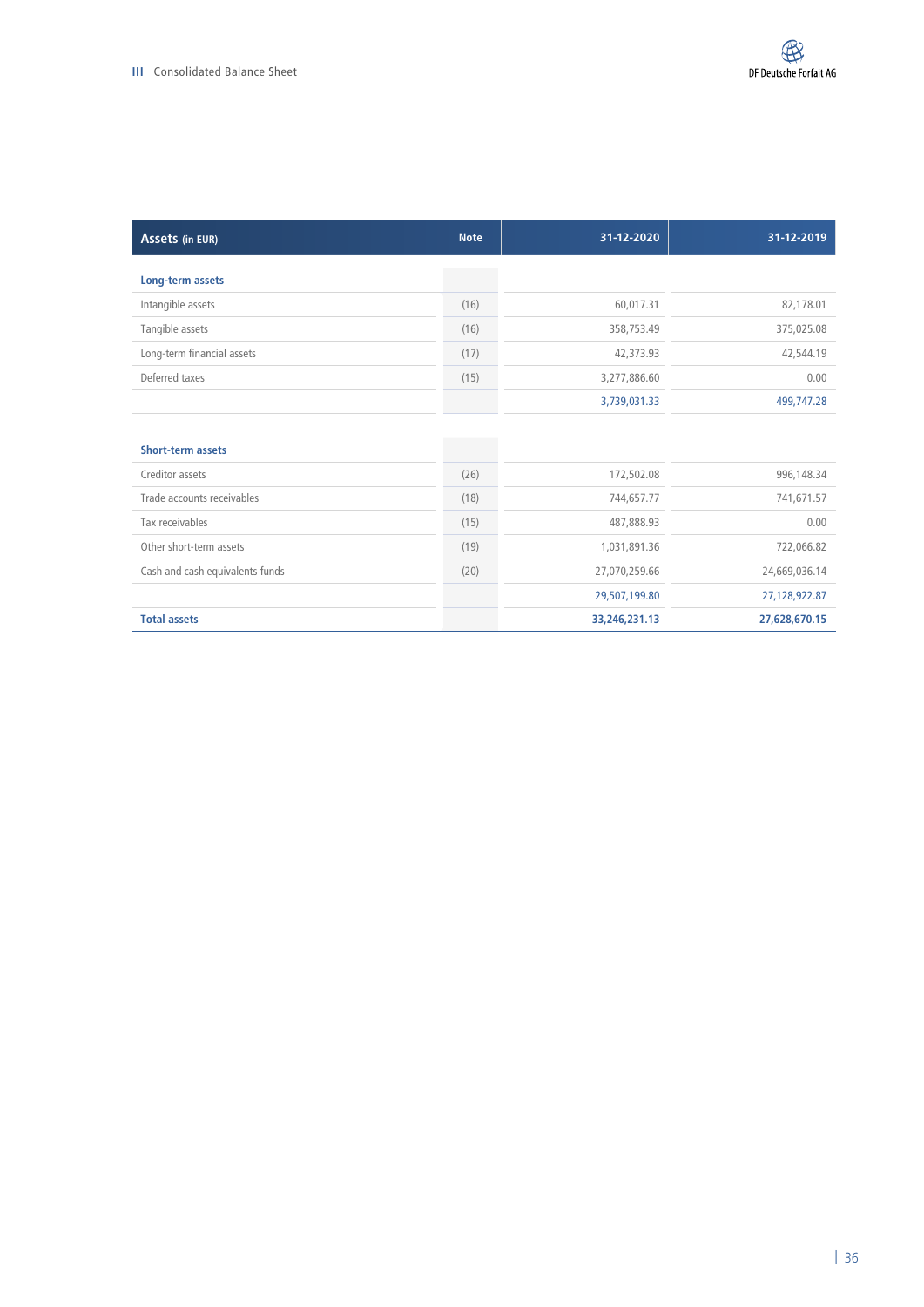| <b>Equity and Liablilities (in EUR)</b>    | <b>Notes</b> | 31-12-2020       | 31-12-2019      |
|--------------------------------------------|--------------|------------------|-----------------|
| <b>Equity</b>                              | (21)         |                  |                 |
| Subscribed capital                         |              | 11,887,483.00    | 11,887,483.00   |
| Costs of the capital increase              |              | $-623,481.04$    | $-623,481.04$   |
| Revenue reserves                           |              | 4,302,761.58     | $-2,507,143.94$ |
| Adjustment items from currency translation |              | $-182,743.35$    | $-161,610.11$   |
|                                            |              | 15,384,020.19    | 8,595,247.91    |
|                                            |              |                  |                 |
| <b>Long-term liabilities</b>               | (23)         |                  |                 |
| Loans                                      |              | 15,000,000.00    | 15,000,000.00   |
| Leasing obligations                        |              | 155,347.16       | 211,713.92      |
|                                            |              | 15, 155, 347. 16 | 15,211,713.92   |
| <b>Short-term liabilities</b>              |              |                  |                 |
| Creditor liabilities                       | (26)         | 172,502.08       | 996,148.34      |
| Liabilities to banks                       |              | 0.00             | 56.12           |
| Provisions                                 |              | 0.00             | 350,000.00      |
| Income tax liabilities                     | (15)         | 1,075,586.00     | 1,041,133.28    |
| Trade accounts and other payables          | (24)         | 313,065.98       | 342,692.53      |
| Other short-term liabilities               | (25)         | 1,145,709.72     | 1,091,678.05    |
|                                            |              | 2,706,863.78     | 3,821,708.32    |
| <b>Total equity and liabilities</b>        |              | 33,246,231.13    | 27,628,670.15   |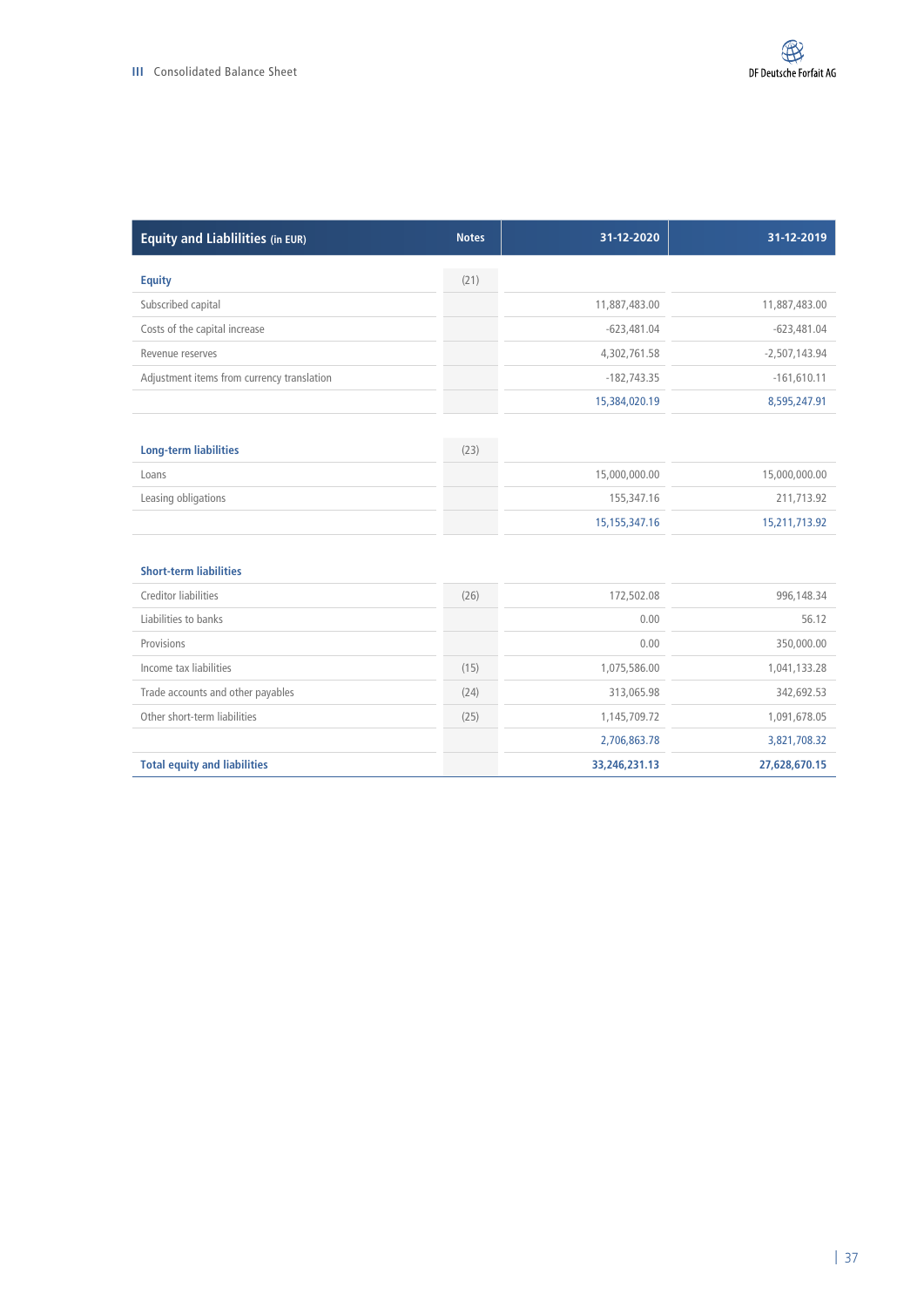| <b>Consolidated Income Statement</b><br>(in EUR)                                    | <b>Note</b> | 1-1-2020 - 31-12-2020 | 1-1-2020 - 31-12-2019 |
|-------------------------------------------------------------------------------------|-------------|-----------------------|-----------------------|
| <b>Transaction-related income</b>                                                   | (7)         |                       |                       |
| a) Forfaiting income                                                                |             | 444.14                | 31,004.07             |
| b) Commission income                                                                |             | 8,166,547.67          | 12,049,571.75         |
| c) Interest income from services                                                    |             | 523,267.40            | 0.00                  |
| d) Exchange profits                                                                 |             | 195,923.85            | 345,429.24            |
|                                                                                     |             | 8,886,183.06          | 12,426,005.06         |
| <b>Transaction-related expenses</b>                                                 | (8)         |                       |                       |
| a) Expenditure from forfaiting                                                      |             | 69,558.54             | 430,252.45            |
| b) Commissions paid                                                                 |             | 216,663.36            | 570,365.44            |
| c) Exchange losses                                                                  |             | 194,799.54            | 327,296.06            |
|                                                                                     |             | 481,021.44            | 1,327,913.95          |
| <b>Gross result</b>                                                                 | (9)         | 8,405,161.62          | 11,098,091.11         |
| Other operating income                                                              | (10)        | 383,093.66            | 913,442.10            |
| Personnel expenses                                                                  | (11)        |                       |                       |
| a) Wages and salaries                                                               |             | 2,304,358.87          | 2,259,516.19          |
| b) Social security contributions and expenditure<br>for pensions and social welfare |             | 329,422.12            | 311,868.53            |
|                                                                                     |             | 2,633,780.99          | 2,571,384.72          |
| Depreciatopn on tangible and intangible assets                                      | (12)        | 170,770.46            | 170,650.45            |
| Other operating expenditure                                                         | (13)        | 2,291,248.39          | 3,312,805.56          |
| Interest income                                                                     | (14)        | 0.00                  | 24,865.28             |
| Interest paid                                                                       | (14)        | 91,196.51             | 123,351.93            |
| Profit before income tax                                                            |             | 3,601,258.93          | 5,858,205.83          |
| Income tax                                                                          | (15)        |                       |                       |
| a) Income and earnings tax                                                          |             | 69,240.01             | 1,084,558.30          |
| b) Deferred taxes                                                                   |             | $-3,277,886.60$       | 1,524,156.00          |
| <b>Consolidated profit</b>                                                          |             | 6,809,905.52          | 3,249,491.53          |
| Undiluted earnings per share                                                        |             | 0.57                  | 0.27                  |
| Diluted earnings per share                                                          |             | 0.57                  | 0.27                  |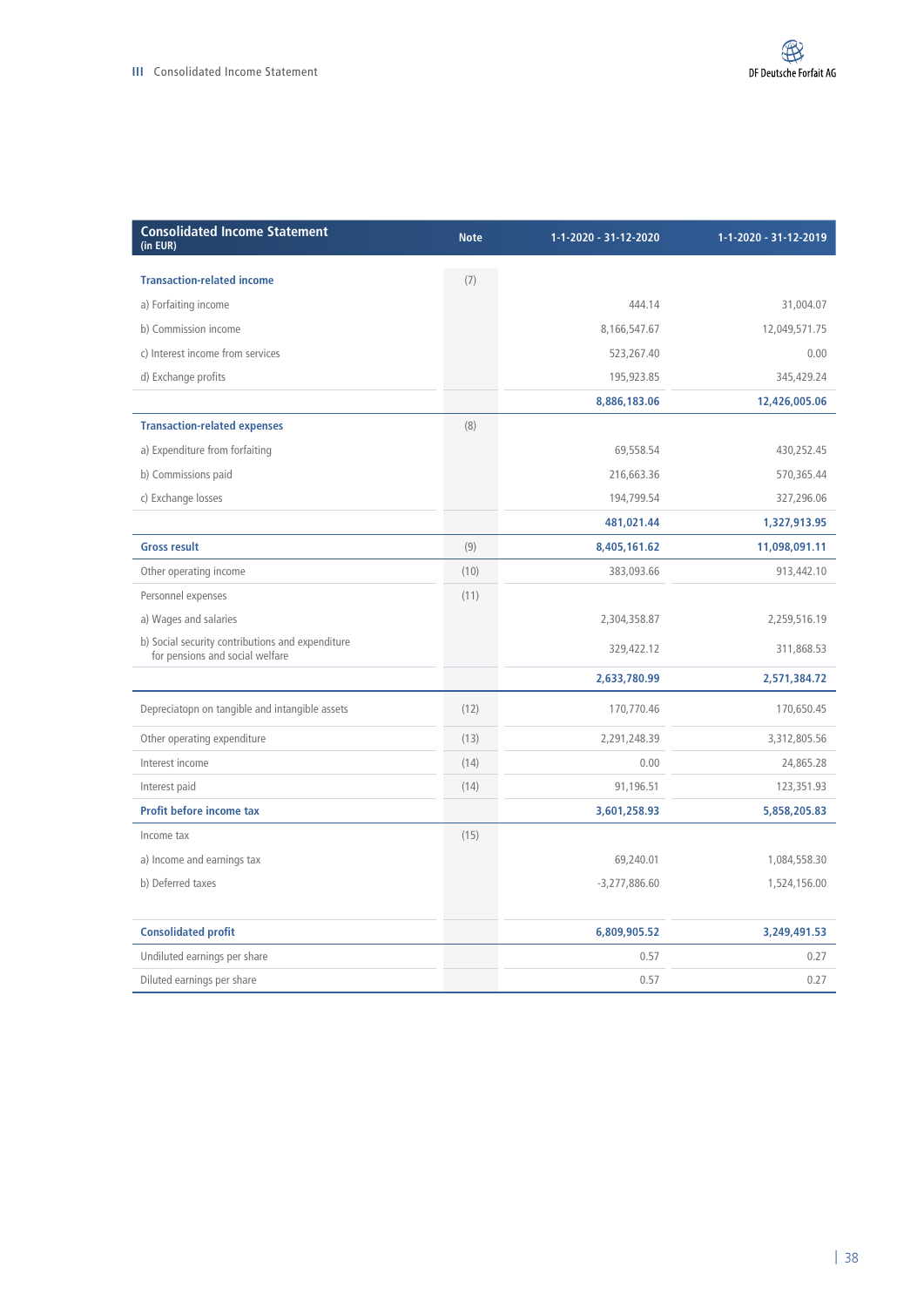| <b>Consolidated Statement of Comprehensive Income</b><br>(in EUR)              | <b>Note</b> | 1-1-2020 - 31-12-2020 | 1-1-2020 - 31-12-2019 |
|--------------------------------------------------------------------------------|-------------|-----------------------|-----------------------|
| <b>Consolidated profit</b>                                                     |             | 6,809,905.52          | 3,249,491.53          |
| Other comprehensive income                                                     |             |                       |                       |
| Components, which may be reclassified to the income statement<br>in the future |             |                       |                       |
| Currency translation differences from the inclusion of foreign<br>subsidiaries | (21)        | $-21.133.24$          | 16,948.52             |
|                                                                                |             | $-21.133.24$          | 16,948.52             |
| Comprehensive income                                                           |             | 6,788,772.28          | 3,266,440.05          |

The consolidated profit and the comprehensive income are fully attributable to the shareholders of the parent company.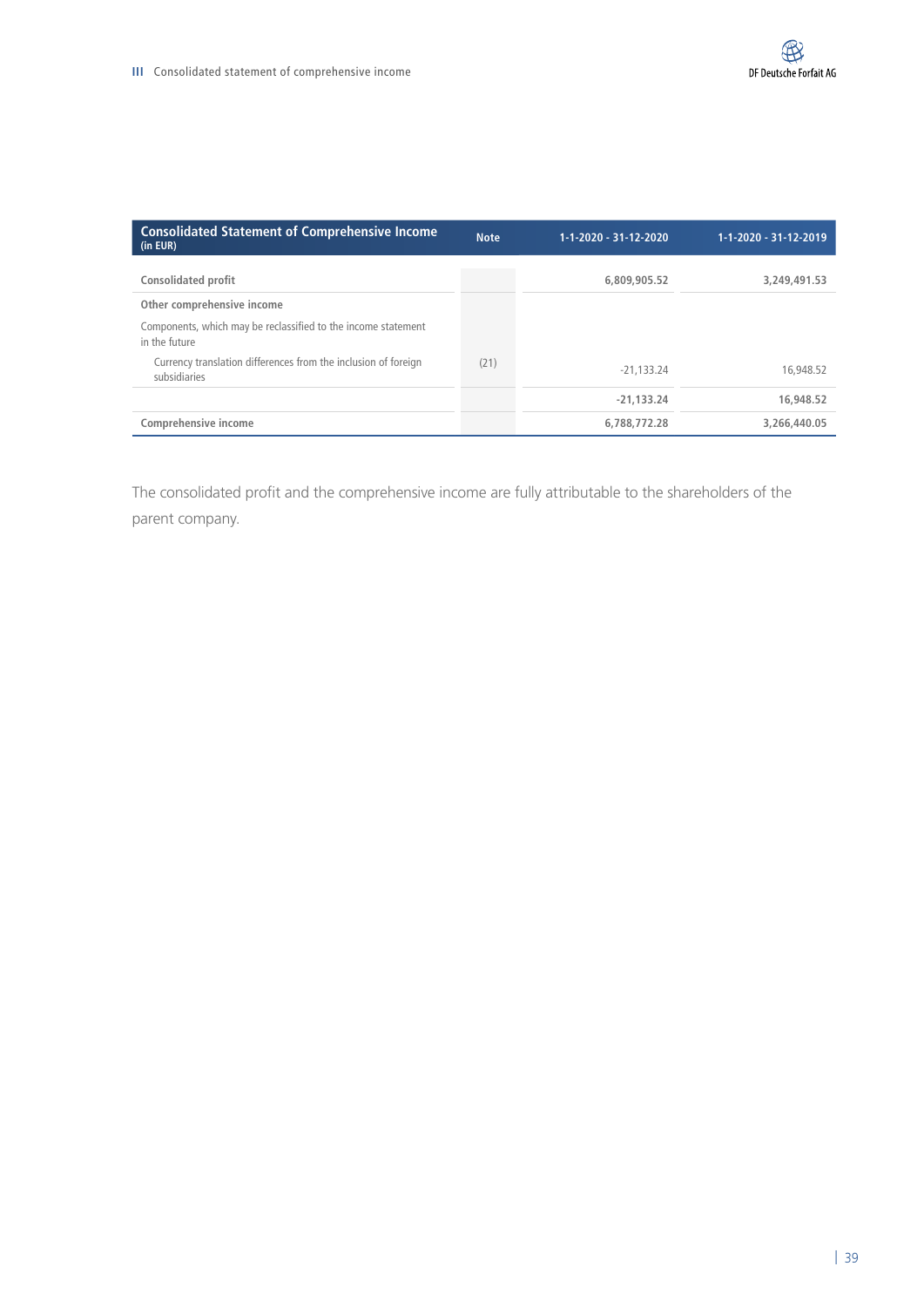|                 | <b>Consolidated Cash Flow Statement</b><br>(in EUR) | <b>Note</b> | 1-1-2020 - 31-12-2020 | 1-1-2020 - 31-12-2019 |
|-----------------|-----------------------------------------------------|-------------|-----------------------|-----------------------|
|                 | Consolidated income                                 |             | 6,809,905.52          | 3,249,491.53          |
| $^{+}$          | Depreciation on intangible and tangible assets      |             | 170,770.46            | 170,650.45            |
| $^{+}$          | Income tax expense                                  |             | $-3,208,646.59$       | 2,608,714.30          |
| $^{+}$          | Interest paid                                       |             | 91,196.51             | 123,351.93            |
|                 | Interest income                                     |             | 0.00                  | $-24,865.28$          |
| $+/-$           | Result from disposal of non-current assets          |             | 190,319.68            | 0.00                  |
| $+/-$           | Other transactions not affecting payments           |             | 779,748.35            | $-2,588,023.14$       |
| $+/-$           | Changes in creditor assets                          |             | 823,646.26            | 5,190,691.84          |
| $+/-$           | Changes to trade accounts receivable                |             | $-2,986.20$           | $-302,238.71$         |
| $+/-$           | Changes to other assets                             |             | $-797,543.21$         | 1,793,557.83          |
| $+/-$           | Changes in creditor liablilities                    |             | $-823,646.26$         | $-5,190,691.84$       |
| $+/-$           | Changes to trade accounts payable                   |             | $-29,626.55$          | 105,199.19            |
| $+/-$           | Changes to other liablities                         |             | $-317,882.37$         | 1,496,009.47          |
|                 | Income tax paid                                     |             | $-865, 217.63$        | $-45,030.74$          |
| $=$             | <b>Operative Cash flow</b>                          |             | 2,820,037.97          | 6,586,816.83          |
|                 | Paid interest                                       |             | $-74,825.27$          | $-99,012.35$          |
| $^{+}$          | <b>Retained interest</b>                            |             | 0.00                  | 24,865.28             |
| $=$             | <b>Cash flow from current business</b>              |             | 2,745,212.70          | 6,512,669.76          |
|                 | Payments for investments in long-term assets        |             | $-226,845.25$         | $-320,274.43$         |
| $=$             | <b>Cash flow from investment activity</b>           |             | $-226,845.25$         | $-320,274.43$         |
|                 | Repayment portion of lease liabilities              |             | $-95,856.96$          | $-93,858.08$          |
| $+/-$           | Changes to financial liabilities                    |             | $-56.12$              | $-272.96$             |
| $^{+}$          | Borrowings                                          |             | 0.00                  | 15,000,000.00         |
| $=$             | <b>Cash flow from finance activity</b>              |             | $-95,913.08$          | 14,905,868.96         |
|                 | Changes in financial resources affecting payments   |             | 2,422,454.37          | 21,098,264.29         |
| $\! + \!\!\!\!$ | Liquid funds at the start of the period             |             | 24,669,036.14         | 3,553,920.65          |
| $+/-$           | Effects from currency conversion                    |             | $-21,230.85$          | 16,851.20             |
| $=$             | Liquid funds at the end of the period               |             | 27,070,259.66         | 24,669,036.14         |
|                 | <b>Balances pledged</b>                             |             | $-35,000.00$          | $-35,000.00$          |
| $=$             | Free liquid funds at the end of the period          | (33)        | 27,035,259.66         | 24,634,036.14         |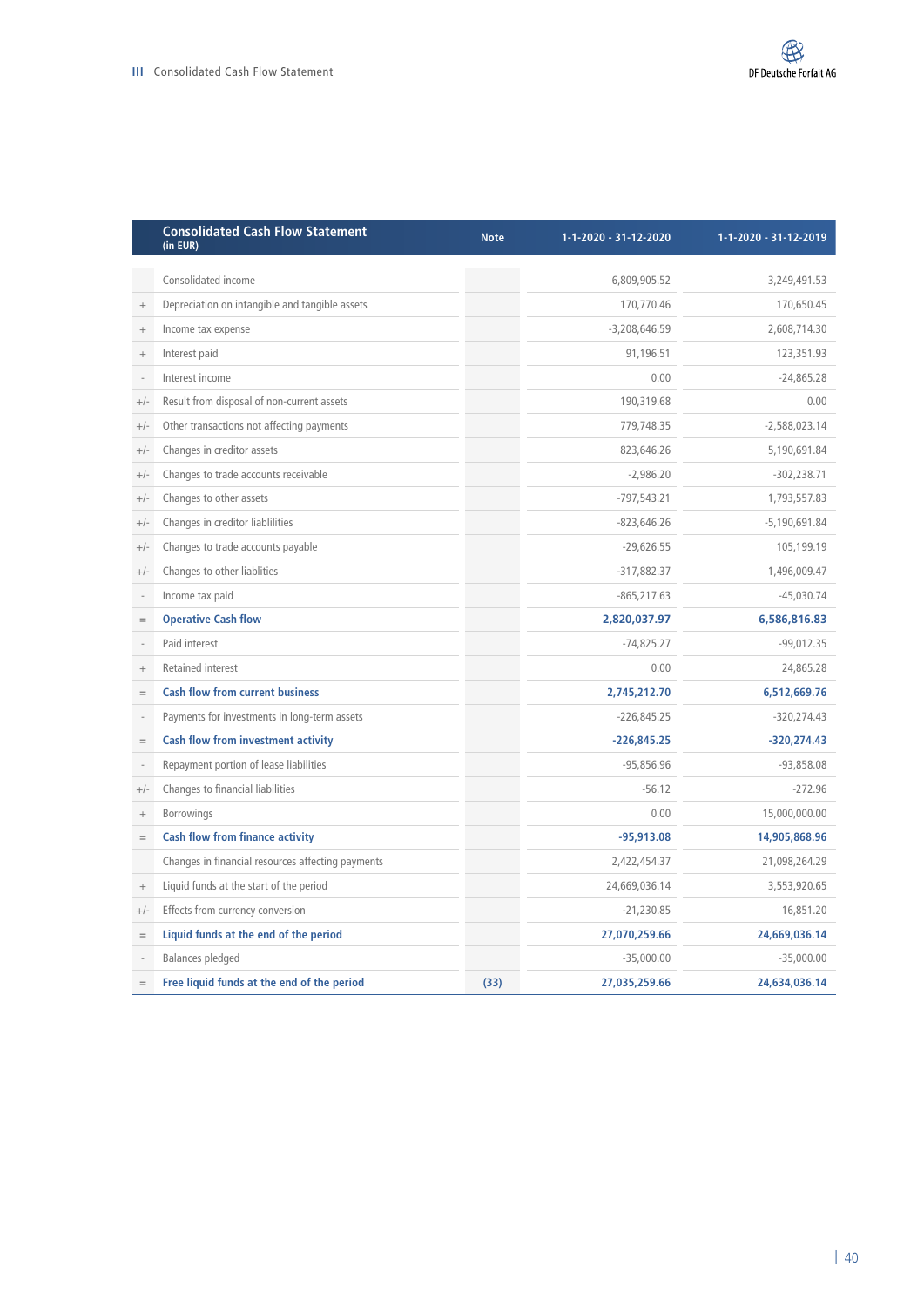| <b>Consolidated State-</b><br>ment of Equity Changes<br>1-1-2020 - 31-12-2020<br>(in EUR) | <b>Note</b> | <b>Subscribed</b><br>capital | <b>Deposits</b><br>earmarked<br>for the capital<br>increase | <b>Capital</b><br>reserves | Costs of<br>the capital<br>increase | <b>Revenue</b><br>reserves | <b>Difference</b><br>from currency<br>conversion <sup>1</sup> | <b>Total</b>  |
|-------------------------------------------------------------------------------------------|-------------|------------------------------|-------------------------------------------------------------|----------------------------|-------------------------------------|----------------------------|---------------------------------------------------------------|---------------|
| Balance at 1 Jan. 2019                                                                    |             | 11,887,483.00                | ٠                                                           | $\sim$                     | (623, 481.04)                       | (5,756,635.47)             | (178, 558.63)                                                 | 5,328,807.86  |
| Consolidated comprehensive<br>income                                                      |             |                              |                                                             |                            |                                     | 3,249,491.53               | 16,948.52                                                     | 3,266,440.05  |
| Balance at 31 Dec. 2019                                                                   |             | 11,887,483.00                | ۰                                                           | ×.                         | (623, 481.04)                       | (2,507,143.94)             | (161, 610.11)                                                 | 8,595,247.91  |
|                                                                                           |             |                              |                                                             |                            |                                     |                            |                                                               |               |
| Balance at 1 Jan. 2020                                                                    |             | 11,887,483.00                | ٠                                                           | ÷                          | (623, 481.04)                       | (2,507,143.94)             | (161, 610.11)                                                 | 8,595,247.91  |
| Consolidated comprehensive<br>income                                                      |             |                              |                                                             |                            |                                     | 6,809,905.52               | (21, 133.24)                                                  | 6,788,772.28  |
| Balance at 31 Dec. 2020                                                                   | (21)        | 11,887,483.00                | ۰                                                           | ÷                          | (623, 481.04)                       | 4,302,761.58               | (182, 743.35)                                                 | 15,384,020.19 |

1 Other Comprehensive Income (OCI)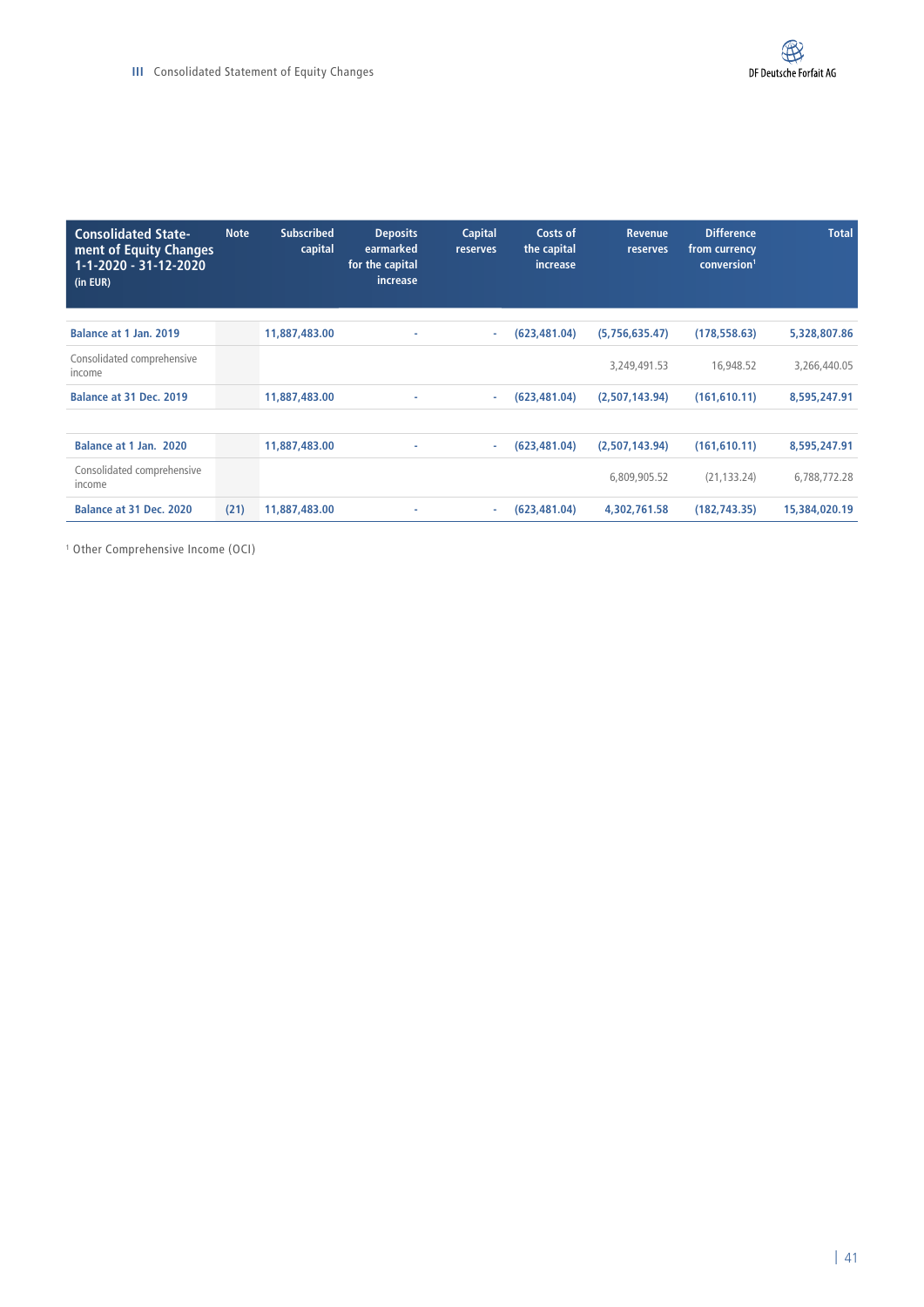# I. POLICIES

# (1) General information

DF Deutsche Forfait AG (also referred to as "**DF AG**" or "**the company**") is the parent company of DF Group (also referred to as "Group") and has the legal status of a joint stock company. The company's address is Nördliche Münchner Straße 9c, 82031 Grünwald. It is registered at Munich Local Court (Germany, "Amtsgericht") under HRB 228114.

DF Group has specialized in foreign trade finance and related services for exporters, importers and other financial companies. The company is consequently regarded as a single-segment entity. Reporting within the meaning of IFRS 8 does therefore not take place. DF Group's geographic focus within this market segment lies on Near and Middle East countries and, in particular, Iran. With respect to trade with Iran, DF Group currently restricts its activities to humanitarian goods for business policy reasons.

The consolidated financial statements of DF AG as of 31 December 2020 were prepared on the basis of the International Financial Reporting Standards (IFRS) at the accounting date as endorsed by the EU as well as the additional requirements pursuant to Section 315e (1) of the German Commercial Code (HGB).

The term "IFRS" also includes the prevailing International Accounting Standards (IAS). All the binding interpretations of the IFRS Interpretations Committee (IFRS IC) for the financial year from 1 January to 31 December 2020 have also been applied.

The functional currency of the Group is the euro. All figures are presented in thousands of euros (kEUR) unless otherwise stated. The figures are commercially rounded. This may lead to minor rounding differences in totals and percentages.

To make the presentation clearer, the assets and liabilities described in the insolvency plan of 2016 are grouped into "creditor assets" and "creditor liabilities". These items are shown separately in the consolidated financial statements and described in the consolidated notes. The income statement is prepared according to the total expenditure method. In the consolidated income statement, income and expenses are grouped by category and income and expense totals are presented to reflect the particular characteristics of a forfaiting company.

The consolidated financial statements were prepared on the assumption that the company will continue as a going concern.

The Management Board and the Supervisory Board of DF AG issued a declaration according to Section 161 of the German Stock Corporation Act (AktG) regarding the recommendations of the Government Commission on the German Corporate Governance Code. This declaration was published on the company's website ([www.dfag.de/en/investor-relations/corporate-governance/](http://www.dfag.de/en/investor-relations/corporate-governance/)).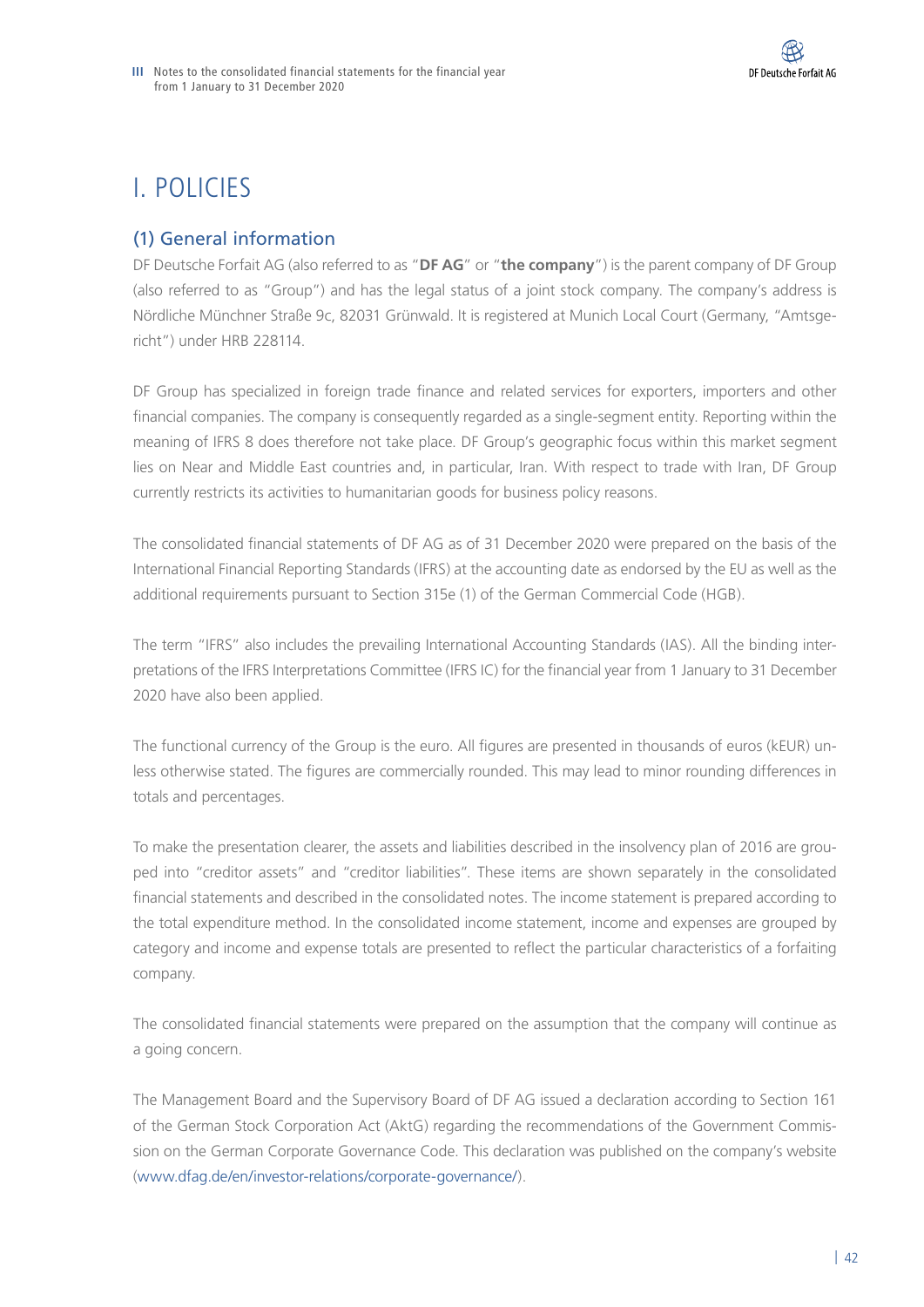The present consolidated financial statements were prepared and released for publication by the Management Board on 27 April 2021.

## (2) Amendments to the standards made by the IASB

#### **Application of new standards and interpretations in the financial year 2020**

The following standards and amendments to standards became mandatory in the past financial year. They had no material impact on the present financial statements of DF Group but may influence future transactions or agreements.

#### *Amendments to the "Conceptual Framework"*

On 29 March 2018, the IASB published a revised version of the conceptual framework which is to serve as a uniform basis for the development of standards and interpretations. The revision covers in particular the measurement of assets and liabilities, guidelines for the presentation of the results of operation and adjustments to the definitions of assets and liabilities. Application of the amendments is not material for DF Group.

#### *Amendments to IFRS 3 "Business Combinations"*

On 22 October 2018, an amendment of IFRS 3 concerning the definition of a business was published. The IASB has clarified that a business comprises a group of activities and assets which includes at least one input and one substantial process that together significantly contribute to the ability to produce output. With regard to services, the focus is now on the provision of goods and services to customers. The amendments have no effects on the net assets, financial position and results of operation of the Group.

## *Amendments to IAS 1 "Presentation of Financial Statements" and IAS 8 "Accounting Policies, Changes in Accounting Estimates and Errors"*

On 31 October 2018, the IASB published amendments to IAS 1 and IAS 8 which include a uniform and more precise definition of materiality and supplement it by accompanying examples. First-time adoption has no effect on the Group's net assets, financial position and results of operation.

## *Amendments to IFRS 9, IAS 39 and IFRS 7 "Interest Rate Benchmark Reform"*

The amendments provide for simplifications regarding the hedge accounting rules that apply to hedges affected by the reform of the benchmark interest rate. The amendments have had no effects on the net assets, financial position and results of operation.

## **Early adoption of accounting standards**

No IFRS that had been issued and approved as well as endorsed by the EU but were not mandatory as of 31 December 2020 were adopted early by DF Group. First-time adoption is planned as of the financial year in which such adoption becomes mandatory.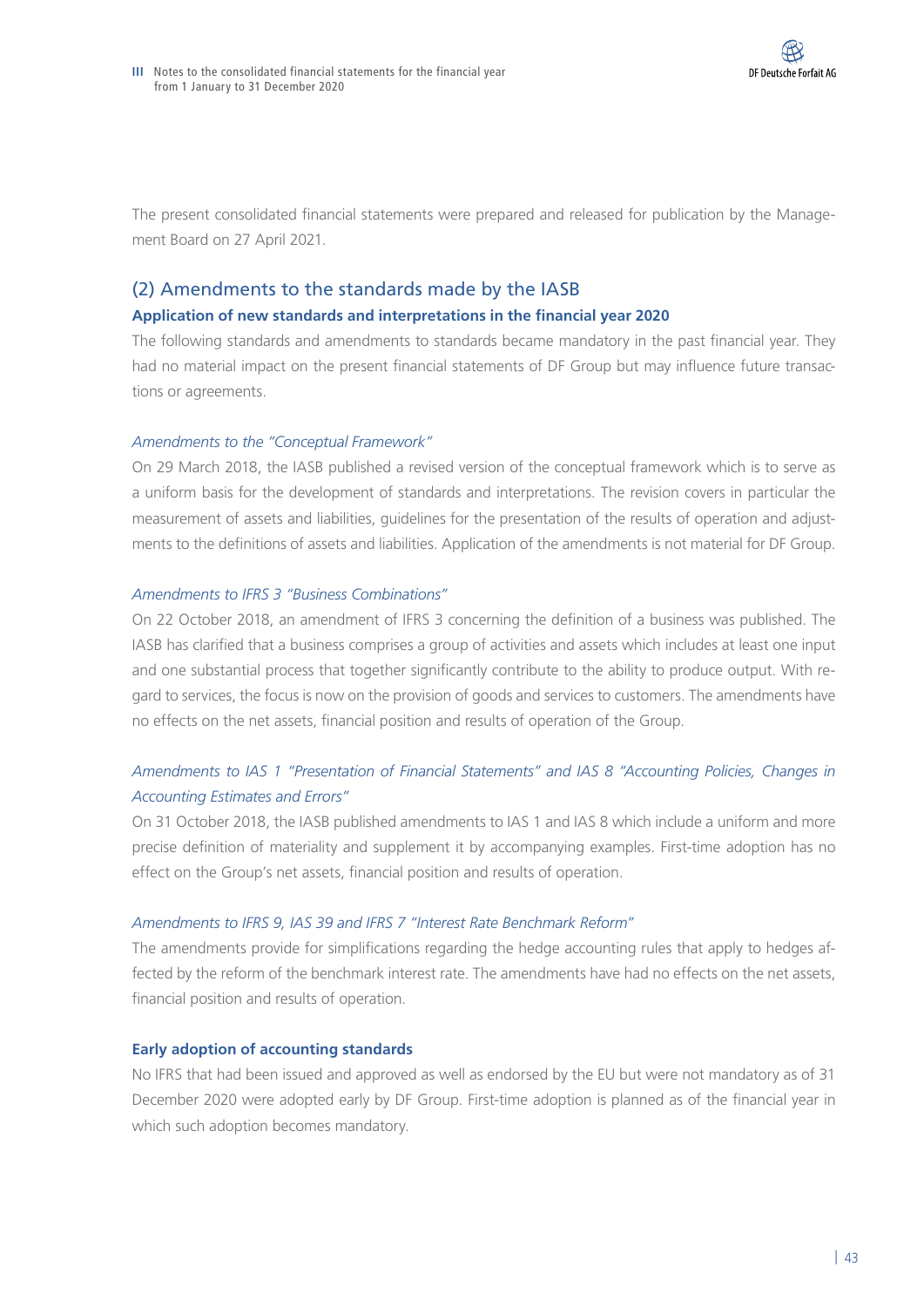#### *Amendments to IFRS 16 "Leases"*

The amendment included in "COVID-19-Related Rent Concessions" adjusts IFRS 16. The amendment provides lessees with an option that allows for simplified accounting for concessions related to the COVID-19 pandemic such as a deferral of rent instalments or rent discounts. DF Group does not make use of the expedients.

On 31 March 2021, the IASB published an amendment to IFRS 16, thus extending the application period of the amendment by one year.

#### **Standards, interpretations and amendments that have been issued but not been applied yet**

DF Group will apply the revised and new standards and interpretations as of the date at which they become effective, provided that they have been endorsed by the European Union.

#### *Amendments to IFRS 9, IAS 39 and IFRS 7 "Interest Rate Benchmark Reform- Phase 2"*

"Financial Instruments: Recognition and Measurement", IFRS 7 "Financial Instruments: Disclosures", IFRS 4 "Insurance Contracts", and IFRS 16 "Leases". The amendments address financial reporting issues where existing reference rates for financial instruments (leases, hedging accounting, and others) are replaced by alternative risk-free reference rates. These amendments are effective for reporting periods commencing on or after 1 January 2021. The Group does not expect any material effects to result from these amendments.

#### *Amendments to IAS 16 "Property, Plant and Equipment"*

With respect to Proceeds before intended use, the standard has been amended to prohibit deducting from the cost of an item of property, plant and equipment any proceeds from selling items produced while bringing that asset to the location and condition necessary for it to be capable of operating in the manner intended by management. Instead, an entity recognizes the proceeds from selling such items, and the cost of producing those items, in profit or loss These amendments are not relevant for DF Group and are effective for reporting periods commencing on or after 1 January 2022.

#### *Amendments to IFRS 3 "Business Combinations"*

Reference to the Conceptual Framework updates IFRS 3 so that it refers to the 2018 Conceptual Framework rather than the 1989 Framework. A requirement has been added to IFRS 3 that, for transactions and other events within the scope of IAS 37 or IFRIC 21, an acquirer applies IAS 37 or IFRIC 21 (instead of the Conceptual Framework) to identify the liabilities it has assumed in a business combination. Another addition relates to the explicit statement that an acquirer does not recognize contingent assets acquired in a business combination. The amendments are effective for financial years commencing on or after 1 January 2022. DF Group expects no effects on the presentation of its net assets, financial position and results of operation.

#### *Amendments to IAS 37 "Provisions, Contingent Liabilities and Contingent Assets"*

The amendment primarily relates to costs a company should include as the cost of fulfilling a contract when assessing whether a contract is onerous. The amendments specify that the "cost of fulfilling" a contract comprises the "costs that relate directly to the contract". Costs that relate directly to a contract can either be incremental costs of fulfilling that contract (examples would be direct labor, materials) or an allocation of other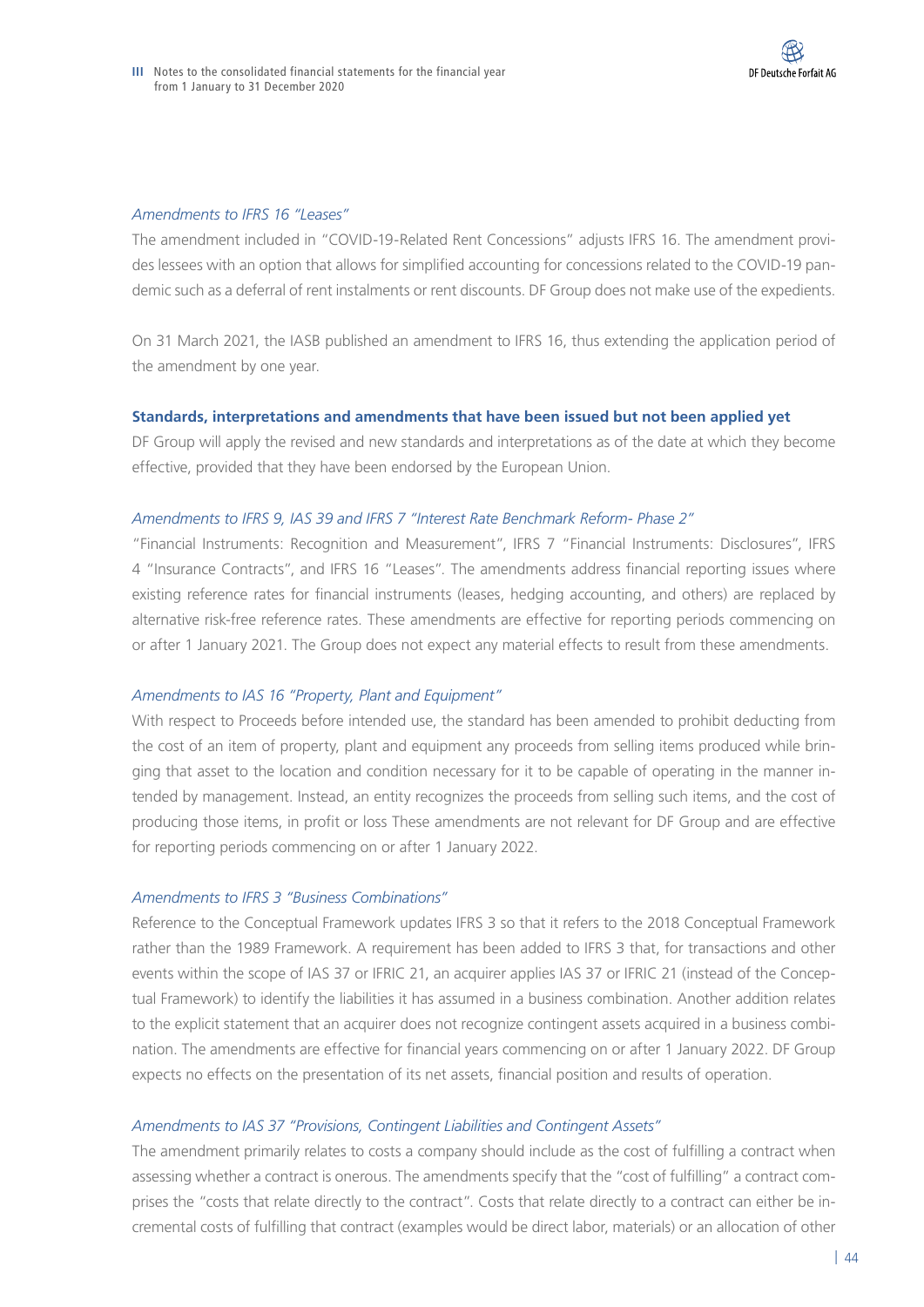costs that relate directly to fulfilling contracts (an example would be the allocation of the depreciation charge for an item of property, plant and equipment used in fulfilling the contract). The Group does not expect any material effects on the consolidated financial statements. The amendments are applicable for annual periods commencing on or after 1 January 2022.

## *First-time adoption of IFRS 17 "Insurance Contracts"*

IFRS 17 was published in May 2017 and will replace IFRS 4. The standard applies to insurance and reinsurance contracts as well as to investment contracts with discretionary participation features. IFRS 17 is mandatory for financial years commencing on or after 1 January 2023. EU endorsement is still pending. The potential effects on the presentation of the net assets, financial position and results of operation are still being reviewed.

## *Annual Improvements to IFRSs 2018–2020 Cycle*

The IASB issued Annual Improvements to IFRSs 2018–2020 on 14 May 2020, amending the following standards:

- » A subsidiary that is a first-time adopter of paragraph D16(a) of IFRS 1 is permitted to measure cumulative translation differences using the amounts reported by its parent.
- » An amendment to IFRS 9 clarifies which fees an entity includes when it applies the 10% test in paragraph B3.3.6 in assessing whether to derecognize a financial liability.
- » The amendment to Illustrative Example 13 accompanying IFRS 16 removes from the example the illustration of the reimbursement of leasehold improvements by the lessor in order to resolve any potential confusion regarding the treatment of lease incentives that might arise because of how lease incentives are illustrated in that example.
- » The amendment removes the requirement in paragraph 22 of IAS 41 for entities to exclude taxation cash flows when measuring the fair value of a biological asset using a present value technique. The amendment ensures consistency with the requirements in IFRS 13.

The amendments to IFRS 1, IFRS 9 and IAS 41 are effective for reporting periods beginning on or after 1 January 2022. The Group does not expect them to have any material effects on the consolidated financial statements.

## *Amendments to IFRS 4 "Insurance Contracts"*

In the discussions regarding the project on potential amendments to IFRS 17 after the comment deadline, the Board refined its proposals and incorporated additional feedback from users and issued finalized narrowscope amendments:

» Deferral of the date of initial application of IFRS 17 by two years to annual periods beginning on or after 1 January 2023 and change the fixed expiry date for the temporary exemption in IFRS 4 Insurance Contracts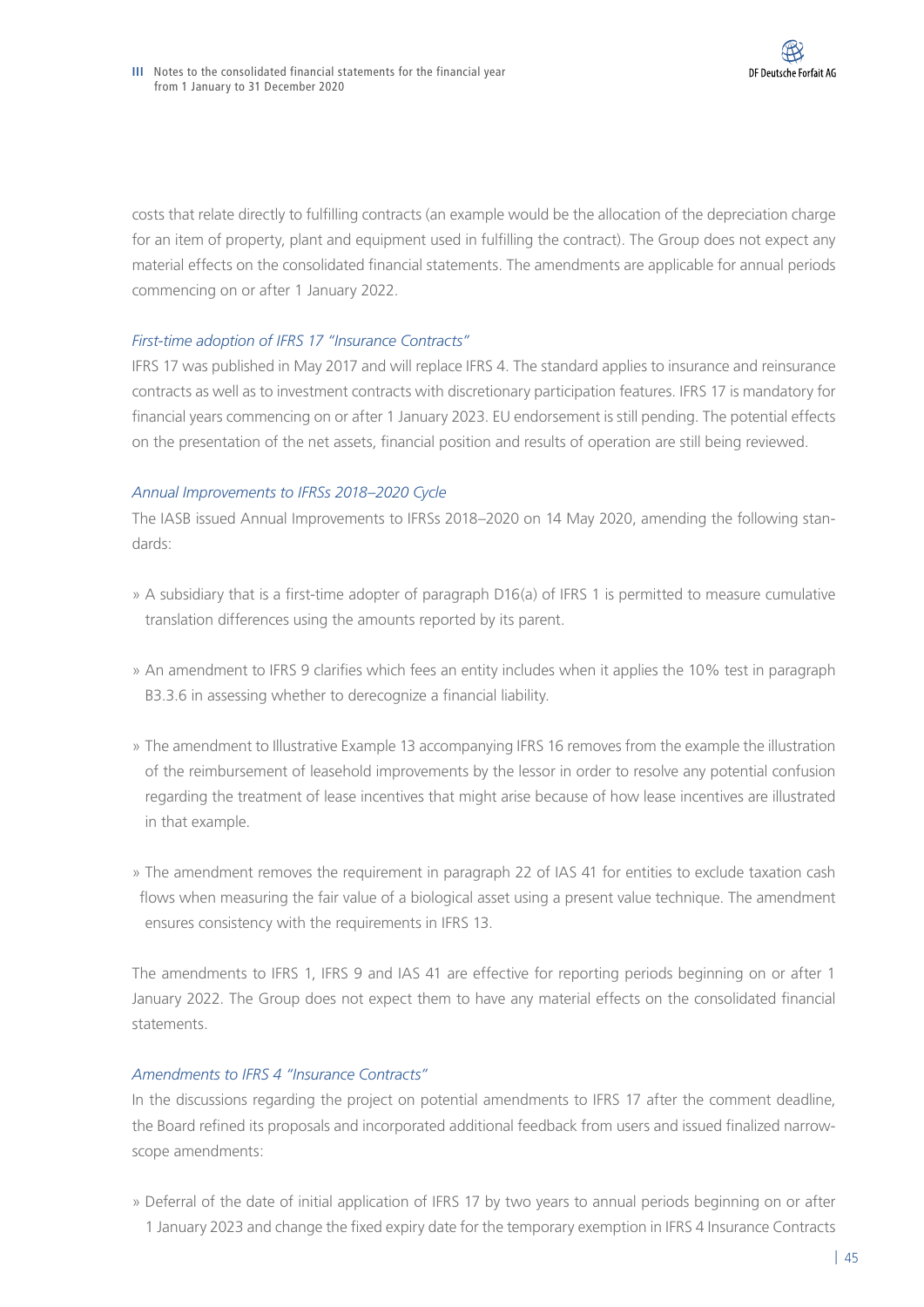

from applying IFRS 9 Financial Instruments, so that entities would be required to apply IFRS 9 for annual periods beginning on or after 1 January 2023.

- » Additional scope exclusion for credit card contracts and similar contracts that provide insurance coverage as well as optional scope exclusion for loan contracts that transfer significant insurance risk.
- » Recognition of insurance acquisition cash flows relating to expected contract renewals, including transition provisions.
- » Clarification of the application of IFRS 17 in interim financial statements allowing an accounting policy choice at a reporting entity level as well as clarification of the application of contractual service margin attributable to investment-return service and investment-related service.
- » Amendments to require an entity that at initial recognition recognizes losses on onerous insurance contracts issued to also recognize a gain on reinsurance contracts held.
- » Simplified presentation of insurance contracts in the statement of financial position so that entities as well as transition relief.

The amendments are effective for reporting periods commencing on or after 1 January 2023 and are not relevant for DF Group.

## *Amendments to IAS 1 "Presentation of Financial Statements"*

The amendments to the classification of liabilities as current or non-current affect only the presentation of liabilities in the statement of financial position – not the amount or timing of recognition of any asset, liability income or expenses, or the information that entities disclose about those items. They clarify that the classification of liabilities as current or non-current should be based on rights that are in existence at the end of the reporting period and align the wording in all affected paragraphs to refer to the "right" to defer settlement by at least twelve months and make explicit that only rights in place "at the end of the reporting period" should affect the classification of a liability.

Classification is unaffected by expectations about whether an entity will exercise its right to defer settlement of a liability. Settlement refers to the transfer to the counterparty of cash, equity instruments, other assets or services. The Group expects first-time adoption to have no material effects on the presentation of the net assets, financial position and results of operation. The amendments are applicable for annual periods commencing on or after 1 January 2023, with adoption in EUR law still pending.

On 12 February, the IASB again amended IAS 1 under the title Disclosure of Accounting Policies. An entity is required to disclose in the notes to the consolidated financial statements the accounting policy information that is relevant for understanding the financial statements and the underlying transactions instead of its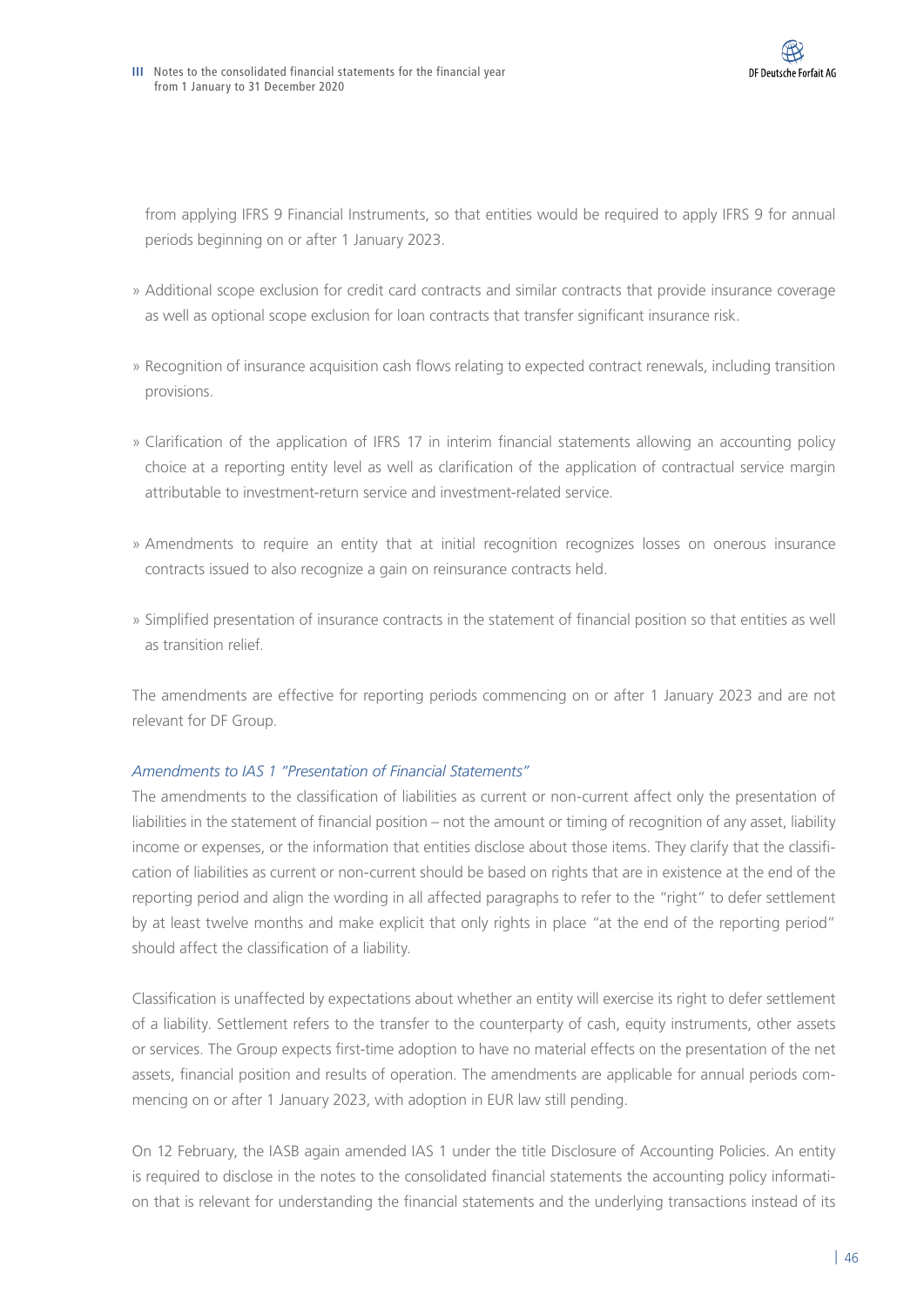significant accounting policies. The amendments are applicable for annual periods commencing on or after 1 January 2023. The potential effects on the presentation of the Group's net assets, financial position and results of operation are still being reviewed.

#### *Amendments to IAS 8 "Accounting Policies, Changes in Accounting Estimates and Errors"*

In February 2021, the IASB adopted amendments to IAS 8 that are intended to differentiate between changes to accounting policies and changes to accounting estimates. As the former are generally retrospectively accounted for, whereas the latter are generally accounted for on a prospective basis, this differentiation is generally relevant. The amendments are applicable for reporting periods commencing on or after 1 January 2023.

## (3) Basis of consolidation, reporting date

The consolidated companies of DF AG are shown below. DF GmbH was initially consolidated in the financial statements for the period ended 1 July 2016. Deutsche Kapital Ltd., Dubai / UAE ("DKL") is being liquidated and was deconsolidated as of 31 December 2018. In addition, DF Deutsche Forfait Middle East s.r.o. ("DF ME"), Prague / Czech Republic, is a wholly-owned subsidiary of DF AG and was first included in the interim consolidated financial statements for the period ended 30 June 2018. The reporting date of the parent company and the subsidiaries is 31 December. The shares in equity have remained unchanged from the previous year.

| <b>Basis of consolidation</b>                                   | Share in equity | <b>Consolidation</b> |
|-----------------------------------------------------------------|-----------------|----------------------|
| DF Deutsche Forfait AG, Grünwald (parent company)               |                 | fully consolidated   |
| DF Deutsche Forfait GmbH, Cologne                               | 100%            | fully consolidated   |
| DF Deutsche Forfait s.r.o., Prague / Czech Republic             | 100%            | fully consolidated   |
| DF Deutsche Forfait Middle East s.r.o., Prague / Czech Republic | 100%            | fully consolidated   |

As in the previous period, the non-consolidated DKL is of secondary importance for the consolidated financial statements for the period ended 31 December 2020 and does not influence the true and fair view of the net assets, financial position and results of operation presented in the consolidated financial statements.

## (4) Consolidation procedures

The basis for the consolidated financial statements are the financial statements of the consolidated companies prepared as of 31 December 2020 under uniform accounting and valuation policies according to IFRS 10 "Consolidated Financial Statements".

The consolidated subsidiaries being start-ups, no differences arise from consolidation.

Intragroup receivables, liabilities, provisions, income and expenses, and profits are eliminated on consolidation.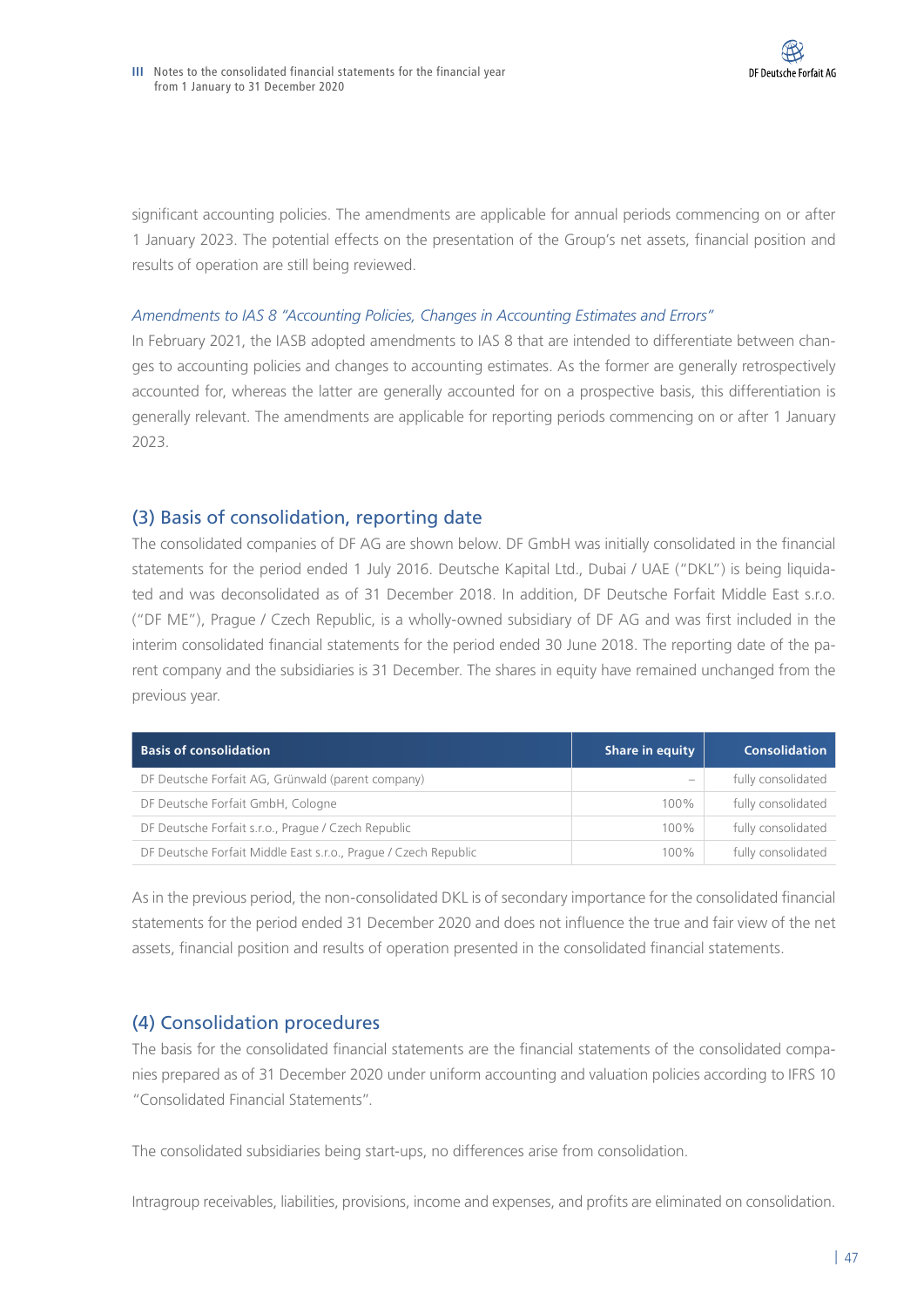## (5) Currency translation

The consolidated financial statements are prepared in euros, the functional and reporting currency of the parent company, pursuant to IAS 21 "The Effects of Changes in Foreign Exchange Rates".

Since the subsidiaries carry out their business autonomously in financial, economic and organizational terms, the functional currency is essentially identical to each subsidiary's local currency. Therefore, in the consolidated financial statements, income and expenses from the financial statements of subsidiaries prepared in a foreign currency are translated into euros at the annual average rate; assets and liabilities are translated at the closing rate.

Exchange differences resulting from the translation of equity are recognized in equity in the form of an adjustment item from currency translation. The translation differences resulting from differing translation rates between the balance sheet and the statement of comprehensive income are recognized in other comprehensive income.

Foreign currency receivables and liabilities are valued at the cost of acquisition on accrual. Exchange gains and losses on the balance sheet date are shown in the income statement.

The exchange rates on which translation into euros is based correspond to the euro reference rates published by the European Central Bank and are as follows:

|                | <b>Closing rate</b> |            |                  | <b>Average rate</b> |
|----------------|---------------------|------------|------------------|---------------------|
|                | 31-12-2020          | 31-12-2019 | 1-1 - 31-12-2020 | 1-1 - 31-12-2019    |
| Czech koruna i | 26.2420             | 25.4080    | 26.4550          | 25.6700             |

## (6) Accounting and valuation policies

As a service provider in the field of foreign trade finance, DF Group is directly affected by the global impact of the COVID-19 pandemic in the form of travel restrictions and general spending restraint. The key financial performance indicators for DF Group – business volume, gross result and consolidated net income before taxes – declined noticeably but not unexpectedly in the financial year 2020 against the backdrop of the emerging COVID-19 pandemic and the restraint shown by market participants. Especially the profitable marketing services segment has proven to be a stable element of the services offered by the Group, though.

However, as humanitarian goods such as food, pharmaceuticals and healthcare products, on which DF Group focuses, were affected far less strongly than other sectors and this is expected to also be the case in the current financial year 2021, DF Group assumes that the risk situation will be similar to that of the previous year.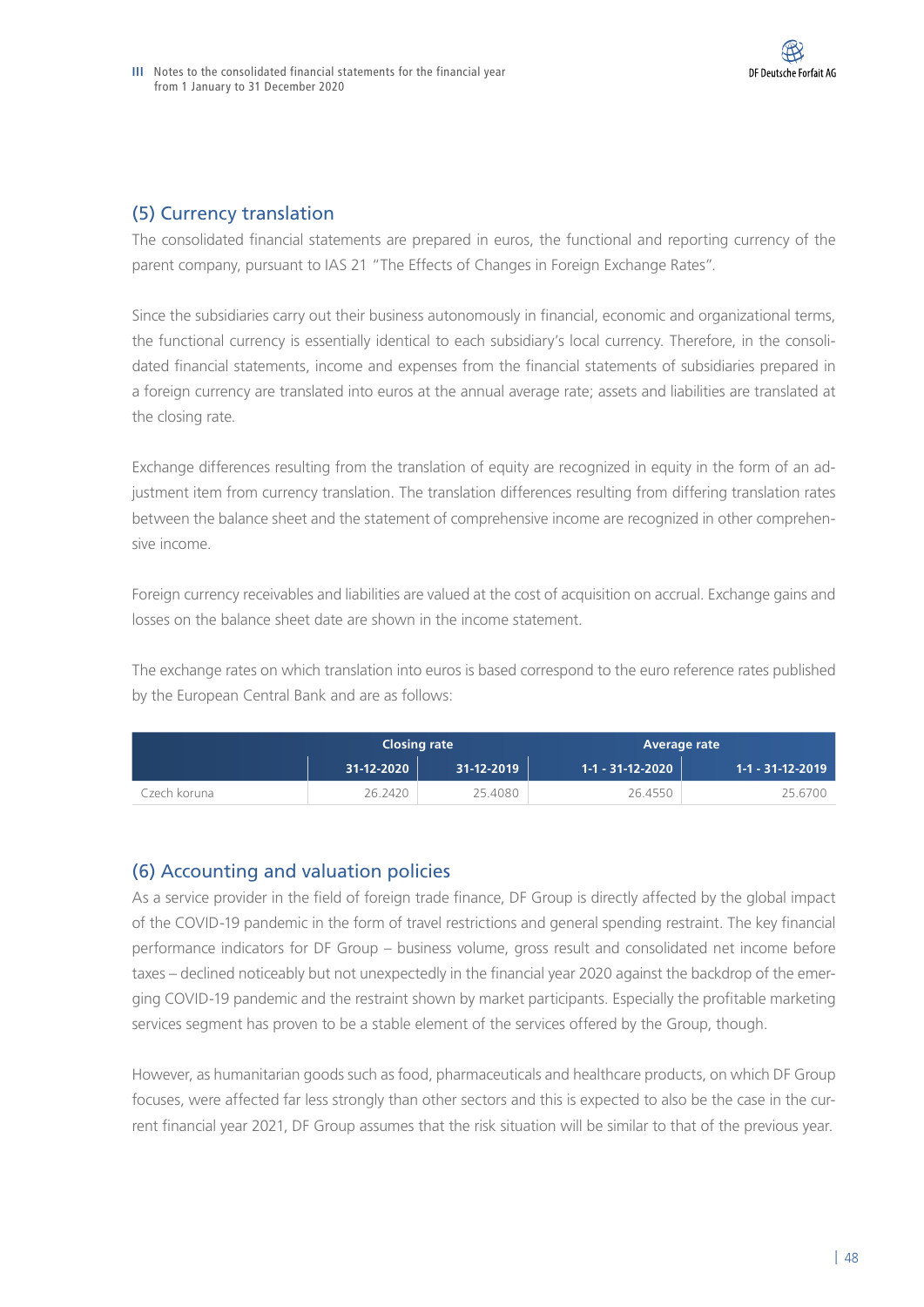- a) Sales revenues relate to **transaction-related income**, which is composed of the following sub-items: forfaiting and commission income, interest income from services provided as well as exchange gains. Forfaiting income also includes the positive effects from the measurement of receivables at fair value through profit or loss (FVtPL). Forfaiting and commission income is realized at the time ownership is transferred or a legally binding commitment to purchase receivables is made. If this income is periodic, it is taken in on an accrual basis. Typical forfaiting risks recognized in previous periods as a value adjustment on receivables classified as loans and receivables or as obligations for forfaiting and purchase commitments are treated as income in the financial year in which the risks no longer exist. Commission income includes income from services and consulting in connection with the settlement of payment transactions and is measured on the basis of an agreed percentage of the underlying volume; it is recognized when the performance obligation has been met in full.
- b) **Transaction-related expenses** include expenses which are a direct result of transaction-related income and can be individually attributed to transactions. Expenses are attributed to the periods in which they are incurred. Forfaiting expenses also include the negative effects from the fair value measurements of receivables from the forfaiting business (FVtPL).
- c) **Other operating income** essentially comprises income from the fair-value adjustment of the insolvency creditor liabilities (see note 6 letter p), income relating to the charging of expenses, income from general service fees for the sale of the creditor assets, income from receivables written off as well as income from the release of provisions and other liabilities.
- d) **Personnel expenses, depreciation/amortization on tangible and intangible assets** and **other operating expenses** are recognized as expenses upon effective payment or as incurred.
- e) **Interest income** comprises loan and bank interest as well as interest on arrears. All interest on borrowings is reported in the income statement under interest expenses. These also include negative interest on bank balances and interest expenses for lease liabilities.
- f) **Intangible assets** include software, licenses and the right to Internet domain names. Software, as an intangible asset acquired for consideration, is recognized at cost and regularly amortized using the straightline method over its estimated useful life of three years. Depreciations are included under the position "depreciation on tangible and intangible assets" of the income statement. The acquired domain names have been recorded as assets that are not subject to amortization. No impairment test was carried out for these assets as they are of minor importance for the consolidated financial statements.
- g) **Property, plant and equipment** are recognized at cost, less regular depreciation. Property, plant and equipment also include rights of use to buildings, which - as explained in note 16 - were measured in accordance with IFRS 16.23-25. Depreciation on property, plant and equipment is calculated using the straight-line method according to the expected average useful life.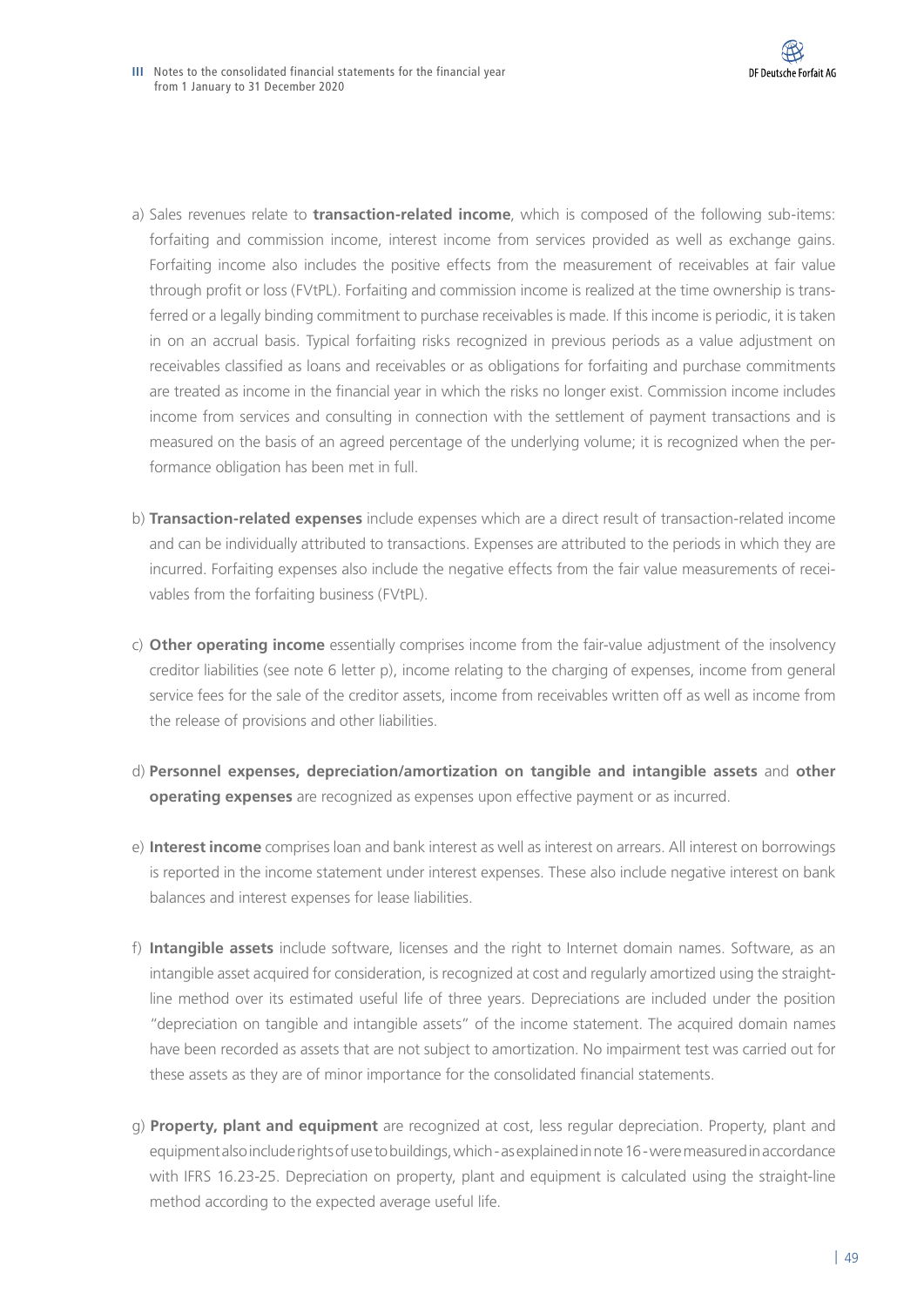| Useful life                                   | $1-1 - 31-12-2020$ | $1-1 - 31-12-2019$ |
|-----------------------------------------------|--------------------|--------------------|
|                                               | Years              | Years              |
| Other equipment, factory and office equipment |                    |                    |
| - Building rights of use, IT hardware         | $3 - 6$            | 3-6                |
| - Cars                                        | $4 - 6$            | $4 - 6$            |
| - Fixtures                                    | $3 - 8$            | $3 - 8$            |
| - Tenants' installations                      | $5 - 7$            | $5 - 7$            |
| - Office equipment                            | $10 - 23$          | $10 - 23$          |

Regular depreciation is based on the following Group standard useful lives:

h) **Financial assets** are recognized and derecognized at the settlement date in accordance with the respective categories defined under IFRS 9. Gains and losses are determined as the difference between the carrying amount and the consideration at the date of derecognition. The Group classifies financial assets in the following categories: financial assets recognized at fair value through profit and loss, financial assets recognized at fair value through equity and financial assets recognized at amortized cost. At present, there are no assets that are recognized at fair value through equity.

Financial assets recognized at fair value through profit/loss comprise financial assets held for trading. This category comprises the receivables of the restructuring portfolio and the trading portfolio included in the creditor assets. These were initially acquired for trading for short-term resale. Changes in the fair value of financial assets in this category are recognized in profit/loss at the time of the value increase or impairment. Attributable transaction costs are recognized in profit or loss.

The restructuring portfolio consists of overdue and legally pending receivables from various debtors. The fair value was determined – taking internal and external legal assessments into account – on the basis of the estimated prospect of successfully enforcing the pending claims.

The trading portfolio comprises receivables from current operations up to the opening of the insolvency proceedings. As successful collection of the receivables is currently not very likely, their fair value as of 31 December 2020 is kEUR 1 (previous year: kEUR 30).

The Group derecognizes a financial asset when the contractual rights relating to the cash flows expire or when the rights to receive the cash flows from a transaction are transferred in the context of a transaction in which all material benefits and risks associated with this financial asset are transferred as well (IFRS 9.3.2.3, 3.2.6).

Regular assessments are carried out according to IFRS 9 "Financial Instruments" to determine whether there is objective evidence of a financial asset or a portfolio of financial assets being impaired. After testing for impairment, any impairment for expected loan losses is recognized.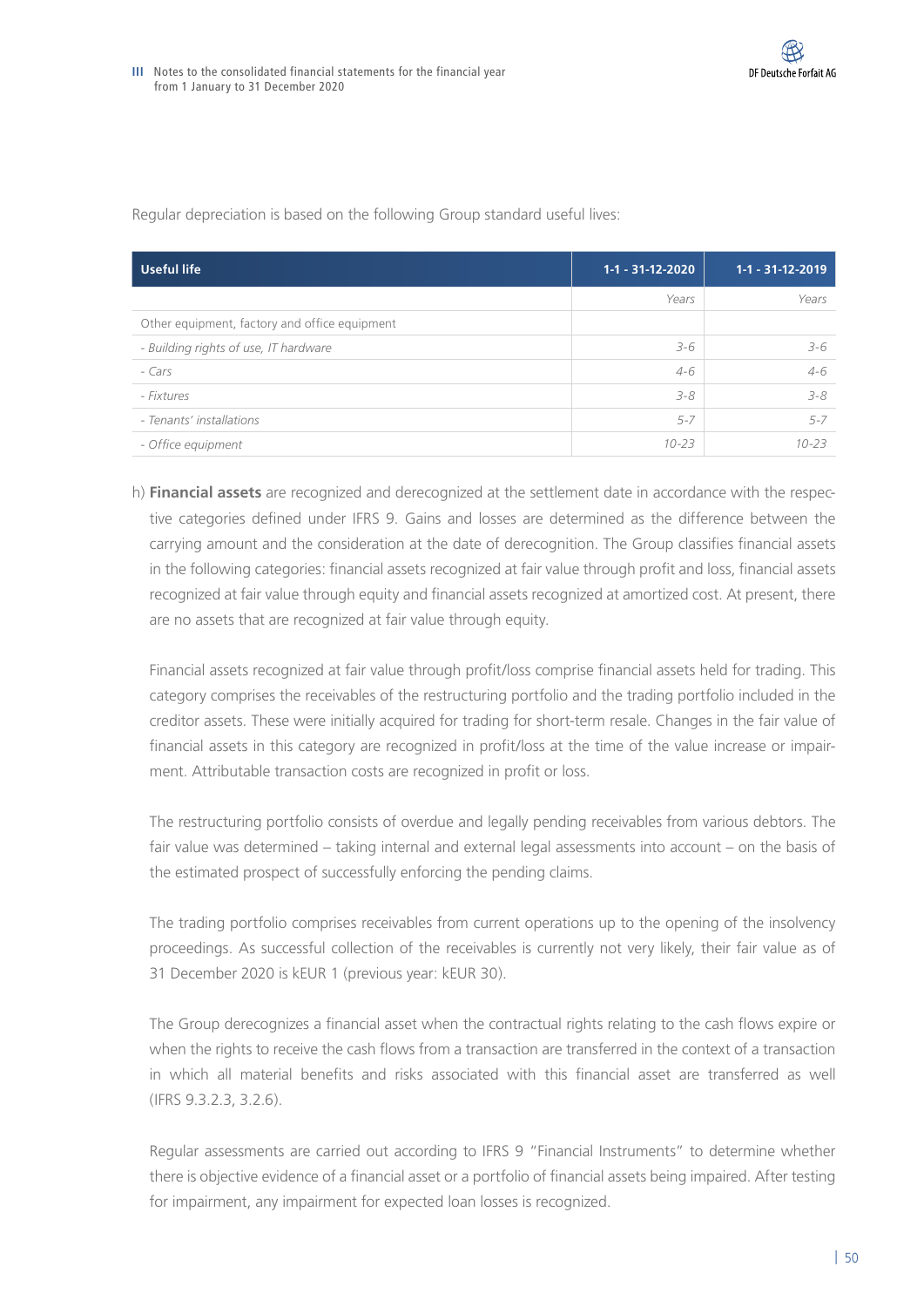A financial asset not recognized at fair value through profit/loss, including an interest in an enterprise, is tested for impairment at every balance sheet date (IFRS 9.5.5). A financial asset is impaired if there is objective evidence of impairment as a result of one or more events that occurred after the initial recognition of the asset.

The following may be objective evidence that a financial asset is impaired:

- » default or delinquency of a debitor
- » indications that the debtor will enter bankruptcy or other financial reorganization
- » adverse changes in the payment status of borrowers or issuers
- » decrease in the estimated future cash flows due to adverse economic conditions that correlate with defaults

In addition, a significant or prolonged decline in the fair value below the cost of acquisition constitutes objective evidence of impairment. The Group considers a decline by 20% to be significant and a period of six months to be prolonged.

The Group assesses indications of the impairment of a financial asset measured at amortized cost both individually for each financial asset and collectively. All assets that are individually significant are tested for individual impairment. Those assets that are not individually impaired are collectively tested for impairment which has already occurred but still needs to be identified.

Assets that are not individually significant are collectively tested for impairment. When assessing collective impairment, the Group considers historical trends in the probabilities of default, the timing of payments and the amount of the losses incurred.

The amount of the impairment of a financial asset, which is subsequently recognized using the effective interest method, is measured as the difference between its carrying amount and the present value of estimated future cash flows discounted at the financial asset's original effective interest rate.

- i) Other current assets are loans and receivables recognized at amortized cost using the effective interest method.
- j) Cash and cash equivalents are reported in the balance sheet at face value. The item includes cash on hand and bank deposits with a maturity of up to three months.
- k) **Deferred tax assets and liabilities** are determined according to IAS 12 "Income Taxes" using the liability method based on the balance sheet date for all temporary differences between the tax basis and IFRS measurements. Deferred taxes are calculated on the basis of tax rates which apply or are expected to apply under prevailing law in the particular countries when the asset is realized or the liability is settled. Deferred tax assets for the carryforward of unused tax losses are recognized only to the extent that it is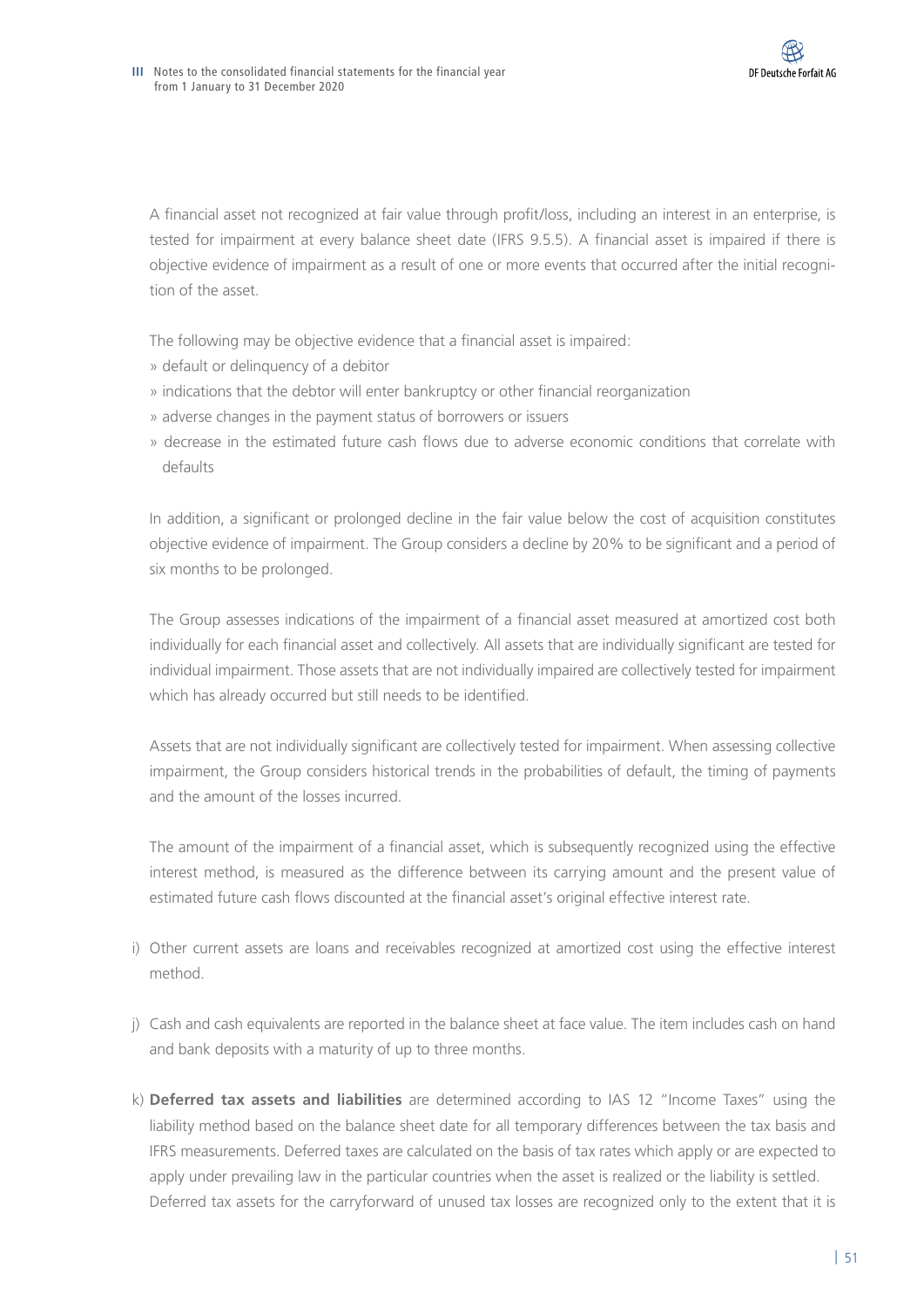likely that a future taxable profit will be available and sufficient taxable temporary differences exist against which the deductible temporary differences and tax losses can be utilized. Above and beyond this, deferred tax assets are recognized to the extent that sufficient taxable results can be generated in the coming financial years (IAS 12.24 et seq., IAS 12.34).

- l) The equity components are recognized at nominal values and explained in note 21. With regard to changes in **equity**, please refer to the separate consolidated statement of changes in equity.
- m) **Pension obligations** include defined contribution and defined benefit plans.

The obligations for defined benefit plans are measured using the projected unit credit method in accordance with IAS 19 "Employee Benefits". Pension obligations are counterbalanced by the asset value of reinsurance on the opposite side. Reinsurance claims are pledged to the plan beneficiaries. The insurance is recognized at plan assets, as it is irrevocably available for benefit purposes only, even in the event of company insolvency (qualified insurance policy). The present value of the covered obligation is limited by the value of the plan assets.

The value of the pension obligation and the fair value of reinsurance are offset. Under IAS 19, actuarial gains and losses must be immediately and fully recognized in other comprehensive income.

Past service cost must be directly recognized in profit or loss in the year in which it is incurred.

IAS 19 (revised 2011) only allows a typifying return on plan assets equivalent to the discount rate applied to the pension obligations at the beginning of the period. Expenses for contribution-based pension plans are recorded as expenditures when the employees have performed their work.

- n) **Provisions** are recognized as a present obligation (legal or constructive) to a third party as a result of a past event when it is probable that an outflow of resources will be required and a reliable estimate can be made of the requisite amount of the provision. These are measured at full cost.
- o) **Financial liabilities** are initially recognized at fair value, which is usually equivalent to the cost of acquisition. Transaction costs are also considered. Subsequently, all liabilities are measured at amortized cost. At DF Group, these are usually short-term liabilities, which are therefore carried at the repayment amount. DF Group has no liabilities held for trading. A financial liability is derecognized when the obligation under the liability is discharged or cancelled or expires. The difference between a repaid or transferred financial liability and the consideration paid is recognized through profit or loss.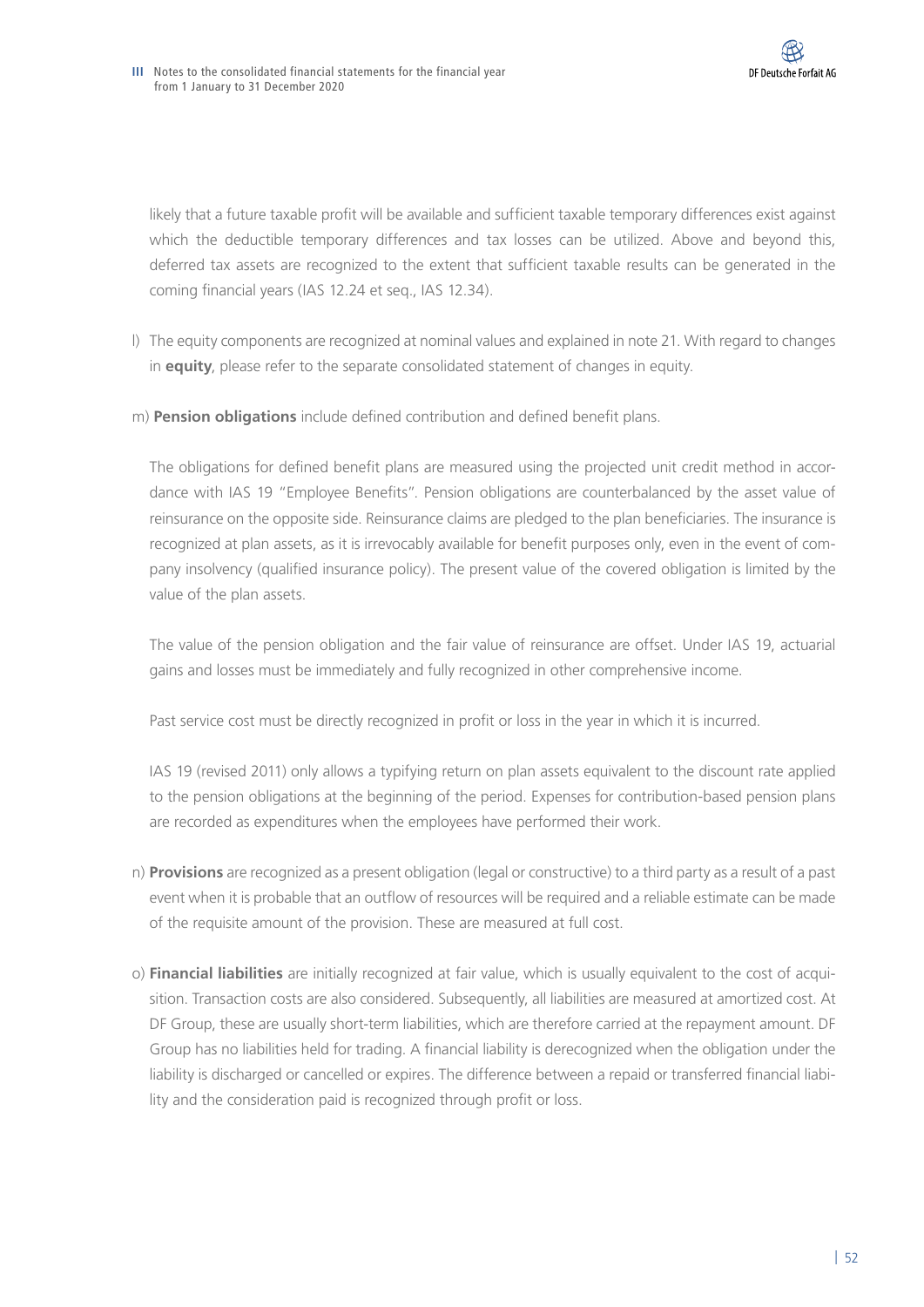Leases are measured at the present value of the lease payments not yet made (IFRS 16.26). The obligations are recognized as current liabilities if the lease payments are due within 12 months; the present value of the other lease payments is shown under non-current liabilities. Leases of current and low-value assets are not recognized in accordance with IFRS 16.

p) The **creditor liabilities** are measured at fair value, as it has been laid down in the insolvency plan that these liabilities are to be repaid using the cash flow from existing receivables. The fair values resulting from the fair value measurement of the trading and restructuring portfolio, together with the fair values of the other **creditor assets**, determine the value of the creditor liabilities (see note 32, Information regarding the fair value). Where the fair value of the receivables was lower or higher than that of the liabilities as at the reporting date, the latter were adjusted through profit/loss.

The creditor liabilities are classified as financial liabilities "at fair value through profit or loss" (IFRS 9.4.2.1 f.) upon initial recognition, i.e. at the time the insolvency plan became final.

## **Significant estimates and assumptions used in accounting**

The preparation of the consolidated financial statements to IFRS requires assumptions to be made and estimates to be used which have an effect on the assets and liabilities, income and expenses and contingent liabilities shown in the balance sheet both in terms of amount and reporting. The assumptions and estimates that relate to the unified group stipulation of useful lives, the valuation of pension obligations, the measurement of receivables at fair value and the accounting for and measurement of rights of use, lease liabilities and provisions are not considered to be significant for the consolidated financial statements. In isolated cases, the actual values may deviate from the assumptions and estimates made. Changes are included in net profit or loss at the point in time when more accurate information becomes available.

DF Group has made no adjustments to assumptions and estimates that were due to the COVID-19 pandemic. In the course of the pandemic to date, the services offered by the Group and the underlying export markets have proven to be only insignificantly affected; in particular, no assets were identified that were subject to impairment.

The determination of the fair values of the receivables of the restructuring and trading portfolio included in the creditor assets requires assumptions regarding the country and counterparty risks which are mostly based on the circumstances prevailing as at the balance sheet date. An increase in these risks does not lead to negative effects from the fair value measurement on consolidated equity capital and consolidated net income, given that the fair value of the creditor liabilities would be reduced by the same amount due to the situation described above.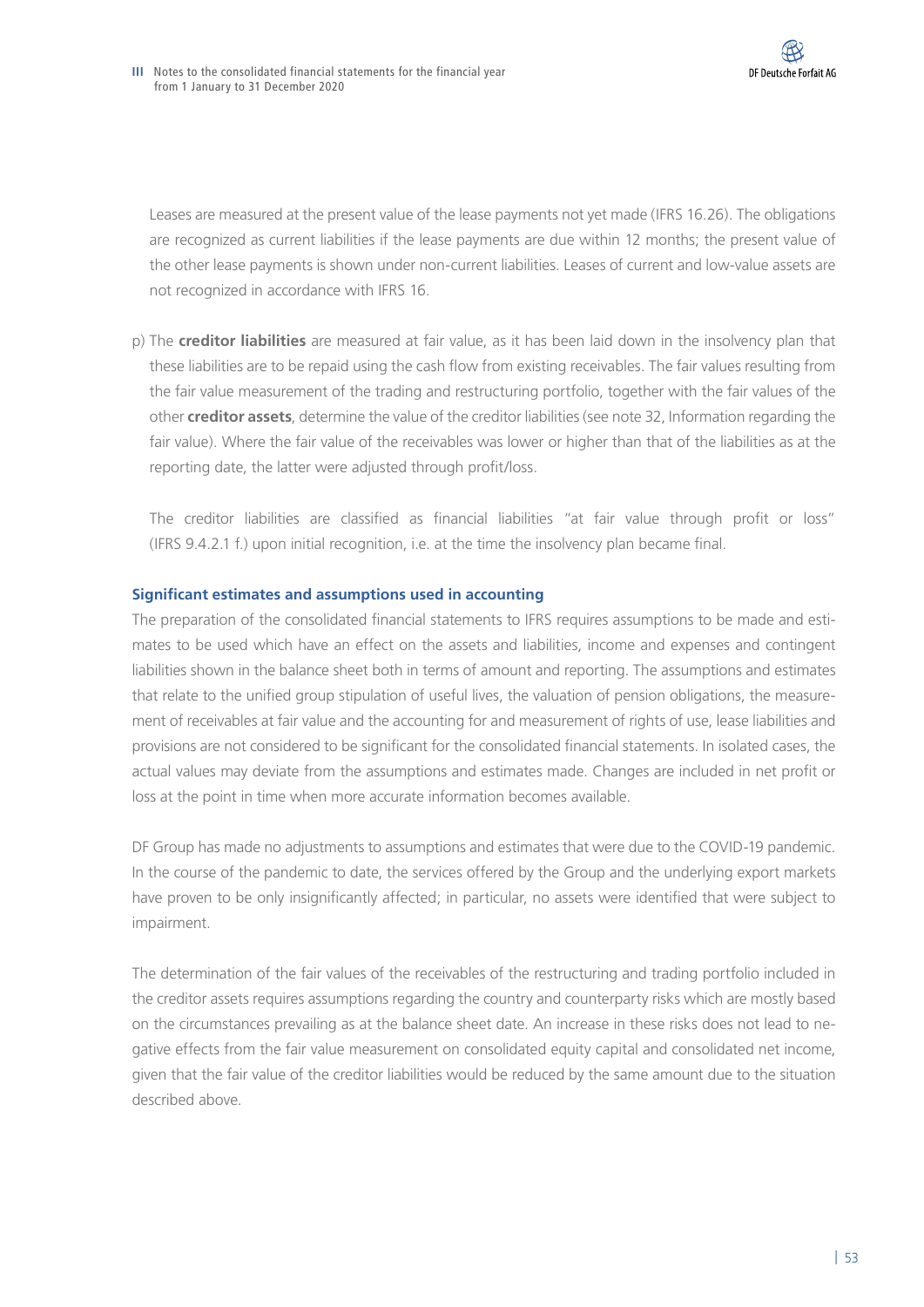# II. NOTES TO THE INCOME STATEMENT

# (7) Transaction-related income

Commission income mainly results from consulting services and services provided in connection with payment transactions. Commission income includes:

| <b>Commission income</b><br>in kEUR           | $1-1 - 31-12-2020$ | $1-1 - 31-12-2019$ |
|-----------------------------------------------|--------------------|--------------------|
| Marketing revenues (brokerage commissions)    | 7,642              | 8,827              |
| Income from services (processing of payments) | 363                | 1,531              |
| Income from compliance consulting             | 106                | 1,636              |
| Income from debt collection activities        | 51                 | 56                 |
| Factoring income                              | 4                  |                    |
| <b>Total</b>                                  | 8.166              | 12,050             |

Revenues are mainly generated with an external customer in the Near East region. Factoring income is generated exclusively in the Czech Republic.

The performance obligations are fulfilled when the respective services are rendered and are generally based on a percentage consideration measured by volume, which is due within 14 days. The contracts do not contain a significant financing component.

Interest income from services in the amount of kEUR 523 results from the short-term financing of export transactions.

Forfaiting income (previous year: kEUR 31) results from the fair value measurement.

## (8) Transaction-related expenses

The commission expenses are causally linked to the corresponding income. Commission expenses mainly result from brokerage services provided for DF Group.

As in the financial year 2019, the forfaiting expenses in the financial year 2020 resulted exclusively from the negative effect of the fair value measurement of the creditor assets.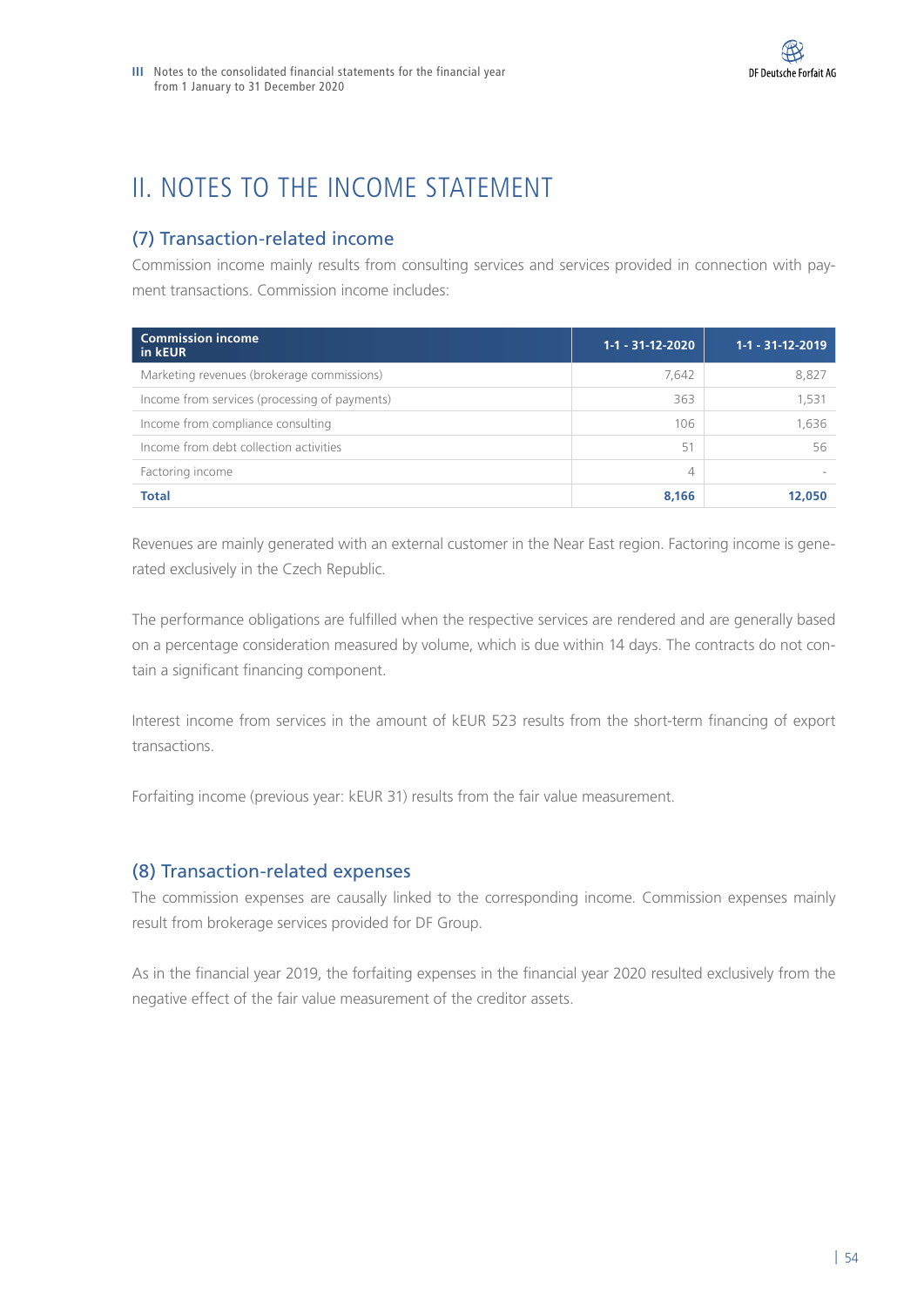

## (9) Balance of transaction-related income and expenses (gross result)

Gross result is the difference between transaction-related income and expenses.

| <b>Gross result</b><br>in kEUR        | $1 - 1 - 31 - 12 - 2020$ | $1-1 - 31-12-2019$ |
|---------------------------------------|--------------------------|--------------------|
| Net commission                        | 7,950                    | 11,479             |
| Interest income from services         | 523                      |                    |
| Net forfaiting                        | (69)                     | (399)              |
| Result from exchange gains and losses |                          | 18                 |
| <b>Total</b>                          | 8,405                    | 11,098             |

# (10) Other operating income

Other operating income breaks down as follows:

| <b>Other operating income</b><br>in kEUR                       | $1-1 - 31-12-2020$       | $1-1 - 31-12-2019$ |
|----------------------------------------------------------------|--------------------------|--------------------|
| Income from the allocation of charges                          | 258                      | 357                |
| Income from the fair value measurement of creditor liabilities | 49                       | 105                |
| Income from fees for the sale of the creditor assets           | 47                       | 75                 |
| Income from VAT refund claims                                  | 15                       |                    |
| Income from the reversal of other liabilities                  |                          | 6                  |
| Income from reimbursements / compensation / settlements        | $\overline{\phantom{a}}$ | 338                |
| Miscellaneous other operating income                           | 3                        | 33                 |
| <b>Total</b>                                                   | 383                      | 914                |

The income from the fair value measurement of the creditor receivables is based on the adjustment through profit/loss of the liabilities to the fair value of the creditor assets. Income from the allocation of charges essentially relates to legal expenses incurred in conjunction with the sale of the creditor assets.

## (11) Personnel expenses

Personnel expenses break down as follows:

| <b>Personnel expenses</b><br>in kEUR  | $1-1 - 31-12-2020$ | $1-1 - 31 - 12 - 2019$ |
|---------------------------------------|--------------------|------------------------|
| Salaries                              | 2,304              | 2,259                  |
| <b>Total salaries</b>                 | 2,304              | 2,259                  |
| Social security contributions         | 157                | 140                    |
| Pensions                              | 169                | 162                    |
| Other social security expenses        | 4                  | 10                     |
| <b>Total social security expenses</b> | 330                | 312                    |
| <b>Total</b>                          | 2,634              | 2,571                  |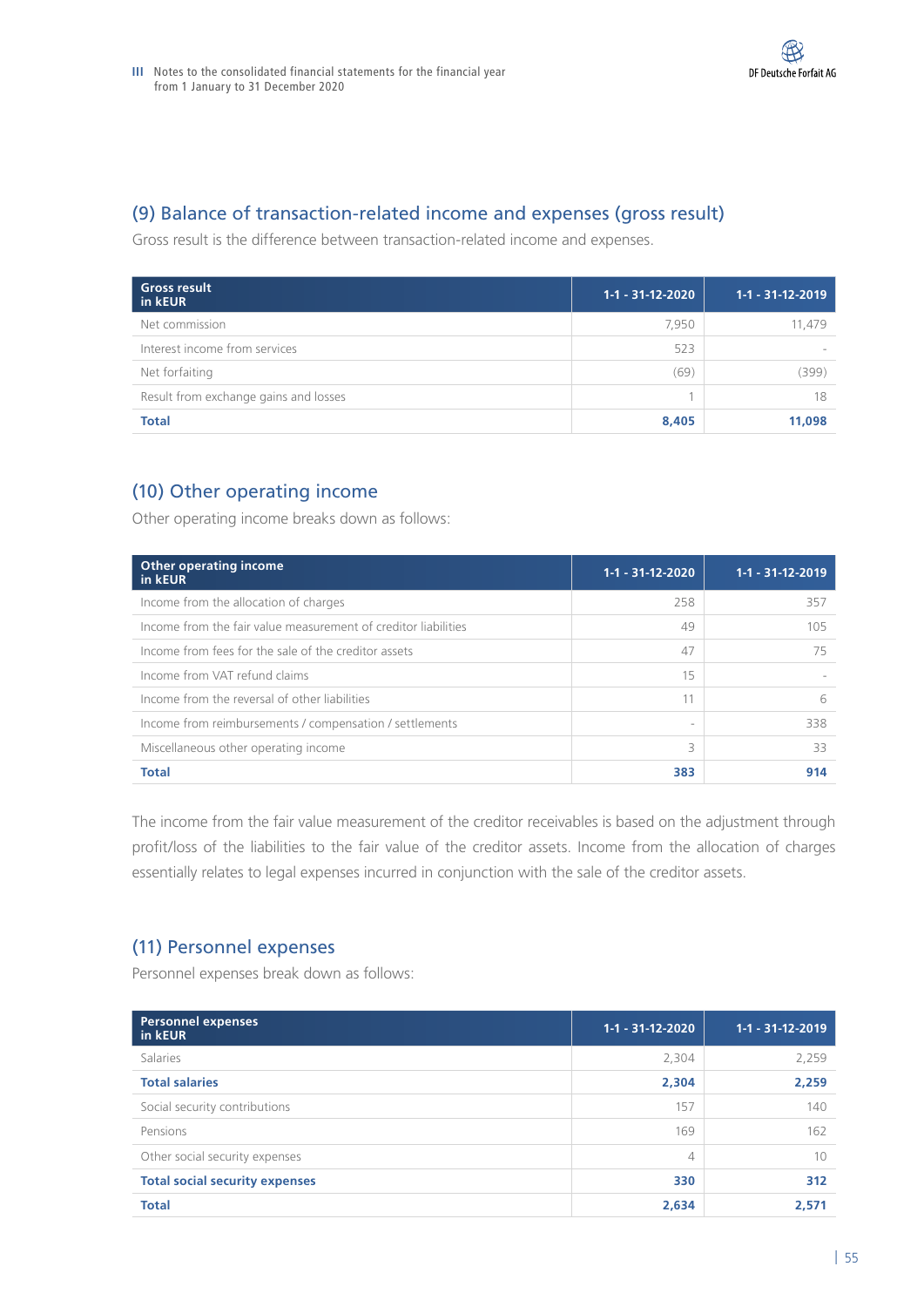Pension expenses include contributions to state pension providers in the amount of kEUR 125 (previous year: kEUR 121) as well as to defined contribution plans in the amount of kEUR 39 (previous year: kEUR 41).

# (12) Depreciation on tangible and intangible assets

The table below shows systematic depreciation/amortization:

| Depreciation on tangible and intangible assets<br>in kEUR  | $1-1 - 31-12-2020$ | $1 - 1 - 31 - 12 - 2019$ |
|------------------------------------------------------------|--------------------|--------------------------|
| Amortization of intangible assets                          | 36                 |                          |
| Depreciation of tangible assets<br>- thereof rights of use | 135<br>96          | 179                      |
| <b>Total</b>                                               | 171                |                          |

All of the assets underlying the rights of use are buildings. As in the previous period, no write-downs for impairment were required.

# (13) Other operating expenses

Other operating expenses break down as follows:

| <b>Other operating expenses</b><br>in kEUR       | $1 - 1 - 31 - 12 - 2020$ | $1-1 - 31-12-2019$ |
|--------------------------------------------------|--------------------------|--------------------|
| Legal and consultation fees, accounting expenses | 708                      | 1,088              |
| Administrative expenses / cooperation partners   | 267                      | 276                |
| Investor relations, AGM                          | 197                      | 143                |
| Insurance, fees, contributions                   | 179                      | 192                |
| Payment transaction fees                         | 156                      | 55                 |
| Cost of premises                                 | 141                      | 105                |
| Employee severance payments                      | 78                       | 490                |
| Travel expenses                                  | 77                       | 121                |
| Telephone, postage and web connection charges    | 20                       | 21                 |
| Other taxes                                      | 17                       | 30                 |
| Adjustment of creditor liabilities               | $\overline{\phantom{a}}$ | 254                |
| Miscellaneous other expenses                     | 451                      | 538                |
| <b>Total</b>                                     | 2,291                    | 3,313              |

Legal and consultation fees as well as accounting expenses mainly include consulting costs incurred in conjunction with the sale of the creditor assets, expenses for annual and quarterly audits as well as for legal and tax advice.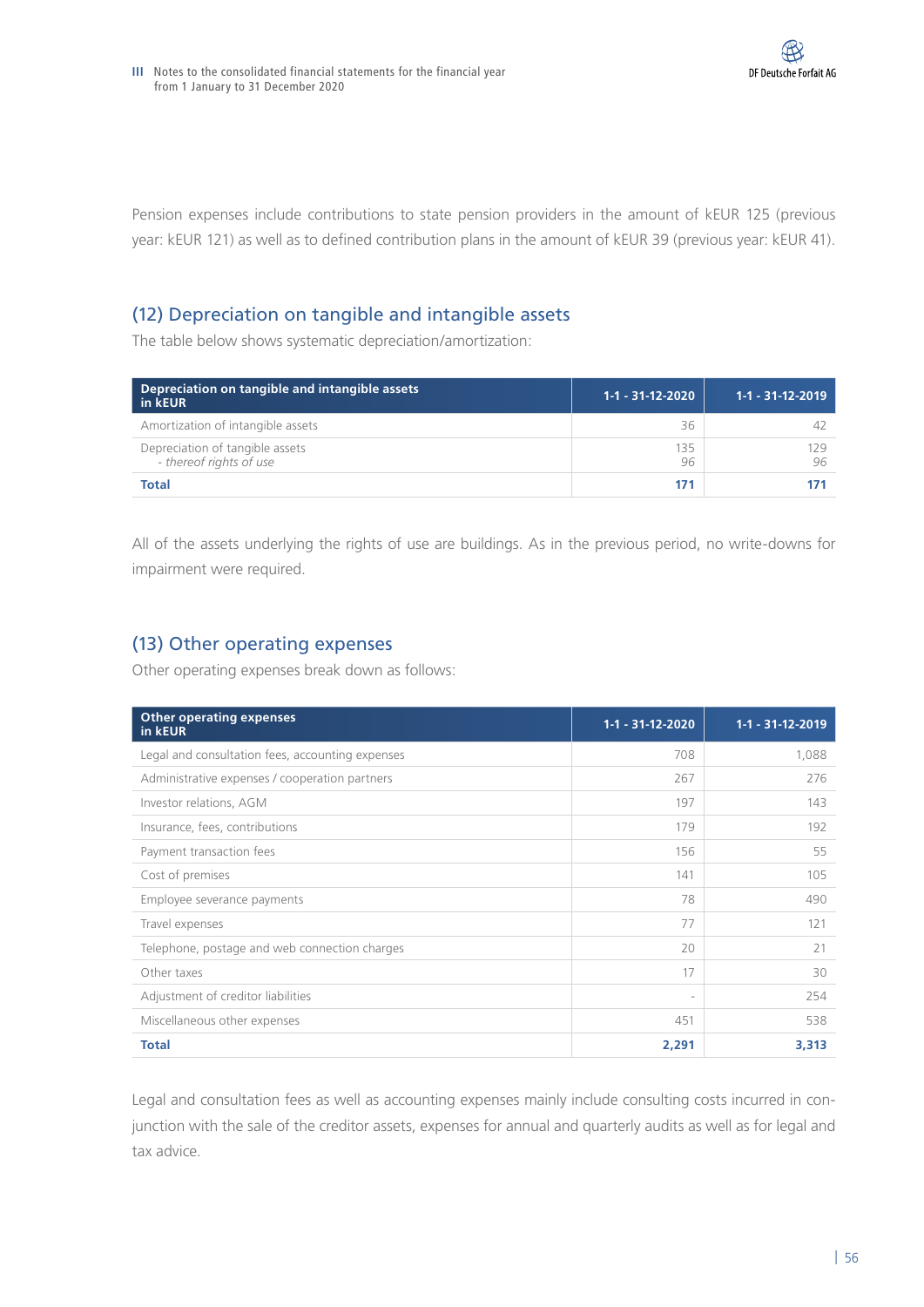Expenses for cooperation partners and related administrative expenses mainly relate to acquisition and sales activities in Iran and Turkey.

The cost of premises essentially comprises incidental and cleaning costs as well as costs from short-term lease agreements with terms of less than one year in the amount of kEUR 36.

Other operating expenses include expenses for short-term leases and for leases of low-value assets amounting to kEUR 6.

Miscellaneous other expenses mainly include expenses for the sales structure (kEUR 136; previous year: kEUR 99), for short-term software licenses and IT equipment (kEUR 101, previous year: kEUR 130) and the compensation of the members of the Supervisory Board (kEUR 90, previous year: kEUR 78).

# (14) Financial result

The financial result is composed as follows:

| <b>Financial result</b><br>in kEUR                                                                                               | 1-1 - 31-12-2020 | 1-1 - 31-12-2019 |
|----------------------------------------------------------------------------------------------------------------------------------|------------------|------------------|
| Interest income from banks                                                                                                       |                  |                  |
| Interest income from loans and receivables                                                                                       |                  |                  |
| Other interest income                                                                                                            |                  | 25               |
| <b>Total interest income</b>                                                                                                     | ۰                | 25               |
| Interest expenses payable to banks<br>- thereof from refinancing the forfaiting business<br>- thereof from interest on overdraft | 75               | 99               |
| - thereof other interest                                                                                                         | 75               | 99               |
| Miscellaneous interest expenses<br>- therefore from lease liabilities                                                            | 16               | 74               |
| - thereof other interest                                                                                                         | 16               | 22               |
| <b>Total interest expenses</b>                                                                                                   | 91               | 123              |
| Net interest = financial result                                                                                                  | (91)             | (98)             |

Interest expenses in the reporting period in particular include negative interest charged by banks for credit balances.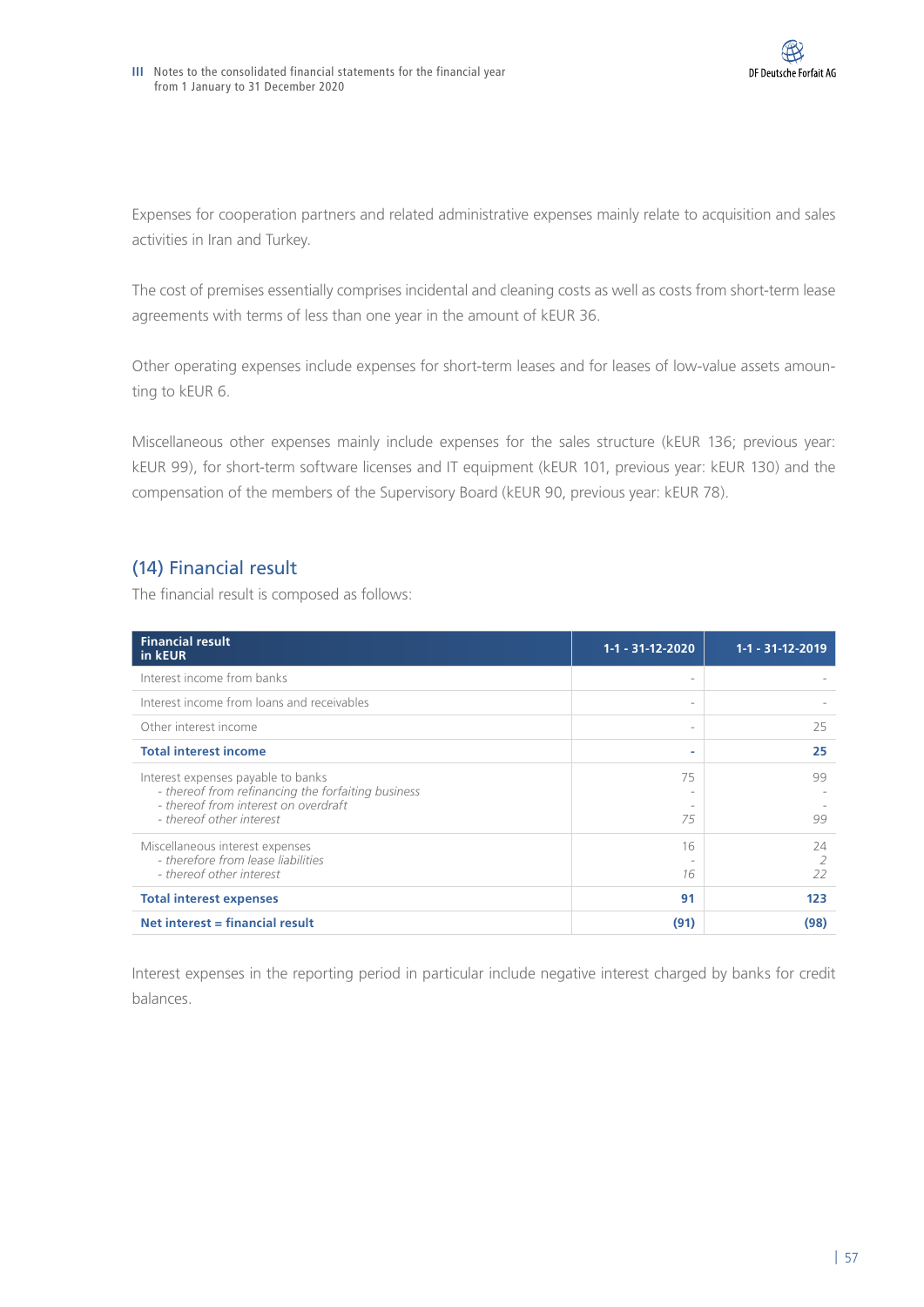## (15) Income tax

Deferred tax assets arising from temporary differences may not be recognized if it is not sufficiently probable that taxable results will be available against which the deductible temporary differences can be utilized (IAS 12.27).

The loss carryforwards of DF GmbH that existed as of 31 December 2018 were fully offset against DF GmbH's net income in the previous year. Of the income tax liabilities recognized in the amount of kEUR 1,076 (previous year: kEUR 1,391), kEUR 887 (previous year: kEUR 884) relates to the result generated by DF GmbH in the previous year and kEUR 189 (previous year: kEUR 0) relates to trade tax for the result generated by DF AG in the reporting year. At the same time, there are tax receivables of kEUR 488 (previous year: kEUR 0), of which kEUR 335 results from offsetting paid capital gains tax plus solidarity surcharge against corporate income tax plus solidarity surcharge of DF AG calculated for the reporting period while EUR 153 thousand results from advance tax payments of DF ME.

In its notice of 5 November 2020, the City of Cologne has set the trade tax for 2016 at EUR 0.0; the tax liability (trade tax provisions) in the amount of kEUR 350 recognized as a precaution for the restructuring profit in the short financial year 2016 II was therefore reversed.

According to the official statement issued by the Cologne-Mitte tax authority on 25 April 2016, the profit of the first short financial year 2016 resulting from the receivables waivers of DF AG's creditors is to be treated as tax-priviledged restructuring profit, with the consequence that the restructuring profit is initially offset against current losses and/or existing loss-carryforwards. If the existing loss-carryforwards are insufficient, the tax on the remaining restructuring profit is to be deferred with the aim of later tax abatement. As a result, the restructuring profit will not cause any tax liability. The tax loss-carryforwards that remain after offsetting against the restructuring profit can be used as loss-carryforwards for tax purposes after the capital increase effected in July 2016 in conjunction with the investment by a majority shareholder, if all requirements are met. Until 2019, DF AG incurred tax losses of which it could not be assumed with sufficient probability that taxable results will be available against which the deductible temporary differences can be utilized. This was due to the fact that DF AG's modified business model allowed the company to generate income only from the sale of the creditor assets as well as from investments.

With the application of the profit transfer agreement between DF AG and DF GmbH, which was approved by the Annual General Meeting on 30 June 2020 and which became effective with retrospective effect from 1 January 2020 by entry in the Commercial Register on 3 August 2020, the previous assumption with respect to the offsetting of losses has to be revised. In the reporting year, DF AG generated income of kEUR 5,721 based on the above agreement and used previously unused tax losses of kEUR 2,826 against the taxable income.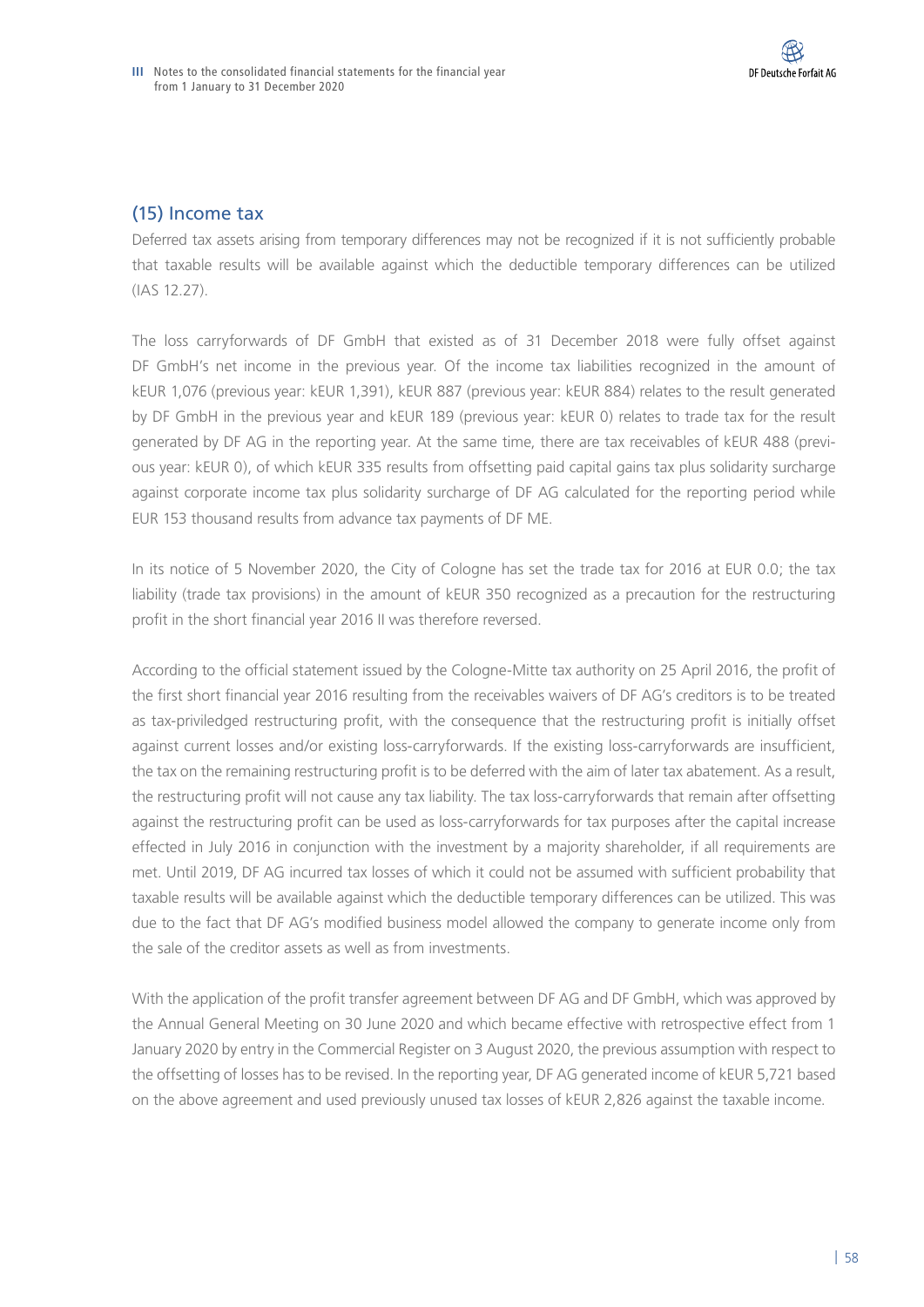As of 31 December 2020, DF AG had corporation tax loss-carryforwards in the amount of kEUR 24,956 (previous year: kEUR 3,874 plus 'continuance-bound' loss-carryforwards of kEUR 23,771) and trade tax losscarryforwards in the amount of kEUR 24,933 (previous year: kEUR 3,874 plus 'continuance-bound' loss-carryforwards of kEUR 23,748). In addition, the temporary differences on trade tax and corporation tax amount to kEUR 115 each (previous year: kEUR 129 each).

Given that the loss history already ended in the previous year and based on the prepared or updated corporate planning for the coming years, the Group's management assumes that sufficient taxable income will be available against which unused tax loss-carryforwards can be used (IAS 12.35). With respect to the value of deferred tax assets, care was taken to only recognize amounts which are at least highly likely to be realized. This estimate takes into account all positive and negative factors affecting a sufficiently high income in the future. The estimate may change depending on future developments.

As of 31 December 2020, DF Group recognized deferred tax assets corresponding to the expected usability of unused tax loss-carryforwards in the amount of kEUR 3,163 (IAS 12.34 and 12.82).

| Income tax<br>in kEUR                                                                                  | $1-1 - 31-12-2020$ | $1 - 1 - 31 - 12 - 2019$ |
|--------------------------------------------------------------------------------------------------------|--------------------|--------------------------|
| Income tax expenses of the current year<br>Adjustments for previous years                              | 393<br>(324)       | 1.085                    |
| <b>Current tax expenses</b>                                                                            | 69                 | 1,085                    |
| Deferred taxes from temporary differences<br>Deferred taxes in the context of tax loss carried forward | (115)<br>(3,163)   | 1,517                    |
| Deferred tax expenses (income)                                                                         | (3, 278)           | 1,524                    |
| <b>Total</b>                                                                                           | (3,209)            | 2.609                    |

Group income are composed as follows:

Deferred taxes are calculated on the basis of tax rates which apply or are expected to apply under prevailing law in the particular countries when the asset is realized or the liability is settled. In Germany, the standard rate of corporation tax is 15.0%. Taking into consideration a solidarity surcharge of 5.5% on top of corporation tax and an effective trade tax rate of approximately 15.6%, this results in a tax rate of approximately 31.4% for domestic companies (previous year: 32.5%). The adjustment of the average trade tax rate is due to the application of the profit and loss transfer agreement, which resulted in a change of the municipality entitled to levy the tax. This tax rate was uniformly applied across the reporting period to calculate domestic deferred tax effects. The tax effects of foreign companies were of secondary importance throughout the reporting period and were therefore ignored. The currency conversion difference from the recognition of economically independent foreign units would give rise to income tax assets worth kEUR 57 (previous year: kEUR 53) if realized.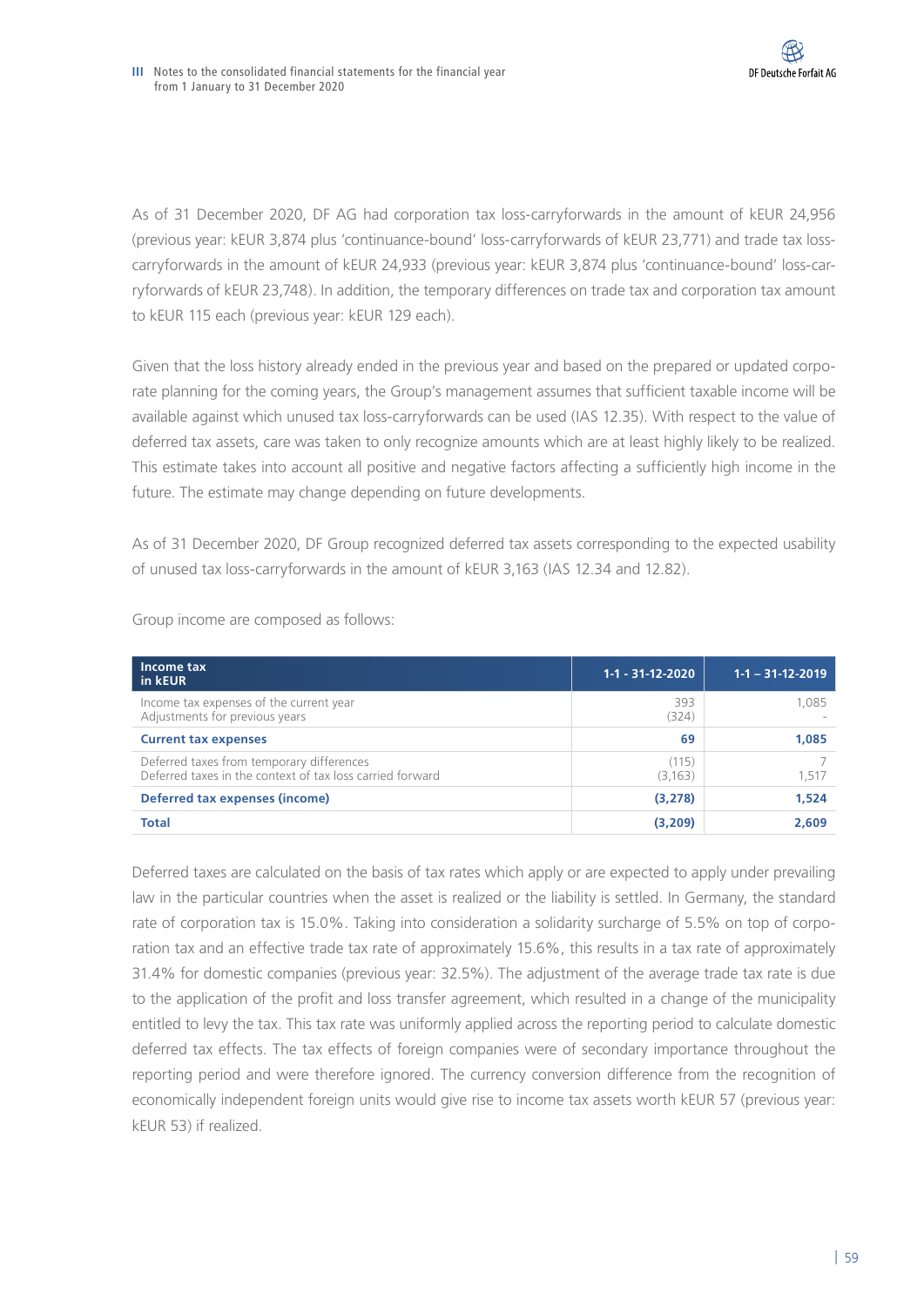The status of deferred tax assets and liabilities as of 31 December 2020 is detailed in the table below:

| <b>Allocation of deferred tax</b><br>assets and liabilities                     |                        | <b>Assets</b>     |                       | <b>Liabilities</b> |
|---------------------------------------------------------------------------------|------------------------|-------------------|-----------------------|--------------------|
| in kEUR                                                                         | 31-12-2020             | 31-12-2019        | $1-1 - 31-12-2020$    | $1-1 - 31-12-2019$ |
| Investment<br>Pension obligations<br>Tax loss carryforward<br>Other liabilities | -<br>49<br>3,163<br>70 | $\sim$<br>27<br>- | -<br>$\sim$<br>$\sim$ | 24                 |
| <b>Total</b>                                                                    | 3,282                  | 27                | 4                     | 27                 |
| Offsetting                                                                      | (4)                    | (27               | (4)                   | (27                |
| <b>Balance sheet value</b>                                                      | 3,278                  | -                 |                       |                    |

#### **Tax reconciliation:**

| in kEUR                                                                                                                                           | 1-1 - 31-12-2020        | $1 - 1 - 31 - 12 - 2019$ |
|---------------------------------------------------------------------------------------------------------------------------------------------------|-------------------------|--------------------------|
| Profit before income tax<br>Nominal tax rate                                                                                                      | 3,601<br>31.4%          | 5,858<br>32.5%           |
| <b>Expected tax expense / income</b>                                                                                                              | 1,129                   | 1,904                    |
| Non-deductible expenses<br>Advance tax payments<br>Tax effects from previous periods<br>Tax effects from changes in value adjustments of deferred | 60<br>(299)<br>-61      | 190                      |
| tax assets and the use of tax loss carryforwards<br>Effects from deviating local tax rates<br>Other tax effects                                   | (4, 165)<br>h<br>$\sim$ | 637<br>(133)             |
| <b>Income tax</b>                                                                                                                                 | (3,208)                 | 2.609                    |

# III. NOTES TO THE BALANCE SHEET

## (16) Intangible assets and tangible assets

The breakdown of the fixed asset items and their movement in the reporting period are shown in the consolidated fixed assets schedule.

In the consolidated balance sheet as of 31 December 2020, rights of use pursuant to IFRS 16 in the amount of kEUR 306 (previous year: kEUR 306) are recognized as tangible assets. At the same time, non-current financial liabilities (kEUR 271; previous year: kEUR 212) and current financial liabilities assigned to other liabilities (kEUR 35; previous year: kEUR 96) are recognized as liabilities in the amount of the present values of the lease liabilities. Interest expenses were incurred only to a minor extent. Leasing expenses in the amount of kEUR 96 (previous year: kEUR 96) are shown under depreciation/amortization of tangible assets.

DF Group made use of the options not to recognize the right of use and the lease liability for leasing contracts with a term of up to twelve months as well as leasing contracts for low-value assets. Leased assets with a value of up to kEUR 5 are defined as low-value assets. Leases of intangible assets do not fall under IFRS 16 but under IAS 38.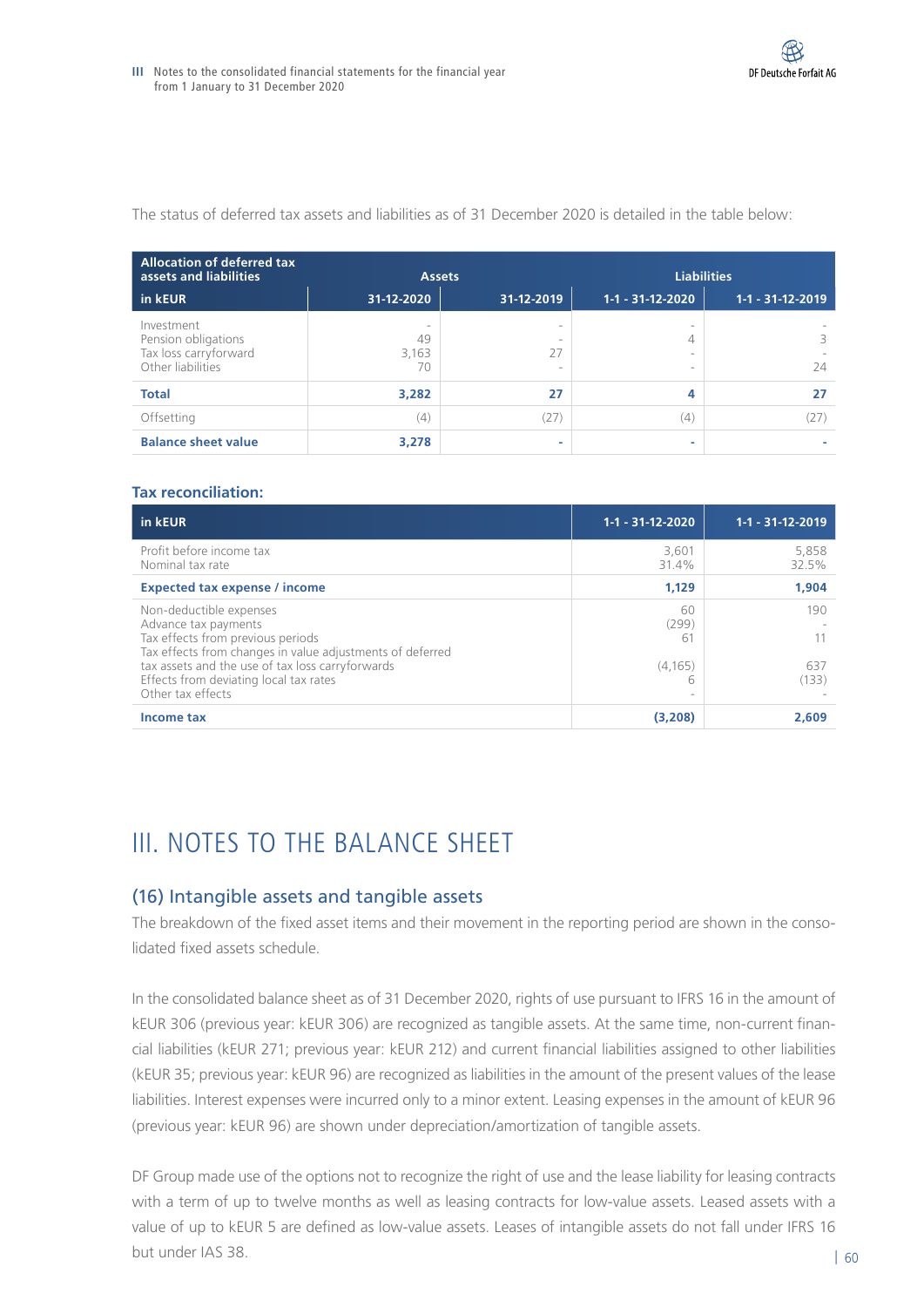As a lessee, DF Group primarily leases office space. Leases which had a remaining term of less than 12 months as of 1 January 2020 were recognized as current liabilities and the lease payments are expensed on a straightline basis. Expenses from current liabilities in the amount of kEUR 7 (previous year: kEUR 23) were recorded in the reporting period.

|                                                                                | <b>Intangible</b><br>assets | <b>Tangible</b><br>assets                                                         | <b>Total</b>             |
|--------------------------------------------------------------------------------|-----------------------------|-----------------------------------------------------------------------------------|--------------------------|
| in Euro                                                                        | (Rights, software)          | (Rights of use to buildings,<br>other equipment, factory<br>and office equipment) |                          |
| <b>Acquisition costs</b>                                                       |                             |                                                                                   |                          |
| As of 1 January 2019                                                           | 323,374.25                  | 868,966.20                                                                        | 1,192,340.45             |
| Additions<br>- thereof rights of use to buildings                              | 0.00<br>0.00                | 416,131.39<br>401,428.96                                                          | 416,131.39<br>401,428.96 |
| Disposals                                                                      | 0.00                        | 0.00                                                                              | 0.00                     |
| Currency translation differences                                               | 150.17                      | 45.05                                                                             | 195.22                   |
| As of 31 December 2019                                                         | 323,524.42                  | 1,285,142.64                                                                      | 1,608,667.06             |
| As of 1 January 2020                                                           | 323,524.42                  | 1,285,142.64                                                                      | 1,608,667.06             |
| Additions<br>- thereof rights of use to buildings                              | 13,547.73<br>0.00           | 213,297.52<br>189,753.66                                                          | 226,845.25<br>189,753.66 |
| Disposals<br>- thereof rights of use to buildings                              | 70,607.36<br>0.00           | 214,295.26<br>93,858.08                                                           | 284,902.62<br>93,858.08  |
| Currency translation differences                                               | $-388.50$                   | $-87.82$                                                                          | $-476.32$                |
| As of 31 December 2020                                                         | 266,076.29                  | 1,284,057.08                                                                      | 1,560,133.37             |
| <b>Depreciation/Amortization</b>                                               |                             |                                                                                   |                          |
| As of 1 January 2019                                                           | 199,353.42                  | 781,362.20                                                                        | 980,715.62               |
| Additions<br>- thereof rights of use to buildings                              | 41,901.35<br>0.00           | 128,749.10<br>95,856.96                                                           | 170,650.45<br>95,856.96  |
| Disposals                                                                      | 0.00                        | 0.00                                                                              | 0.00                     |
| Currency translation differences                                               | 91.64                       | 6.26                                                                              | 97.90                    |
| As of 31 December 2019                                                         | 241,346.41                  | 910,117.56                                                                        | 1,151,463.97             |
| As of 1 January 2020                                                           | 241,346.41                  | 910.117.56                                                                        | 1,151,463.97             |
| Additions<br>- thereof attributable to rights of use to buildings              | 35,540.17<br>0.00           | 135.230.29<br>95.856,96                                                           | 170,770.46<br>95.856,96  |
| Disposals                                                                      | 70,600.36                   | 120.047.19                                                                        | 190,647.55               |
| Currency translation differences                                               | $-227.24$                   | 2.93                                                                              | $-224.31$                |
| As of 31 December 2020                                                         | 206,058.98                  | 925,303.59                                                                        | 1,131,362.57             |
| <b>Carrying amounts</b>                                                        |                             |                                                                                   |                          |
| As of 1 December 2019                                                          | 124,020.83                  | 87,604.00                                                                         | 211,624.83               |
| As of 31 December 2019<br>- thereof attributable to rights of use to buildings | 82,178.01<br>0.00           | 375,025.08<br>305,572.00                                                          | 457,203.09<br>305,572.00 |
| As of 31 December 2020<br>- thereof attributable to rights of use to buildings | 60,017.31<br>0.00           | 358.753,49<br>305,610.62                                                          | 418.770,80<br>305,610.62 |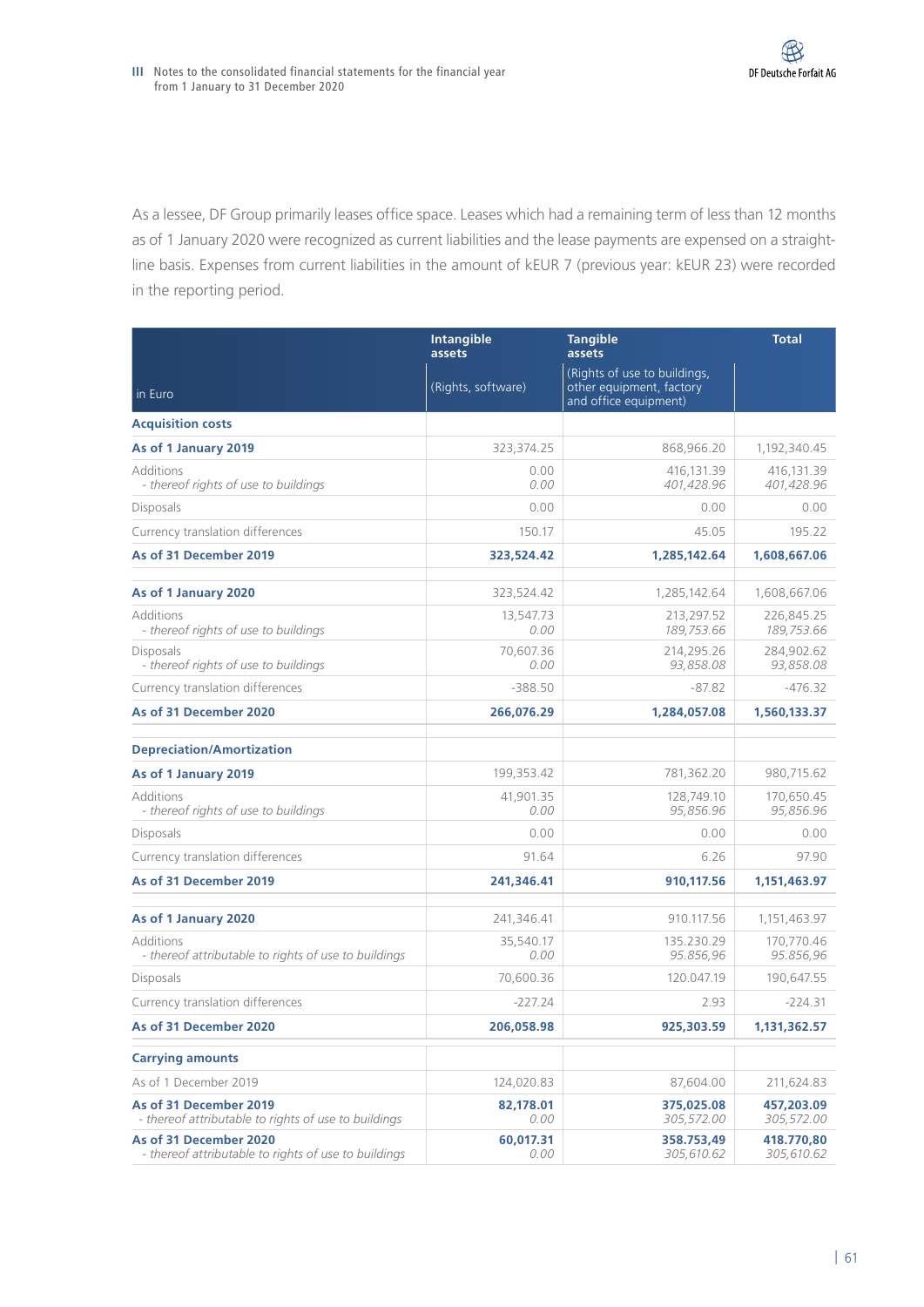## (17) Long-term financial assets

Non-current financial assets include shares in an already deconsolidated affiliated company in liquidation in the amount of kEUR 10 (previous year: kEUR 10). These are assigned to the "at fair value through profit or loss" category. Given that there is no quoted price in an active market, the fair value cannot be reliably determined. The value of the investment was therefore recognized at the amount of the expected return flows.

Non-current financial assets also include rent deposits in the amount of kEUR 32 (previous year: kEUR 33) for the offices used by DF Group.

## (18) Forderungen aus Lieferungen und Leistungen

Die Forderungen aus Lieferungen und Leistungen in Höhe von TEUR 745 (Vorjahr TEUR 742) sind zu fortgeführten Anschaffungskosten bewertet und bestehen im Wesentlichen gegen einen bedeutenden Kunden. Die Forderungen resultieren aus bereits vollständig erbrachten Serviceleistungen im Rahmen der Zahlungsabwicklung. Der Ausgleich erfolgte vereinbarungsgemäß im Januar 2021. Wertberichtigungen waren nicht notwendig.

# (19) Other current assets

Other current assets break down as follows:

| <b>Current assets</b><br>in kEUR                                                                                                                                                | 31-12-2020                    | 31-12-2019             |
|---------------------------------------------------------------------------------------------------------------------------------------------------------------------------------|-------------------------------|------------------------|
| Tax receivables<br>Receivables from short-term financing<br>Prepaid expenses<br>Receivables from trustee<br>Receivables from affiliated companies<br>Miscellaneous other assets | 515<br>278<br>184<br>13<br>42 | 396<br>154<br>57<br>43 |
| <b>Total</b>                                                                                                                                                                    | 1,032                         | 722                    |
| - thereof financial assets<br>- thereof non-financial assets                                                                                                                    | 334<br>699                    | 156<br>566             |

Tax receivables relate to value-added tax for 2019 and 2020. Receivables from short-term financing include repayment claims of DF s.r.o. from the factoring business started at the end of the reporting year.

The receivable from trustee relates to commission claims against the trustee in conjunction with the sale of the creditor assets.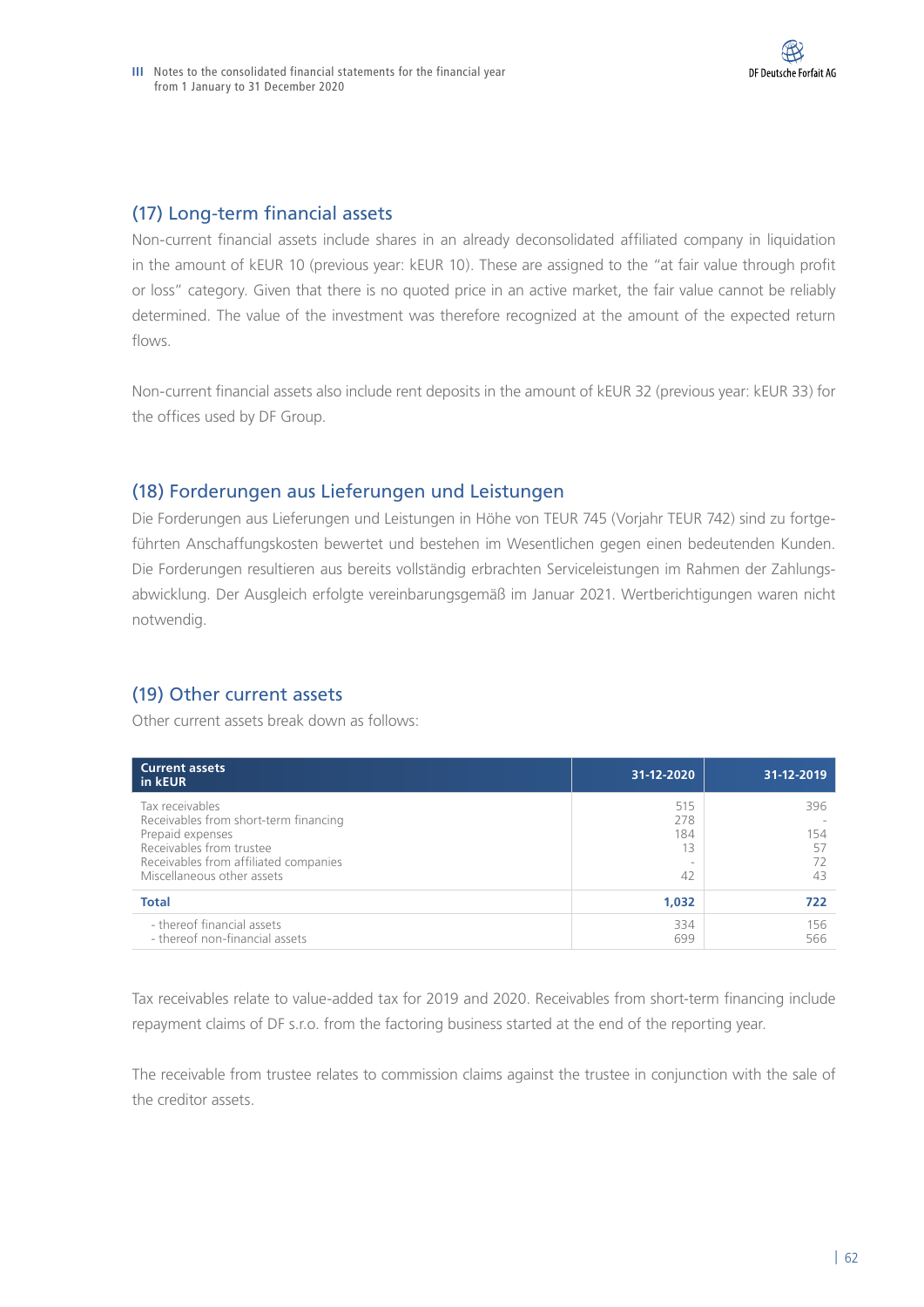## (20) Cash and cash equivalents

Cash and cash equivalents amounted to kEUR 27,070 (previous year: kEUR 24,669) and related to bank deposits with a maturity of up to three months.

# (21) Equity

Changes in the equity of DF Group are reported in the statement of changes in equity.

## *Subscribed capital*

The share capital of the Group is fully paid in and, as in the previous year, amounted to EUR 11,887,483.00 as at the balance sheet date. As in the previous year, it also continues to be divided into 11,887,483 no-par registered shares.

In accordance with the insolvency plan adopted and confirmed by the court on 29 April 2016, which became final on 20 May 2016, a cash capital increase by up to kEUR 7,500 and a capital increase against contributions in kind by up to kEUR 4,022 were laid down. In the context of the capital increase against contributions in kind, the subscribers of the failed 2015 cash capital increase were able to transfer their respective restitution claims to the company in the form of contributions in kind. Shareholders' subscription rights were excluded for both equity measures. The issue price of the new shares issued in the context of the capital increase against contributions in kind and the cash capital increase was equivalent to the par value of EUR 1.00. The cash capital increase was effected in the amount of kEUR 7,500 and the capital increase against contributions in kind was effected in the amount of kEUR 3,707 and both were entered in the Commercial Register on 6 July 2016.

## *Costs of the cash capital increase and the capital increase against contributions in kind*

The costs incurred in conjunction with the cash capital increase and the capital increase against contributions in kind in the total amount of kEUR 623 are to be recognized in equity and to be deducted from the amount of the capital increase and were therefore offset against equity.

#### *Revenue reserves*

Revenue reserves consist of profits generated in the past by the companies included in the consolidated financial statements, unless distributed or increased by withdrawals from the capital reserve.

## *Adjustment item from currency translation*

This item shows the differences in other comprehensive income arising from foreign currency translation of the financial statements of foreign subsidiaries through equity in the form of an adjustment item from currency translation. The item is negative and reduced the reported equity in the reporting year by kEUR 183 (previous year: kEUR 162). The change in the item amounted to kEUR 21 in the reporting period, primarily resulting from the currency translation of the financial statements of the fully consolidated Czech subsidiary DF Deutsche Forfait s.r.o.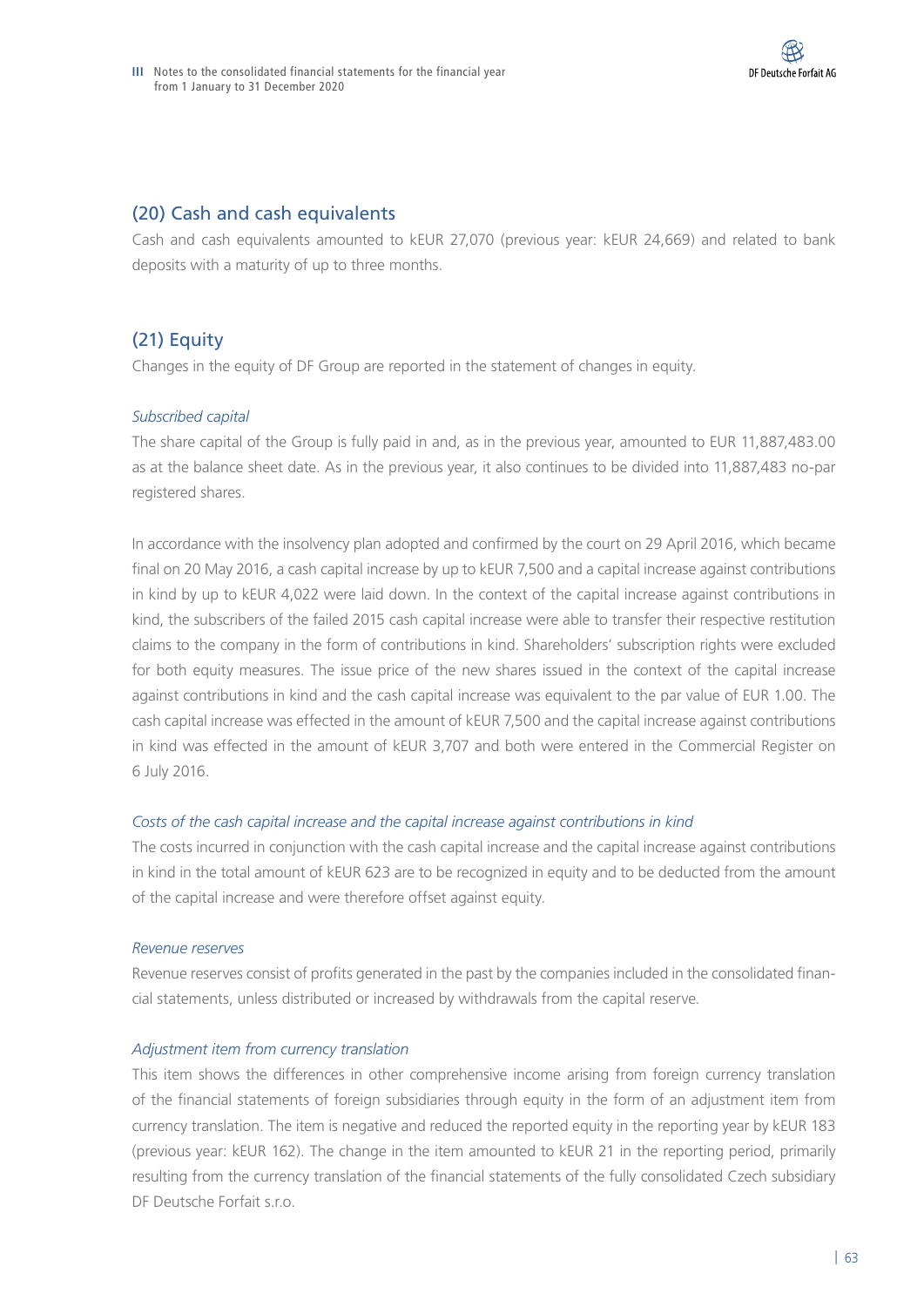#### *Earnings per share*

Earnings per share are based on the average number of common shares issued and outstanding in the reporting period (11,887,483, unchanged from the previous year) and amounted to EUR 0.57 (basic and diluted) compared to EUR 0.27 in the financial year 2019. Equity instruments with a potentially dilutive effect have not been issued.

#### *Authorized capital*

By resolution of the Annual General Meeting on 6 July 2016, the Management Board was authorized, subject to approval by the Supervisory Board, to increase the share capital by 6 July 2021 once or several times by a total of up to EUR 5,900,000.00 against cash contributions and/or contributions in kind (including mixed contributions in kind) by issuing up to 5,900,000 new registered shares (authorized capital 2016); in this context, the Management Board is also authorized to schedule the commencement of the profit participation at a date other than the date provided for by law. As a general rule, the shareholders must be granted a subscription right. The new shares may also be taken over by one or several banks selected by the Management Board with the obligation to offer them to the shareholders (indirect subscription right). However, the Management Board is authorized, subject to approval by the Supervisory Board, to exclude shareholders' subscription rights in the following cases: (1) to avoid fractional amounts; (2) in a capital increase against cash contributions if the issue price of the new shares issued in an ex-rights issue pursuant to Section 186 (3) sentence 4 of the Stock Corporation Act (AktG) is not materially lower than the stock market price and the new shares issued in an ex-rights issue pursuant to Section 186 (3) sentence 4 of the Stock Corporation Act (AktG) do not exceed 10% of the share capital neither at the time the authorization becomes effective nor at the time it is exercised; this 10% limit also covers shares that were or are to be issued during the period of this authorization under exclusion of subscription rights due to other authorizations in direct or corresponding application of Section 186 (3) sentence 4 of the Stock Corporation Act (AktG); (3) in a capital increase against contributions in kind, especially for the purpose of the acquisition of a company, parts of a company, an equity investment in a company or other material assets; (4) to grant the holders of warrants and/or convertible bonds or bonds with option rights a subscription right to the extent that they would be entitled to such right after exercising a conversion or option right or meeting a conversion obligation as a shareholder; (5) to issue employee shares to employees of DF AG and of affiliated companies; and (6) to serve option rights that grant the right to subscribe a total of no more than 100,000 shares in the company and that are issued by the Management Board to distribution partners of the company with the consent of the Supervisory Board. The Annual General Meeting of 30 June 2020 did not approve the extension of this authorization.

## *Conditional capital*

By resolution of the Annual General Meeting on 6 July 2016, the Management Board was authorized, subject to approval by the Supervisory Board, to issue bearer warrant and/or convertible bonds with a total nominal value of up to EUR 50,000,000.00 in one or several tranches until 6 July 2021 and to grant holders or creditors of warrant bonds option rights and holders or creditors of convertible bonds conversion rights on new registered shares of no par value of the company up to a pro-rata share in share capital totaling up to EUR 4,720,000.00.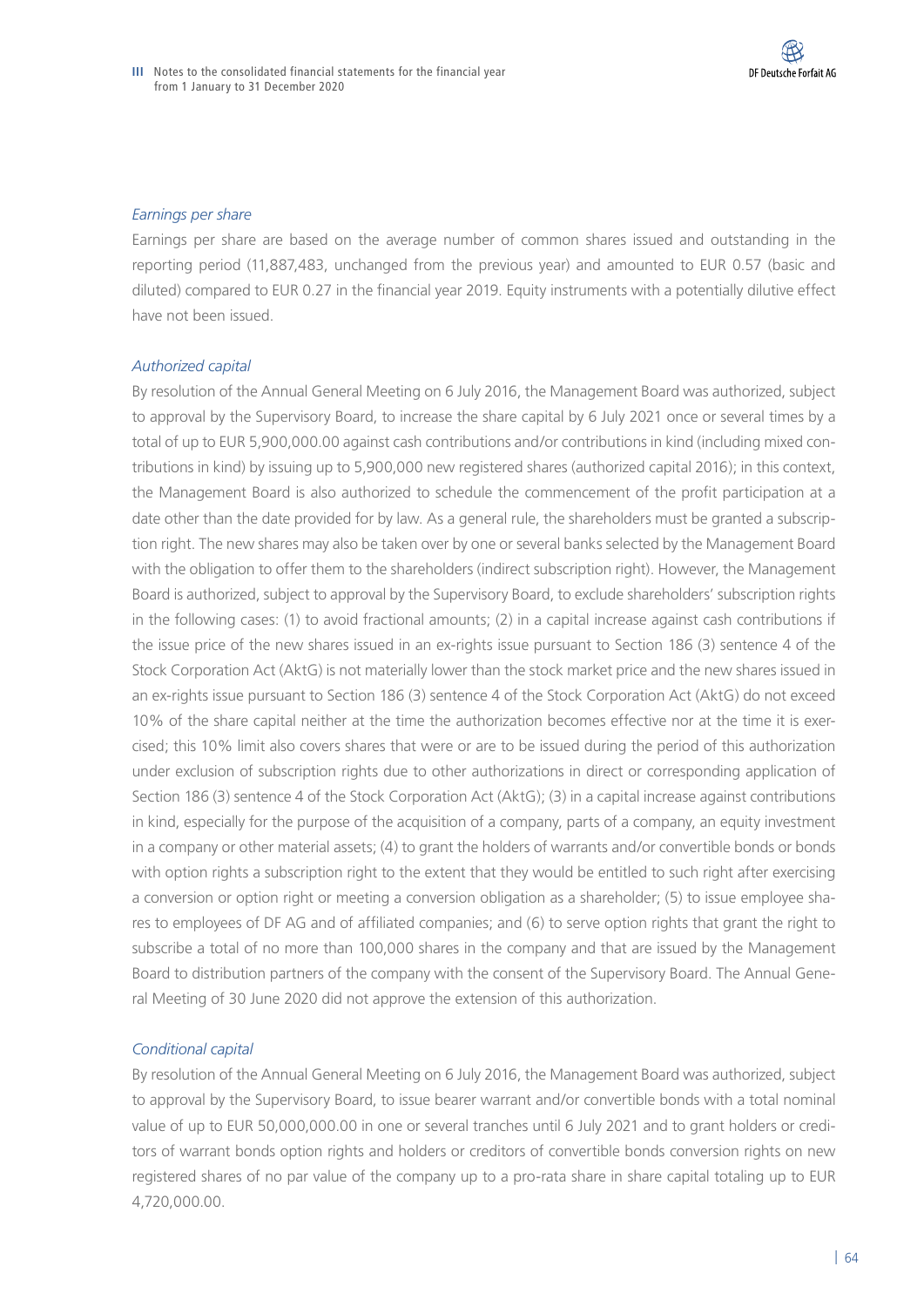The warrant and/or convertible bonds (collectively referred to as "bonds" and individually referred to as "notes") may be issued in euros as well as in the legal currency of an OECD country, limited to the corresponding value in euros. They may also be issued by direct or indirect majority shareholdings of DF Deutsche Forfait AG. In this case, the Management Board will be authorized, subject to approval by the Supervisory Board, to issue a guarantee on behalf of the company for the bonds and to issue the holders of such bonds with option/ conversion rights on new shares of DF Deutsche Forfait AG. For this purpose, the company's share capital has been conditionally increased by up to EUR 4,720,000.00 through the issue of up to 4,720,000 new registered shares (conditional capital 2016/I).

The Annual General Meeting of 6 July 2016 has authorized the Management Board and the Supervisory Board to issue subscription rights to shares in the company (option rights), once or several times, by 6 July 2021, in order to allow the persons defined in Section 192 (2) No. 3 of the Stock Corporation Act (AktG) to acquire an interest in the company. The Management Board will be authorized, with the consent of the Supervisory Board, to stipulate the details of the type and issue of the option rights in a stock option plan ("2016 stock option plan"). If option rights are to be issued to the Management Board of the company, the decision on the issue and the stipulation of further details are at the sole discretion of the Supervisory Board. The company's share capital will be conditionally increased by up to EUR 1,180,000.00 through the issue of up to 1,180,000 new registered shares (conditional capital 2016/II). The conditional capital increase shall be executed only to the extent that the holders of option rights from the 2016 stock option plan, which may be granted by the company by 6 July 2021 on the basis of the authorization granted by the Annual General Meeting of 6 July 2016, exercise their rights to subscribe shares in the company and the company does not serve the subscription rights by delivering treasury shares. The new shares shall be entitled to profit as of the beginning of the financial year in which they are created through the exercise of option rights. The Management Board shall be authorized, with the consent of the Supervisory Board, to stipulate the further details of the execution of the conditional capital increase, unless option rights are to be issued to members of the Management Board; in this case, the Supervisory Board shall stipulate the further details of the execution of the conditional capital increase.

## *Right to purchase own shares*

The Annual General Meeting of 30 June 2020 approved the extension of the authorization to buy and sell treasury shares resolved by the Annual General Meeting on 6 July 2016:

a) The company shall be authorized to buy up to 1,180,000 treasury shares by 25 June 2025. The shares must be purchased on the stock market. The purchase price (excluding incidental purchase costs) paid by the company must not exceed or fall short of the price of the company share in XETRA trading (or a similar successor system) determined at the first auction of the trading day at the Frankfurt Stock Exchange by more than 10%.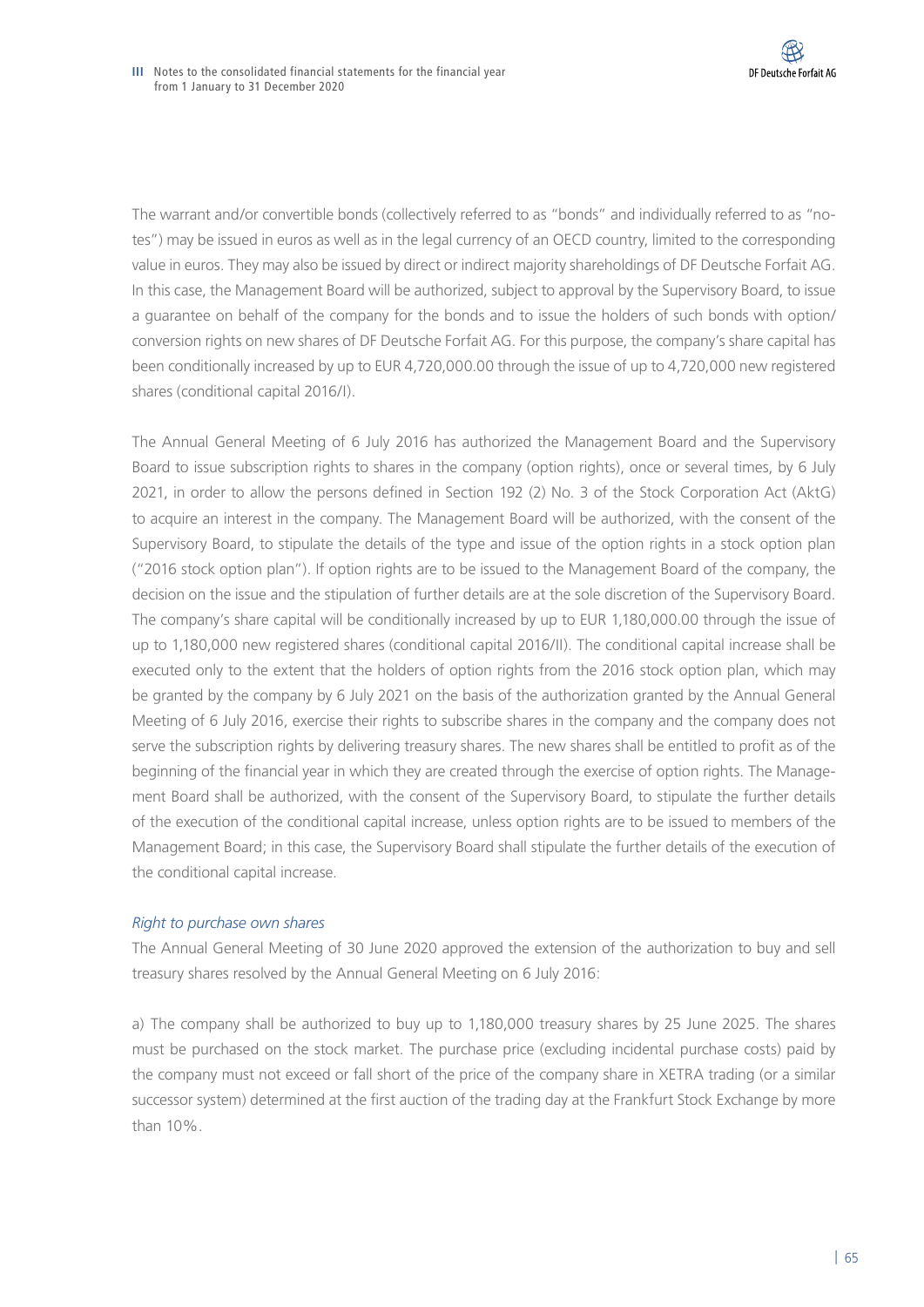b) The shares can be acquired directly by the company or by third parties authorized by the company in one or several stages within the limits of the above-mentioned restrictions. The shares can be acquired for any legally permissible reason, especially for one of the purposes mentioned under letters c), d), e), f) and g) below. If they are used for one or several of the purposes mentioned under letters c), d) or e), shareholders' pre-emptive right shall be precluded.

c) The Management Board shall be authorized to sell the treasury shares acquired as a result of the abovementioned authorization outside the stock exchange or by offering them to all shareholders on the condition that they are sold in exchange for cash and at a price which does not fall significantly below the company's share price at the time of sale.

This authorization is restricted to shares with a notional interest in the share capital which must not exceed a total of 10% of the share capital, neither on the effective date of this authorization nor – if lower – on the date this authorization is executed. The maximum threshold of 10% of the share capital is reduced by the amount of subscribed capital which applies to shares that are issued as part of a capital increase during the term of this authorization, under exclusion of the purchase right pursuant to Section 186 (3) sentence 4 of the Stock Corporation Act (AktG). The maximum threshold of 10% of the share capital is also reduced by the amount of share capital relating to shares that will be issued for serving warrant bonds and/or convertible bonds, if these bonds are issued during the term of this authorization under exclusion of the purchase right and in accordance with Section 186 (3) sentence 4 of the Stock Corporation Act (AktG).

d) The Management Board shall be authorized to transfer the treasury shares acquired as a result of the above-mentioned authorization to third parties if this serves the purpose of acquiring companies, parts of companies, investments in companies or other assets, or carrying out company mergers.

e) The Management Board shall be authorized to use the treasury shares acquired on the basis of the above authorization to fulfil the company's obligations arising from convertible bonds or warrant bonds issued by the company up to 6 July 2021 on the basis of the authorization of the Management Board granted by the 2016 Annual General Meeting.

f) The Management Board shall be authorized to recall the treasury shares acquired as a result of the abovementioned authorization without requiring any further resolution by the Annual General Meeting. The shares can be recalled without reducing capital by adjusting the notional interest of the remaining no-par value shares in the parent company's share capital.

g) The Management Board shall be entitled to exercise the authorizations under letters c), d), e) and f) only with the consent of the Supervisory Board. In the event of letter f), the Supervisory Board shall be authorized to adjust the number of shares in the Memorandum of Association. The Supervisory Board is also authorized to stipulate that the Management Board is only authorized to act with the Supervisory Board's approval in line with the resolution of the Annual General Meeting.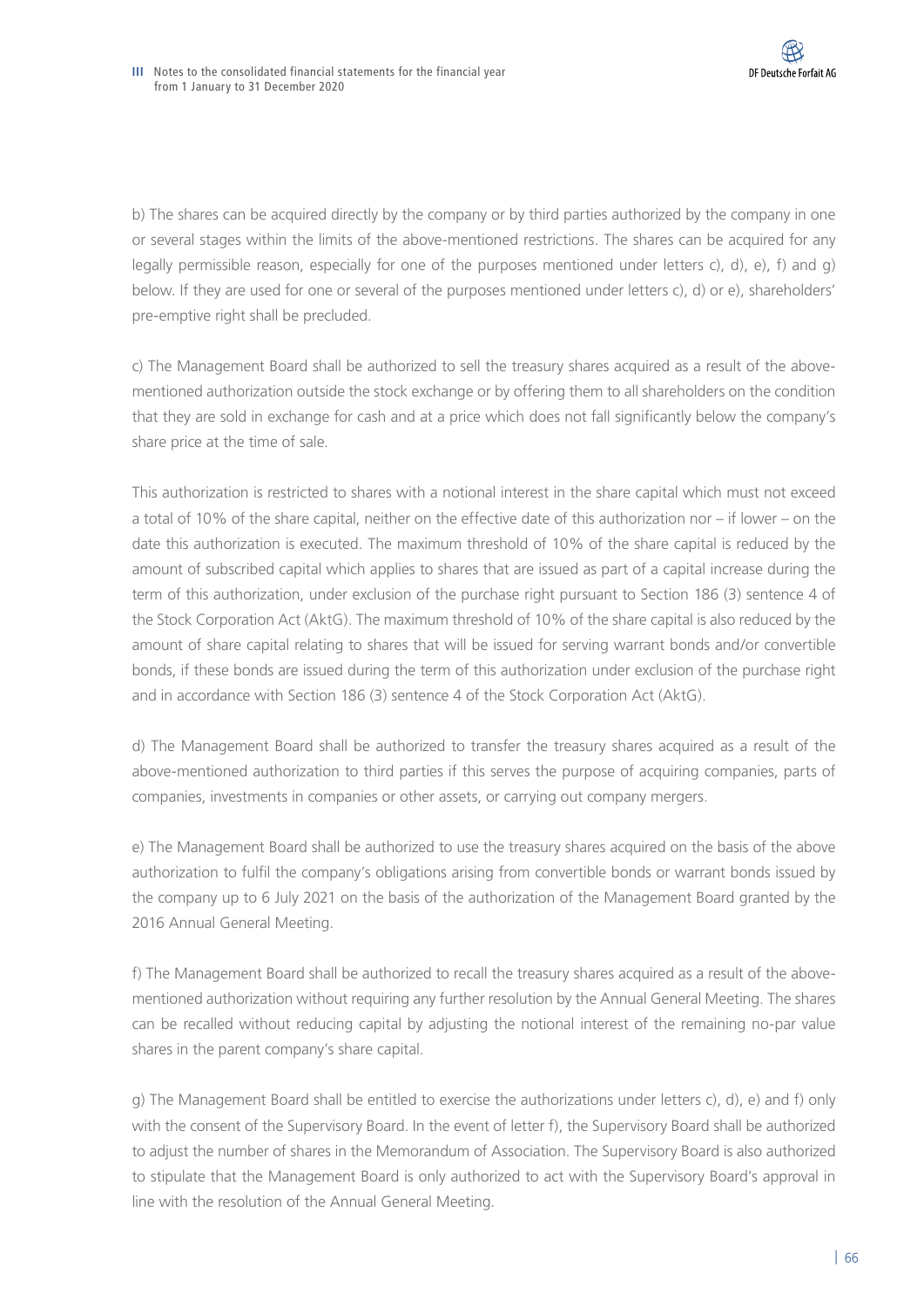## (22) Pension obligations

Pension obligations comprise obligations from expectancies in accordance with IAS 19 "Employee Benefits". In addition, there are contribution-based pension plans with the state pension insurance fund and with BVV Versorgungskasse des Bankgewerbes e.V., which are serviced from current contribution payments.

Pension commitments in the form of defined benefit plans exist for three former members of the Management Board. According to the benefit plans, benefits are payable when a member of the Management Board passes away or retires due to age.

Mr Franke will receive a capital payment in this case. In contrast, Ms Attawar and Mr Wippermann have the right to choose an annuity or a capital payment. The company's obligation consists of providing the active employees with their committed benefits. The benefit plan is externally financed by means of reinsurance whose guaranteed benefits correspond to the pension commitments, which means that risks of the type described in IAS 19.139b are not discernible. The 2018 G tables of Professor Klaus Heubeck were used for the calculations.

In addition to assumptions regarding life expectancy, the following factors play a role in the calculation:

| <b>Actuarial assumptions</b><br>in $%$ | 31-12-2020 | 31-12-2019 |
|----------------------------------------|------------|------------|
| Discount rate                          | 1.00       | ' 30       |
| Inflation rate                         | 1.00       | 1.00       |
| Pension growth rate                    | 100        | 1.00       |

The diagrams below illustrate the changes in the present value of entitlements for pension obligations and plan assets:

| Changes/reconciliation in the accumulated benefit obligation<br>in kEUR                                                                                                                                                                                                                                                                  | 31-12-2020           | 31-12-2019 |
|------------------------------------------------------------------------------------------------------------------------------------------------------------------------------------------------------------------------------------------------------------------------------------------------------------------------------------------|----------------------|------------|
| Accumulated benefit obligation as of 1 January<br>Current service cost<br>Interest paid<br>Expected pension payments<br>Actuarial loss (gain)<br>- thereof accounted for by changes in financial assumptions<br>- thereof accounted for by changes in demographic assumptions<br>- thereof accounted for by experience-based assumptions | 811<br>3<br>35<br>33 | 80         |
| <b>Accumulated benefit obligation as of 31 December</b>                                                                                                                                                                                                                                                                                  | 857                  | 811        |

| <b>Changes in plan assets</b><br>in kEUR                                                            | 31-12-2020 | 31-12-2019     |
|-----------------------------------------------------------------------------------------------------|------------|----------------|
| Fair value of plan assets as of 1 January<br>Typifying investment income<br>Income from plan assets | 81'<br>35  | 1 <sub>5</sub> |
| Value of plan assets as of 31 December                                                              | 857        | 811            |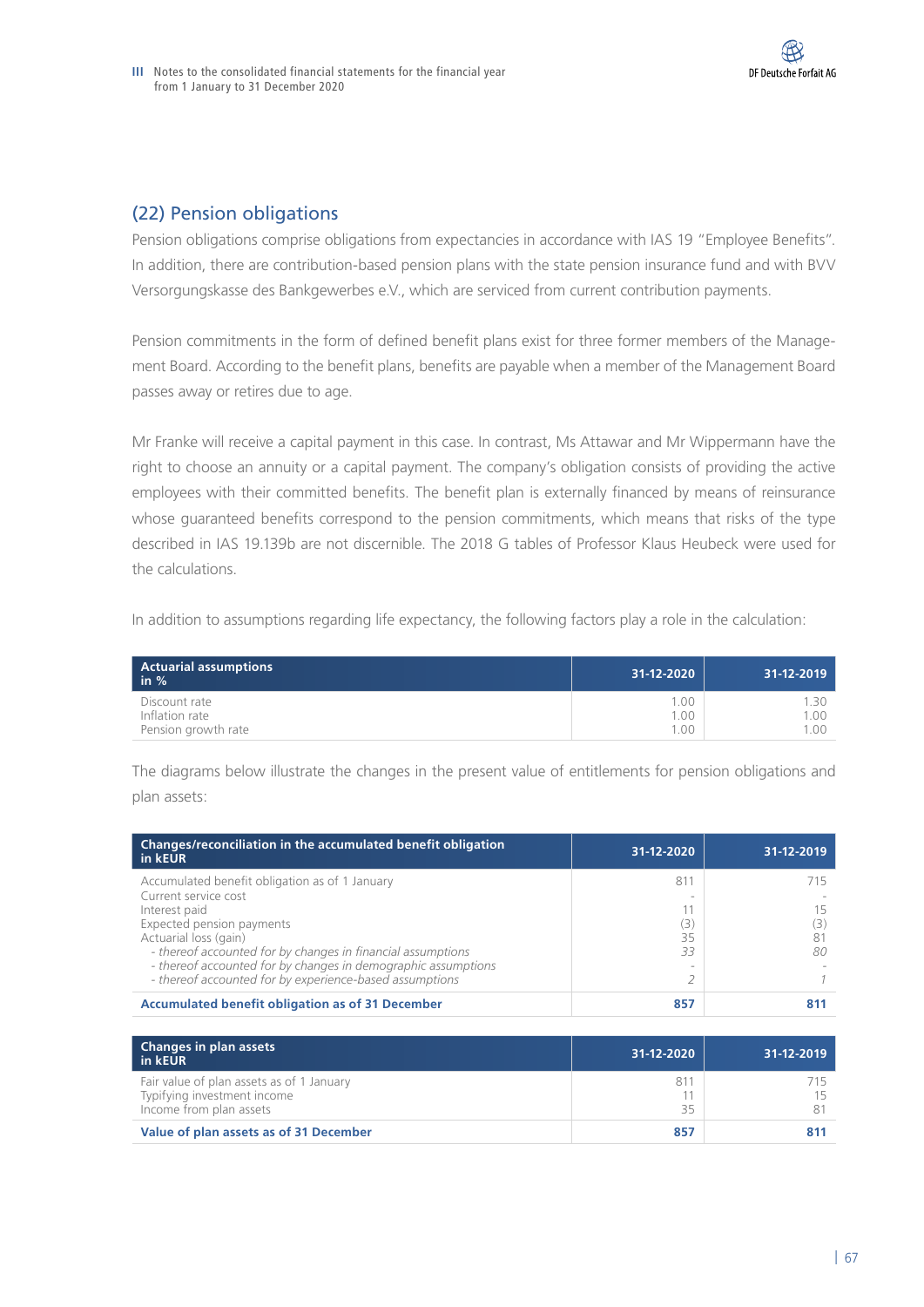The tables below show the deviations between actuarial assumptions and actual developments ("asset ceiling") in the reconciliation and over a 6-year period:

| Changes/reconciliation in the asset ceiling effect<br>in kEUR                                                 | 31-12-2020 | 31-12-2019   |
|---------------------------------------------------------------------------------------------------------------|------------|--------------|
| Accumulated benefit obligation as of 31 December<br>Fair value of plan assets as of 31 December               | 857<br>857 | (811)<br>811 |
| Asset ceiling effect as of 31 December<br>Actuarial (gains) losses from ABO<br>Profit (loss) from plan assets | 35<br>(35) | 81<br>(81    |
| Asset ceiling effect as of 31 December                                                                        |            |              |

| in kEUR                                                                                                               | 2020                   | 2019                   | 2018              | 2017                     | 2016                     | 2015                       |
|-----------------------------------------------------------------------------------------------------------------------|------------------------|------------------------|-------------------|--------------------------|--------------------------|----------------------------|
| Accumulated benefit obligation<br>- Included impacts of deviations<br>Plan assets<br>- Included impacts of deviations | 857<br>35<br>857<br>35 | 811<br>81<br>811<br>81 | 715<br>(3)<br>715 | 704<br>10<br>704<br>(10) | 714<br>78<br>714<br>(78) | 622<br>(45)<br>622<br>(32) |
| <b>Funded status</b>                                                                                                  | ۰                      | -                      |                   |                          |                          |                            |

In accordance with IAS 19.115, the fair value of the congruent reinsurance policy is equated with the present value of the pension obligations. The balance of the asset value of plan assets totaling kEUR 857 (previous year: kEUR 811) and the liability value of the obligation of kEUR 857 (previous year: kEUR 811) is shown. As in the previous period, the plan assets did not exceed the liability value of the obligation as at the reporting date. The amount shown in the balance sheet was calculated as follows:

| Calculation of the net amount shown in the balance sheet<br>in kEUR                             | 31-12-2020   | 31-12-2019 |
|-------------------------------------------------------------------------------------------------|--------------|------------|
| Accumulated benefit obligation<br>Fair value of the pension plan assets<br>Asset ceiling effect | (857)<br>857 | (811       |
|                                                                                                 |              |            |

Actuarial gains or losses may result from increases or reductions in either the present value of the defined benefit plan or the fair value of plan assets; possible reasons for these differences include changes in the calculation parameters and estimate revisions concerning the risk trend of pension obligations and deviations between the actual and expected return on the qualified insurance policies. Actuarial gains and losses should be recognized in other comprehensive income. As they were offset against each other, they were not recognized. As of 31 December 2020, a discount rate that differs by +0.5% results in interest expenses of kEUR 12 and an accumulated benefit obligation of kEUR 802 and a discount rate that differs by -0.5% results in interest expenses of kEUR 6 and an accumulated benefit obligation of kEUR 917.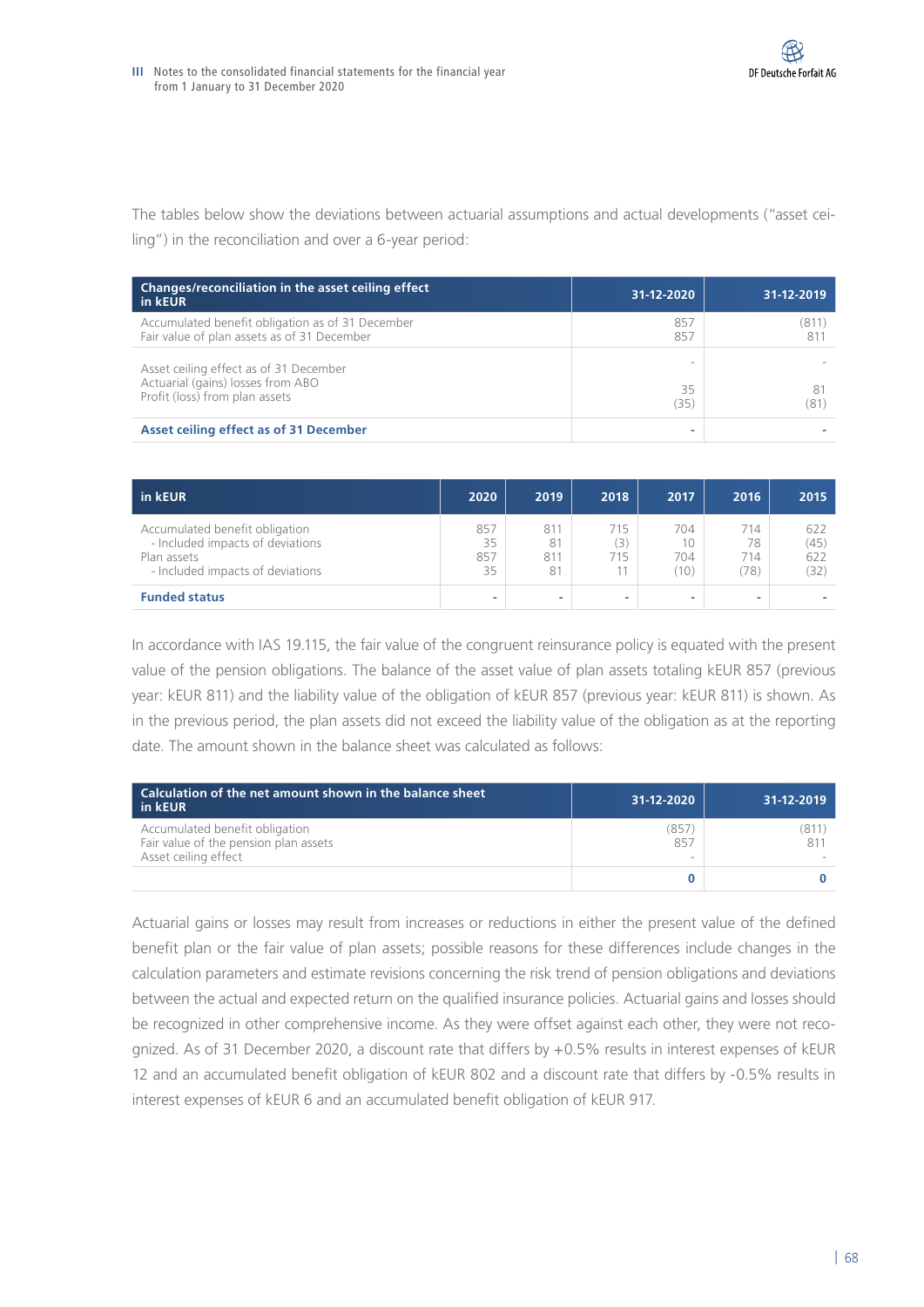The defined benefit plans incurred the following expenditure, which breaks down into the following components:

| <b>Expenditure on defined benefit pension plans</b><br>in kEUR                                                   | $1 - 1 - 31 - 12 - 2020$ | 1-1 - 31-12-2019  |
|------------------------------------------------------------------------------------------------------------------|--------------------------|-------------------|
| Current service cost<br>Interest expense<br>Interest income from plan assets<br>Interest on asset ceiling effect |                          | $15$ <sup>'</sup> |
| Recognized in the income statement                                                                               |                          |                   |

| Components of other comprehensive income (OCI)<br>in kEUR                                           | 31-12-2020 | 31-12-2019 |
|-----------------------------------------------------------------------------------------------------|------------|------------|
| Actuarial losses (gains)<br>Interest income from plan assets<br>Changes in the asset ceiling effect | 35<br>(35  | (81)       |
| Recognition in other comprehensive income                                                           |            |            |

During each reporting period, the net value amounted to EUR 0.00, since the increase in pension obligations was matched by an increase in plan assets. Based on a duration of the obligations of 13.5 years (previous year: 14.3 years), pension payments in the amount of kEUR 3 are expected for the following period under the pension benefit plans that existed as at 31 December 2020.

## (23) Non-current liabilities

Non-current liabilities result from a loan of EUR 15.0 million measured at amortized cost, which the majority shareholder of DF AG provided to the subsidiary DF GmbH, and from the proportinate leasing liabilities of kEUR 155 (previous year: kEUR 212) recognized at present value.

## (24) Trade accounts payable

The table below shows the composition of the trade accounts payable:

| Trade accounts payable<br>in kEUR                                               | 31-12-2020     | 31-12-2019 |
|---------------------------------------------------------------------------------|----------------|------------|
| Liabilities from services received<br>Deferred liabilities<br>Other liabilities | 55<br>258<br>- | 144<br>197 |
| <b>Total</b>                                                                    | 313            | 343        |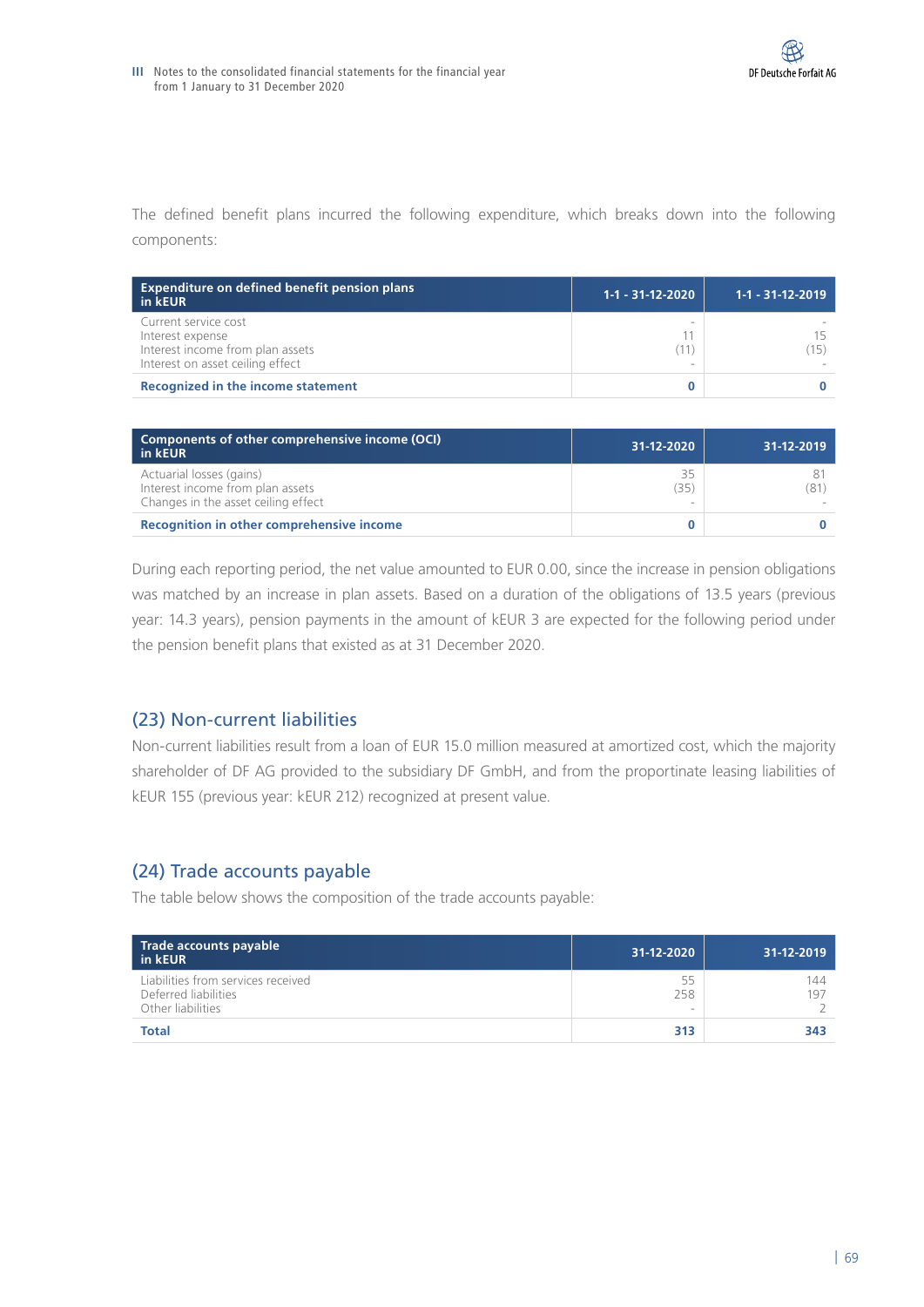# (25) Other current debt

Other current liabilities include the following individual items:

| Other current debt<br>in kEUR                                                                                                                                                                                                                                       | 31-12-2020                                | 31-12-2019                                     |
|---------------------------------------------------------------------------------------------------------------------------------------------------------------------------------------------------------------------------------------------------------------------|-------------------------------------------|------------------------------------------------|
| Liabilities to employees<br>Lease liability<br>Accounting and audit expenses<br>Liabilities towards affiliated companies<br>Holiday pay<br>Other tax liabilities<br>Interest liabilities<br>Liabilities from duties and premiums<br>Miscellaneous other liabilities | 688<br>150<br>134<br>63<br>37<br>54<br>13 | 663<br>96<br>154<br>56<br>44<br>40<br>24<br>13 |
| Other current debt                                                                                                                                                                                                                                                  | 1,146                                     | 1.092                                          |
| - thereof financial liabilities<br>- thereof non-financial liabilities                                                                                                                                                                                              | 1.109<br>37                               | 1.052<br>40                                    |

Liabilities to employees mainly result from severance and bonus claims. The lease liability results from the adoption of IFRS 16. Other tax liabilities relate to payable wage tax.

## (26) Creditor assets and creditor liabilities

The **creditor assets** comprise the full estate of the company. The distributable estate essentially consists of receivables from forfaiting business prior to the insolvency, comprising the trading and restructuring portfolios, and is composed as follows:

| <b>Creditor assets</b><br>in kEUR                             | 31-12-2020 | 31-12-2019       |
|---------------------------------------------------------------|------------|------------------|
| Bank balances<br>Restructuring portfolio<br>Trading portfolio | 156<br>16  | 125<br>841<br>30 |
| <b>Total</b>                                                  | 173        | 996              |

With regard to the trading portfolio that relates to receivables from current forfaiting transactions up to the opening of the insolvency proceedings, DF Group currently expects to receive payments in the amount shown. The restructuring portfolio relates to overdue and legally pending receivables from various debtors. The reduction in the restructuring and trading portfolio is essentially due to fair value adjustments and to the payout of the funds received in the context of the sale of the trading and restructuring portfolio. The expected legal expenses have been assigned to the creditor liabilities for a better and more clearly structured presentation. The fair value measurement resulted in net losses of kEUR 69 in the reporting period (previous year: kEUR 399).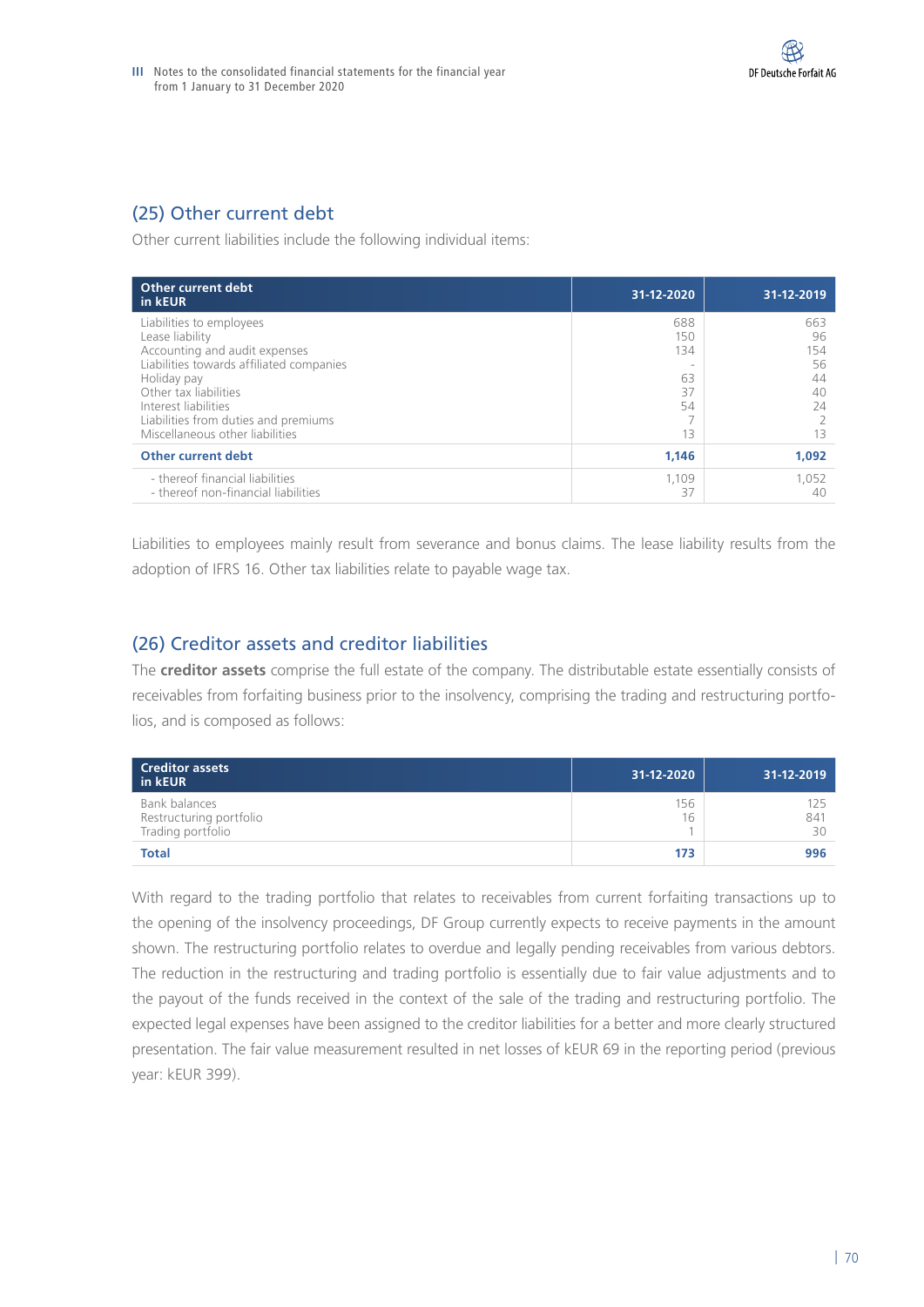The **creditor liabilities** are liabilities filed with the insolvency table. The value of the liabilities consequently results from the creditors' partial waiver declared in the context of the insolvency plan, taking into account the banks' senior position laid down in the collateral realization agreement ("Sicherheitenverwertungsabrede") in the short financial year 2016 II.

In addition, the creditor liabilities include current provisions for expected legal expenses. In the reporting period, they developed as follows:

| <b>Creditor liabilities</b><br>in kEUR                                                                                                                                                       | 31-12-2020                          | 31-12-2019                              |
|----------------------------------------------------------------------------------------------------------------------------------------------------------------------------------------------|-------------------------------------|-----------------------------------------|
| As of 1 January 2020<br>Payment to the trustee<br>Utilization of short-term provisions<br>Outstanding reimbursement claims<br>Income from the fair value measurement of creditor liabilities | 996<br>(247)<br>(550)<br>23<br>(49) | 6.187<br>(5,604)<br>(110)<br>279<br>254 |
| As of 31 December 2020                                                                                                                                                                       | 173                                 | 996                                     |

The reductions in creditor liabilities through payout to the trustee and/or offsetting against counter-claims relate to both the payments intended for distribution to the creditors and to the legal expenses and other expenses incurred in conjunction with the sale of the creditor assets that are chargeable to the creditors.

The valuation of the creditor liabilities at amortized cost before payout/offsetting results in a total value which exceeds the fair value of the creditor assets. According to the insolvency plan, the liabilities that remain after the creditors' partial waiver will be serviced exclusively to the extent that, and at such times when, DF AG's assets existing at the time of the official adoption of the insolvency plan are liquidated. Under the regulations of the insolvency plan, all opportunities and risks resulting from the liquidation of the creditor assets thus pass to the creditors. This means that the creditor liabilities may at no time exceed the creditor assets. To avoid an accounting mismatch, the creditor liabilities are recognized at the fair value resulting from the change in the value of the assets (IFRS 9.4.2.2). In the reporting period, this resulted in a change in value through profit/ loss of kEUR 49 (previous year: kEUR 254).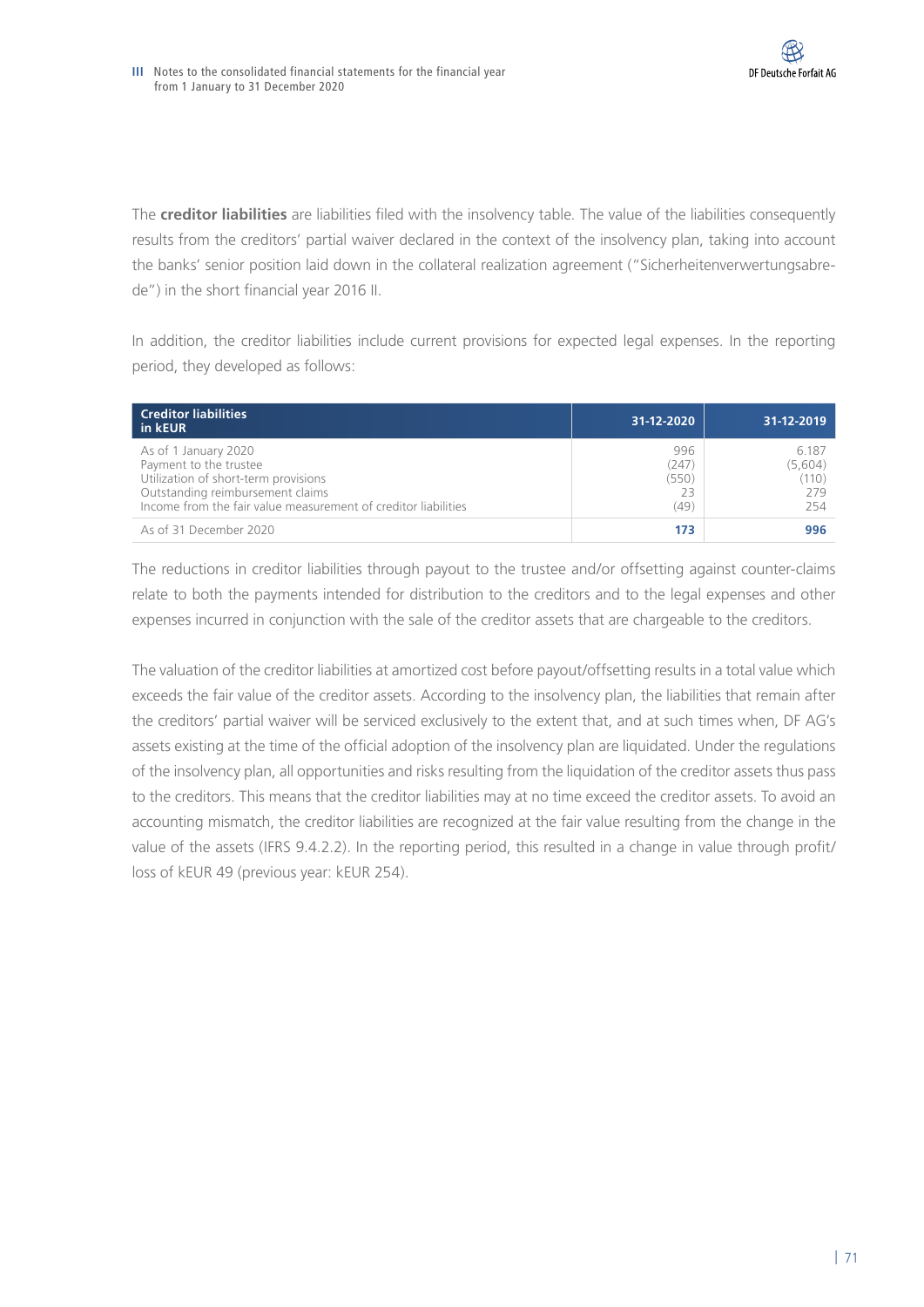# IV. OTHER INFORMATION

# (27) Employees

The average number of staff employed with the Group (excluding the Management Board) is shown in the following table. The item "other/internal administration" also includes student assistants.

| <b>Number of employees</b>                  | $1-1 - 31-12-2020$ | $1 - 1 - 31 - 12 - 2019$ |
|---------------------------------------------|--------------------|--------------------------|
| Salaried employees                          | 26                 |                          |
| - of which in trade/sales                   |                    |                          |
| - of which in contract management           |                    |                          |
| - of which in controlling/accounting        |                    |                          |
| - of which compliance                       |                    |                          |
| - of which in other/internal administration |                    |                          |

# (28) Other financial obligations

As in the previous year, the Group made no forfaiting and purchase commitments as of 31 December 2020, which means that it has no other financial obligations.

# (29) Total fee of the auditor

The following fees were incurred for the services provided by auditors Warth & Klein Grant Thornton AG for the period from 1 January to 31 December 2020.

| Auditing fees<br>in kEUR                                 | $1-1 - 31-12-2020$ | 1-1 - 31-12-2019 |
|----------------------------------------------------------|--------------------|------------------|
| Audits<br>Other audit services<br>Miscellaneous services | 144<br>$\sim$      | 162<br>$\,$      |
| <b>Total fee</b>                                         | 144                | 162              |

# (30) Relationships with related parties

According to IAS 24 "Related Party Disclosures", persons or companies controlling DF Group or controlled by it must be disclosed unless they are already included in the consolidated financial statements of DF Group as consolidated companies. Control is deemed to exist if one shareholder holds more than half of the voting rights of DF AG or is empowered by the Memorandum of Association or a contractual agreement to steer the financial and company policies of the management of DF Group.

In addition, under IAS 24, the disclosure requirement extends to business with entities which exercise significant influence over the financial and company policies of DF Group, including close family members and intermediaries. Significant influence on the financial and company policies of DF Group can be based on a shareholding in DF Group of 20% or more or a seat on the Management Board or the Supervisory Board of DF Deutsche Forfait AG.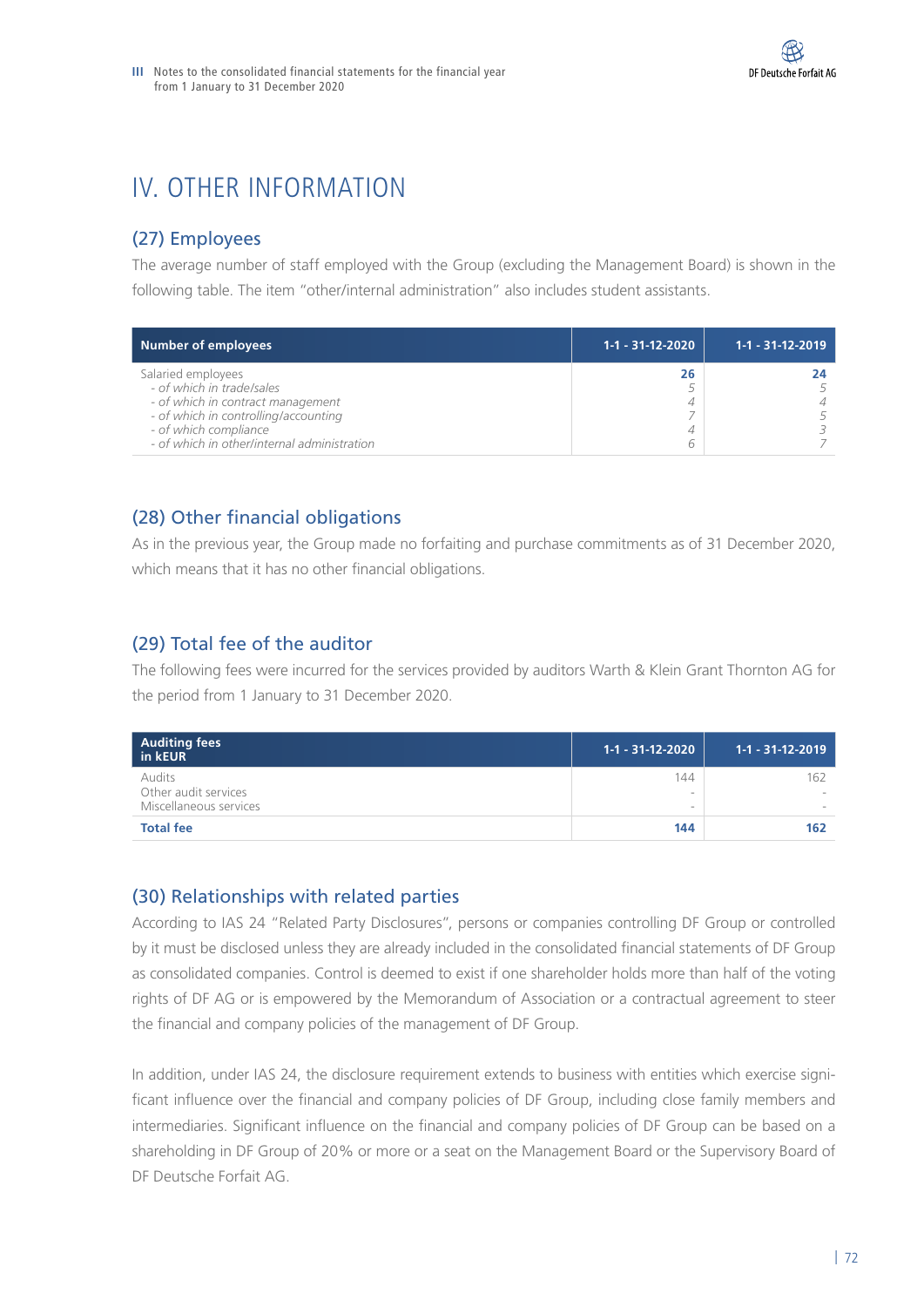As in the prior period, DF Group is affected by the disclosure requirements of IAS 24 solely in terms of business with entities with a significant influence as well as with members of the management in key positions (Management Board and Supervisory Board) of DF AG. The Management Board, the Supervisory Board and non-consolidated subsidiaries are considered to be related parties as at the balance sheet date.

Due to his share ownership, Dr. Shahab Manzouri is a person with substantial influence and represents the highest controlling level of the Group. In February 2019, Dr. Manzouri granted DF GmbH a loan of EUR 15.0 million with a minimum term of three years, which bears interest at the 12-month EURIBOR plus 1.0% and minus any credit fees (negative interest). In the reporting period, DF GmbH expensed interest on the loan in the amount of kEUR 16 (previous year: kEUR 24) and reported it as other current liabilities as of 31 December 2020. As at the balance sheet date, a total of kEUR 15,038 (previous year: kEUR 15,024) were outstanding.

As in the previous year, business relationships with the non-consolidated subsidiaries were negligible in the financial year 2020.

The Management Board was composed as follows in the financial year from 1 January to 31 December 2020:

| Management Board            | <b>Position</b>                                        |
|-----------------------------|--------------------------------------------------------|
| Dr. Behrooz Abdolvand       | Chairman of the Management Board since 1 November 2017 |
| Hans-Joachim von Wartenberg | Board member since 1 December 2019                     |

Compensation for members of the Management Board which is due in the short term breaks down as follows:

| <b>Management compensation</b><br>in kEUR                                               | Dr. B. Abdolvand | H.-J. von Wartenberg | <b>C. Charpentier</b> | G. Krämer        |
|-----------------------------------------------------------------------------------------|------------------|----------------------|-----------------------|------------------|
| $1 - 1 - 31 - 12 - 2020$<br>Fixed salary<br>Other compensation<br>Variable compensation | 222<br>26<br>306 | 187<br>27<br>306     |                       |                  |
| <b>Total</b>                                                                            | 554              | 520                  | ۰                     |                  |
| $1-1 - 31-12-2019$<br>Fixed salary<br>Other compensation<br>Variable compensation       | 213<br>26<br>154 | 15<br>13             | 165<br>24<br>190      | 165<br>23<br>230 |
| <b>Total</b>                                                                            | 393              | 29                   | 379                   | 418              |

With regard to the compensation for the reporting period, balances of kEUR 613 were outstanding as at the balance sheet date.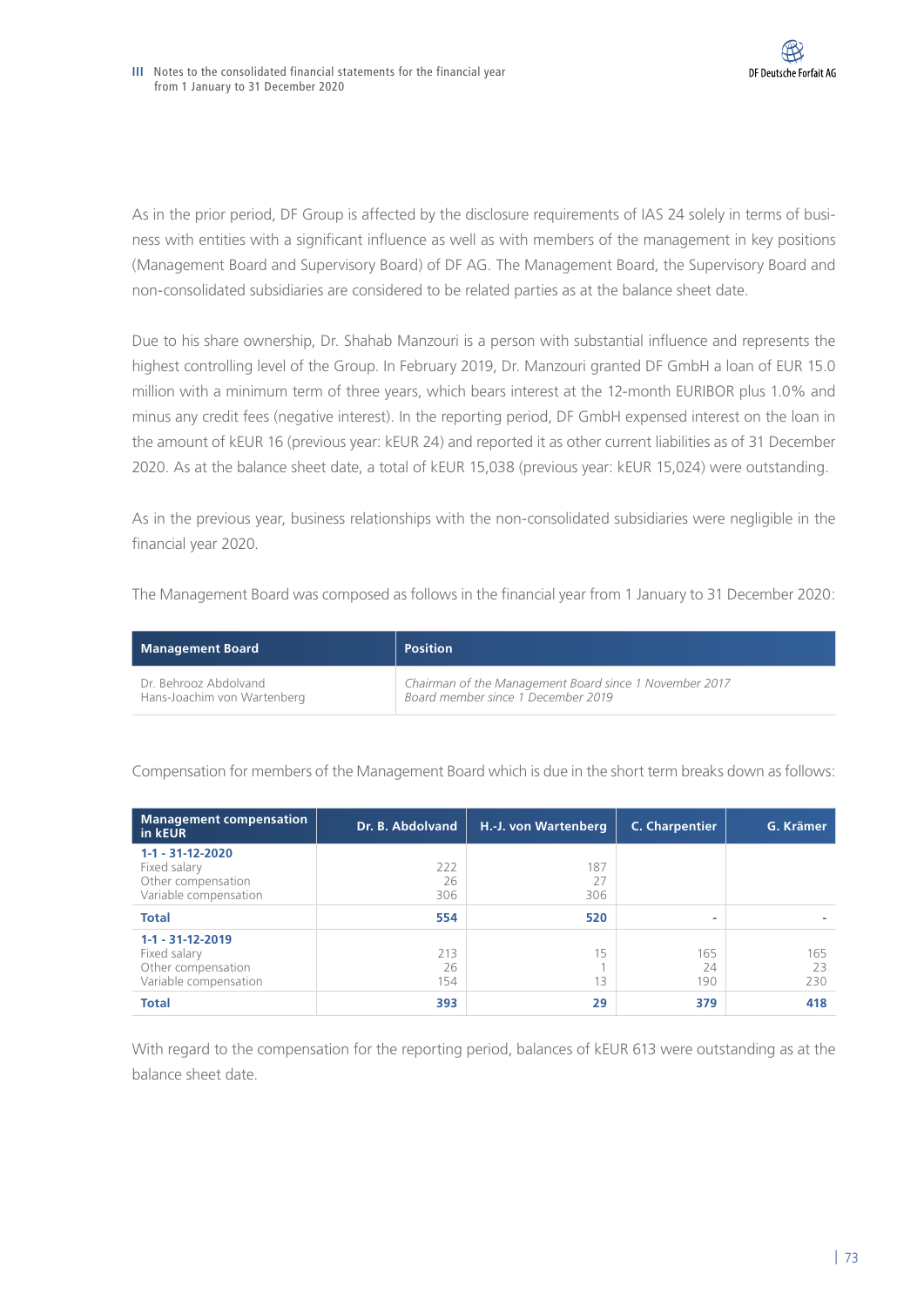Pension commitments in the form of defined benefit plans exist for three former members of the Management Board (Ms Attawar, resigned with effect from 31 December 2015, Mr Franke, resigned with effect from 30 September 2013, and Mr Wippermann, resigned with effect from 24 February 2014). According to the benefit plans, benefits are payable when a member of the Management Board passes away or retires due to age. Mr Franke will receive a capital payment in this case. In contrast, Ms Attawar and Mr Wippermann have the right to choose an annuity or a capital payment.

No more premiums have been paid since November 2012 due to the contractually agreed expiry of the contribution periods.

According to these pension benefit plans, the above members of the Management Board receive a guaranteed old age pension from DF AG. The amounts are as follows:

- » Ms Marina Attawar: Annuity of EUR 11,022.60 or a one-time capital payment of EUR 202,518.00
- » Mr Ulrich Wippermann: Annuity of EUR 20,964.48 or a one-time capital payment of EUR 338,278.00
- » Mr Jochen Franke: One-time capital payment of EUR 147,244.00

In addition, Ms Marina Attawar receives the following payments from a reinsured benevolent fund:

» Insured annuity in the amount of EUR 15,247.40 or a capital payment of EUR 273,572.00

Based on a deferred compensation agreement with the members of the Management Board, contributions from DF Deutsche Forfait AG were paid to the insurance providers mentioned above.

As in the previous period, no post-employment benefits were paid in the financial year from 1 January to 31 December 2020 in conjunction with the above pension commitments.

No share-based compensation and other long-term benefits are granted by the company.

The short-term compensation for members of the Supervisory Board breaks down as follows:

| <b>Supervisory Board compensation</b><br>in kEUR            | 1-1 - 31-12-2020               | $1 - 1 - 31 - 12 - 2019$ |
|-------------------------------------------------------------|--------------------------------|--------------------------|
| Fixed compensation<br>Attendance remuneration<br><b>VAT</b> | 83<br>$\overline{\phantom{a}}$ | 69<br>15                 |
| <b>Total</b>                                                | 90                             |                          |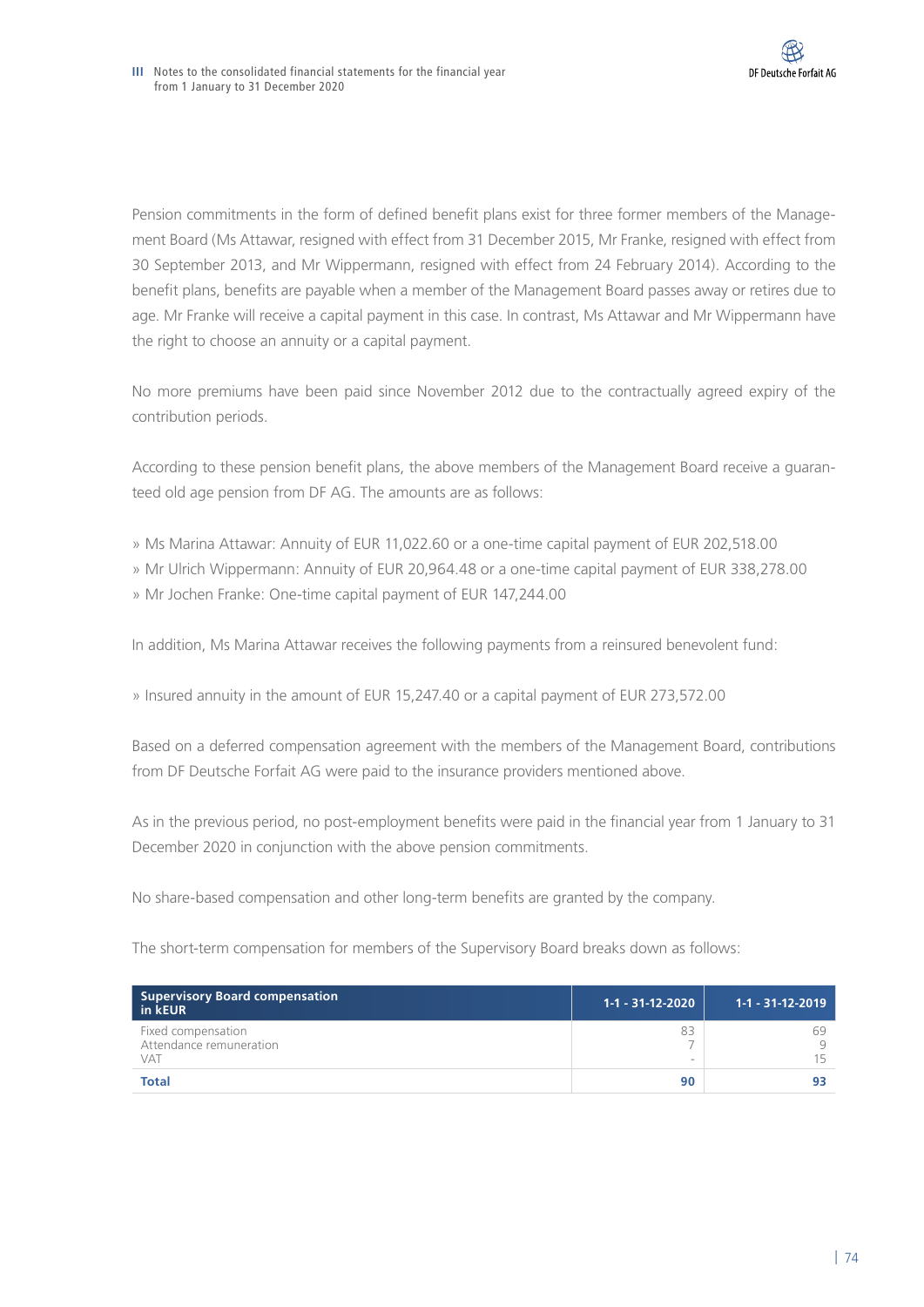# (31) Notifications pursuant to Sections 21 (1) and 22 of the Securities Trading Act (WpHG)

DF AG has received the following notifications pursuant to the Securities Trading Act (WpHG):

- » Dr. Shahab Manzouri, London, Great Britain, notified us in accordance with Section 21 (1) of the Securities Trading Act (WpHG) on 12 July 2016 that his voting interest in DF Deutsche Forfait AG, Nördliche Münchner Str. 9c, 82031 Grünwald, Germany exceeded the thresholds of 3%, 5%, 10%, 15% and 20%, 25%, 30%, 50% and 70% on 6 July 2016 and amounted to 79.14% (which corresponds to 9,408,170 voting rights) on that date.
- » Mr Frank Hock, Pullach, notified us in accordance with Section 21 (1) of the Securities Trading Act (WpHG) on 28 June 2018 that his voting interest in DF Deutsche Forfait AG, Nördliche Münchner Str. 9c, 82031 Grünwald, Germany dropped below the threshold of 3% on 25 June 2018 and amounted to 2.97% (which corresponds to 353,134 voting rights) on that date.

# (32) Financial instruments

## *Use and management of financial instruments*

The starting point for the risk management of financial instruments involves capturing all risks systematically and regularly and assessing them for loss potential and the probability of occurrence. In particular, market risk and default risk have been identified as significant risks for financial instruments.

## *Liquidity risk*

The cash flow projections are prepared at the level of the operating companies and pooled in the Group. Management monitors the permanent forward planning of the Group's liquidity reserve to ensure that sufficient liquidity is available to cover the operating requirements. On the basis of current account statements, a daily liquidity plan is prepared for the Group, DF AG, DF GmbH, DF s.r.o. and DF ME. The plan comprises the incoming and outgoing payments from the operating activities as well as the planned administrative and refinancing costs. Cash planning takes place on a daily basis for the next one to two weeks, on a weekly basis for the next three months and on a monthly basis thereafter.

The maturity structure of the current financial liabilities is as follows:

| <b>Current financial liabilities</b><br>in kEUR                                                      | 31-12-2020              | 31-12-2019        |
|------------------------------------------------------------------------------------------------------|-------------------------|-------------------|
| up to 1 month<br>over 1 month to 3 months<br>over 3 months to 6 months<br>over 6 months to 12 months | 343<br>209<br>762<br>85 | 387<br>340<br>611 |
| <b>Total</b>                                                                                         | 1,399                   | 1.395             |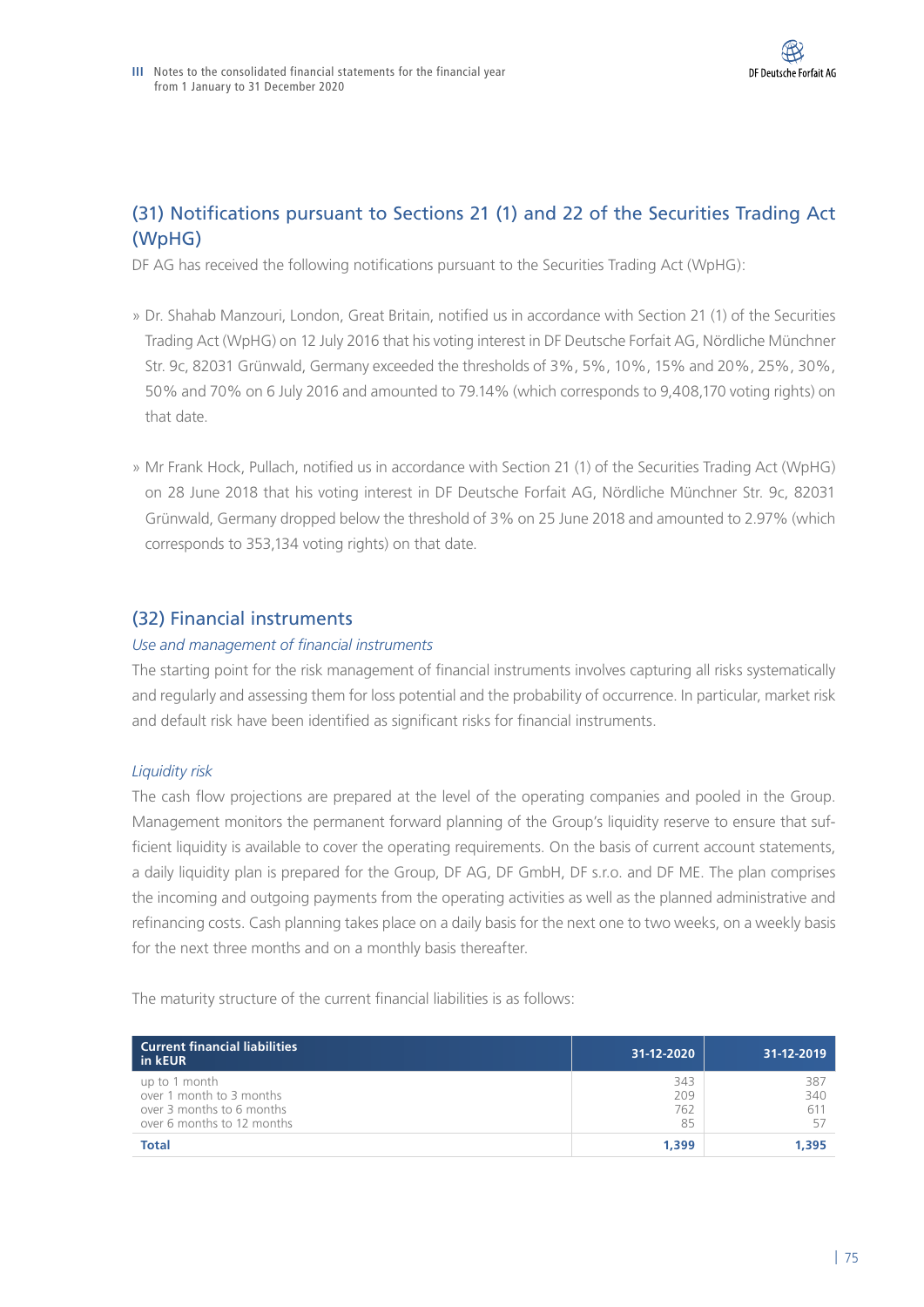The financial liabilities shown comprise trade accounts payable in the amount of kEUR 313 (previous year: kEUR 343) and other current liabilities in the amount of kEUR 1,086 (previous year: kEUR 1,052). The increase in the "3 to 6 months" maturity range is mainly attributable to severance and bonus obligations.

As of 31 December, non-current financial liabilities with a maturity of more than one year amount to kEUR 15,155 (previous year: kEUR 15,212) and include a loan in the amount of EUR 15.0 million (previous year: EUR 15.0 million) as well as the portion of the lease liabilities classified as non-current in the amount of kEUR 155 (previous year: kEUR 212).

All financial liabilities are covered by cash at banks. Concentration risks are currently not discernible.

According to the agreements in the insolvency plan, the creditor liabilities are of a short-term nature and are to be settled successively exclusively to the extent that DF Group's creditor assets are liquidated.

## *Default risk*

As the most significant risk, DF Group has identified the partial or complete non-payment of considerations as there is no suitable and economically viable collateral for the currently predominantly offered short-term foreign trade finance services. Default risk is subdivided into country and counterparty risk. Countries undergo an assessment on the basis of analyses by credit assessment agencies. Credit assessments are carried out for individual receivables (credit reports/references, evaluation of historical data, etc.). The taking of country and counterparty risks is managed by a competence arrangement with a limit system. The competence arrangement as well as country and counterparty limits are approved by the Supervisory Board and the degree to which the limits are used is reported to it regularly. DF Group reduces this risk even further by selling the receivables rapidly. Moreover, country and counterparty risks are secured (e.g. bank guarantees) where this is possible and makes economic sense. Concentration risks are currently not discernible.

A presentation of the carrying amount and the default risk is not relevant as DF Group does not participate in the opportunities and risks from the liquidation of the creditor assets according to the final insolvency plan.

As at the balance sheet date of 31 December 2020 – just like in the previous year – there were no receivables from forfaiting transactions from new business that is not available for distribution to the insolvency creditors. The trade receivables shown in the amount of kEUR 745 (previous year: kEUR 742) result from services provided in connection with the processing of payment transactions and were settled in the short term. As with other current and non-current financial assets (see notes 17 and 19), the default risk is limited to the respective carrying amount here.

In the context of risk management, default risks resulting from transactions that are not available for distribution to the insolvency creditors are actively managed primarily using country and counterparty limits.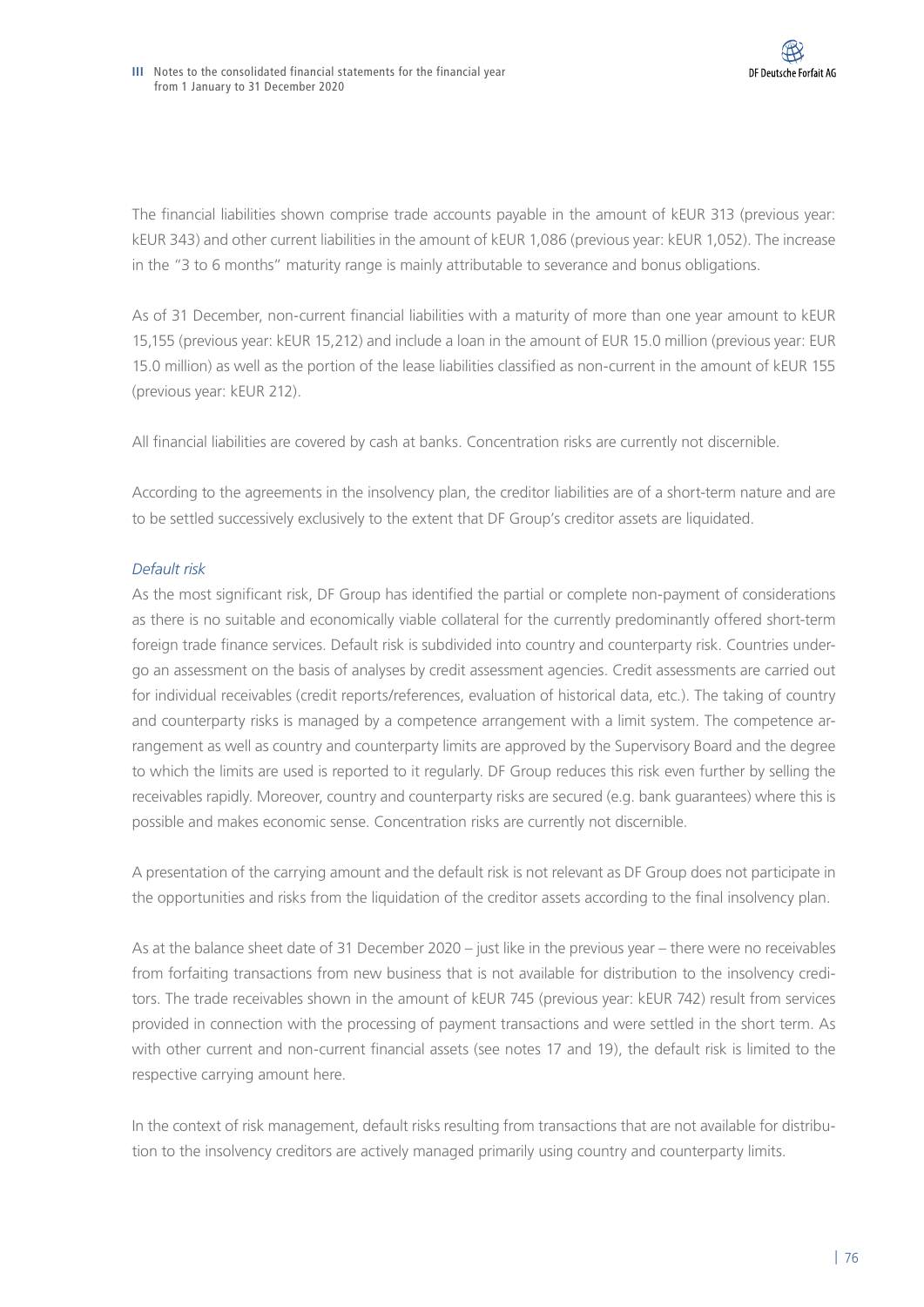### *Market risk (including interest rate risk and currency risk)*

Receivables are typically purchased at discounted nominal value. This discount on the market value is calculated on the basis of the money and capital market interest rate for the equivalent term (e.g. 1-year LIBOR) plus risk margin. The margin reflects the individual risk of each transaction, which mainly depends on country and counterparty risks.

As DF Group focuses on reselling receivables, interest rate risk mainly consists of market risk. This is due to the fact that, if the interest rate rises up to the sale of a receivable, so too does the discount on the market value, which is calculated up to the final date of maturity of the receivable, thereby reducing the market value of the receivable. A market risk exists during the period receivables are held in the company's portfolio. As the forfaiting business has considerably lost in importance (as of 31 December, DF Group had no receivables and liabilities in connection with the operating forfaiting business), interest rate risks and market risks are currently of minor importance.

In the income statement, exchange gains and losses related to the creditor assets and the corresponding creditor liabilities are reported separately. Due to the separate valuation, large exchange gains and losses are recognized, which must, however, be offset to assess the currency risk.

DF Group does not participate in the opportunities and risks resulting therefrom. The market risk of the other assets and liabilities is considered to be of minor importance.

### *Information regarding the fair value pursuant to IFRS 7 and IFRS 13*

A number of accounting methods and disclosures of the Group require the determination of the fair values of financial and non-financial assets and liabilities. For measurement and/or disclosure purposes, the fair values were determined on the basis of the methods described below.

IFRS 13 defines fair value as the price that would be received to sell an asset or paid to transfer a liability in an orderly transaction between market participants at the measurement date.

According to the measurement method, financial instruments to be measured at fair value are categorized at three levels as outlined below:

- » Level 1 (IFRS 13.76): quoted prices in active markets (unadjusted) for identical assets or liabilities;
- » Level 2 (IFRS 13.81): inputs other than quoted prices included in Level 1 that are either directly or indirectly observable for the asset or liability;
- » Level 3 (IFRS 13.86): unobservable inputs for the asset or liability. An asset or liability should be assigned to Level 3 already if there is only one unobservable input factor that significantly influences the measurement, such as debtor-related local potential for conflicts and the estimated period needed to collect the receivable.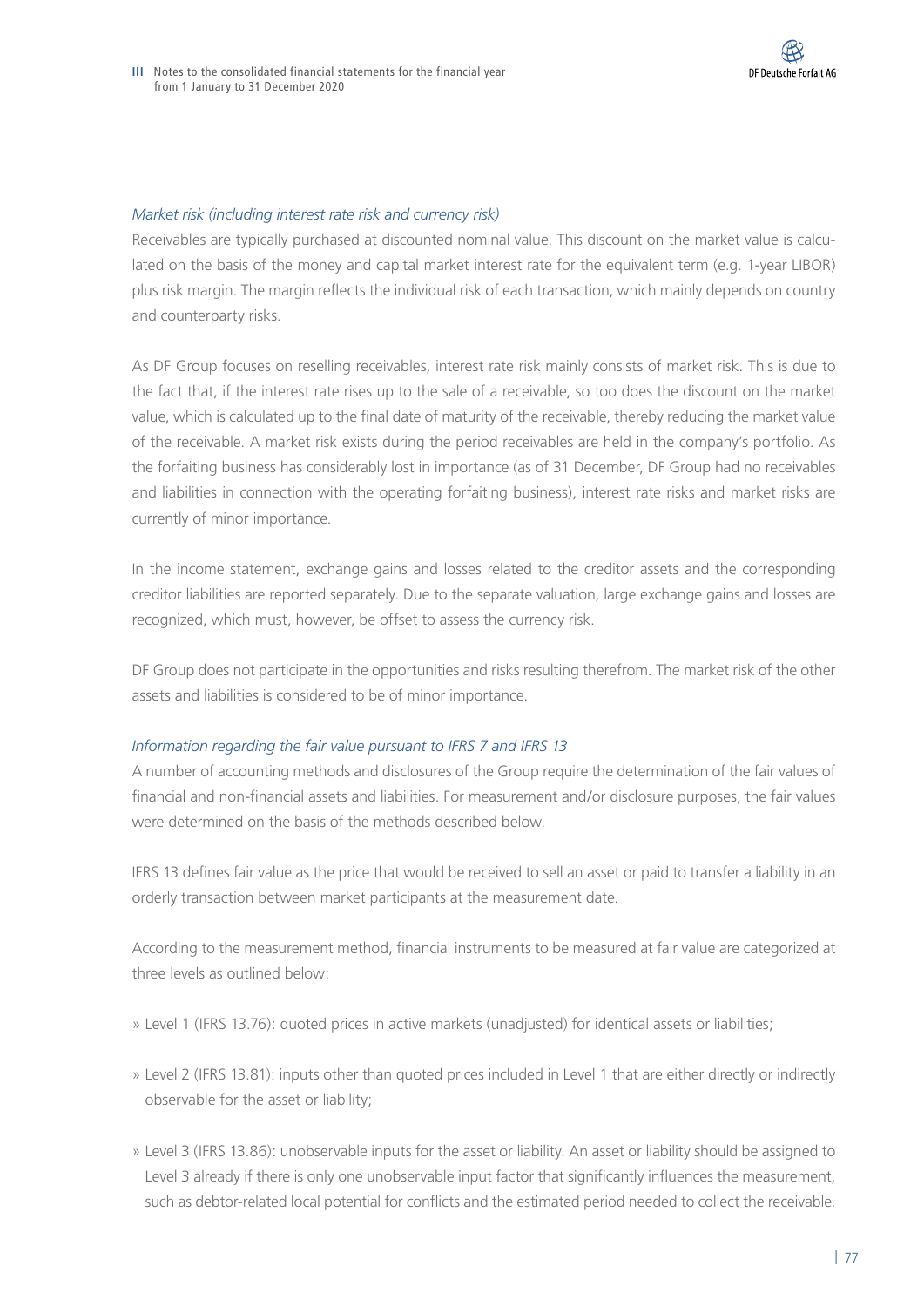No market/transaction prices are available for trade receivables ("at amortized cost" category) as at the effective measurement days and no representative alternative prices can be determined or observed. As the forfaiting business is based on individual transactions, market prices can be determined with sufficient measurement certainty only for the agreed settlement date (purchase and sale) with the contractually agreed terms and conditions. To avoid the influence of accidental or arbitrarily defined measurement parameters, the Group measures trade receivables at amortized cost using the effective interest method and considering potential value adjustments.

Creditor assets (receivables of the restructuring portfolio) are measured at fair value through profit or loss (FVtPL). The estimated prospect of successfully enforcing the pending claims is also taken into account for this measurement. The changes in the receivables of the restructuring portfolio and the trading portfolio relate to compensation in the amount of kEUR 247 (previous period: kEUR 4,706) and to fair value changes in the amount of kEUR 577 (previous period: kEUR 483).

For current receivables and liabilities (e.g. current accounts), the carrying amount is recognized as the fair value. This also applies to rental deposits, which correspond to the transaction price and are not subject to any measurement processes.

No fair values are determined for non-listed equity instruments (shares in non-consolidated affiliated companies), as no active market exists for these financial instruments and the required estimates cannot be made within acceptable fluctuation margins and adequate probabilities.

These financial instruments are therefore recognized at cost including required depreciation.

## *Measurement processes*

With regard to the restructuring and trading portfolio (creditor assets), DF Group believes that amortized cost represents a basis for measurement which reflects the future income potential up to maturity even if the receivable cannot be sold before the end of the term. The Group therefore considers the value determined at amortized cost to also represent the (approximate) fair value. Besides amortized cost, fair value measurement is also available for receivables of the restructuring and trading portfolio which are subject to individual or country value adjustments. These value adjustments are based on institutional investor's current country rating where country value adjustments are concerned and on the individual assessment of the legal situation of DF Group and/or the financial situation of the creditor where individual value adjustments are concerned.

The Group is of the opinion that, irrespective of the classification in accordance with IFRS 9.4.1.2 or 4.1.2A, the method applied to determine the fair value of receivables (amortized cost using the effective interest method) is suitable and that there are no sufficient reasons to give up this method. As at the reporting date of 31 December 2020, no receivables from the operating forfaiting business were recognized.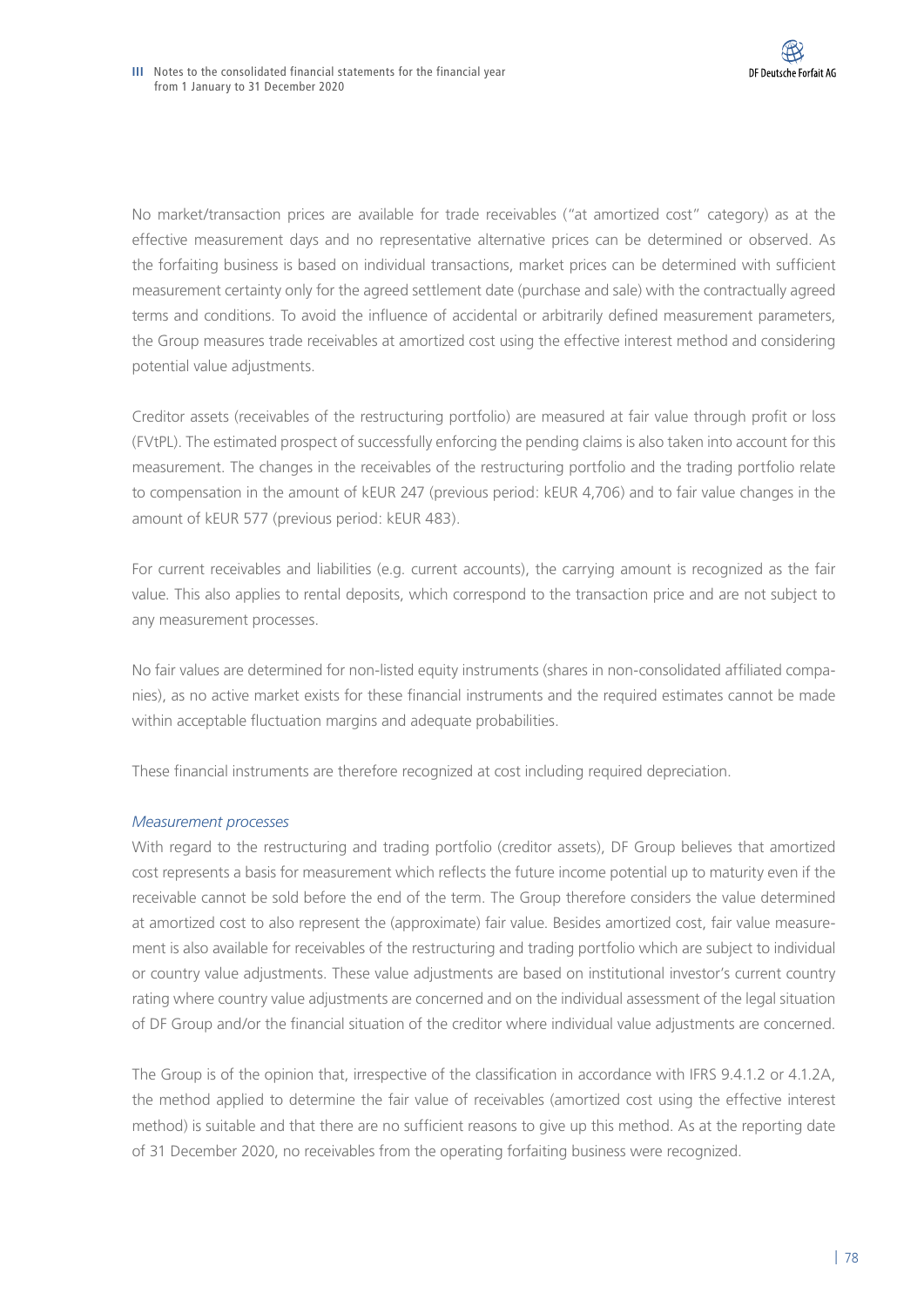### *Value information on financial instruments*

The following table contains the presentation of the book values of the financial instruments (IFRS 7.6), which are compared to their fair values (IFRS 7.25) as well as their evaluation categories (at amortized cost - AC, at fair value through profit or loss - FVtPL).

| <b>Carrying amounts of financial instruments</b><br>in kEUR                                                                                                               | <b>Measurement</b><br>category                  | <b>Book value</b><br>31-12-2020   | <b>Fair value</b><br>31-12-2020   | <b>Book value</b><br>31-12-2019   | <b>Fair value</b><br>31-12-2019   |
|---------------------------------------------------------------------------------------------------------------------------------------------------------------------------|-------------------------------------------------|-----------------------------------|-----------------------------------|-----------------------------------|-----------------------------------|
| <b>Assets</b><br>Shares in non-consolidated affiliated companies<br>Creditor assets<br>Trade accounts receivables<br>Other short-term assets<br>Cash and cash equivalents | <b>FVtPL</b><br><b>FVtPL</b><br>AC<br>AC<br>AC. | 10<br>173<br>745<br>334<br>27,070 | 10<br>173<br>745<br>334<br>27,070 | 10<br>996<br>742<br>156<br>24.669 | 10<br>996<br>742<br>156<br>24,669 |
| <b>Passiva</b><br>Loan<br>Lease obligations<br>Creditor liabilities<br>Trade accounts payable                                                                             | AC<br>AC<br>FVtPL<br>AC                         | 15,000<br>155<br>173<br>313       | 15,000<br>155<br>173<br>313       | 15,000<br>212<br>996<br>343       | 15,000<br>212<br>996<br>343       |
| Other short-term liabilities                                                                                                                                              | AC                                              | 1,086                             | 1.086                             | 1,052                             | 1,052                             |

### *Capital management*

The primary goal of the capital management activities of DF Group is to provide sufficient investment funds for the future operating business at all times. The dynamic debt ratio, calculated as the ratio of net financial debt to the operating result before depreciation and amortization, serves as the benchmark. If this ratio is 2 or less, this signals the preservation of the freedom of action with respect to corporate development and of a favorable credit rating to the Group. Cash and cash equivalents in the amount of kEUR 27,070 (previous year: kEUR 24,669) and current financial assets of kEUR 1,076 (previous year: kEUR 1,052) are offset by interestbearing liabilities in the amount of kEUR 15,155 (previous year: kEUR 15,2129 and current liabilities of kEUR 2,534 (previous year: kEUR 2,826). As of 31 December 2020, net financial debt was positive and amounted to kEUR 10,457 (previous year: kEUR 7,683). It was therefore not possible to calculate a debt ratio. The aim is to maintain an appropriate level of liquidity in line with the operating requirements and a balanced ratio of equity and debt in order to achieve a cost and risk-optimized capital structure. The creditor assets and creditor liabilities are not taken into account here for the reasons described above. Capital management activities for DF Group are centralized at the parent company.

As of 31 December 2020, DF Group's equity capital amounted to EUR 15.4 million (previous year: EUR 8.6 million). The insolvency creditor liabilities amounted to kEUR 173 (previous year: kEUR 996) and represented 1,0% (previous year: 5,2%) of the debt capital. As of 31 December 2020, DF Group had a loan of EUR 15.0 million and no credit lines with banks. No external minimum capital requirements exist.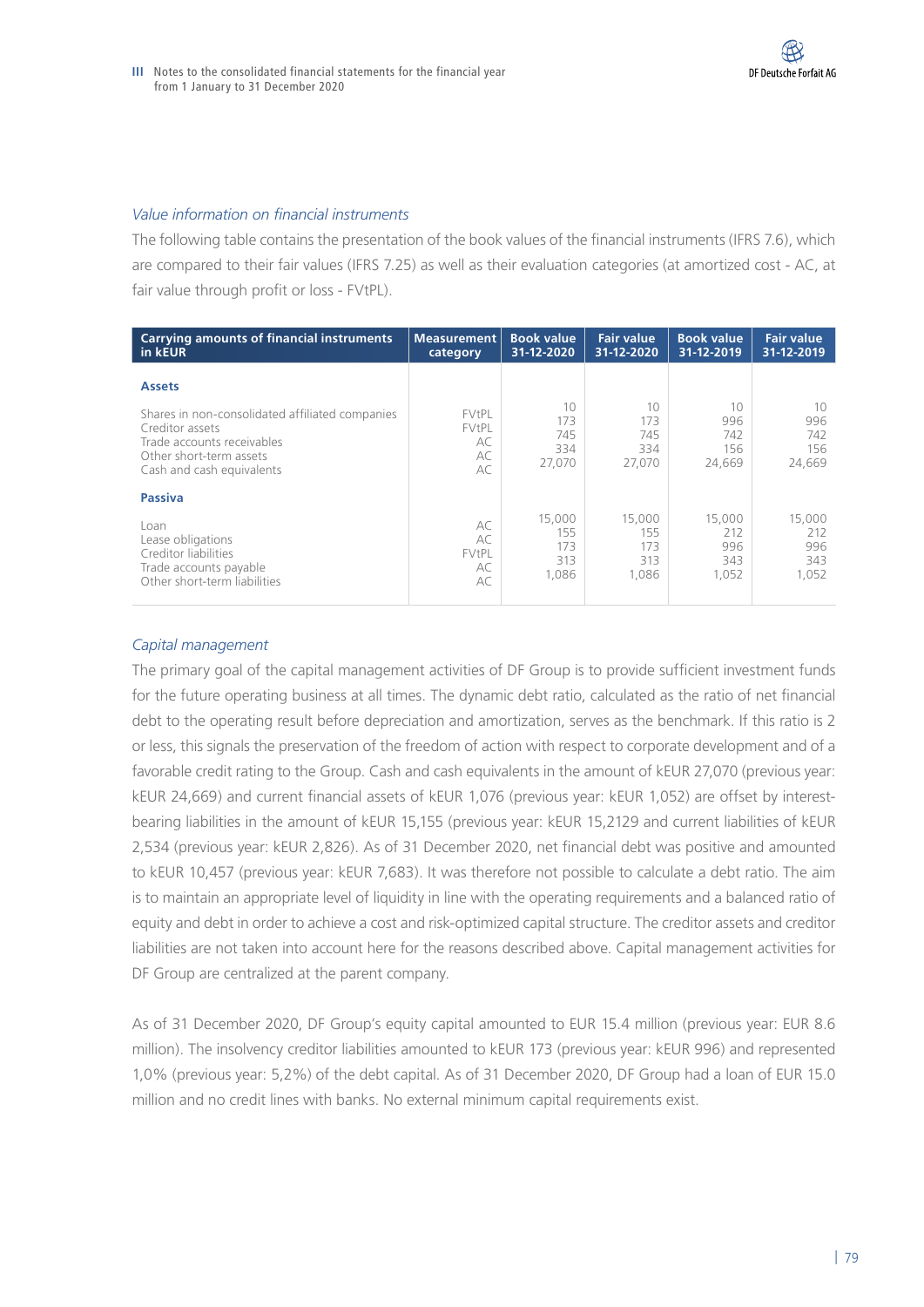# (33) Notes to the cash flow statement

The cash flow statement shows how cash and cash equivalents of DF Group changed in the course of the reporting period as a result of cash inflows and outflows. In accordance with IAS 7 "Cash Flow Statements", cash flows are classified into operating, investing and financing activities. A reconciliation of cash and cash equivalents in the balance sheet complements the cash flow statement.

The funds reported in the cash flow statement encompass all the cash and cash equivalents shown in the balance sheet, i.e. cash on hand and deposits with banks accessible within three months.

Cash flows from investing and financing activities are determined on a cash basis. By contrast, cash flows from operating activities are indirectly derived from the consolidated result. Under indirect calculation, the relevant changes in balance sheet items connected with operating activities are adjusted by effects from currency translation.

| Change in liabilities from financing<br><b>activities</b><br>in kEUR                                         | Non-current<br><b>liabilities</b> | <b>Current</b><br><b>liabilities</b>                                                                                                     | Lease<br><b>liabilities</b> | <b>Total</b>                  |
|--------------------------------------------------------------------------------------------------------------|-----------------------------------|------------------------------------------------------------------------------------------------------------------------------------------|-----------------------------|-------------------------------|
| $1 - 1 - 2019$<br>Cash flows<br>- Repayments<br>- Increases<br>Non-cash flows<br>- Fair value<br>- Increases | 15,000                            | $\overline{\phantom{0}}$<br>$\overline{\phantom{a}}$<br>$\overline{\phantom{a}}$<br>$\overline{\phantom{a}}$<br>$\overline{\phantom{a}}$ | 307                         | 15,000<br>307                 |
| 31-12-2019                                                                                                   | 15,000                            | $\overline{\phantom{a}}$                                                                                                                 | 307                         | 15,307                        |
| $1 - 1 - 2020$<br>Cash flows<br>- Repayments<br>- Increases<br>Non-cash flows<br>- Fair value<br>- Increases | 15,000                            | $\overline{\phantom{a}}$<br>$\overline{\phantom{a}}$<br>$\overline{\phantom{a}}$<br>$\overline{\phantom{a}}$<br>$\overline{\phantom{a}}$ | 307<br>(96)<br>(93)<br>189  | 15,307<br>(96)<br>(93)<br>189 |
| 31-12-2020                                                                                                   | 15,000                            | $\overline{\phantom{a}}$                                                                                                                 | 307                         | 15,307                        |

The following table shows the change in liabilities from financing activities:

# (34) Adjusting events after the end of the financial year

No extraordinary events occurred after the balance sheet date.

Gruenwald, 27. April 2021

The Management Board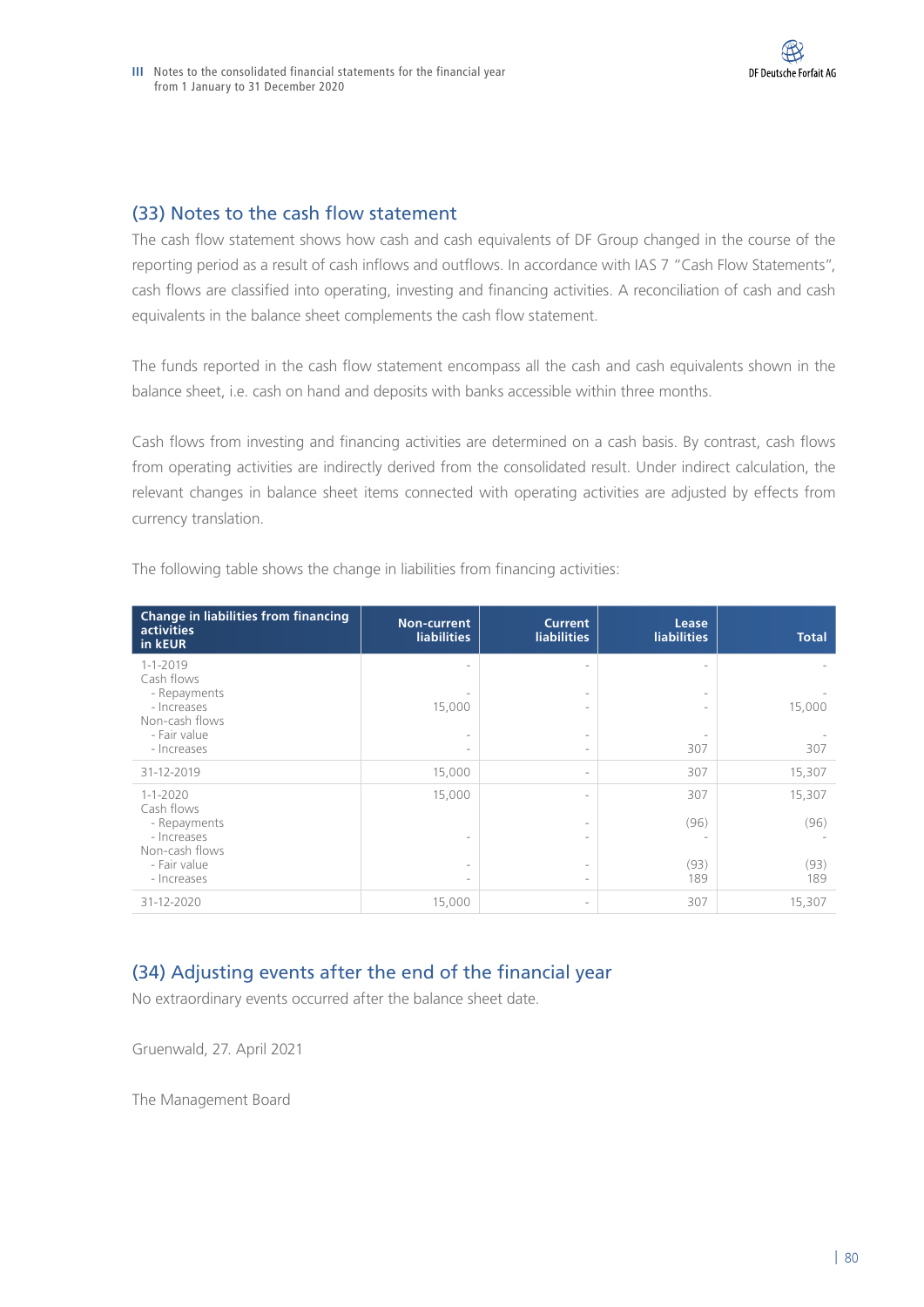**CORPORATE GOVERNANCE REPORT**

**SUPERVISORY BOARD REPORT**

**RESPONSIBILITY STATEMENT BY THE BOARD OF MANAGEMENT**

**AUDITOR´S REVIEW REPORT**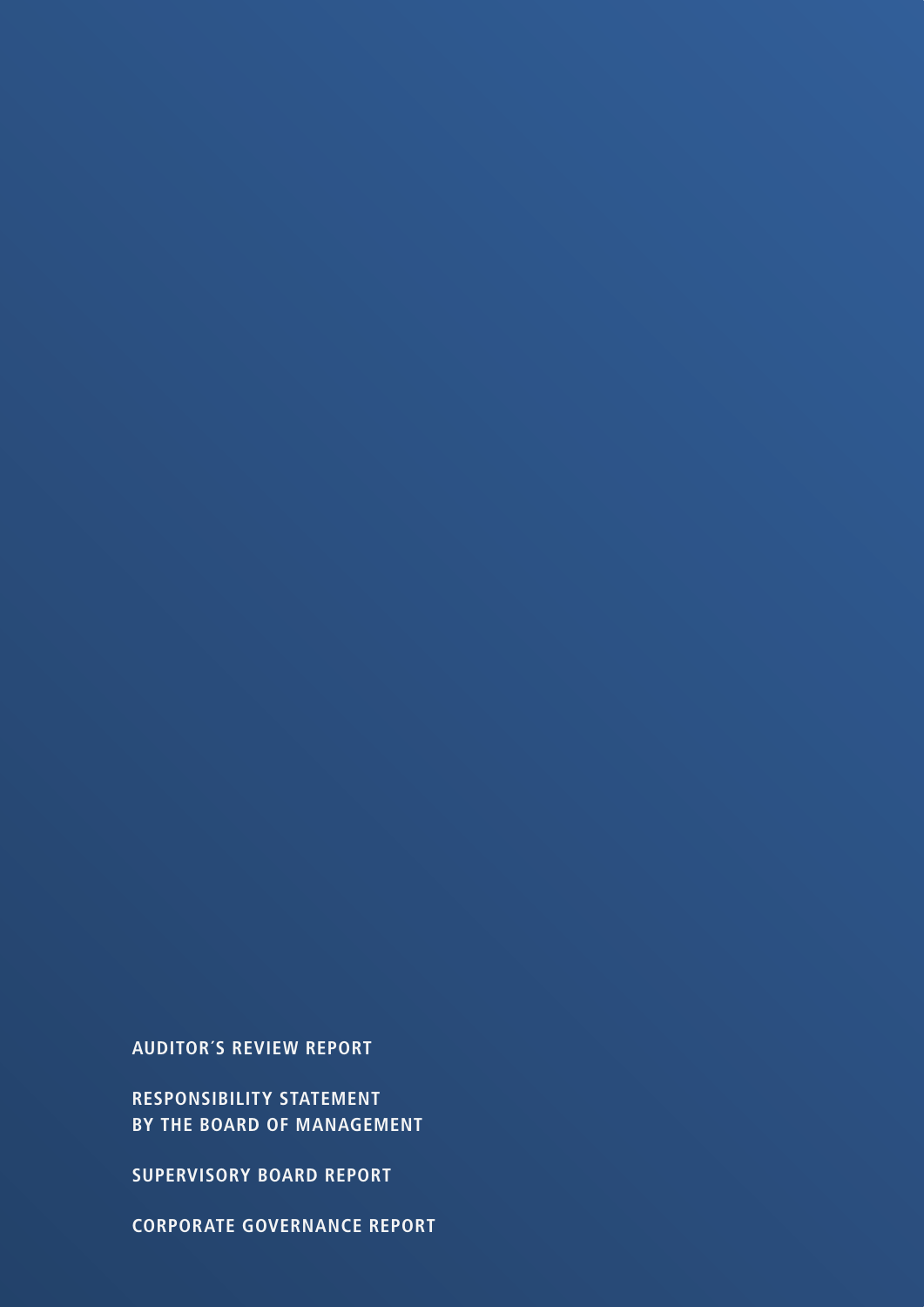# INDEPENDENT AUDITOR'S REPORT

DF Deutsche Forfait AG, Grünwald

# Report on the audit of the consolidated financial statements and of the Group management report

## Audit opinions

We have audited the consolidated financial statements of DF Deutsche Forfait AG, Grünwald, and its subsidiaries (the Group), which comprise the consolidated balance sheet as at 31 December 2020, the consolidated statement of other comprehensive income, the consolidated statement of changes in equity and the consolidated statement of cash flows for the financial year from 1 January 2020 to 31 December 2020, as well as the notes to the financial statements, including a summary of significant accounting policies. In addition, we have audited the management report combined with the Group management report (hereinafter referred to as "combined management report") of DF Deutsche Forfait AG, Grünwald, for the financial year from 1 January 2020 to 31 December 2020. In accordance with German legal provisions, we have not audited the content of the corporate governance statement pursuant to section 289f and section 315d of the German Commercial Code (HGB) to which reference is made in section 4. of the Group management report.

According to our assessment based on the findings of our audit

- » the accompanying consolidated financial statements comply, in all material respects, with the IFRS as adopted by the EU and the additional requirements of German commercial law pursuant to section 315e (1) HGB and, in compliance with these requirements, give a true and fair view of the net asset and financial position of the Group as at 31 December 2020 and of its results of operation for the fiscal year from 1 January 2020 to 31 December 2020 and
- » the accompanying Group management report as a whole provides an appropriate view of the Group's position. In all material respects, this Group management report is consistent with the consolidated financial statements, complies with German legal requirements and appropriately presents the future opportunities and risks. Our audit opinion on the Group management report does not cover the content of the corporate governance statement mentioned above.

Pursuant to section 322 (3) sentence 1 HGB, we declare that our audit has not led to any reservations with regard to the legal compliance of the consolidated financial statements and of the Group management report.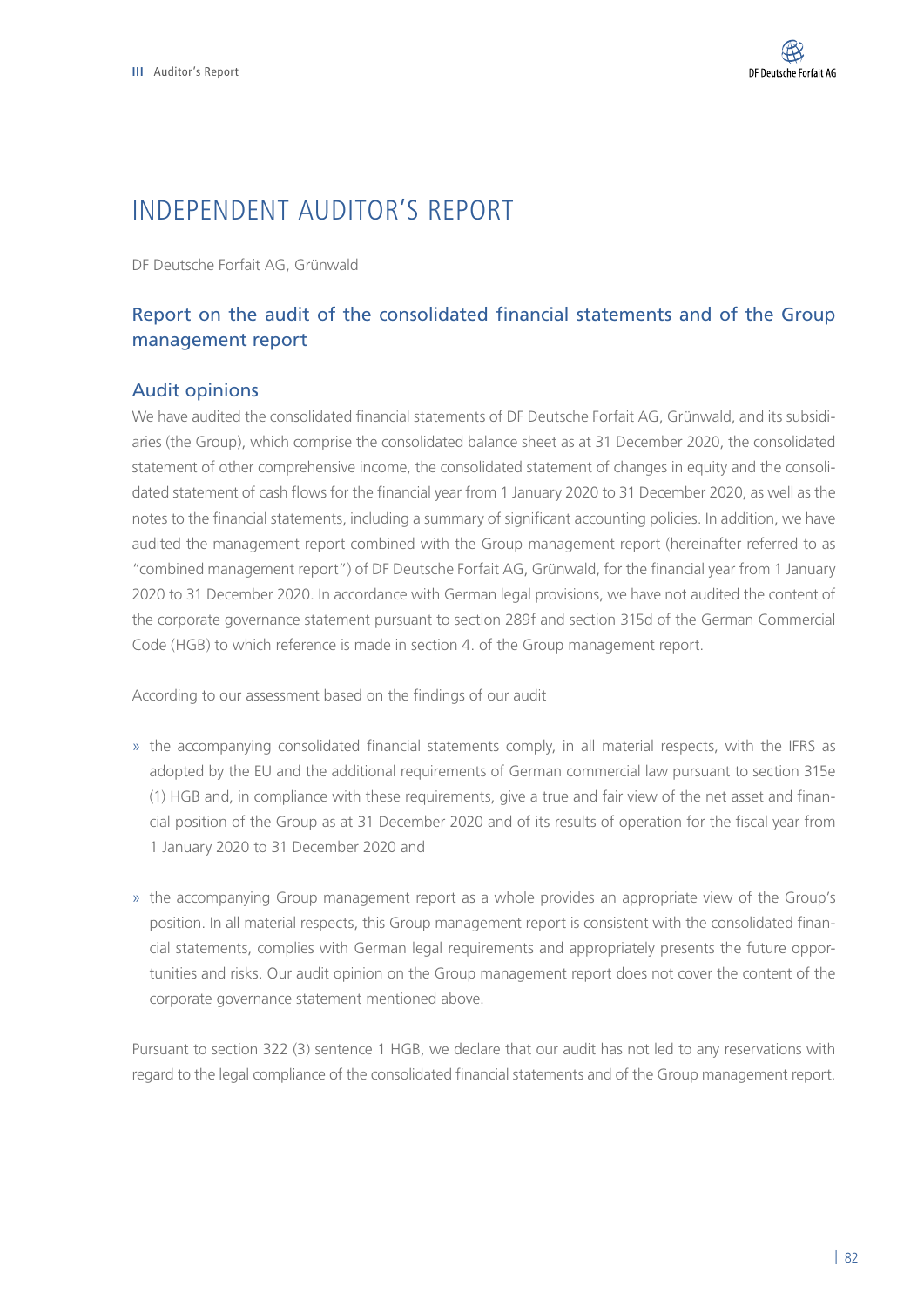## Basis for the audit opinions

We conducted our audit of the consolidated financial statements and of the Group management report in accordance with section 317 HGB and the EU Audit Regulation (No. 537/2014, hereinafter referred to as "EU Audit Regulation") and in conformity with German generally accepted standards for the audit of financial statement promulgated by the Institut der Wirtschaftsprüfer (Institute of Public Auditors in Germany; IDW). Our responsibilities under those regulations and principles are further described in the "Auditor's responsibilities for the audit of the consolidated financial statements and of the Group management report" section of our auditor's report. We are independent of the Group entities in accordance with the requirements of European law and German commercial and professional law and we have fulfilled our other German professional responsibilities in accordance with these requirements. In accordance with Article 10 (2) letter f of the EU Audit Regulation, we also declare that we have not provided non-audit services prohibited under Article 5 (1) of the EU Audit Regulation. We believe that the audit evidence we have obtained is sufficient and appropriate to provide a basis for our opinions on the consolidated financial statements and on the Group management report.

# Key audit matters in the audit of the consolidated financial statements

Key audit matters are those matters that, in our professional judgment, were most significant in our audit of the consolidated financial statements for the financial year from 1 January 2020 to 31 December 2020. These matters were addressed in the context of our audit of the consolidated financial statements as a whole and in forming our opinion thereon; we do not provide a separate opinion on these matters.

We have structured our presentation of the key audit matter as follows:

- *1. Risk to the financial statements*
- *2. Audit procedure*
- *3. Reference to related disclosures*

# Recognition and measurement of deferred tax assets on tax loss carryforwards *1. Risk to the financial statements*

After netting with deferred tax liabilities, deferred tax assets in the amount of kEUR 3,278 (previous year: kEUR 0) are reported in the consolidated financial statements of DF Deutsche Forfait AG for the period ended 31 December 2020, of which kEUR 3,163 (previous year: kEUR 0) is attributable to tax loss carryforwards. The recognition of deferred tax assets on tax loss carryforwards of DF Group depends on the usability of tax losses in Germany and the planning assumptions regarding future taxable income.

The recognition and measurement of deferred tax assets depend to a large extent on the estimates and assumptions made by the legal representatives with regard to future taxable income, which, in turn, depends on the future development of business volumes and achievable margins, as well as further political developments in the Middle East target region.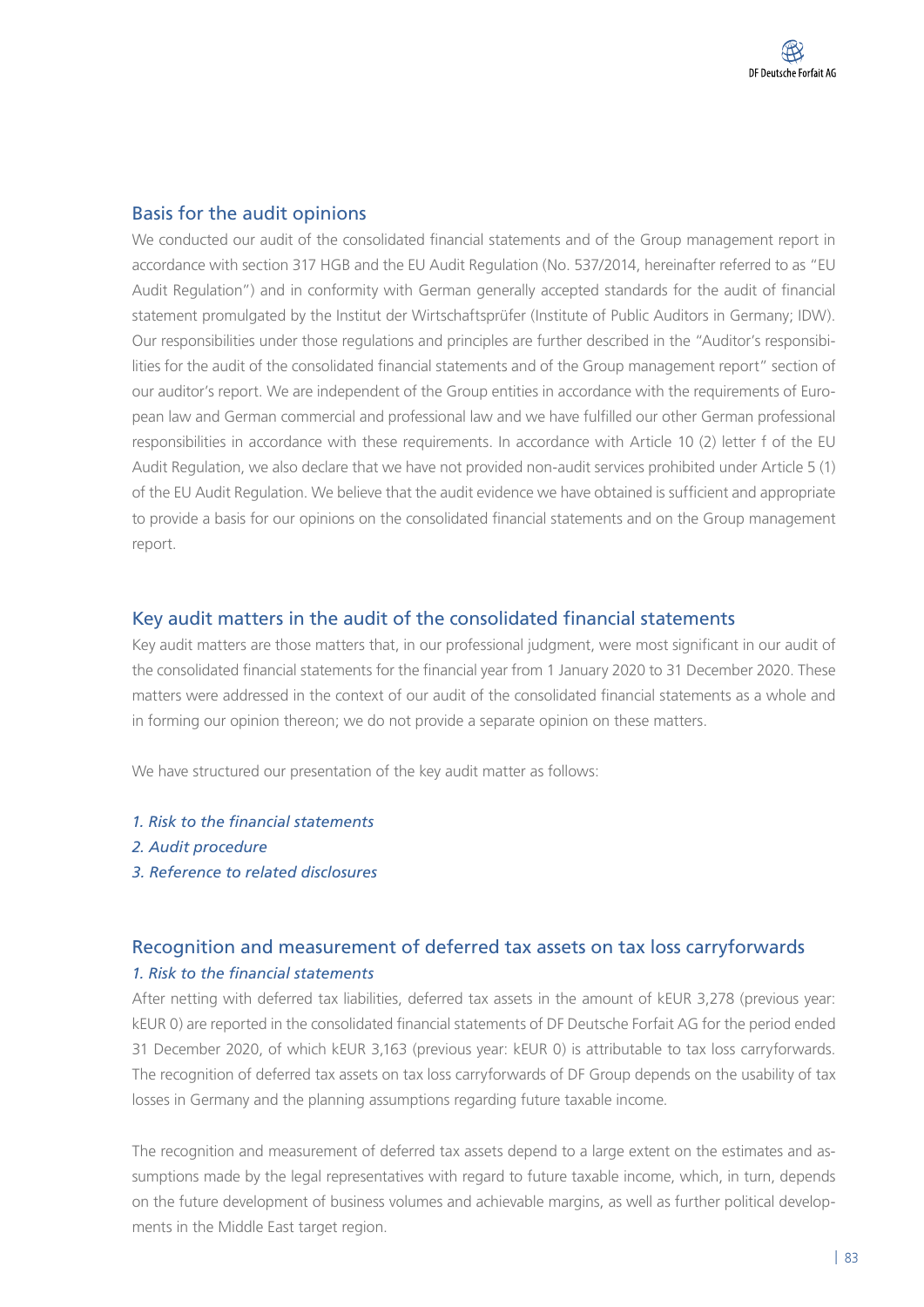Due to the high degree of estimation uncertainty with regard to the usability of tax loss carryforwards and the significance of the financial statement item for the net assets and results of operation of DF Group, this matter was of particular importance in the context of our audit.

## *2. Audit procedure*

As part of our audit, we obtained an understanding of the process implemented at DF Group for recognizing and measuring deferred tax assets on tax loss carryforwards. In doing so, we have retraced the methodical approach taken by the legal representatives to assess the recognition and measurement of deferred tax assets on tax loss carryforwards.

We also assessed the appropriateness of the assumptions made by the legal representatives in the tax planning with assistance from our internal tax specialists. In this context, we primarily reviewed the assessment by the legal representatives with regard to further political developments in the Middle East target region, especially in Iran, and their consideration in the context of the tax planning. In addition, we reviewed the interpretation of the applicable tax legislation and the accrual of future taxable profits in Germany.

## *3. Reference to related disclosures*

The disclosures on deferred taxes are included in section (6) "Accounting and valuation policies – Deferred tax assets and liabilities" and in section (15) "Income tax" of the notes to the consolidated financial statements.

# Other information

The legal representatives and the Supervisory Board are responsible for the other information. Other information includes:

- » the corporate governance statement pursuant to section 289f and section 315d HGB,
- » the responsibility statement by the Board of Management pursuant to section 297 (2) sentence 4 HGB and pursuant to section 315 (1) sentence 5 HGB as well as
- » the remaining parts of the 2020 Annual Report,
- » but not the consolidated financial statements, not the Group management report, and not our audit opinion thereon.

The Supervisory Board is responsible for the Report of the Supervisory Board. The declaration pursuant to section 161 of the German Stock Corporation Act (AktG) on the German Corporate Governance Code, which forms part of the corporate governance statement, is the responsibility of the legal representatives and the Supervisory Board. Otherwise, the legal representatives are responsible for providing other information.

Our opinions on the consolidated financial statements and on the Group management report do not cover the other information and consequently we do not express an opinion or any other form of assurance conclusion thereon.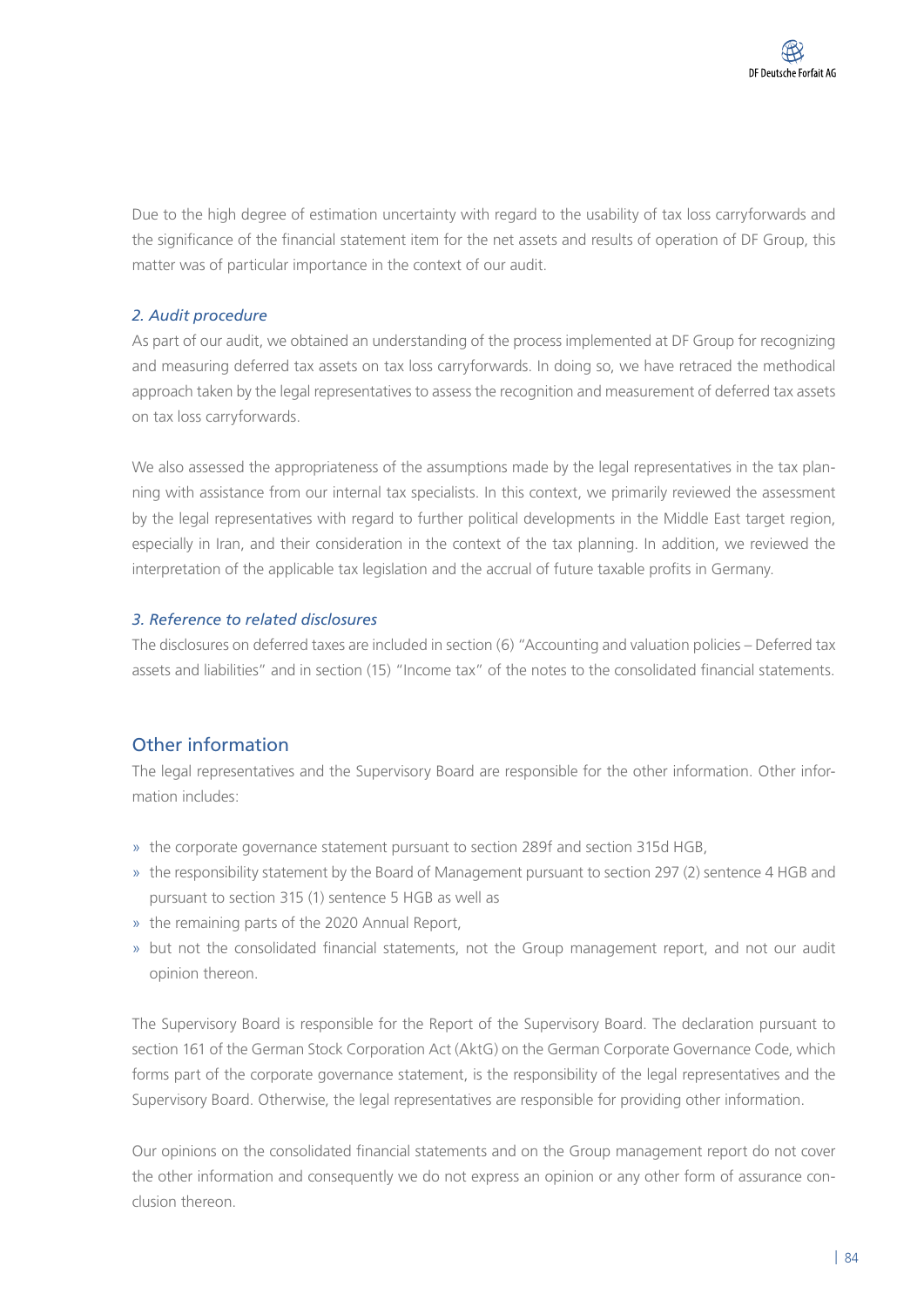In connection with our audit of the consolidated financial statements, we are obliged to read the abovementioned other information provided and assess whether such other information

- » is materially inconsistent with the consolidated financial statements, the Group management report or our knowledge obtained in the audit or
- » otherwise appears to be materially misstated.

If, on the basis of the work performed, we conclude that such other information includes material misrepresentations, we are obliged to report on that fact. We have nothing to report in this respect.

# Responsibilities of the legal representatives and the Supervisory Board for the consolidated financial statements and the Group management report

The legal representatives are responsible for the preparation of the consolidated financial statements that comply, in all material respects, with IFRS as adopted by the EU and the additional requirements of German commercial law pursuant to section 315e (1) HGB and for ensuring that the consolidated financial statements, in conformity with these requirements, give a true and fair view of the net assets, financial position and results of operation of the Group. In addition, the legal representatives are responsible for such internal control as they have determined necessary to enable the preparation of consolidated financial statements that are free from material misstatement, whether due to fraud or error.

In preparing the consolidated financial statements, the legal representatives are responsible for assessing the Group's ability to continue as a going concern. They also have the responsibility for disclosing, as applicable, matters related to the going concern. In addition, they are responsible for financial reporting based on the going concern basis of accounting, unless there is an intention to liquidate the Group or to cease operations or there is no realistic alternative but to do so.

Furthermore, the legal representatives are responsible for the preparation of the Group management report that, as a whole, provides an appropriate view of the Group's position and is, in all material respects, consistent with the consolidated financial statements, complies with German legal requirements and appropriately presents the future opportunities and risks. In addition, the legal representatives are responsible for such arrangements and measures (systems) as they have considered necessary to enable the preparation of a Group management report that is in accordance with the applicable German legal requirements and to be able to provide sufficient appropriate evidence for the assertions in the Group management report.

The Supervisory Board is responsible for overseeing the Group's financial reporting process for the preparation of the consolidated financial statements and of the Group management report.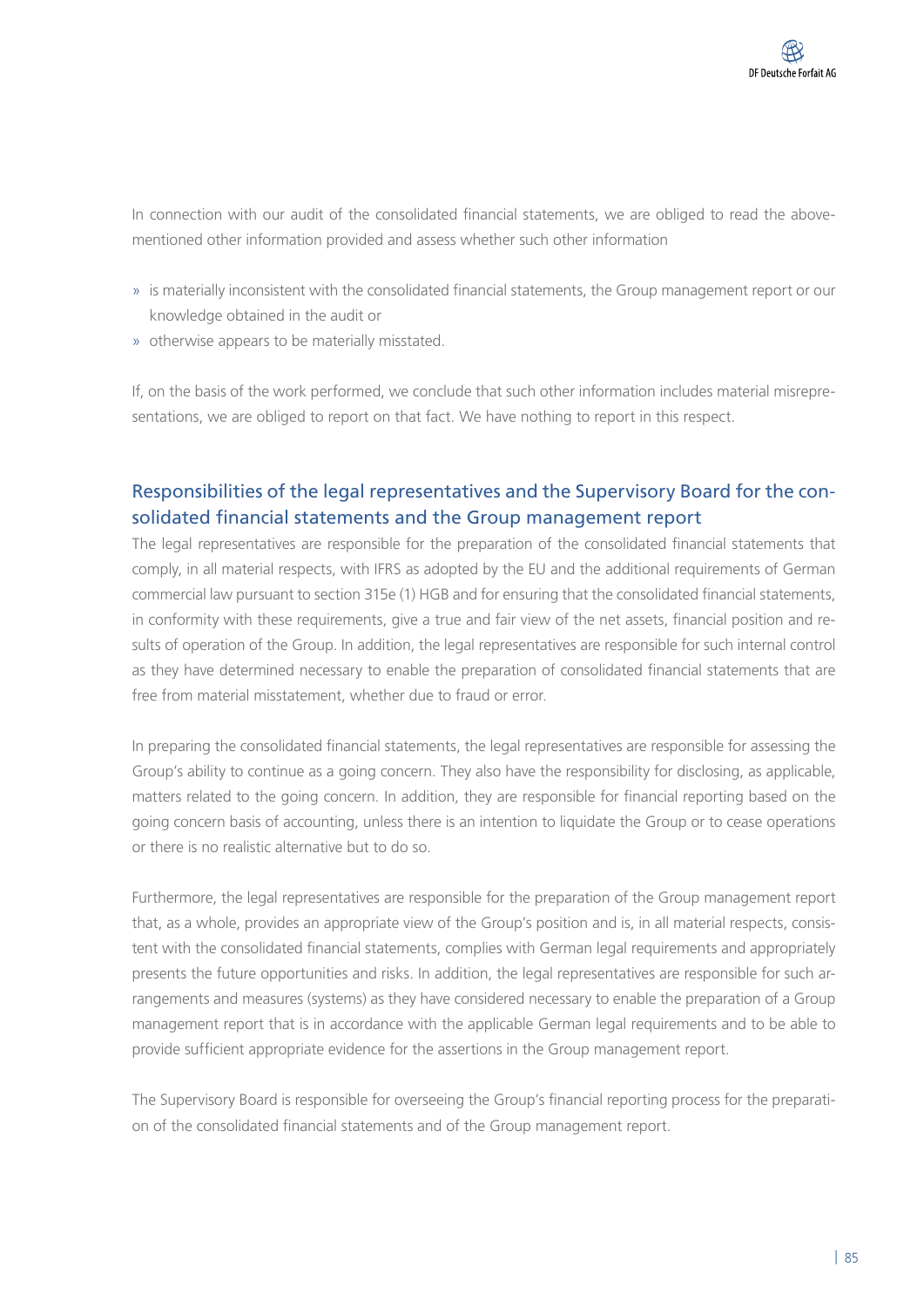# Auditor's responsibilities for the audit of the consolidated financial statements and of the Group management report

Our objectives are to obtain reasonable assurance about whether the consolidated financial statements as a whole are free from material misstatement, whether due to fraud or error, and whether the Group management report as a whole provides an appropriate view of the Group's position and, in all material respects, is consistent with the consolidated financial statements and the knowledge obtained in the audit, complies with German legal requirements and appropriately presents the future opportunities and risks as well as to issue an auditor's report that includes our opinions on the consolidated financial statements and on the Group management report.

Reasonable assurance is a high level of assurance, but is not a guarantee that an audit conducted in accordance with section 317 HGB and the EU Audit Regulation and in compliance with German generally accepted standards for the audit of annual financial statements promulgated by the Institute of Public Auditors in Germany (Institut der Wirtschaftsprüfer – IDW) will always detect a material misstatement. Misstatements can arise from fraud or error and are considered material if, individually or in total, they could reasonably be expected to influence the economic decisions of users taken on the basis of these consolidated financial statements and this Group management report.

We exercise professional judgment and maintain professional skepticism throughout the audit. We also:

- » identify and assess the risks of material misstatement in the consolidated financial statements and in the Group management report, whether due to fraud or error, design and perform audit procedures responsive to those risks and obtain audit evidence that is sufficient and appropriate to provide a basis for our opinions. The risk that material misstatements are not detected is higher where fraud is concerned as compared to error because fraud may include fraudulent collaboration, falsifications, intended incompleteness, misleading presentations or the manipulation of internal controls;
- » obtain an understanding of the internal control system relevant to the audit of the consolidated financial statements and of arrangements and measures relevant to the audit of the Group management report in order to design audit procedures that are appropriate in the circumstances, but not for the purpose of expressing an opinion on the effectiveness of these systems;
- » assess the appropriateness of the accounting methods used by the legal representatives and the justifiability of the estimated values presented by the legal representatives and related disclosures;
- » conclude on the appropriateness of the legal representatives' use of the going concern basis of accounting and, based on the audit evidence obtained, whether a material uncertainty exists related to events or conditions that may cast significant doubt on the Group's ability to continue as a going concern. If we conclude that a material uncertainty exists, we are required to draw attention in the auditor's report to the related disclosures in the consolidated financial statements and in the Group management report or,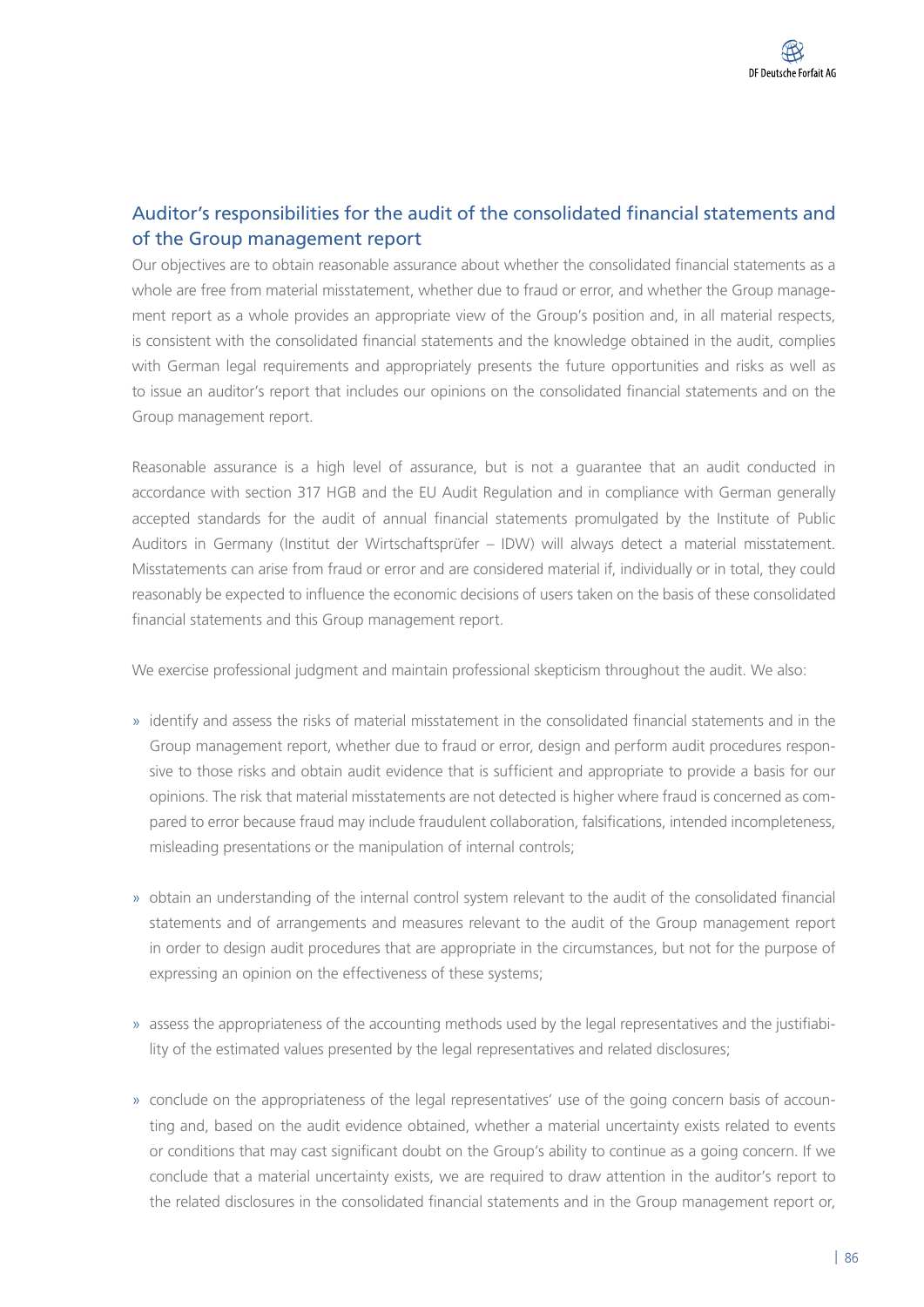if such disclosures are inadequate, to modify our respective opinions. Our conclusions are based on the audit evidence obtained up to the date of our auditor's report. It is possible, however, that future events or circumstances result in the Group's inability to continue as a going concern;

- » evaluate the overall presentation, structure and content of the consolidated financial statements, including the disclosures, and whether the consolidated financial statements present the underlying transactions and events in a manner that the consolidated financial statements give a true and fair view of the net assets, financial position and results of operation of the Group in conformity with IFRS as adopted by the EU and the additional requirements of German commercial law pursuant to section 315e (1) HGB;
- » obtain sufficient appropriate audit evidence regarding the financial information of the entities or business activities within the Group to express opinions on the consolidated financial statements and on the Group management report.

We are responsible for the instruction, supervision and performance of the Group audit. We are solely responsible for our audit opinions;

- » evaluate the consistency of the Group management report with the consolidated financial statements, its conformity with German law and the view of the Group's position it provides;
- » perform audit procedures on the forward-looking information presented by the legal representatives in the Group management report. On the basis of sufficient appropriate audit evidence, we evaluate, in particular, the significant assumptions used by the legal representatives as a basis for the forward-looking information and evaluate the proper derivation of the forward-looking information from these assumptions. We do not express a separate opinion on the forward-looking information and on the assumptions used as a basis. There is a substantial unavoidable risk that future events will differ materially from the forwardlooking information.

We communicate with those charged with supervision on matters such as the planned scope and timing of the audit and significant audit findings, including any significant deficiencies in internal control that we identify during our audit.

We also provide those charged with supervision with a statement that we have complied with the relevant independence requirements and discuss with them all relationships and other matters that may reasonably be thought to bear on our independence, as well as the related safeguards.

Of the facts and circumstances we discussed with those responsible for supervision, we determine those facts and circumstances that were the most important in the audit of the consolidated financial statements for the current reporting period and thus constitute particularly important audit matters. We describe such matters in the audit opinion unless statutes or other regulations prohibit the public disclosure of such matters.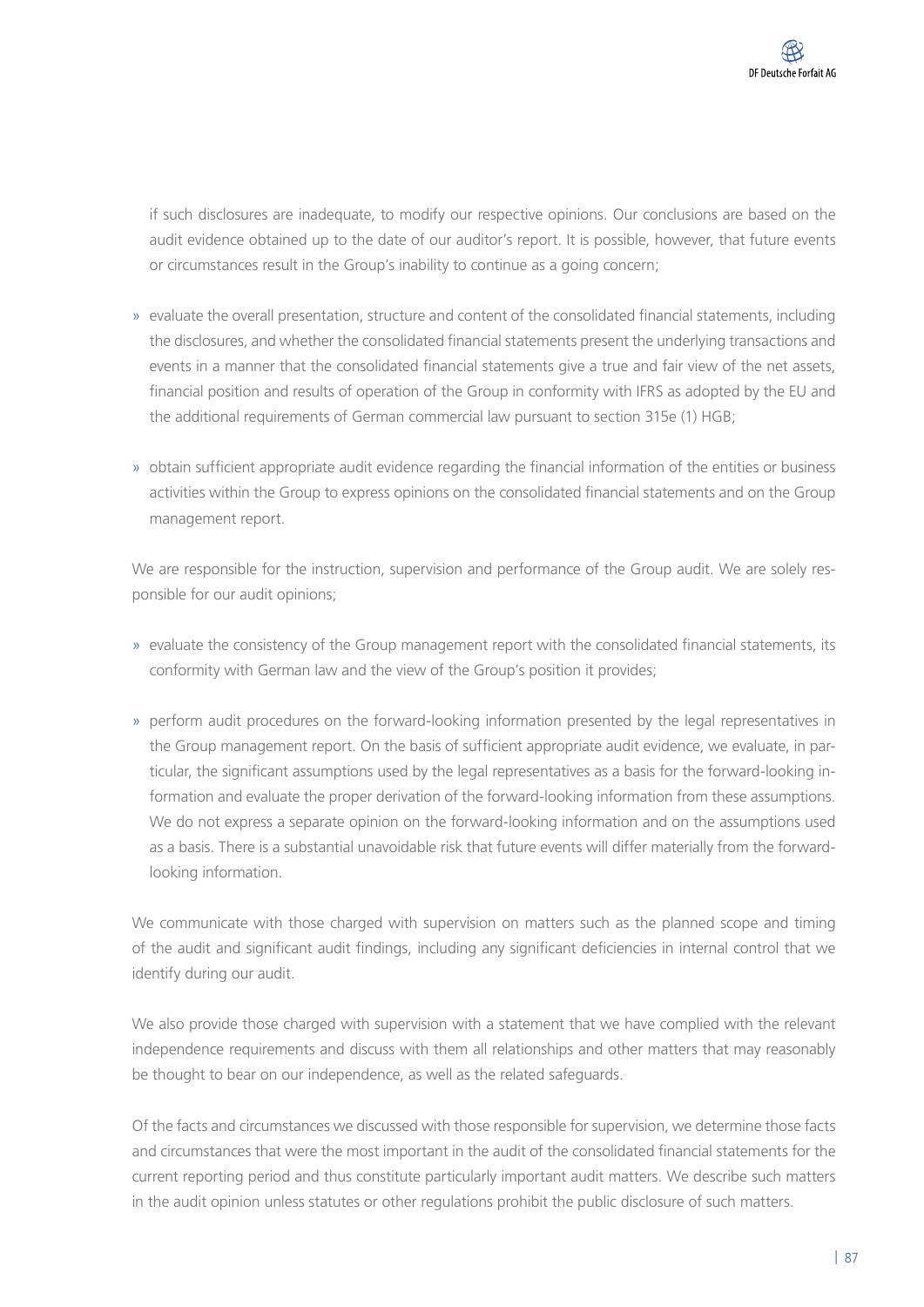## OTHER LEGAL AND REGULATORY REQUIREMENTS

# Report on the audit of the electronic reproductions of the consolidated financial statements and the Group management report prepared for the purpose of disclosure in accordance with section 317 (3b) HGB

## Audit opinion

We performed a reasonable assurance audit pursuant to section 317 (3b) HGB to determine whether the reproductions of the consolidated financial statements and the Group management report (hereinafter also referred to as "ESEF documents") contained in the attached file DFAG\_Konzern\_2020-12-31.zip and prepared for the purpose of disclosure comply in all material respects with the requirements of section 328 (1) HGB on the electronic reporting format ("ESEF format"). In accordance with German legal requirements, this audit covers only the transfer of the information contained in the consolidated financial statements and the Group management report into the ESEF format and therefore neither to the information contained in these reproductions nor to any other information contained in the above-mentioned file.

In our opinion, the reproductions of the consolidated financial statements and the Group management report contained in the aforementioned attached file and prepared for the purpose of disclosure comply in all material respects with the requirements of section 328 (1) HGB on the electronic reporting format. Other than this audit opinion and our opinions on the accompanying consolidated financial statements and on the accompanying Group management report for the financial year from 1 January 2020 to 31 December 2020 included in the "Report on the audit of the consolidated financial statements and the Group management report" above, we do not express any opinion on the information contained in these reproductions or on any other information contained in the aforementioned file.

## Basis for the audit opinion

We conducted our audit of the reproductions of the consolidated financial statements and the Group management report contained in the above-mentioned attached file in accordance with section 317 (3b) HGB and in compliance with the draft IDW Auditing Standard: "Prüfung der für Zwecke der Offenlegung erstellten elektronischen Wiedergaben von Abschlüssen und Lageberichten nach § 317 Abs. 3b HGB" ("Audit of Electronic Reproductions of Financial Statements and Management Reports Prepared for the Purpose of Disclosure pursuant to Section 317 (3b) HGB") (IDW EPS 410). Our responsibility under this standard is further described in the section "Auditor's responsibility for the audit of the ESEF documents". Our auditing firm has applied the quality assurance system requirements of the IDW Quality Assurance Standard: "Anforderungen an die Qualitätssicherung in der Wirtschaftsprüferpraxis" ("Requirements for Quality Assurance in Auditing Practice") (IDW QS 1).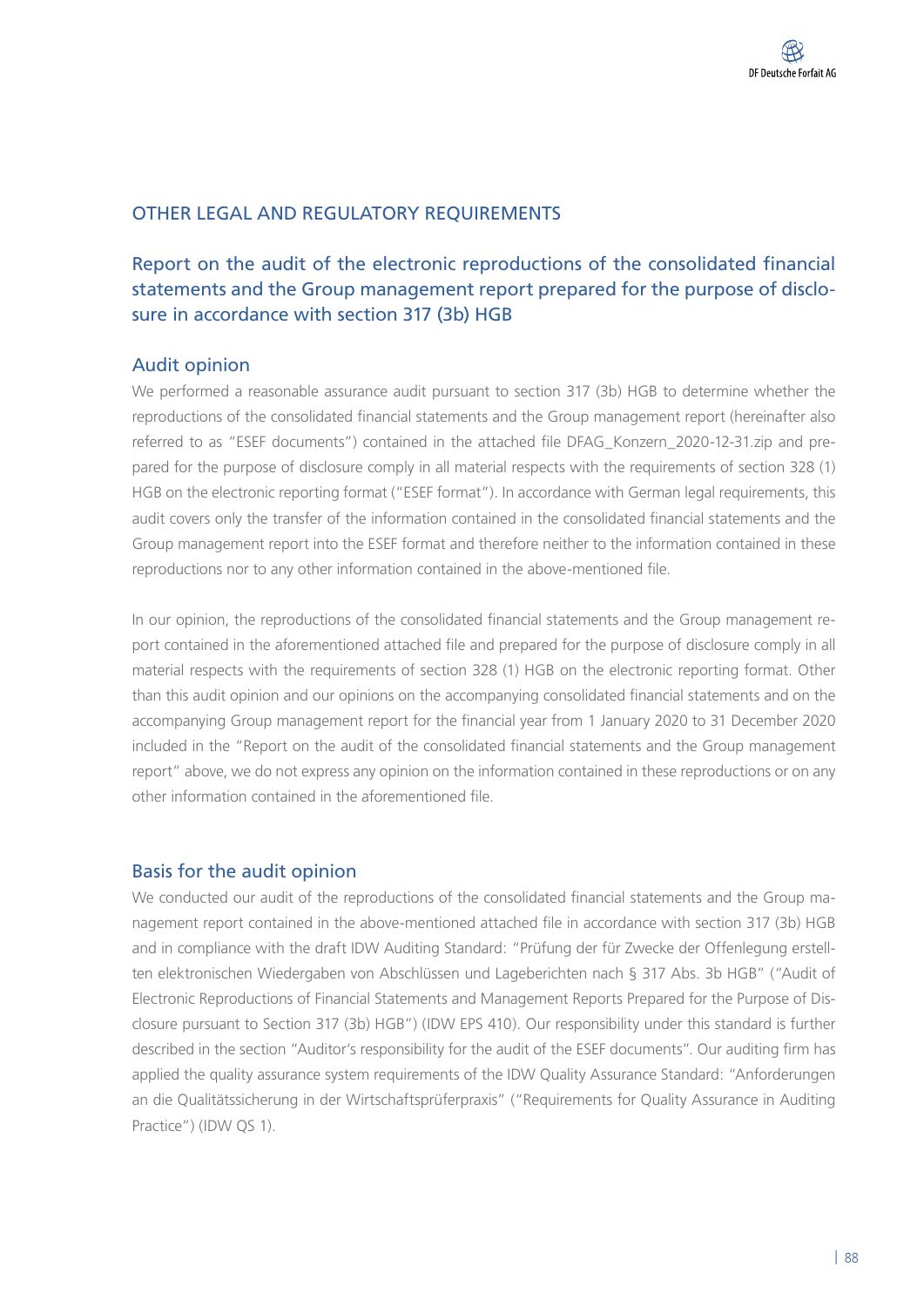# Responsibilities of the legal representatives and the Supervisory Board for the ESEF documents

The legal representatives are responsible for the preparation of the ESEF documents containing the electronic reproductions of the consolidated financial statements and the Group management report in accordance with section 328 (1) sentence 4 No. 1 HGB and for marking up the consolidated financial statements in accordance with section 328 (1) sentence 4 No. 2 HGB.

The legal representatives are also responsible for the internal controls they consider necessary to enable the preparation of the ESEF documents that are free from material non-compliance, whether due to fraud or error, with the electronic reporting format requirements of section 328 (1) HGB.

Furthermore, the legal representatives are responsible for submitting the ESEF documents together with the audit opinion and the attached audited consolidated financial statements and audited Group management report as well as other documents to be disclosed to the operator of the Federal Gazette.

The Supervisory Board is responsible for monitoring the preparation of the ESEF documents as part of the financial reporting process.

# Auditor's responsibility for the audit of the ESEF documents

Our objective is to obtain reasonable assurance about whether the ESEF documents are free from material non-compliance, whether due to fraud or error, with the requirements of section 328 (1) HGB. We exercise professional judgment and maintain professional skepticism throughout the audit. We also:

- » identify and assess the risks of non-compliance with the requirements of section 328 (1) HGB, whether due to fraud or error, design and perform audit procedures responsive to those risks and obtain audit evidence that is sufficient and appropriate to provide a basis for our audit opinion;
- » obtain an understanding of the internal controls that are relevant for the audit of the ESEF documents in order to design audit procedures that are appropriate in the circumstances, but not for the purpose of expressing an audit opinion on the effectiveness of these controls;
- » assess the technical validity of the ESEF documents, i.e. whether the file containing the ESEF documents meets the requirements of Delegated Regulation (EU) 2019/815, as last amended prior to the reporting date, regarding the technical specification for that file;
- » assess whether the ESEF documents provide a consistent XHTML reproduction of the audited consolidated financial statements and the audited Group management report;
- » assess whether the mark-up of the ESEF documents with inline XBRL technology (iXBRL) provides an adequate and complete machine-readable XBRL copy of the XHTML reproduction.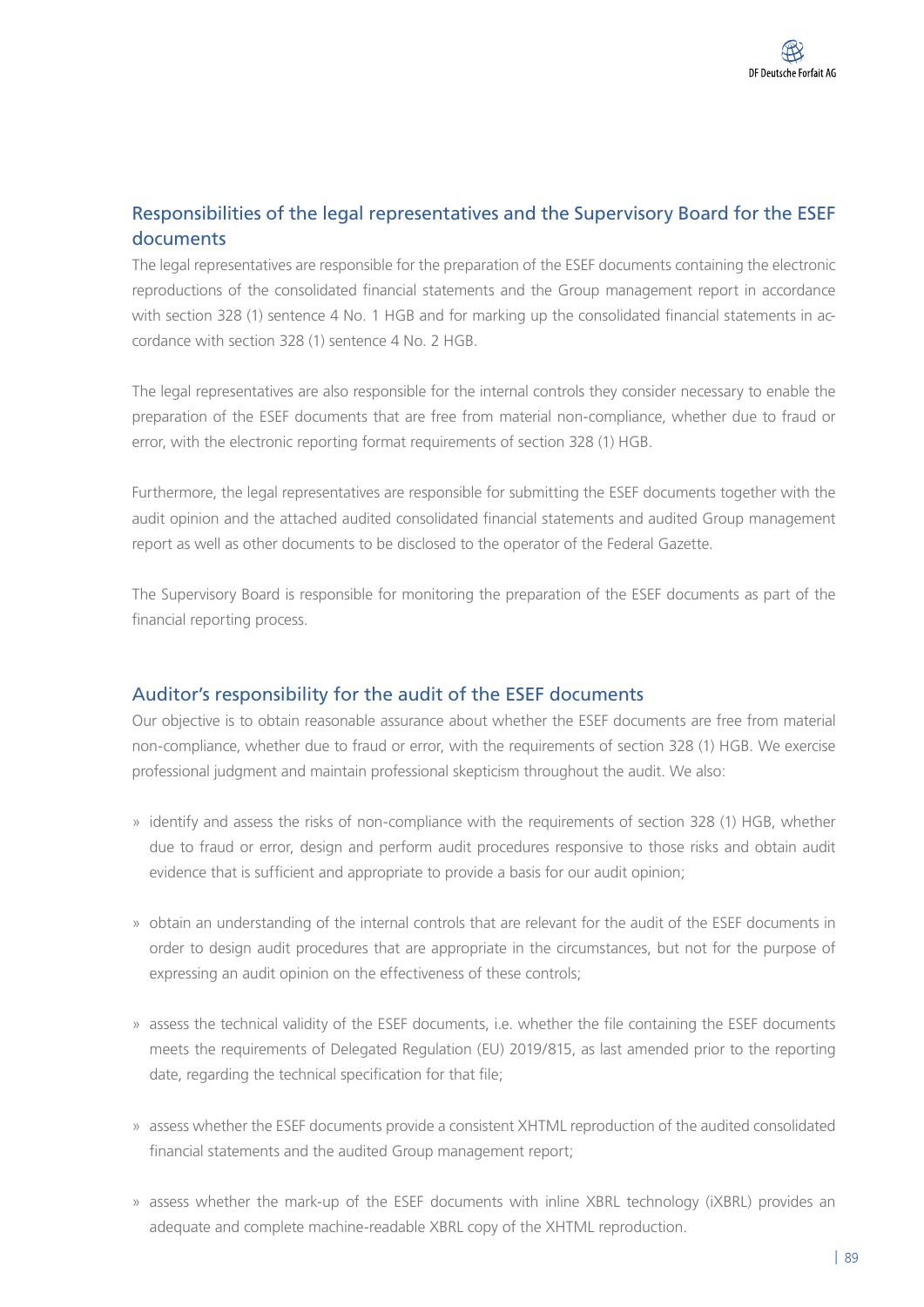# Further disclosures pursuant to Article 10 of the EU Audit Regulation

We were elected as Group auditor by the Annual General Meeting on 27 July 2020. We were engaged by the Supervisory Board on 5 November 2020. We have been the Group auditor of DF Deutsche Forfait AG, Grünwald, without interruption since the financial year 2014.

We declare that the audit opinions included in this audit report conform with the additional report to the Supervisory Board in accordance with Article 11 EU Audit Regulation (audit report).

# German public accountant responsible for the audit

The German public accountant responsible for the audit is Andreas Schuster.

Munich, 27 April 2021

Warth & Klein Grant Thornton AG Wirtschaftsprüfungsgesellschaft

Stephan Mauermeier **Andreas Schuster** Wirtschaftsprüfer Wirtschaftsprüfer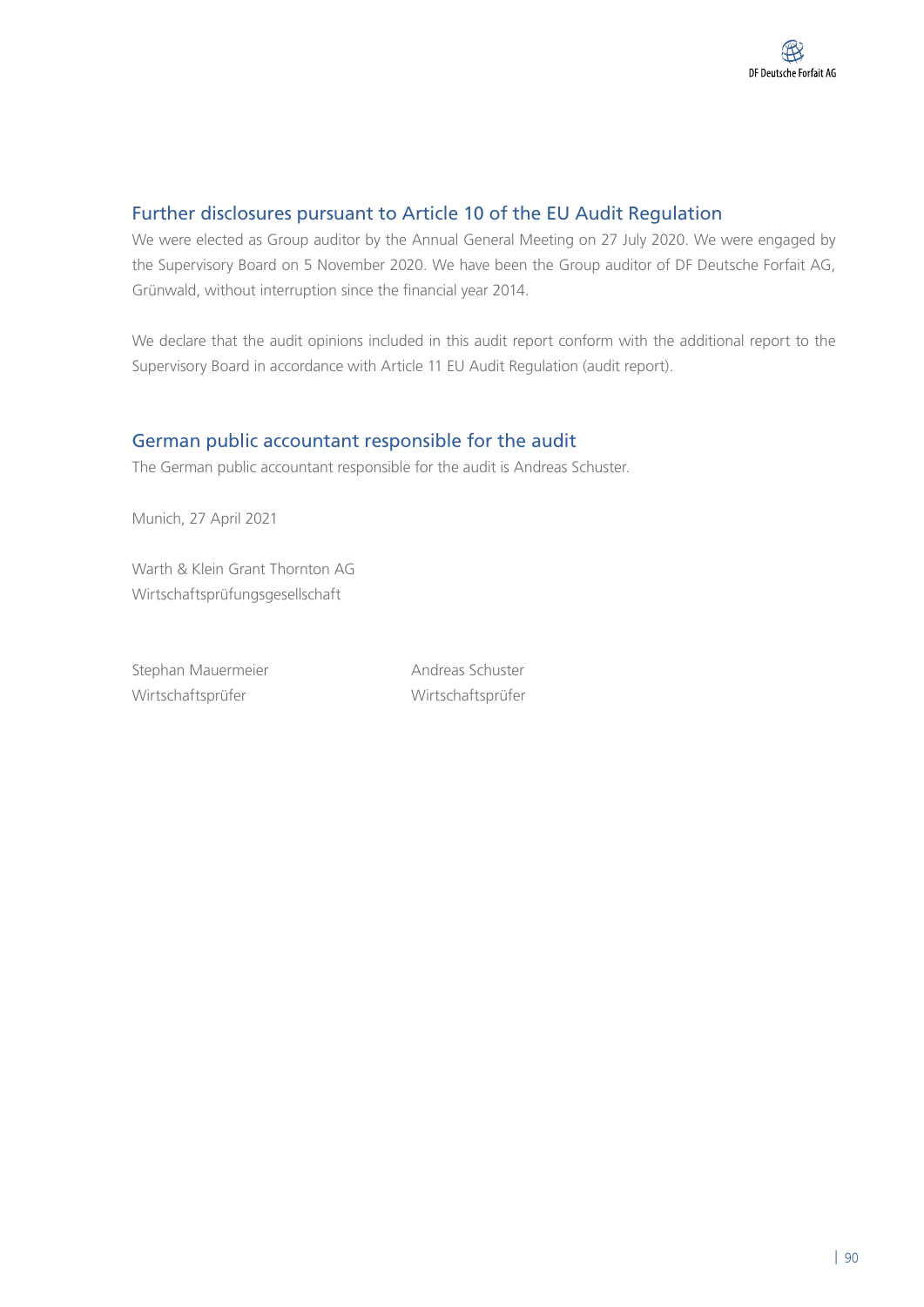# RESPONSIBILITY STATEMENT BY THE MANAGEMENT BOARD

To the best of our knowledge and in accordance with the applicable accounting principles, the consolidated financial statements as of December 31, 2020 give a true and fair view of the assets, liabilities, financial position and the profit or loss of the Group. The group management report includes a fair review of the business development and the position of the Group together with the principal opportunities and risks associated with the expected development of the Group.

27 April 2021

The Management Board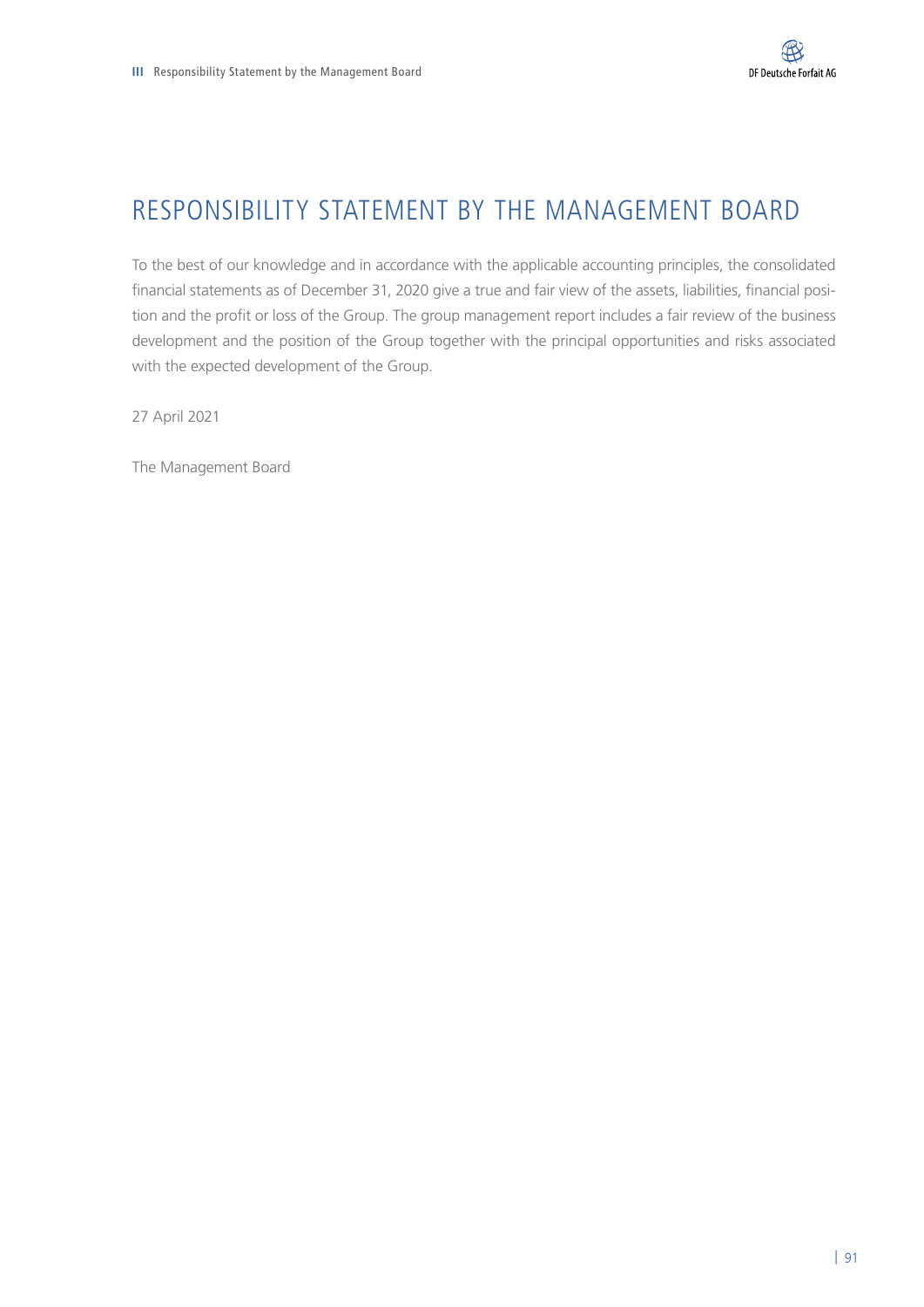# SUPERVISORY BOARD REPORT

## DEAR SHAREHOLDERS,

The COVID-19 pandemic was the biggest challenge for all of us in the financial year 2020, with the world economy severely affected by its consequences. Even in this difficult environment, DF Group once again managed to clearly exceed break-even point in the financial year 2020. The Group more than doubled its consolidated net income to EUR 6.8 million thanks to a product portfolio that is geared to customer needs as well as a clear strategic focus.

## **Supervisory Board activity report**

In the financial year 2020, the Supervisory Board continuously monitored the business performance of DF Deutsche Forfait AG ("**DF AG**" or "**company**") and fulfilled all the tasks imposed on it by law and by the Memorandum of Association.

The Supervisory Board regularly supervised the activities of the Management Board and provided advice. In accordance with their supervisory function, the Supervisory Board, and in particular the Chairman and the Deputy Chairman of the Supervisory Board, liaised regularly with the Management Board. The latter kept the Supervisory Board informed of all relevant business events and strategic decisions as well as the financial position of DF Group through both written and oral reports.

### **Changes on the Management Board and the Supervisory Board**

There were no changes in the composition of the Management Board of DF AG in the financial year 2020.

The following changes occurred on the Supervisory Board in the past financial year. At the beginning of the financial year, the Supervisory Board consisted of Dr. Ludolf von Wartenberg, Prof. Dr. Wulf-W. Lapins and Ms. Bianca Engel. On 13 March 2020, Dr. Ludolf von Wartenberg and Prof. Dr. Wulf-W. Lapins were elected Chairman and Vice Chairman of the Supervisory Board. Effective 16 April 2020, Ms. Bianca Engel resigned from the Supervisory Board for personal reasons; she was replaced by Dr. Gerd-Rudolf Wehling with effect from 21 April 2020. At the company's Annual General Meeting on 30 June 2020, it was resolved, as part of the amendment of the Memorandum of Association, that the Supervisory Board should continue to consist of three members instead of four in the future.

### **Supervisory Board meetings**

A total of five meetings and one video conference were held in the financial year 2020. These were attended by all members of the Supervisory Board.

## **Focus of Supervisory Board meetings**

In the financial year 2020, the Supervisory Board primarily addressed the company's business policy development. Moreover, the consequences of the COVID-19 pandemic as well as other current issues were discussed regularly.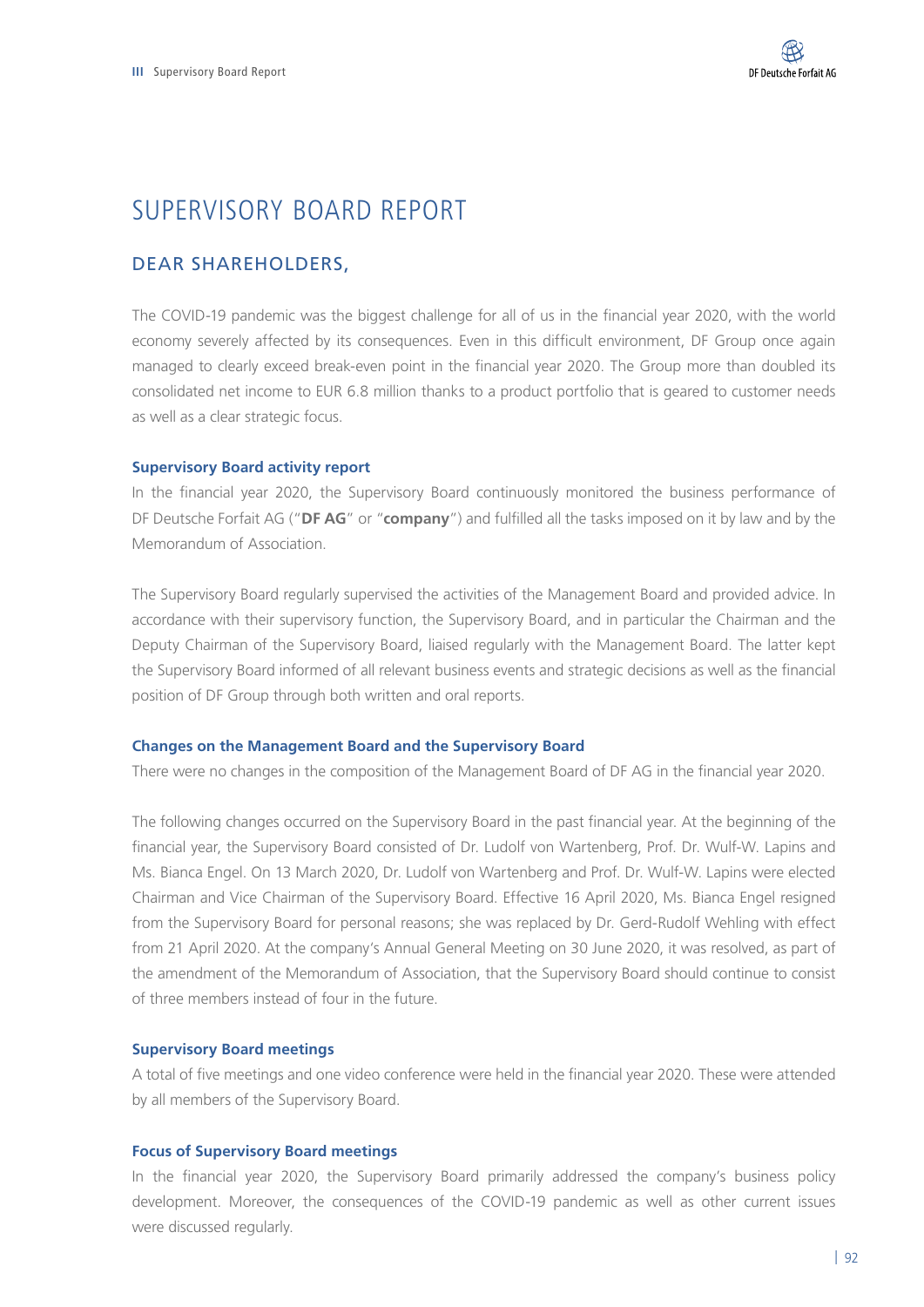At the meeting on 13 March 2020, the Supervisory Board approved the individual country limits. In addition, decisions were made on the declaration of conformity and the updated compliance policies.

On 29 April 2020, the Supervisory Board adopted both the separate financial statements of DF AG for 2019 and the consolidated financial statements for 2019. The company's auditors attended the meeting and were available to answer all questions. In April 2020, the Supervisory Board adopted the Report of the Supervisory Board for the period ended 31 December 2019.

At the meeting on 29 June 2020, the Supervisory Board addressed, among other things, the business performance and the strategic positioning of the company. Other items on the agenda included the preparation of the Annual General Meeting and the current status of the collection of the creditor assets.

At the constituent meeting of the Supervisory Board on 30 June 2020, Dr. Ludolf von Wartenberg was elected Chairman of the Supervisory Board and Prof Wulf-W. Lapins was elected Vice Chairman of the Supervisory Board.

At the video conference on 25 November 2020, the existing certificates structure in Luxembourg was discussed.

At the Supervisory Board meeting on 15 December 2020, the members voted to dissolve the certificates structure in Luxembourg. In addition, the business development and the halfyear financial report as of June 30, 2020 were reviewed. Other items discussed included the implementation of the European Single Electronic Format (ESEF), the compensation system of the Management Board pursuant to ARUG II as well as the current status of the collection of creditor assets. Finally, the efficiency review of the Supervisory Board was also discussed.

### **Supervisory Board committees**

As the company's Annual General Meeting on 30 June 2020 decided to limit the Supervisory Board to three members, it was also resolved in this context to no longer form committees from among the Supervisory Board members. Previously, the duties of the Supervisory Board had also been performed by all of its members.

### **Corporate Governance**

The Supervisory Board remained committed to good corporate governance throughout the financial year 2020. For information on corporate governance, please refer to the corporate governance statement, which forms part of the Annual Report. In the financial year 2020, the declaration of conformity by the Management Board and the Supervisory Board was published in March and made permanently available on the company's website; the latest declaration of conformity by the Management Board and the Supervisory Board was issued in March 2021 and has also been made permanently available to the shareholders on the company's website.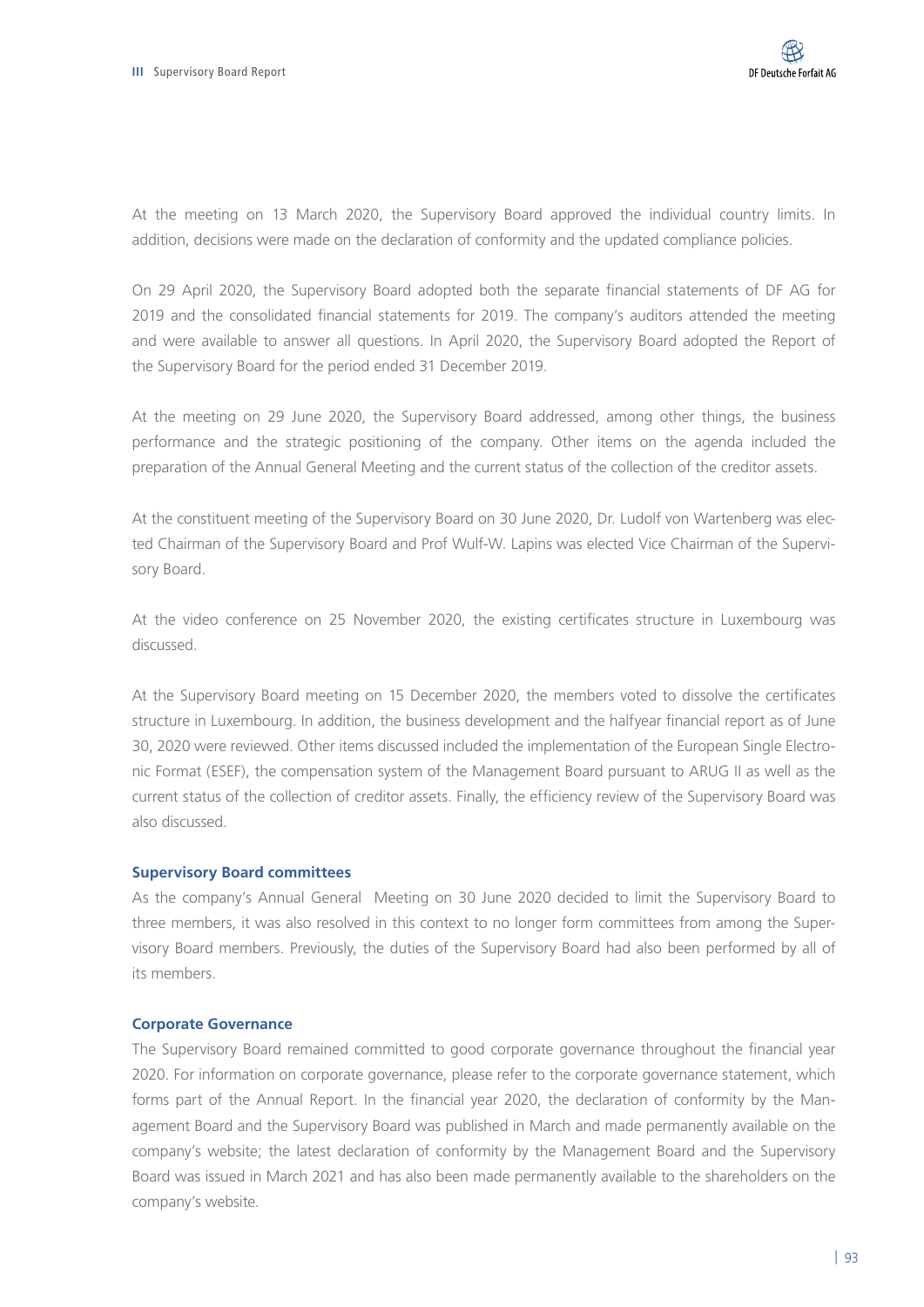### **Conflicts of interest**

No conflicts of interest involving members of the Supervisory Board were made known to the Supervisory Board during the financial year 2020.

## **Financial statements 2020**

At the Annual General Meeting on 30 June 2020, Warth & Klein Grant Thornton AG Wirtschaftsprüfungsgesellschaft, Munich, were elected auditors for the separate financial statements and the consolidated financial statements for the financial year from 1 January 2020 to 31 December 2020.

The separate financial statements and the management report for 2020 as well as the consolidated financial statements for 2020 and the Group management report of DF AG were audited by Warth & Klein Grant Thornton AG Wirtschaftsprüfungsgesellschaft, Munich.

The separate financial statements, the management report, the consolidated financial statements and the Group management report for the financial year 2020 were available to all members of the Supervisory Board for detailed examination prior to the Supervisory Board meeting on 27 April 2021. At the Supervisory Board meeting on 27 April 2021, the auditors explained all relevant items of the documents. All accounting-related questions and issues were discussed in depth. Finally, the auditors confirmed their independence. Following its own indepth examination and discussion, the Supervisory Board concurred with the result of the audit and approved the separate financial statements as well as the consolidated financial statements of DF Group on 27 April 2021. The financial statements of DF Deutsche Forfait AG were thus finalized. No objections were raised. The Supervisory Board approved the management reports and the assessment of the company's future development.

The Supervisory Board thanks the Management Board and the employees for their work in the financial year 2020.

27 April 2021

On behalf of the Supervisory Board Dr. Ludolf von Wartenberg Chairman of the Supervisory Board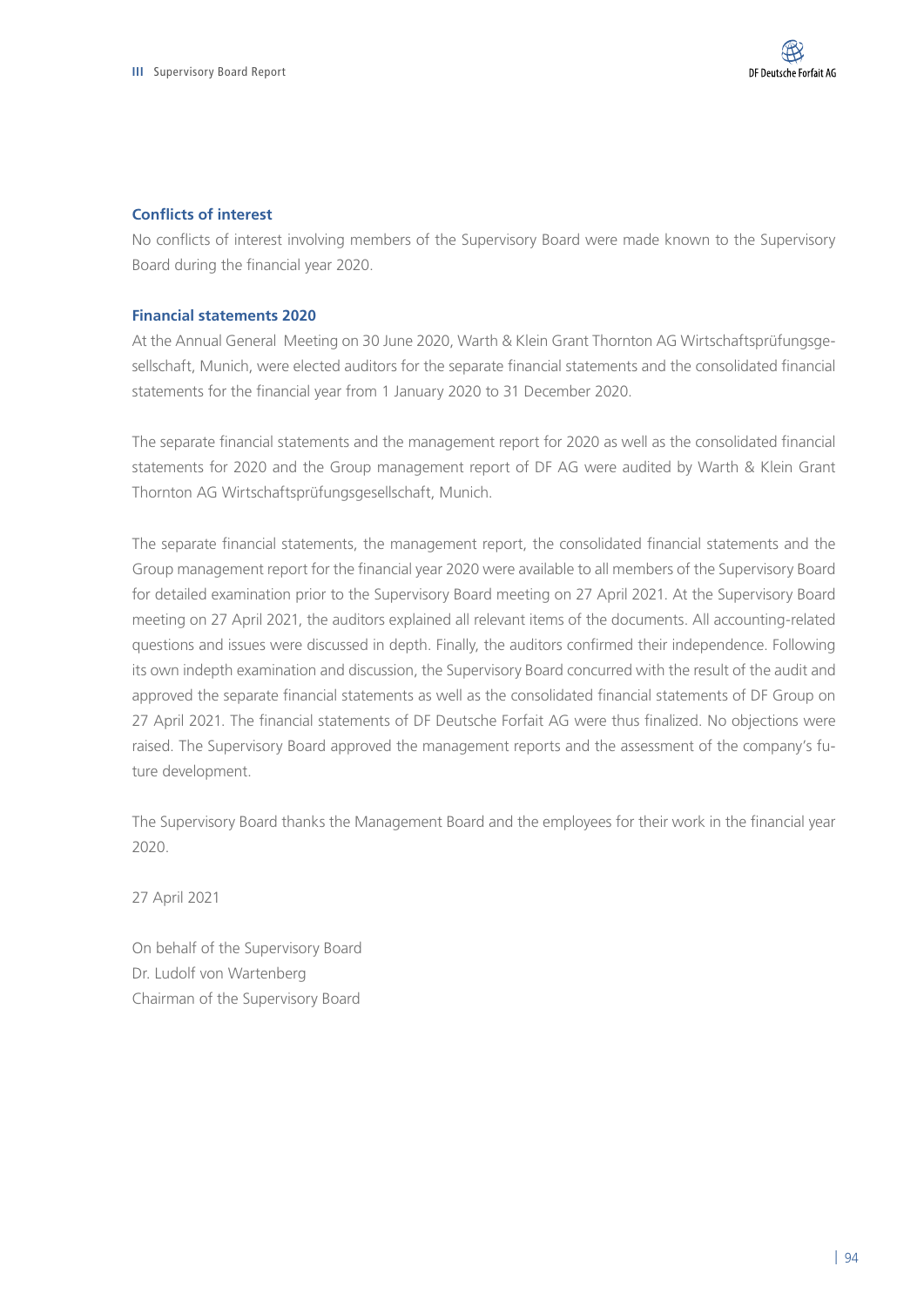# CORPORATE GOVERNANCE STATEMENT

As part of the management report, DF Deutsche Forfait AG (also referred to as "DF AG" or "the company") reports in this statement in accordance with Sections 289 f and 315 d of the German Commercial Code (HGB) and in accordance with Principle 22 of the recommendations of the "Government Commission on the German Corporate Governance Code" in the current version dated December 16, 2019 ("GCGC") on corporate management and the main elements of the company's corporate governance structures. The information in the declaration is not included in the audit of the financial statements in accordance with section 317 (2) sentence 6 of the German Commercial Code (HGB).

## **I. Declaration of conformity**

Declaration of conformity pursuant to Section 161 of the German Stock Corporation Act (AktG) on the recommendations of the "Government Commission on the German Corporate Governance Code" as amended on December 16, 2019 for the 2020 financial year. The company's declaration of conformity of March 2020 is published in a separate section on the website of DF AG at [http://www.dfag.de/investor-relations/corporate](http://www.dfag.de/investor-relations/corporate-governance/)[governance/](http://www.dfag.de/investor-relations/corporate-governance/). The same applies to the declaration of conformity issued in March 2021 for the current financial year.

The GCGC is intended to make the rules for corporate management and supervision applicable in Germany transparent for national and international investors in order to strengthen confidence in the corporate management of German companies. The German Corporate Governance Code is of great importance to DF AG. DF AG is committed to compliance, transparency and integrity and has the desire to be an organisation in which these values are a core element of its corporate culture.

#### **II. Relevant information regarding corporate governance practice**

DF AG aims for corporate governance based on a sense of responsibility, transparency and value enhancement for the shareholders. The relevant principles are derived from the law, the company's articles of association and the recommendations of the GCGC.

Compliance and adherence to ethical standards are of utmost importance to DF Group. In the financial year 2020, DF Group continued to update the Group-wide compliance system in cooperation and coordination with external advisors and to adapt it to the recommendations of the GCGC and changes in the law. This included, in particular, the topics of (i) sanctions regulations, including the maintenance of the IT systems, which are used to automatically check new and existing customers on each working day with regard to their inclusion in sanctions lists relevant to DF Group's business, (ii) money laundering prevention and (iii) data protection. Verifications in accordance with the German Money Laundering Act (GwG), including knowyour-customer checks, are an integral part of DF Group's compliance system, as are the Code of Conduct and Ethics for the Employees of DF Deutsche Forfait AG and its Subsidiaries and the whistleblower system of DF Deutsche Forfait AG and its Subsidiaries, which was terminated on 30 November 2020. The Code of Conduct is published in a separate section on the website of DF AG at <https://www.dfag.de/corporate-governance/>.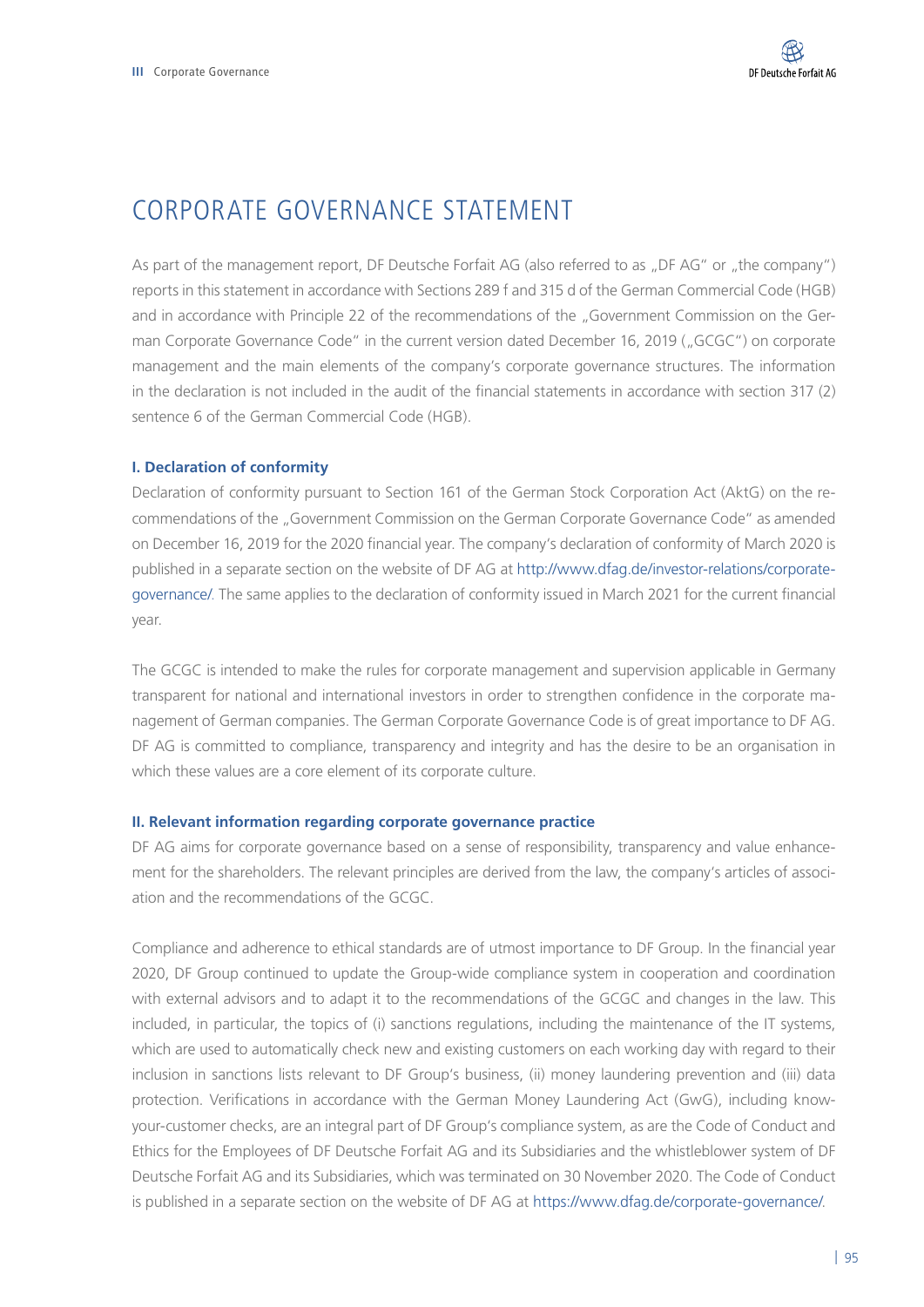#### **III. Work of the Management Board and the Supervisory Board**

As a German stock corporation, DF AG has a dual management and control structure consisting of a Board of Management and a Supervisory Board in accordance with legal requirements.

#### Management Board/Executive Board

The Management Board of DF Deutsche Forfait AG consisted of two members in the 2020 financial year. The members of the Exectuive Board are appointed by the Supervisory Board. They manage the company on their own responsibility with the aim of sustainable value creation and in the company's interest, i.e. considering the interests of the shareholders, the company's employees and other groups associated with the company (stakeholders). The members of the Executive Board conduct the business of the company with due diligence of a prudent and conscientious businessman in accordance with the provisions of the law, the Articles of Association of the company and the rules of procedure for the Executive Board issued by the Supervisory Board. The cooperation between the members of the Executive Board is regulated in the rules of procedure, and the responsibilities of the members of the Executive Board are defined in the schedule of responsibilities. The rules of procedure also contain a catalogue of transactions for which the Executive Board requires the approval of the Supervisory Board. The Executive Board works together with the other bodies of the company in a spirit of trust for the benefit of the company.

In determining the composition of the Executive Board, the Supervisory Board is guided by professional knowledge and experience as well as personal suitability. It also takes into account aspects such as age, gender, educational or professional background. Diversity is only given secondary consideration, even though the Supervisory Board is fundamentally open to a diverse board composition.

#### Supervisory Board

The Supervisory Board of DF AG advises the Management Board of the company and monitors its management activities. In accordance with the articles of association, it consists of four members, and following the amendment of the articles of association on July 28, 2020, it now consists of three members, all of whom are elected by the Annual General Meeting. The members of the Supervisory Board are elected individually in accordance with recommendation C.15 of the GCGC.

The Supervisory Board has performed its assigned tasks regarding the risk principles and risk management of DF AG in the plenary session of the Supervisory Board since January 15, 2016. Reviews and nominations are also carried out by the full Supervisory Board. Pursuant to the resolution of the Annual General Meeting of June 30, 2020, paragraph 4 of Section 13 of the Articles of Association has expired and therefore the formation of committees is no longer provided for in the currently applicable Articles of Association of July 28, 2020.

In its composition, the Supervisory Board ensures that its members as a whole have the professional knowledge, skills and experience required for the performance of their duties. It also takes into account aspects such as age, gender, educational or professional background. Diversity is only given secondary consideration, even though the Supervisory Board is fundamentally open to a diverse board composition.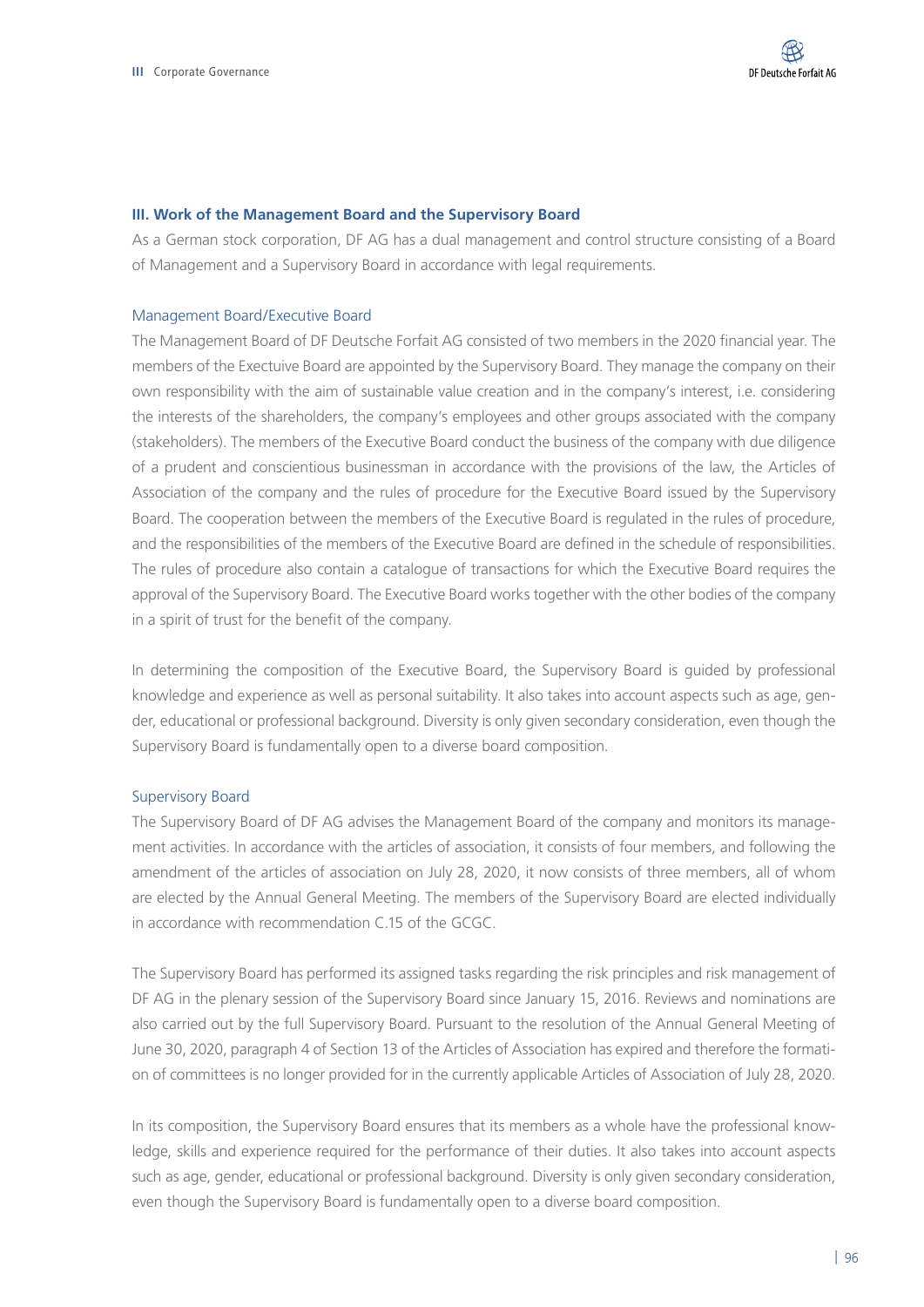### Close cooperation between the Management Board and the Supervisory Board

The Management Board and the Supervisory Board of DF AG work closely together in a spirit of trust for the benefit of the company. The Supervisory Board, in particular the Chairman of the Supervisory Board and his deputy, is in regular contact with the Board of Management in order to exercise its control function.

The Management Board develops the strategic orientation of the company, coordinates it with the Supervisory Board and ensures its implementation. Transactions and entrepreneurial measures of particular importance require the approval of the Supervisory Board. Through regular, timely and comprehensive dialogue with the Executive Board, the Supervisory Board is informed at all times about the strategy, planning, business development as well as the risk management and significant risk positions of the company.

## **IV. Information on the promotion of equal participation of women on the Management Board, the Supervisory Board and in management positions**

In the 2020 financial year, the Executive Board of the company consisted of Dr Behrooz Abdolvand (also Chairman of the Executive Board) and Mr Hans-Joachim von Wartenberg.

As at December 31, 2020, the Executive Board consisted of two members with a female share of 0%. By resolution of March 13, 2020, the Supervisory Board set a target of 33% for the proportion of women on the Executive Board by December 31, 2020 in accordance with section 111(5) of the AktG. This target figure is higher than the current level. This is due to the fact that there is currently no management level below the Executive Board in the company, which makes the identification of suitable female candidates much more difficult.

Until April 16, 2020, the Supervisory Board consisted of three members, Dr Ludolf von Wartenberg (Deputy Chairman of the Supervisory Board), Prof. Dr Wulf-W. Lapins and Ms Bianca Engel. As of December 31, 2020 and at present, the Supervisory Board consists of three members, Dr Ludolf von Wartenberg (Chairman of the Supervisory Board), Prof. Dr Wulf-W. Lapins (Deputy Chairman of the Supervisory Board) and Dr Gerd-Rudolf Wehling; the latter was appointed by the court on April 21, 2020 at the request of the Executive Board. Ms Bianca Engel resigned from the Supervisory Board in March 2020 with effect from April 16, 2020. Due to the resignation of the former Chairman of the Supervisory Board, Mr Franz Josef Nick, on November 8, 2019, the Deputy Chairman of the Supervisory Board, Dr Ludolf von Wartenberg, took over as Chairman of the Supervisory Board until the new election on March 13, 2020. There were no other personnel changes on the Supervisory Board in the financial year from January 1, to December 31, 2020.

The proportion of women on the Supervisory Board was therefore 0% at the end of the 2020 financial year.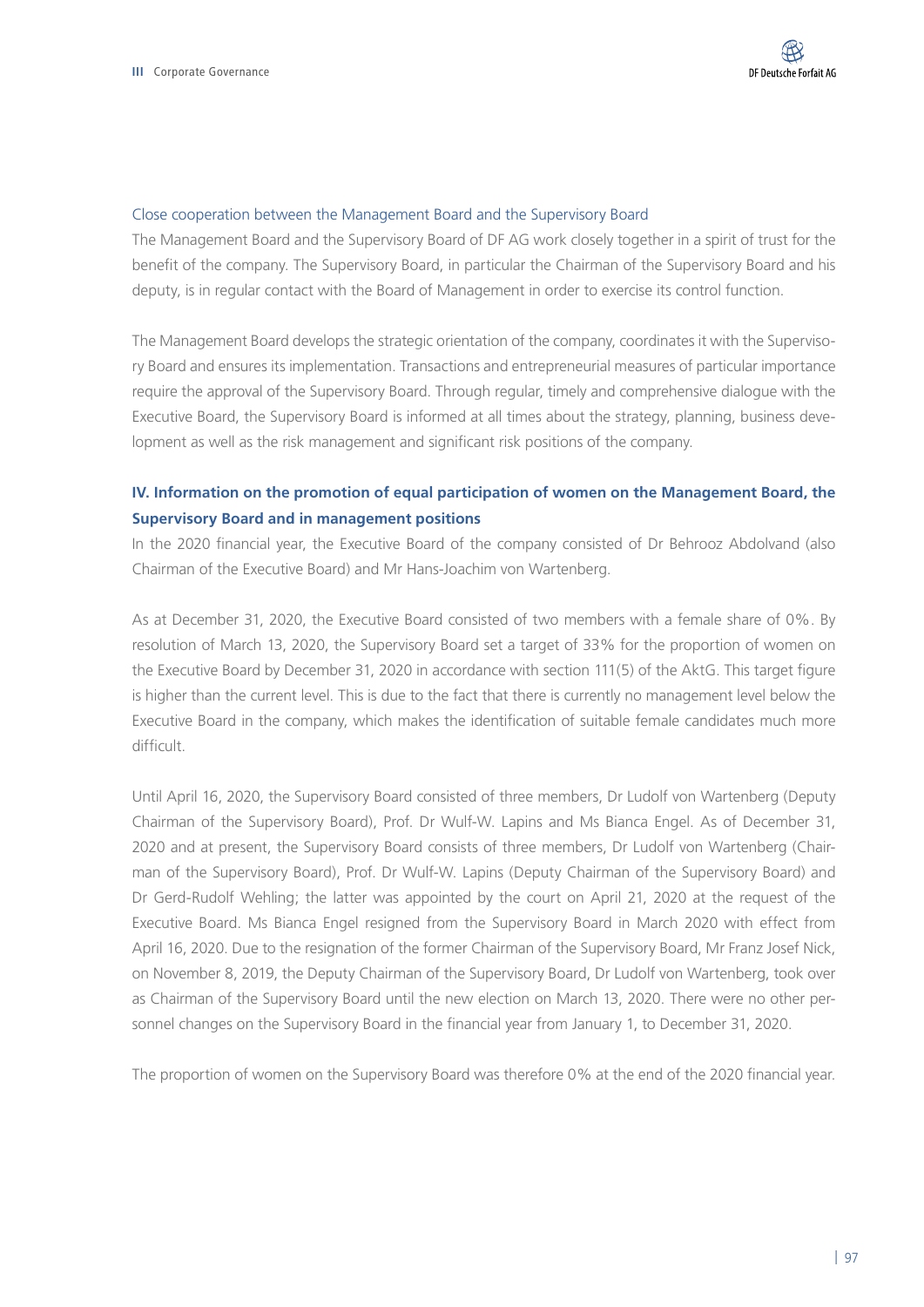By resolution of 13 March 2020, the Supervisory Board set the target for the proportion of women on the Supervisory Board at 25% by December 31, 2020 in accordance with Section 111 (5) of the German Stock Corporation Act (AktG). This target figure is higher than the current level. Diversity is taken into account in the composition of the Supervisory Board, but the experience, skills and knowledge of the individual are of primary importance to the company. With a Supervisory Board consisting of only three members in accordance with the Articles of Association, the consideration of further criteria would, in the view of the Supervisory Board, lead to a disproportionate restriction in the selection of candidates.

Due to the outsourcing of the company's operating business to DF Deutsche Forfait GmbH in August 2016, there are currently no management levels below the Board of Management at DF AG. Therefore, the Management Board cannot set any targets pursuant to Section 76 (4) of the German Stock Corporation Act (AktG).

### **V. Other corporate governance information**

### Transparent communication

DF AG aims for open and transparent communication with its shareholders and its creditors. The website contains the key dates that might be of interest to shareholders in particular, including the publication dates of annual and interim reports. Further information relates, for example, to reportable securities transactions in accordance with Regulation (EC) No 596/2014 on Market Abuse (Market Abuse Regulation), ad hoc notifications, as well as press releases.

## Efficiency audit

The regular review of the efficiency of the Supervisory Board represents an important building block of good corporate governance. Recommendation D.13 of the GCGC states that the Supervisory Board should regularly assess how effectively the Supervisory Board as a whole and its committees fulfil their tasks. A questionnaire tailored to the specifics of DF AG was developed for this purpose. This questionnaire is regularly sent to the members of the Supervisory Board. The results of the survey are then discussed at a Supervisory Board meeting. The questionnaire covers, in particular, the organisational processes in the Supervisory Board, the timely and sufficient provision of information to the Supervisory Board as well as personnel-related issues. The results of the efficiency review were discussed by the Supervisory Board in the meeting on December 15, 2020.

## Risk management, accounting and auditing, compliance

The risk management system set up by the company serves, on the one hand, to spread risks and limit them in line with the company's risk-bearing capacity, primarily to prevent losses and to avoid jeopardising the company's existence. On the other hand, risks are to be recognised at an early stage in order to avoid them, if possible, or at least to be able to take suitable countermeasures in good time. The risk management system is continuously reviewed and further developed and adapted to changing circumstances.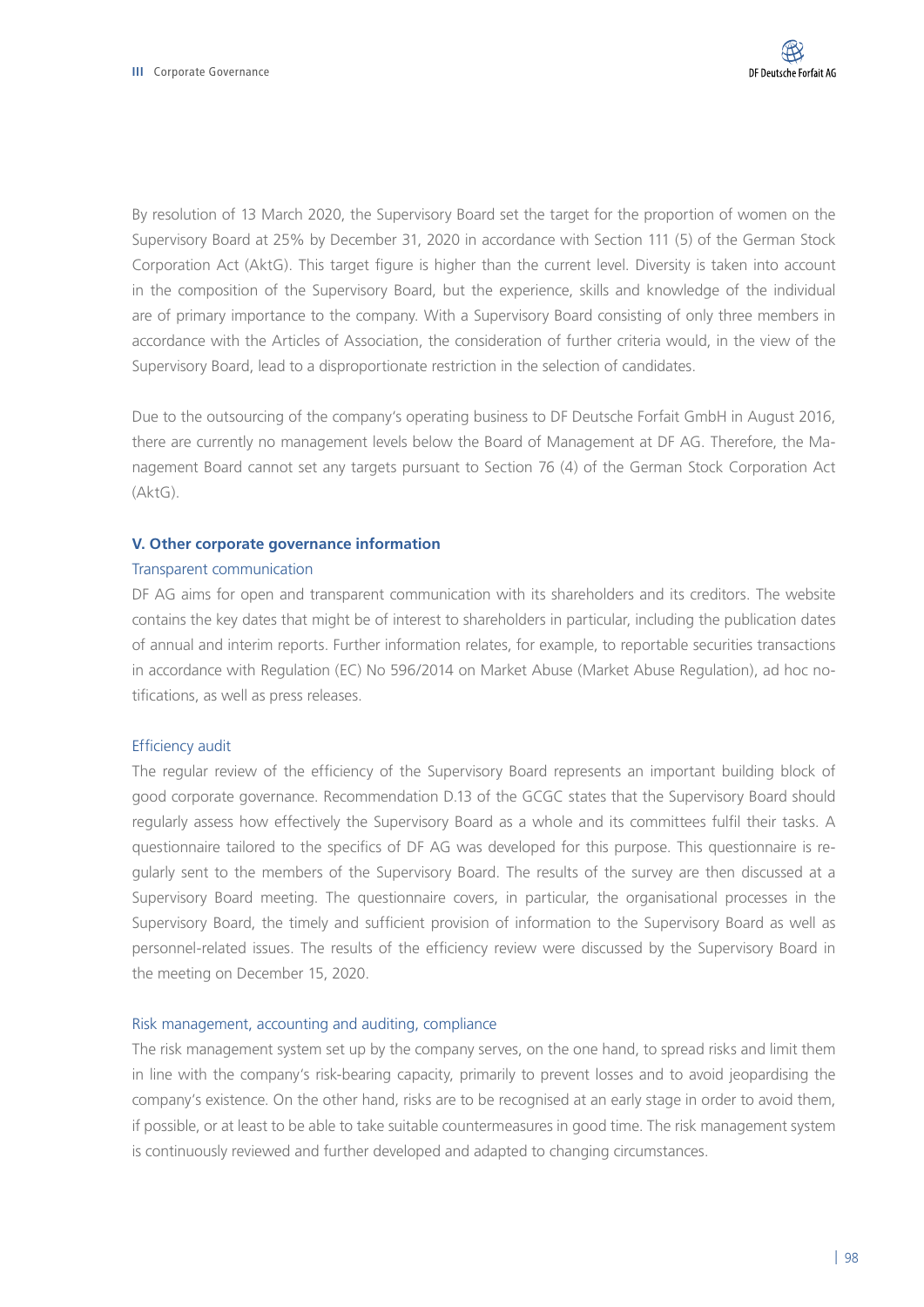The consolidated financial statements of DF Group are prepared in accordance with the International Financial Reporting Standards (IFRS) as applicable in the European Union and in accordance with Section 315e of the German Commercial Code (HGB). The separate financial statements of DF AG are prepared in accordance with the provisions of the German Commercial Code (HGB) and the German Stock Corporation Act (AktG).

Warth & Klein Grant Thornton AG Wirtschaftsprüfungsgesellschaft, Munich, was elected as auditor and group auditor for the financial year 2020 by the Annual General Meeting on June 30, 2020 and appointed as such by the Supervisory Board. Prior to the engagement, the Supervisory Board satisfied itself that the relationship between the auditor and the Company or its executive bodies does not give rise to any doubts as to the independence of the auditor. Warth & Klein Grant Thornton AG Wirtschaftsprüfungsgesellschaft, Munich, audited the individual and consolidated financial statements for the financial year from January 1, to December 31, 2020.

### Compensation of the Management Board and the Supervisory Board

In the remuneration report of the consolidated financial statements, the basic principles of the remuneration of the Executive Board and the Supervisory Board are presented in detail and the remuneration of the members of the Executive Board is reported individually in accordance with the legal requirements. The remuneration report is part of the audited consolidated financial statements for the 2020 financial year.

# **Shareholdings and reportable transactions of the Management Board and the Supervisory Board** Shareholdings of members of the Management Board

The shareholdings of the members of the Executive Board as of December 31, 2020 were as follows: The members of the Executive Board in office during the financial year did not directly or indirectly hold any shares in the Company as of December 31, 2020.

### Shareholdings of members of the Supervisory Board

The shareholdings of the members of the Supervisory Board were as follows as of December 31, 2020: Members of the Supervisory Board directly or indirectly held only a minor amount of shares in the company as of December 31, 2020, in total less than 0.02% of the shares of DF AG.

### Reportable transactions

According to Art. 19 MAR, the members of the Board of Management and the Supervisory Board are obliged to disclose the purchase or sale of shares of DF AG by them or by persons closely related to them to DF AG and the competent supervisory authority. The transactions reported to DF AG in accordance with Art. 19 MAR are available on the website of DF AG at www.dfag.de in the "Investor Relations" section under "Corporate Governance".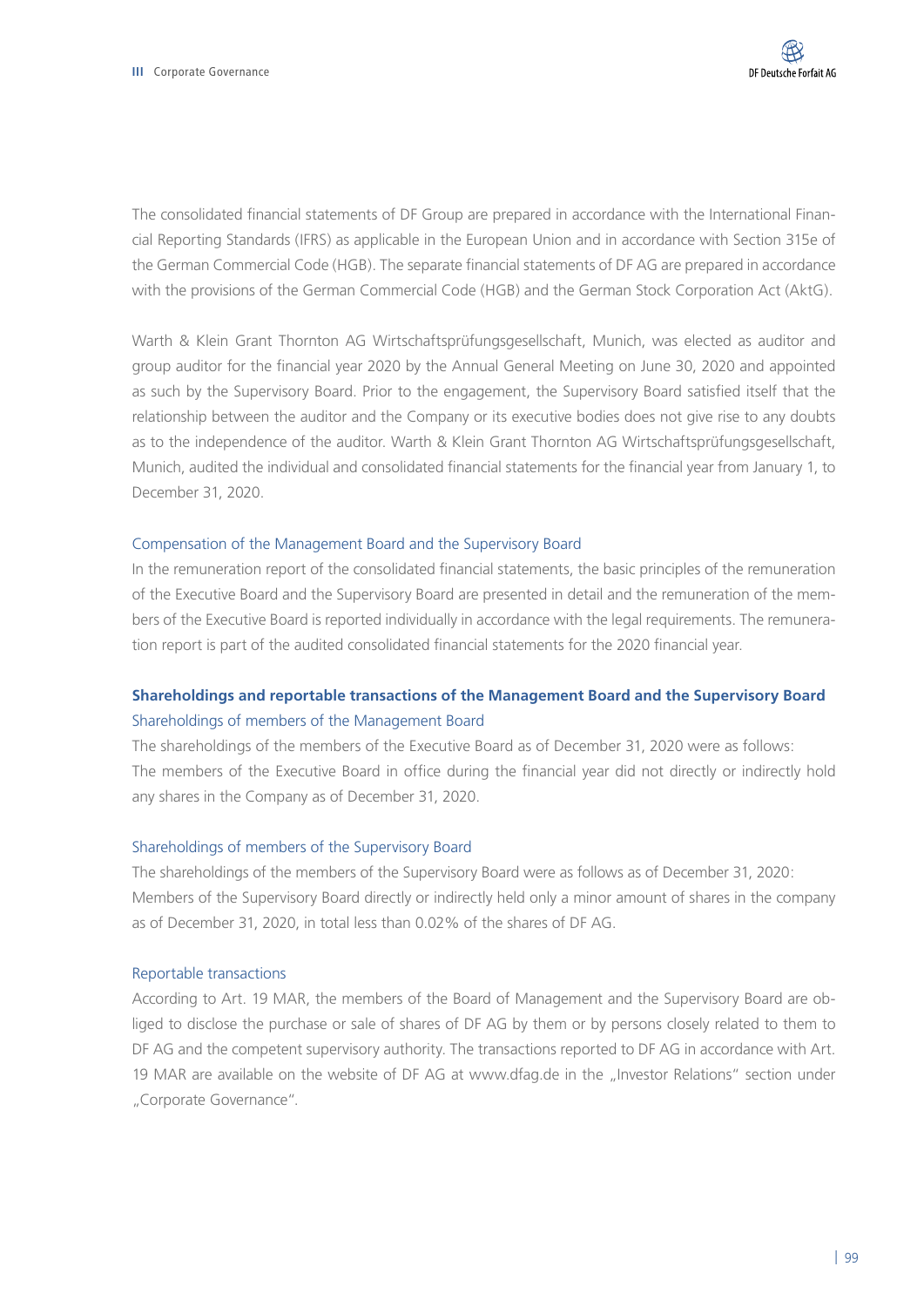### Other information

With regard to the avoidance of potential conflicts of interest and the number of independent Supervisory Board members, the Supervisory Board has set itself the goal that, taking into account the ownership structure, at least half of the Supervisory Board members are independent. The Supervisory Board has assessed the independence of its members in accordance with the recommendation in Recommendation C.7 of the GCGC. The supervisory board considered all members of the supervisory board to be independent in the 2020 financial year. Also at present, despite the existence of a family relationship between a member of the Executive Board and a member of the Supervisory Board, the Supervisory Board considers all members of the Supervisory Board to be independent.